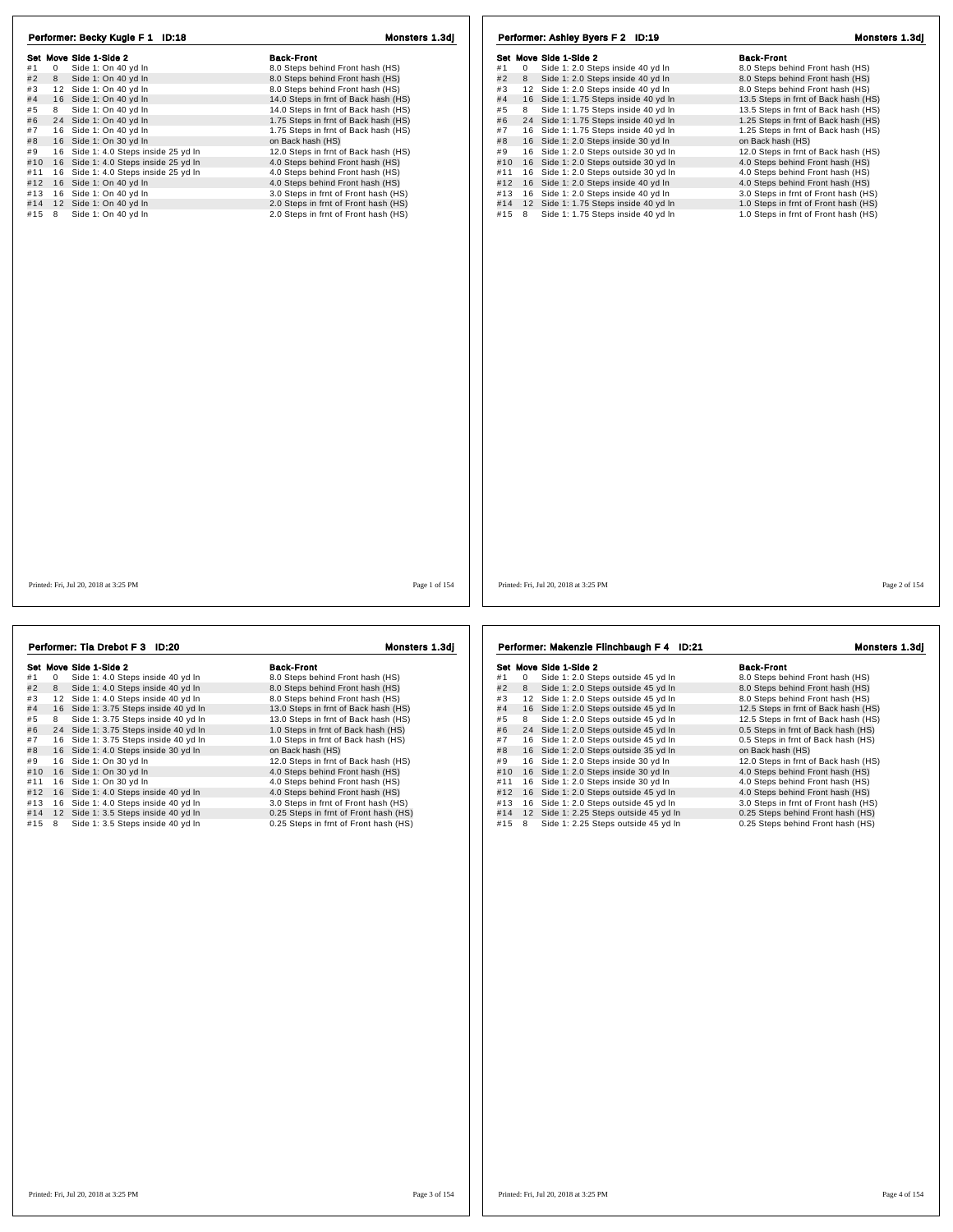| Performer: Emma Miller F 5 ID:22             | Monsters 1.3dj                        | Performer: Jacob Krebs F 6 ID:23                          | Monsters 1.3dj                       |
|----------------------------------------------|---------------------------------------|-----------------------------------------------------------|--------------------------------------|
| Set Move Side 1-Side 2                       | <b>Back-Front</b>                     | Set Move Side 1-Side 2                                    | <b>Back-Front</b>                    |
| Side 1: On 45 yd In<br>$\overline{0}$<br>#1  | 8.0 Steps behind Front hash (HS)      | $\overline{0}$<br>Side 1: 2.0 Steps inside 45 yd In<br>#1 | 8.0 Steps behind Front hash (HS)     |
| #2<br>8<br>Side 1: On 45 yd In               | 8.0 Steps behind Front hash (HS)      | #2<br>8<br>Side 1: 2.0 Steps inside 45 yd In              | 8.0 Steps behind Front hash (HS)     |
| #3<br>12 Side 1: On 45 yd In                 | 8.0 Steps behind Front hash (HS)      | 12 Side 1: 2.0 Steps inside 45 yd In<br>#3                | 8.0 Steps behind Front hash (HS)     |
| #4<br>16 Side 1: On 45 yd In                 | 12.25 Steps in frnt of Back hash (HS) | 16 Side 1: 1.75 Steps inside 45 yd In<br>#4               | 12.0 Steps in frnt of Back hash (HS) |
| #5<br>8<br>Side 1: On 45 yd In               | 12.25 Steps in frnt of Back hash (HS) | Side 1: 1.75 Steps inside 45 yd In<br>#5<br>8             | 12.0 Steps in frnt of Back hash (HS) |
| 24 Side 1: On 45 yd In<br>#6                 | 0.25 Steps in frnt of Back hash (HS)  | 24 Side 1: 1.75 Steps inside 45 yd In<br>#6               | on Back hash (HS)                    |
| #7<br>16 Side 1: On 45 yd In                 | 0.25 Steps in frnt of Back hash (HS)  | #7<br>16 Side 1: 1.75 Steps inside 45 yd In               | on Back hash (HS)                    |
| #8<br>16 Side 1: On 35 yd In                 | on Back hash (HS)                     | 16 Side 1: 2.0 Steps inside 35 yd In<br>#8                | on Back hash (HS)                    |
| #9<br>16 Side 1: 4.0 Steps inside 30 yd In   | 12.0 Steps in frnt of Back hash (HS)  | 16 Side 1: 2.0 Steps outside 35 yd In<br>#9               | 12.0 Steps in frnt of Back hash (HS) |
| 16 Side 1: 4.0 Steps inside 30 yd In<br>#10  | 4.0 Steps behind Front hash (HS)      | #10 16 Side 1: 2.0 Steps outside 35 yd In                 | 4.0 Steps behind Front hash (HS)     |
| 16 Side 1: 4.0 Steps inside 30 yd In<br>#11  | 4.0 Steps behind Front hash (HS)      | 16 Side 1: 2.0 Steps outside 35 yd In<br>#11              | 4.0 Steps behind Front hash (HS)     |
| 16 Side 1: On 45 yd In<br>#12                | 4.0 Steps behind Front hash (HS)      | #12 16 Side 1: 2.0 Steps inside 45 yd In                  | 4.0 Steps behind Front hash (HS)     |
| 16 Side 1: On 45 yd In<br>#13                | 3.0 Steps in frnt of Front hash (HS)  | 16 Side 1: 2.0 Steps inside 45 yd In<br>#13               | 3.0 Steps in frnt of Front hash (HS) |
| #14<br>12 Side 1: 0.5 Steps outside 45 yd In | 0.75 Steps behind Front hash (HS)     | #14 12 Side 1: 1.25 Steps inside 45 yd In                 | 1.25 Steps behind Front hash (HS)    |
| #15 8<br>Side 1: 0.5 Steps outside 45 yd In  | 0.75 Steps behind Front hash (HS)     | Side 1: 1.25 Steps inside 45 yd In<br>#15 8               | 1.25 Steps behind Front hash (HS)    |
|                                              |                                       |                                                           |                                      |
| Printed: Fri. Jul 20, 2018 at 3:25 PM        | Page 5 of 154                         | Printed: Fri. Jul 20, 2018 at 3:25 PM                     | Page 6 of 154                        |

|     |    | Set Move Side 1-Side 2                | <b>Back-Front</b>                    |
|-----|----|---------------------------------------|--------------------------------------|
| #1  | 0  | Side 1: 4.0 Steps inside 45 yd In     | 8.0 Steps behind Front hash (HS)     |
| #2  | 8  | Side 1: 4.0 Steps inside 45 yd In     | 8.0 Steps behind Front hash (HS)     |
| #3  | 12 | Side 1: 4.0 Steps inside 45 vd In     | 8.0 Steps behind Front hash (HS)     |
| #4  | 16 | Side 1: 3.75 Steps inside 45 yd In    | 12.0 Steps in frnt of Back hash (HS) |
| #5  | 8  | Side 1: 3.75 Steps inside 45 yd In    | 12.0 Steps in frnt of Back hash (HS) |
| #6  |    | 24 Side 1: 3.75 Steps inside 45 yd In | on Back hash (HS)                    |
| #7  |    | 16 Side 1: 3.75 Steps inside 45 yd In | on Back hash (HS)                    |
| #8  |    | 16 Side 1: 4.0 Steps inside 35 yd In  | on Back hash (HS)                    |
| #9  |    | 16 Side 1: On 35 yd In                | 12.0 Steps in frnt of Back hash (HS) |
| #10 |    | 16 Side 1: On 35 yd In                | 4.0 Steps behind Front hash (HS)     |
| #11 |    | 16 Side 1: On 35 yd In                | 4.0 Steps behind Front hash (HS)     |
| #12 |    | 16 Side 1: 4.0 Steps inside 45 yd In  | 4.0 Steps behind Front hash (HS)     |
| #13 |    | 16 Side 1: 4.0 Steps inside 45 yd In  | 3.0 Steps in frnt of Front hash (HS) |
| #14 |    | 12 Side 1: 3.25 Steps inside 45 yd In | 1.5 Steps behind Front hash (HS)     |
| #15 | 8  | Side 1: 3.25 Steps inside 45 yd In    | 1.5 Steps behind Front hash (HS)     |
|     |    |                                       |                                      |
|     |    |                                       |                                      |

Performer: Allison Harris F 7 ID:24 Monsters 1.3dj

991 Move Side 1-Side 2<br>
#1 0 Side 1:2.0 Steps outside of 50 yd In 8.0 Steps behind Front hash (HS)<br>
#2 8 Side 1:2.0 Steps outside of 50 yd In 8.0 Steps behind Front hash (HS)<br>
#3 12 Side 1:2.0 Steps outside of 50 yd In 8.0 #4 16 Side 1: 2.0 Steps outside of 50 yd in 8.0 Steps benind Front nash (HS)<br>
#4 16 Side 1: 2.0 Steps outside of 50 yd in 12.0 Steps in fm t of Back hash (HS)<br>
#6 24 Side 1: 2.0 Steps outside of 50 yd in 12.0 Steps in fm

## Performer: Emma Kenemore F 8 ID:25 Monsters 1.3dj

|     |    | Set Move Side 1-Side 2                   | <b>Back-Front</b>                    |
|-----|----|------------------------------------------|--------------------------------------|
| #1  | 0  | Side 1: 2.0 Steps outside of 50 yd In    | 8.0 Steps behind Front hash (HS)     |
| #2  | 8  | Side 1: 2.0 Steps outside of 50 yd In    | 8.0 Steps behind Front hash (HS)     |
| #3  | 12 | Side 1: 2.0 Steps outside of 50 vd In    | 8.0 Steps behind Front hash (HS)     |
| #4  | 16 | Side 1: 2.0 Steps outside of 50 yd In    | 12.0 Steps in frnt of Back hash (HS) |
| #5  | 8  | Side 1: 2.0 Steps outside of 50 yd In    | 12.0 Steps in frnt of Back hash (HS) |
| #6  |    | 24 Side 1: 2.0 Steps outside of 50 yd In | on Back hash (HS)                    |
| #7  | 16 | Side 1: 2.0 Steps outside of 50 yd In    | on Back hash (HS)                    |
| #8  |    | 16 Side 1: 2.0 Steps outside 40 yd In    | on Back hash (HS)                    |
| #9  |    | 16 Side 1: 2.0 Steps inside 35 yd In     | 12.0 Steps in frnt of Back hash (HS) |
| #10 |    | 16 Side 1: 2.0 Steps inside 35 yd In     | 4.0 Steps behind Front hash (HS)     |
| #11 | 16 | Side 1: 2.0 Steps inside 35 yd In        | 4.0 Steps behind Front hash (HS)     |
| #12 | 16 | Side 1: 2.0 Steps outside of 50 yd In    | 4.0 Steps behind Front hash (HS)     |
| #13 | 16 | Side 1: 2.0 Steps outside of 50 yd In    | 3.0 Steps in frnt of Front hash (HS) |
| #14 | 12 | Side 1: 2.5 Steps outside of 50 yd In    | 1.75 Steps behind Front hash (HS)    |
| #15 | 8  | Side 1: 2.5 Steps outside of 50 yd In    | 1.75 Steps behind Front hash (HS)    |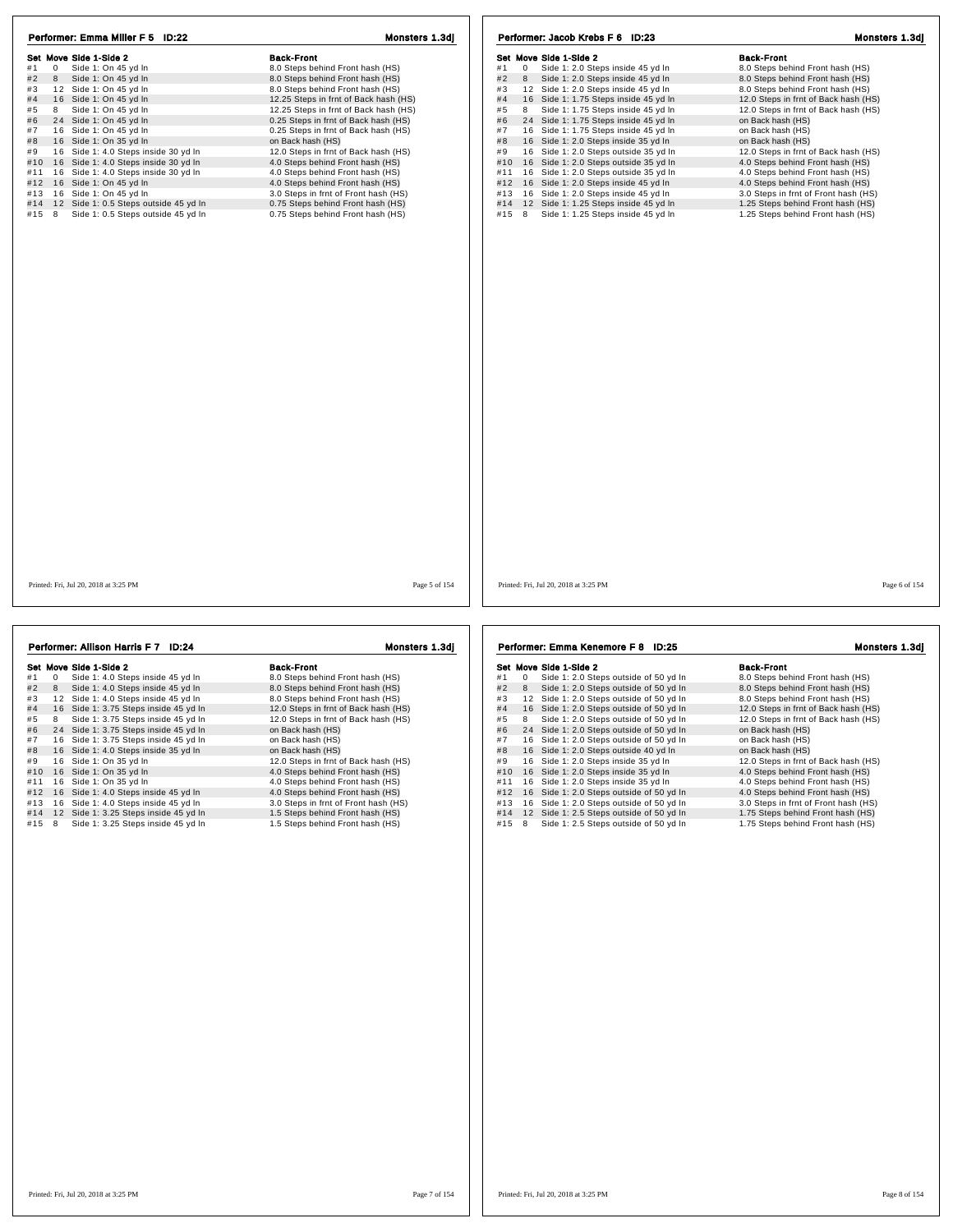| Performer: Kyra Shaffer F 9 ID:26               | Monsters 1.3dj                        | Performer: Emilly Skelly F 10 ID:27                         | Monsters 1.3dj                       |
|-------------------------------------------------|---------------------------------------|-------------------------------------------------------------|--------------------------------------|
| Set Move Side 1-Side 2                          | <b>Back-Front</b>                     | Set Move Side 1-Side 2                                      | <b>Back-Front</b>                    |
| #1<br>$\overline{0}$<br>On 50 yd In             | 8.0 Steps behind Front hash (HS)      | #1<br>$\mathbf{0}$<br>Side 2: 2.0 Steps outside of 50 yd In | 8.0 Steps behind Front hash (HS)     |
| #2<br>On 50 yd In<br>8                          | 8.0 Steps behind Front hash (HS)      | Side 2: 2.0 Steps outside of 50 yd In<br>#2<br>8            | 8.0 Steps behind Front hash (HS)     |
| #3<br>12 On 50 yd In                            | 8.0 Steps behind Front hash (HS)      | 12 Side 2: 2.0 Steps outside of 50 yd In<br>#3              | 8.0 Steps behind Front hash (HS)     |
| #4<br>16 Side 1: On 50 yd In                    | 11.75 Steps in frnt of Back hash (HS) | 16 Side 2: 1.75 Steps outside of 50 yd In<br>#4             | 12.0 Steps in frnt of Back hash (HS) |
| Side 1: On 50 yd In<br>#5<br>8                  | 11.75 Steps in frnt of Back hash (HS) | Side 2: 1.75 Steps outside of 50 yd In<br>#5<br>8           | 12.0 Steps in frnt of Back hash (HS) |
| #6<br>24 Side 1: On 50 yd In                    | on Back hash (HS)                     | 24 Side 2: 1.75 Steps outside of 50 yd In<br>#6             | on Back hash (HS)                    |
| #7<br>16 Side 1: On 50 yd In                    | on Back hash (HS)                     | 16 Side 2: 1.75 Steps outside of 50 yd In<br>#7             | on Back hash (HS)                    |
| 16 Side 1: On 40 yd In<br>#8                    | on Back hash (HS)                     | 16 Side 2: 2.0 Steps outside 40 yd In<br>#8                 | on Back hash (HS)                    |
| #9<br>16 Side 1: 4.0 Steps inside 35 yd In      | 12.0 Steps in frnt of Back hash (HS)  | #9<br>16 Side 2: 4.0 Steps outside 40 yd In                 | 12.0 Steps in frnt of Back hash (HS) |
| #10 16 Side 1: 4.0 Steps inside 35 yd In        | 4.0 Steps behind Front hash (HS)      | #10 16 Side 2: 4.0 Steps outside 40 yd In                   | 4.0 Steps behind Front hash (HS)     |
| #11 16 Side 1: 4.0 Steps inside 35 yd In        | 4.0 Steps behind Front hash (HS)      | #11 16 Side 2: 4.0 Steps outside 40 yd In                   | 4.0 Steps behind Front hash (HS)     |
| #12 16 On 50 yd In                              | 4.0 Steps behind Front hash (HS)      | #12 16 Side 2: 2.0 Steps outside of 50 yd In                | 4.0 Steps behind Front hash (HS)     |
| 16 On 50 yd In<br>#13                           | 3.0 Steps in frnt of Front hash (HS)  | #13 16 Side 2: 2.0 Steps outside of 50 yd In                | 3.0 Steps in frnt of Front hash (HS) |
| 12 Side 1: 0.5 Steps outside of 50 yd In<br>#14 | 2.0 Steps behind Front hash (HS)      | #14 12 Side 2: 1.25 Steps outside of 50 yd In               | 1.75 Steps behind Front hash (HS)    |
| Side 1: 0.5 Steps outside of 50 yd In<br>#15 8  | 2.0 Steps behind Front hash (HS)      | #15 8<br>Side 2: 1.25 Steps outside of 50 yd In             | 1.75 Steps behind Front hash (HS)    |
|                                                 |                                       |                                                             |                                      |
| Printed: Fri, Jul 20, 2018 at 3:25 PM           | Page 9 of 154                         | Printed: Fri, Jul 20, 2018 at 3:25 PM                       | Page 10 of 154                       |
|                                                 |                                       |                                                             |                                      |

|     |    | Set Move Side 1-Side 2                    | <b>Back-Front</b>                    |
|-----|----|-------------------------------------------|--------------------------------------|
| #1  | 0  | Side 2: 4.0 Steps outside of 50 yd In     | 8.0 Steps behind Front hash (HS)     |
| #2  | 8  | Side 2: 4.0 Steps outside of 50 yd In     | 8.0 Steps behind Front hash (HS)     |
| #3  |    | 12 Side 2: 4.0 Steps outside of 50 yd In  | 8.0 Steps behind Front hash (HS)     |
| #4  | 16 | Side 2: 3.75 Steps outside of 50 yd In    | 12.0 Steps in frnt of Back hash (HS) |
| #5  | 8  | Side 2: 3.75 Steps outside of 50 yd In    | 12.0 Steps in frnt of Back hash (HS) |
| #6  |    | 24 Side 2: 3.75 Steps outside of 50 yd In | on Back hash (HS)                    |
| #7  |    | 16 Side 2: 3.75 Steps outside of 50 yd In | on Back hash (HS)                    |
| #8  |    | 16 Side 2: 4.0 Steps outside 40 yd In     | on Back hash (HS)                    |
| #9  |    | 16 Side 2: 2.0 Steps inside 35 yd In      | 12.0 Steps in frnt of Back hash (HS) |
| #10 |    | 16 Side 2: 2.0 Steps inside 35 yd In      | 4.0 Steps behind Front hash (HS)     |
| #11 |    | 16 Side 2: 2.0 Steps inside 35 yd In      | 4.0 Steps behind Front hash (HS)     |
| #12 |    | 16 Side 2: 4.0 Steps outside of 50 yd In  | 4.0 Steps behind Front hash (HS)     |
| #13 |    | 16 Side 2: 4.0 Steps outside of 50 yd In  | 3.0 Steps in frnt of Front hash (HS) |
| #14 |    | 12 Side 2: 3.25 Steps outside of 50 yd In | 1.75 Steps behind Front hash (HS)    |
| #15 | 8  | Side 2: 3.25 Steps outside of 50 yd In    | 1.75 Steps behind Front hash (HS)    |

Performer: Courtnet SMith F 11 ID:28 Monsters 1.3dj

Set Move Side 1-Side 2<br>
#1 0 Side 2: 2.0 Steps inside 45 yd In 8.0 Steps behind Front hash (HS)<br>
#2 8 Side 2: 2.0 Steps inside 45 yd In 8.0 Steps behind Front hash (HS)<br>
#3 12 Side 2: 2.0 Steps inside 45 yd In 8.0 Steps be Her move show a new and a steps behind Front hash (HS)<br>
# 1 0 Side 2: 2.0 Steps inside 45 yd ln 8.0 Steps behind Front hash (HS)<br>
# 3 1 2 Side 2: 2.0 Steps inside 45 yd ln 8.0 Steps behind Front hash (HS) 31 12 Side 2: 2.0 Steps inside 45 yd in 12.5 Steps in franch franch (HS)<br>#4 1 6 Side 2: 2.0 Steps inside 45 yd ln 12.25 Steps in frnt of Back hash (HS)<br>#5 8 Side 2: 2.0 Steps inside 45 yd ln 12.25 Steps in frnt of Back ha # 6 2 4 Side 2: 2.0 Steps inside 45 yd ln 0.25 Steps in frnt of Back hash (HS) # 7 1 6 Side 2: 2.0 Steps inside 45 yd ln 0.25 Steps in frnt of Back hash (HS) # 8 1 6 Side 2: 2.0 Steps inside 35 yd ln on Back hash (HS) # 9 1 6 Side 2: On 35 yd ln 12.0 Steps in frnt of Back hash (HS) #10 16 Side 2: 2.0 Steps inside 35 yd ln  $\frac{12.0 \text{ Steps in front of Back hash (HS)}}{4.0 \text{ Steps behind Front hash (HS)}}$ <br>#10 16 Side 2: On 35 yd ln  $\frac{4.0 \text{ Steps behind Front hash (HS)}}{4.0 \text{Steps behind Front hash (HS)}}$ <br>#11 16 Side 2: On 35 yd ln #11 1 6 Side 2: On 35 yd ln 4.0 Steps behind Front hash (HS) #12 1 6 Side 2: 2.0 Steps inside 45 yd ln 4.0 Steps behind Front hash (HS) #13 1 6 Side 2: 2.0 Steps inside 45 yd ln 3.0 Steps in frnt of Front hash (HS) #14 1 2 Side 2: 2.5 Steps inside 45 yd ln 1.5 Steps behind Front hash (HS)  $\frac{413}{413}$  16 Side 2: 2.0 Steps inside 45 yd ln  $\frac{413}{415}$  16 Side 2: 2.5 Steps inside 45 yd ln  $\frac{413}{415}$  16 Side 2: 2.5 Steps inside 45 yd ln  $\frac{415}{415}$  1.5 Steps behind Front hash (HS)  $\frac{415}{415}$  8 Side Performer: Becca Mitvhell F 12 ID:29 Monsters 1.3dj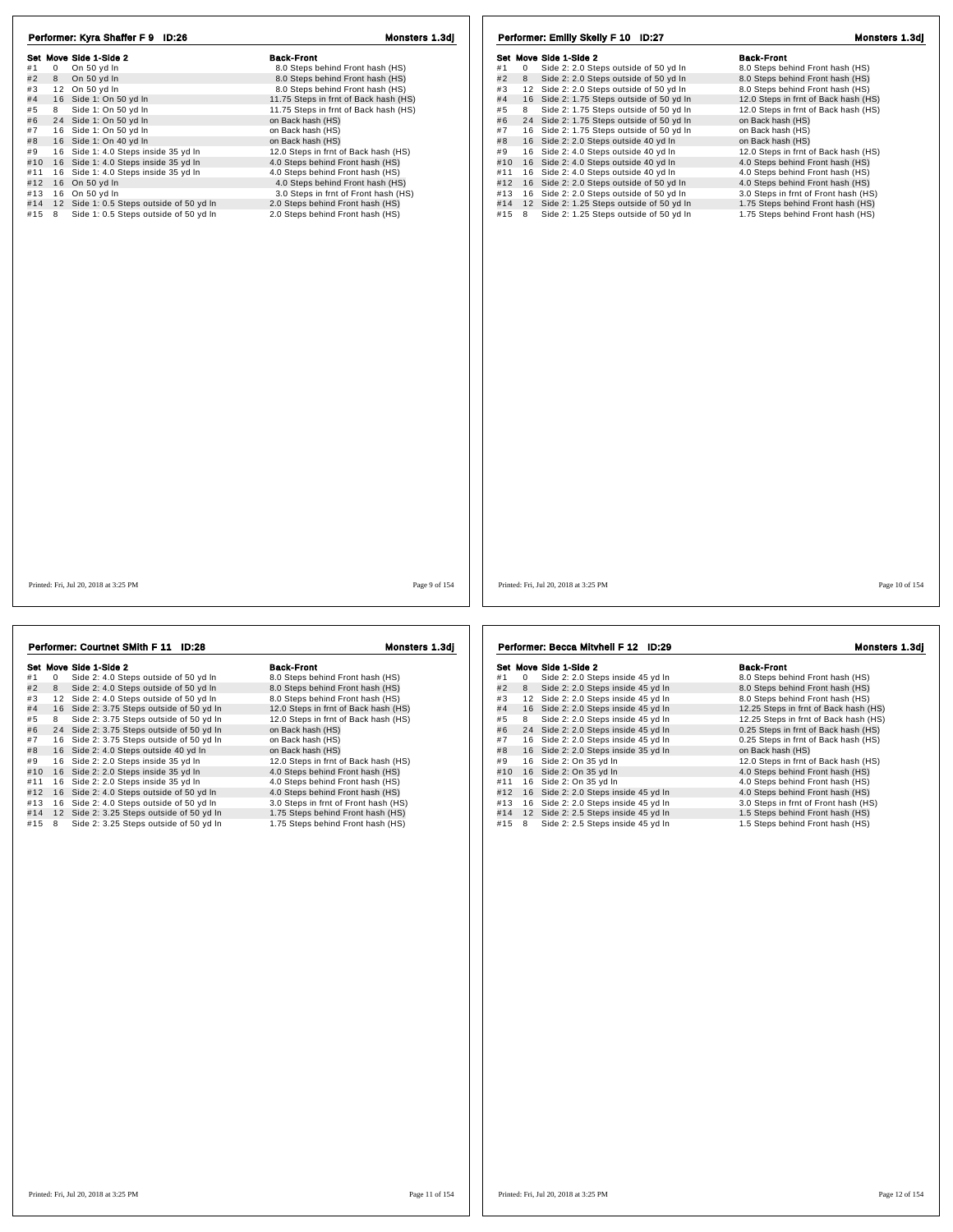| Performer: Chyanne Spangler F 13 ID:30<br>Set Move Side 1-Side 2<br>#1<br>$\mathbf 0$<br>Side 2: On 45 yd In<br>#2<br>Side 2: On 45 yd In<br>8<br>#3<br>12 Side 2: On 45 yd In<br>#4<br>16 Side 2: On 45 yd In<br>Side 2: On 45 vd In<br>#5<br>8<br>24 Side 2: On 45 yd In<br>#6<br>16 Side 2: On 45 yd In<br>#7<br>#8<br>16 Side 2: On 35 yd In<br>16 Side 2: 2.0 Steps outside 35 yd In<br>#9<br>#10 16 Side 2: 2.0 Steps outside 35 yd In<br>16 Side 2: 2.0 Steps outside 35 yd In<br>#11<br>#12 16 Side 2: On 45 yd In<br>#13 16 Side 2: On 45 yd In<br>12 Side 2: 0.5 Steps inside 45 yd In<br>#14<br>Side 2: 0.5 Steps inside 45 yd In<br>$#15$ 8 | Monsters 1.3dj<br><b>Back-Front</b><br>8.0 Steps behind Front hash (HS)<br>8.0 Steps behind Front hash (HS)<br>8.0 Steps behind Front hash (HS)<br>12.5 Steps in frnt of Back hash (HS)<br>12.5 Steps in frnt of Back hash (HS)<br>0.5 Steps in frnt of Back hash (HS)<br>0.5 Steps in frnt of Back hash (HS)<br>on Back hash (HS)<br>12.0 Steps in frnt of Back hash (HS)<br>4.0 Steps behind Front hash (HS)<br>4.0 Steps behind Front hash (HS)<br>4.0 Steps behind Front hash (HS)<br>3.0 Steps in frnt of Front hash (HS)<br>1.0 Steps behind Front hash (HS)<br>1.0 Steps behind Front hash (HS) | Performer: Savanah Musselman F 14 ID:31<br>Set Move Side 1-Side 2<br>Side 2: 2.0 Steps outside 45 yd In<br>#1<br>0<br>#2<br>Side 2: 2.0 Steps outside 45 yd In<br>8<br>#3<br>12 Side 2: 2.0 Steps outside 45 yd In<br>#4<br>16 Side 2: 1.75 Steps outside 45 yd In<br>Side 2: 1.75 Steps outside 45 vd In<br>#5<br>8<br>#6<br>24 Side 2: 1.75 Steps outside 45 yd In<br>16 Side 2: 1.75 Steps outside 45 yd In<br>#7<br>#8<br>16 Side 2: 2.0 Steps outside 35 yd In<br>#9<br>16 Side 2: 4.0 Steps outside 35 yd In<br>#10 16 Side 2: 4.0 Steps outside 35 yd In<br>16 Side 2: 4.0 Steps outside 35 yd In<br>#11<br>#12 16 Side 2: 2.0 Steps outside 45 yd In<br>16 Side 2: 2.0 Steps outside 45 yd In<br>#13<br>#14<br>12 Side 2: 1.0 Steps outside 45 yd In<br>#15 8 Side 2: 1.0 Steps outside 45 yd In | Monsters 1.3dj<br><b>Back-Front</b><br>8.0 Steps behind Front hash (HS)<br>8.0 Steps behind Front hash (HS)<br>8.0 Steps behind Front hash (HS)<br>13.0 Steps in frnt of Back hash (HS)<br>13.0 Steps in frnt of Back hash (HS)<br>0.75 Steps in frnt of Back hash (HS)<br>0.75 Steps in frnt of Back hash (HS)<br>on Back hash (HS)<br>12.0 Steps in frnt of Back hash (HS)<br>4.0 Steps behind Front hash (HS)<br>4.0 Steps behind Front hash (HS)<br>4.0 Steps behind Front hash (HS)<br>3.0 Steps in frnt of Front hash (HS)<br>0.5 Steps behind Front hash (HS)<br>0.5 Steps behind Front hash (HS) |
|---------------------------------------------------------------------------------------------------------------------------------------------------------------------------------------------------------------------------------------------------------------------------------------------------------------------------------------------------------------------------------------------------------------------------------------------------------------------------------------------------------------------------------------------------------------------------------------------------------------------------------------------------------|--------------------------------------------------------------------------------------------------------------------------------------------------------------------------------------------------------------------------------------------------------------------------------------------------------------------------------------------------------------------------------------------------------------------------------------------------------------------------------------------------------------------------------------------------------------------------------------------------------|----------------------------------------------------------------------------------------------------------------------------------------------------------------------------------------------------------------------------------------------------------------------------------------------------------------------------------------------------------------------------------------------------------------------------------------------------------------------------------------------------------------------------------------------------------------------------------------------------------------------------------------------------------------------------------------------------------------------------------------------------------------------------------------------------------|----------------------------------------------------------------------------------------------------------------------------------------------------------------------------------------------------------------------------------------------------------------------------------------------------------------------------------------------------------------------------------------------------------------------------------------------------------------------------------------------------------------------------------------------------------------------------------------------------------|
| Printed: Fri, Jul 20, 2018 at 3:25 PM                                                                                                                                                                                                                                                                                                                                                                                                                                                                                                                                                                                                                   | Page 13 of 154                                                                                                                                                                                                                                                                                                                                                                                                                                                                                                                                                                                         | Printed: Fri, Jul 20, 2018 at 3:25 PM                                                                                                                                                                                                                                                                                                                                                                                                                                                                                                                                                                                                                                                                                                                                                                    | Page 14 of 154                                                                                                                                                                                                                                                                                                                                                                                                                                                                                                                                                                                           |

ן ן

| Performer: Samantha Wolgamuth F 15 ID:32       | Monsters 1.3dj                        | Performer: Alexia Altland F 16 ID:33                   | Monsters 1.3dj                        |
|------------------------------------------------|---------------------------------------|--------------------------------------------------------|---------------------------------------|
| Set Move Side 1-Side 2                         | <b>Back-Front</b>                     | Set Move Side 1-Side 2                                 | <b>Back-Front</b>                     |
| #1<br>0<br>Side 2: 4.0 Steps outside 45 yd In  | 8.0 Steps behind Front hash (HS)      | #1<br>$\mathbf 0$<br>Side 2: 2.0 Steps inside 40 yd In | 8.0 Steps behind Front hash (HS)      |
| #2<br>8<br>Side 2: 4.0 Steps outside 45 yd In  | 8.0 Steps behind Front hash (HS)      | #2<br>Side 2: 2.0 Steps inside 40 yd In<br>8           | 8.0 Steps behind Front hash (HS)      |
| #3<br>12 Side 2: 4.0 Steps outside 45 yd In    | 8.0 Steps behind Front hash (HS)      | 12 Side 2: 2.0 Steps inside 40 yd In<br>#3             | 8.0 Steps behind Front hash (HS)      |
| #4<br>16 Side 2: 3.5 Steps outside 45 yd In    | 13.25 Steps in frnt of Back hash (HS) | #4<br>16 Side 2: 2.25 Steps inside 40 yd In            | 13.75 Steps in frnt of Back hash (HS) |
| #5<br>8<br>Side 2: 3.5 Steps outside 45 yd In  | 13.25 Steps in frnt of Back hash (HS) | #5<br>Side 2: 2.25 Steps inside 40 yd In<br>8          | 13.75 Steps in frnt of Back hash (HS) |
| #6<br>24 Side 2: 3.5 Steps outside 45 yd In    | 1.25 Steps in frnt of Back hash (HS)  | #6<br>24 Side 2: 2.25 Steps inside 40 yd In            | 1.75 Steps in frnt of Back hash (HS)  |
| #7<br>16 Side 2: 3.5 Steps outside 45 yd In    | 1.25 Steps in frnt of Back hash (HS)  | #7<br>16 Side 2: 2.25 Steps inside 40 yd In            | 1.75 Steps in frnt of Back hash (HS)  |
| #8<br>16 Side 2: 4.0 Steps outside 35 yd In    | on Back hash (HS)                     | #8<br>16 Side 2: 2.0 Steps inside 30 yd In             | on Back hash (HS)                     |
| #9<br>16 Side 2: 2.0 Steps inside 30 yd In     | 12.0 Steps in frnt of Back hash (HS)  | 16 Side 2: On 30 yd In<br>#9                           | 12.0 Steps in frnt of Back hash (HS)  |
| #10<br>16 Side 2: 2.0 Steps inside 30 yd In    | 4.0 Steps behind Front hash (HS)      | 16 Side 2: On 30 yd In<br>#10                          | 4.0 Steps behind Front hash (HS)      |
| Side 2: 2.0 Steps inside 30 yd In<br>#11<br>16 | 4.0 Steps behind Front hash (HS)      | 16 Side 2: On 30 yd In<br>#11                          | 4.0 Steps behind Front hash (HS)      |
| #12 16 Side 2: 4.0 Steps outside 45 yd In      | 4.0 Steps behind Front hash (HS)      | 16 Side 2: 2.0 Steps inside 40 yd In<br>#12            | 4.0 Steps behind Front hash (HS)      |
| 16 Side 2: 4.0 Steps outside 45 yd In<br>#13   | 3.0 Steps in frnt of Front hash (HS)  | 16 Side 2: 2.0 Steps inside 40 yd In<br>#13            | 3.0 Steps in frnt of Front hash (HS)  |
| #14 12 Side 2: 3.0 Steps outside 45 yd In      | on Front hash (HS)                    | #14<br>12 Side 2: 3.0 Steps inside 40 yd In            | 0.5 Steps in frnt of Front hash (HS)  |
| 8<br>Side 2: 3.0 Steps outside 45 yd In<br>#15 | on Front hash (HS)                    | #15 8<br>Side 2: 3.0 Steps inside 40 yd In             | 0.5 Steps in frnt of Front hash (HS)  |
|                                                |                                       |                                                        |                                       |
|                                                |                                       |                                                        |                                       |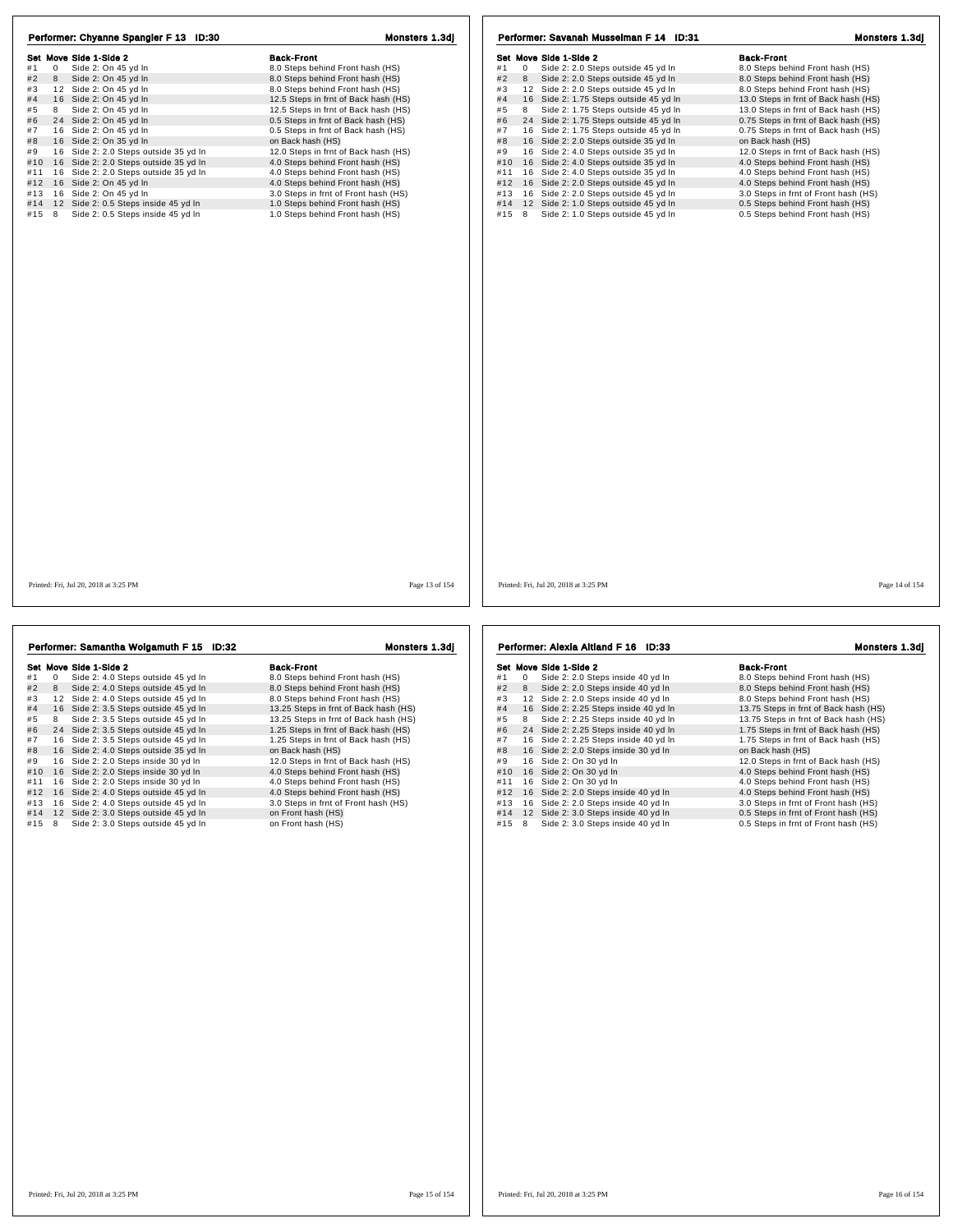| Performer: Rachel Elicker F 17 ID:34          | Monsters 1.3dj                        | Performer: Olivia Myers C 19 ID:35                       | Monsters 1.3dj                        |
|-----------------------------------------------|---------------------------------------|----------------------------------------------------------|---------------------------------------|
| Set Move Side 1-Side 2                        | <b>Back-Front</b>                     | Set Move Side 1-Side 2                                   | <b>Back-Front</b>                     |
| #1<br>$\overline{0}$<br>Side 2: On 40 yd In   | 8.0 Steps behind Front hash (HS)      | #1<br>$\mathbf{0}$<br>Side 1: 2.0 Steps outside 40 yd In | 4.0 Steps behind Front hash (HS)      |
| #2<br>8<br>Side 2: On 40 yd In                | 8.0 Steps behind Front hash (HS)      | #2<br>Side 1: 2.0 Steps outside 40 yd In<br>8            | 4.0 Steps behind Front hash (HS)      |
| #3<br>12 Side 2: On 40 yd In                  | 8.0 Steps behind Front hash (HS)      | #3<br>12 Side 1: 2.0 Steps outside 40 yd In              | 4.0 Steps behind Front hash (HS)      |
| 16 Side 2: 0.25 Steps inside 40 yd In<br>#4   | 13.5 Steps behind Front hash (HS)     | 16 Side 1: 1.5 Steps outside 40 yd In<br>#4              | 8.0 Steps behind Front hash (HS)      |
| Side 2: 0.25 Steps inside 40 yd In<br>#5<br>8 | 13.5 Steps behind Front hash (HS)     | Side 1: 1.5 Steps outside 40 yd In<br>#5<br>8            | 8.0 Steps behind Front hash (HS)      |
| 24 Side 2: 0.25 Steps inside 40 yd In<br>#6   | 2.25 Steps in frnt of Back hash (HS)  | 24 Side 1: 1.5 Steps outside 40 yd In<br>#6              | 7.75 Steps in frnt of Back hash (HS)  |
| #7<br>16 Side 2: 0.25 Steps inside 40 yd In   | 2.25 Steps in frnt of Back hash (HS)  | #7<br>16 Side 1: 1.5 Steps outside 40 yd In              | 7.75 Steps in frnt of Back hash (HS)  |
| 16 Side 2: On 30 yd In<br>#8                  | on Back hash (HS)                     | 16 Side 1: On 30 yd In<br>#8                             | 8.0 Steps in frnt of Back hash (HS)   |
| 16 Side 2: 2.0 Steps outside 30 yd In<br>#9   | 12.0 Steps in frnt of Back hash (HS)  | 16 Side 1: 2.0 Steps inside 25 yd In<br>#9               | 8.0 Steps behind Front hash (HS)      |
| #10 16 Side 2: 2.0 Steps outside 30 yd In     | 4.0 Steps behind Front hash (HS)      | 16 Side 1: 2.0 Steps inside 25 yd In<br>#10              | 4.0 Steps in frnt of Front hash (HS)  |
| #11 16 Side 2: 2.0 Steps outside 30 yd In     | 4.0 Steps behind Front hash (HS)      | 16 Side 1: 2.0 Steps inside 25 yd In<br>#11              | 4.0 Steps in frnt of Front hash (HS)  |
| #12 16 Side 2: On 40 yd In                    | 4.0 Steps behind Front hash (HS)      | #12 16 Side 1: 2.0 Steps outside 40 yd In                | 4.0 Steps in frnt of Front hash (HS)  |
| 16 Side 2: On 40 yd In<br>#13                 | 3.0 Steps in frnt of Front hash (HS)  | #13 16 Side 1: 2.0 Steps outside 40 yd In                | 11.0 Steps in frnt of Front hash (HS) |
| #14 12 Side 2: 1.0 Steps inside 40 yd In      | 1.25 Steps in frnt of Front hash (HS) | #14 12 Side 1: 2.0 Steps outside 40 yd In                | 14.0 Steps behind Front Sideline      |
| Side 2: 1.0 Steps inside 40 yd In<br>#15<br>8 | 1.25 Steps in frnt of Front hash (HS) | #15 8<br>Side 1: 2.0 Steps outside 40 yd In              | 14.0 Steps behind Front Sideline      |
|                                               |                                       |                                                          |                                       |
| Printed: Fri, Jul 20, 2018 at 3:25 PM         | Page 17 of 154                        | Printed: Fri, Jul 20, 2018 at 3:25 PM                    | Page 18 of 154                        |
|                                               |                                       |                                                          |                                       |

|     |    | Performer: Jocelynn Lingg C 20 ID:36  | Monsters 1.3dj                         |
|-----|----|---------------------------------------|----------------------------------------|
|     |    | Set Move Side 1-Side 2                | <b>Back-Front</b>                      |
| #1  | 0  | Side 1: On 40 yd In                   | 4.0 Steps behind Front hash (HS)       |
| #2  | 8  | Side 1: On 40 yd In                   | 4.0 Steps behind Front hash (HS)       |
| #3  |    | 12 Side 1: On 40 vd In                | 4.0 Steps behind Front hash (HS)       |
| #4  |    | 16 Side 1: 0.25 Steps inside 40 yd In | 8.75 Steps behind Front hash (HS)      |
| #5  | 8  | Side 1: 0.25 Steps inside 40 yd In    | 8.75 Steps behind Front hash (HS)      |
| #6  |    | 24 Side 1: 0.25 Steps inside 40 yd In | 7.0 Steps in frnt of Back hash (HS)    |
| #7  |    | 16 Side 1: 0.25 Steps inside 40 yd In | 7.0 Steps in frnt of Back hash (HS)    |
| #8  |    | 16 Side 1: 1.75 Steps inside 30 yd In | 7.75 Steps in frnt of Back hash (HS)   |
| #9  | 16 | Side 1: 4.0 Steps inside 25 yd In     | 8.0 Steps behind Front hash (HS)       |
| #10 | 16 | Side 1: 4.0 Steps inside 25 yd In     | 4.0 Steps in frnt of Front hash (HS)   |
| #11 | 16 | Side 1: 4.0 Steps inside 25 yd In     | 4.0 Steps in frnt of Front hash (HS)   |
| #12 |    | 16 Side 1: On 40 yd In                | 4.0 Steps in frnt of Front hash (HS)   |
| #13 |    | 16 Side 1: On 40 yd In                | 11.0 Steps in frnt of Front hash (HS)  |
| #14 |    | 12 Side 1: On 40 yd In                | 12.75 Steps in frnt of Front hash (HS) |
| #15 | 8  | Side 1: On 40 yd In                   | 12.75 Steps in frnt of Front hash (HS) |
|     |    |                                       |                                        |

991 Move Side 1-Side 2<br>
#1 0 Side 1: 2.0 Steps inside 40 yd In 4.0 Steps behind Front hash (HS)<br>
#2 8 Side 1: 2.0 Steps inside 40 yd In 4.0 Steps behind Front hash (HS)<br>
#3 12 Side 1: 2.0 Steps inside 40 yd In 4.0 Steps be # 4 1 6 Side 1: 2.25 Steps inside 40 yd ln 9.25 Steps behind Front hash (HS) # 5 <sup>8</sup> Side 1: 2.25 Steps inside 40 yd ln 9.25 Steps behind Front hash (HS) # 6 2 2 5 2 5 2 4 Side 1: 2.25 Steps inside 40 yd ln 6.5 25 Steps behind Front hash (HS)<br>
# 6 2 4 Side 1: 2.25 Steps inside 40 yd ln 9.25 Steps behind Front hash (HS)<br>
# 7 4 Side 1: 2.25 Steps inside 40 yd ln 6.5 Steps in 6.5 Steps in frnt of Back hash (HS)<br>6.5 Steps in frnt of Back hash (HS)<br>7.5 Steps in frnt of Back hash (HS) # 8 1 6 Side 1: 3.75 Steps inside 30 yd ln 7.5 Steps in frnt of Back hash (HS) # 9 1 6 Side 1: 2.0 Steps outside 30 yd ln 8.0 Steps behind Front hash (HS) #9 16 Side 1: 2.0 Steps outside 30 yd In 8.0 Steps behind Front hash (HS)<br>#10 16 Side 1: 2.0 Steps outside 30 yd In 4.0 Steps in frnt of Front hash (HS)<br>#11 16 Side 1: 2.0 Steps outside 30 yd In 4.0 Steps in frnt of Front #11 1 6 Side 1: 2.0 Steps outside 30 yd ln 4.0 Steps in frnt of Front hash (HS) #12 1 6 Side 1: 2.0 Steps inside 40 yd ln 4.0 Steps in frnt of Front hash (HS) Performer: Kaci Hoppel C 21 ID:37 Monsters 1.3dj

#13 1 6 Side 1: 2.0 Steps inside 40 yd ln 11.0 Steps in frnt of Front hash (HS) #14 1 2 Side 1: 1.5 Steps inside 40 yd ln 12.0 Steps in frnt of Front hash (HS) #15 8 Side 1: 1.5 Steps inside 40 yd ln 12.0 Steps in frnt of Front hash (HS)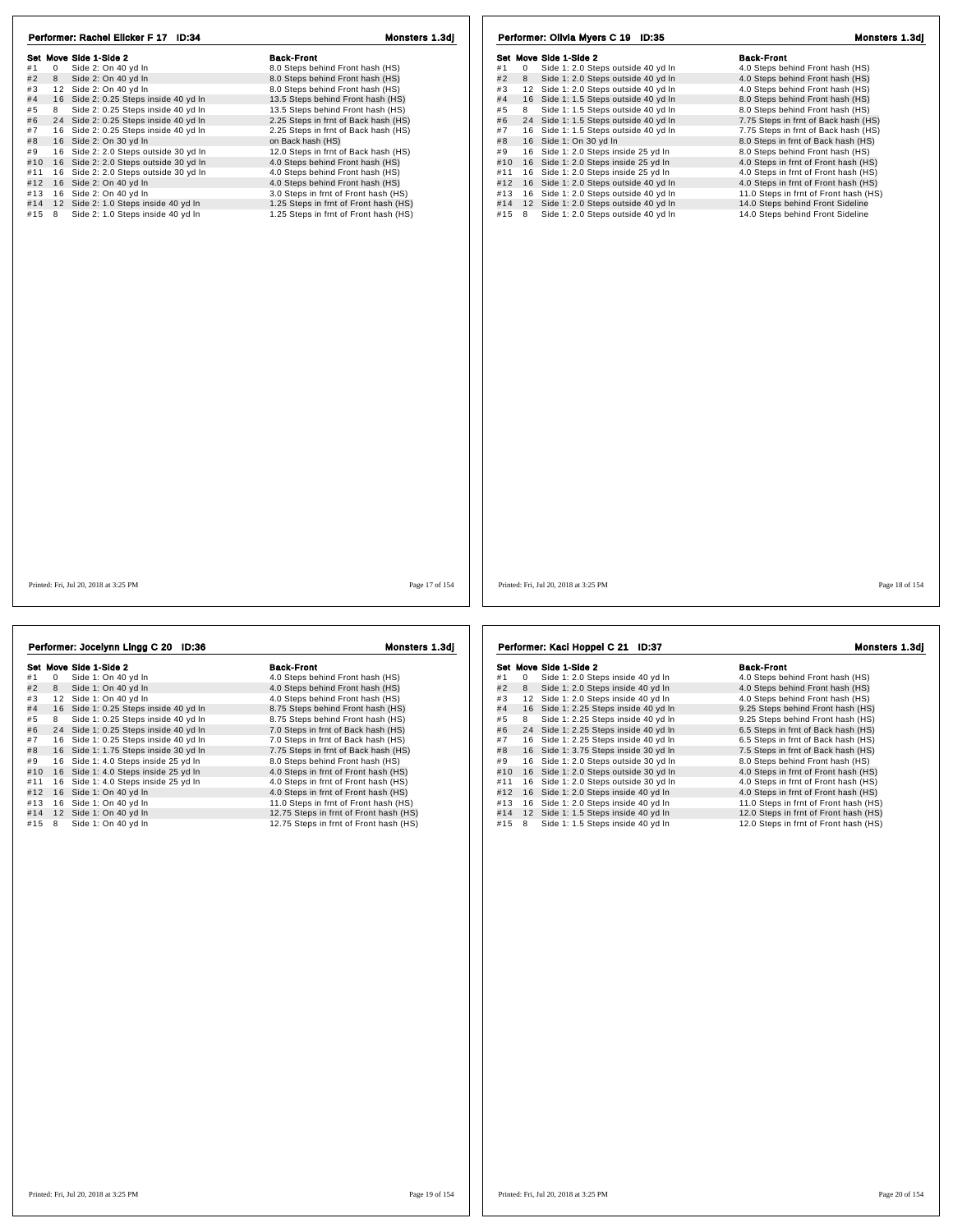| Performer: David Gruver C 22 ID:38                     | Monsters 1.3dj                         | Performer: Sarah Hale C 23 ID:39                        | Monsters 1.3dj                        |
|--------------------------------------------------------|----------------------------------------|---------------------------------------------------------|---------------------------------------|
| Set Move Side 1-Side 2                                 | <b>Back-Front</b>                      | Set Move Side 1-Side 2                                  | <b>Back-Front</b>                     |
| #1<br>$\mathbf 0$<br>Side 1: 4.0 Steps inside 40 yd In | 4.0 Steps behind Front hash (HS)       | Side 1: 2.0 Steps outside 45 yd In<br>#1<br>$\mathbf 0$ | 4.0 Steps behind Front hash (HS)      |
| #2<br>Side 1: 4.0 Steps inside 40 yd In<br>8           | 4.0 Steps behind Front hash (HS)       | #2<br>Side 1: 2.0 Steps outside 45 yd In<br>8           | 4.0 Steps behind Front hash (HS)      |
| #3<br>12 Side 1: 4.0 Steps inside 40 yd In             | 4.0 Steps behind Front hash (HS)       | #3<br>12 Side 1: 2.0 Steps outside 45 yd In             | 4.0 Steps behind Front hash (HS)      |
| #4<br>16 Side 1: 3.5 Steps outside 45 yd In            | 9.75 Steps behind Front hash (HS)      | #4<br>16 Side 1: 1.75 Steps outside 45 yd In            | 10.0 Steps behind Front hash (HS)     |
| #5<br>8<br>Side 1: 3.5 Steps outside 45 yd In          | 9.75 Steps behind Front hash (HS)      | #5<br>8<br>Side 1: 1.75 Steps outside 45 yd In          | 10.0 Steps behind Front hash (HS)     |
| #6<br>24 Side 1: 3.5 Steps outside 45 yd In            | 6.0 Steps in frnt of Back hash (HS)    | 24 Side 1: 1.75 Steps outside 45 yd In<br>#6            | 5.75 Steps in frnt of Back hash (HS)  |
| #7<br>16 Side 1: 3.5 Steps outside 45 yd In            | 6.0 Steps in frnt of Back hash (HS)    | #7<br>16 Side 1: 1.75 Steps outside 45 yd In            | 5.75 Steps in frnt of Back hash (HS)  |
| #8<br>16 Side 1: 2.0 Steps outside 35 yd In            | 7.25 Steps in frnt of Back hash (HS)   | 16 Side 1: On 35 yd In<br>#8                            | 7.0 Steps in frnt of Back hash (HS)   |
| 16 Side 1: On 30 yd In<br>#9                           | 8.0 Steps behind Front hash (HS)       | 16 Side 1: 2.0 Steps inside 30 yd In<br>#9              | 8.0 Steps behind Front hash (HS)      |
| 16 Side 1: On 30 yd In<br>#10                          | 4.0 Steps in frnt of Front hash (HS)   | 16 Side 1: 2.0 Steps inside 30 yd In<br>#10             | 4.0 Steps in frnt of Front hash (HS)  |
| 16 Side 1: On 30 yd In<br>#11                          | 4.0 Steps in frnt of Front hash (HS)   | 16 Side 1: 2.0 Steps inside 30 yd In<br>#11             | 4.0 Steps in frnt of Front hash (HS)  |
| 16 Side 1: 4.0 Steps inside 40 yd In<br>#12            | 4.0 Steps in frnt of Front hash (HS)   | 16 Side 1: 2.0 Steps outside 45 yd In<br>#12            | 4.0 Steps in frnt of Front hash (HS)  |
| 16 Side 1: 4.0 Steps inside 40 yd In<br>#13            | 11.0 Steps in frnt of Front hash (HS)  | 16 Side 1: 2.0 Steps outside 45 yd In<br>#13            | 11.0 Steps in frnt of Front hash (HS) |
| #14<br>12 Side 1: 3.5 Steps inside 40 yd In            | 11.25 Steps in frnt of Front hash (HS) | #14<br>12 Side 1: 2.25 Steps outside 45 yd In           | 10.5 Steps in frnt of Front hash (HS) |
| #15<br>Side 1: 3.5 Steps inside 40 yd In<br>8          | 11.25 Steps in frnt of Front hash (HS) | Side 1: 2.25 Steps outside 45 yd In<br>#15<br>8         | 10.5 Steps in frnt of Front hash (HS) |
|                                                        |                                        |                                                         |                                       |
| Printed: Fri, Jul 20, 2018 at 3:25 PM                  | Page 21 of 154                         | Printed: Fri, Jul 20, 2018 at 3:25 PM                   | Page 22 of 154                        |
|                                                        |                                        |                                                         |                                       |
| Performer: Sophie Guiffrida C 24 ID:40                 | Monsters 1.3dj                         | Performer: Courtney Grim C 25 ID:41                     | Monsters 1.3dj                        |

|     |    | Set Move Side 1-Side 2                 | <b>Back-Front</b>                     |
|-----|----|----------------------------------------|---------------------------------------|
| #1  | 0  | Side 1: On 45 yd In                    | 4.0 Steps behind Front hash (HS)      |
| #2  | 8  | Side 1: On 45 yd In                    | 4.0 Steps behind Front hash (HS)      |
| #3  | 12 | Side 1: On 45 vd In                    | 4.0 Steps behind Front hash (HS)      |
| #4  |    | 16 Side 1: On 45 yd In                 | 10.25 Steps behind Front hash (HS)    |
| #5  | 8  | Side 1: On 45 yd In                    | 10.25 Steps behind Front hash (HS)    |
| #6  | 24 | Side 1: On 45 yd In                    | 5.5 Steps in frnt of Back hash (HS)   |
| #7  | 16 | Side 1: On 45 yd In                    | 5.5 Steps in frnt of Back hash (HS)   |
| #8  | 16 | Side 1: 1.75 Steps inside 35 yd In     | 6.75 Steps in frnt of Back hash (HS)  |
| #9  |    | 16 Side 1: 4.0 Steps inside 30 yd In   | 8.0 Steps behind Front hash (HS)      |
| #10 | 16 | Side 1: 4.0 Steps inside 30 yd In      | 4.0 Steps in frnt of Front hash (HS)  |
| #11 | 16 | Side 1: 4.0 Steps inside 30 yd In      | 4.0 Steps in frnt of Front hash (HS)  |
| #12 | 16 | Side 1: On 45 yd In                    | 4.0 Steps in frnt of Front hash (HS)  |
| #13 | 16 | Side 1: On 45 yd In                    | 11.0 Steps in frnt of Front hash (HS) |
| #14 |    | 12 Side 1: 0.25 Steps outside 45 yd In | 10.0 Steps in frnt of Front hash (HS) |
| #15 | 8  | Side 1: 0.25 Steps outside 45 yd In    | 10.0 Steps in frnt of Front hash (HS) |

Set Move Side 1-Side 2<br>
#1 0 Side 1: 2.0 Steps inside 45 yd In 4.0 Steps behind Front hash (HS)<br>
#2 8 Side 1: 2.0 Steps inside 45 yd In 4.0 Steps behind Front hash (HS)<br>
#3 12 Side 1: 2.0 Steps inside 45 yd In 4.0 Steps be Her move show a 1 o show a comment of the matter of the matter of the matter of the matter of the matter of the<br>
#2 8 Side 1: 2.0 Steps inside 45 yd ln 4.0 Steps behind Front hash (HS)<br>
#3 12 Side 1: 2.0 Steps inside 45 # 4 1 6 Side 1: 2.0 Steps inside 45 yd ln 10.5 Steps behind Front hash (HS) # 5 <sup>8</sup> Side 1: 2.0 Steps inside 45 yd ln 10.5 Steps behind Front hash (HS) # 6 2 4 Side 1: 2.0 Steps inside 45 yd ln 5.25 Steps in frnt of Back hash (HS) # 7 1 6 Side 1: 2.0 Steps inside 45 yd ln 5.25 Steps in frnt of Back hash (HS) # 8 1 6 Side 1: 3.75 Steps inside 35 yd ln 6.5 Steps in frnt of Back hash (HS) # 9 1 6 Side 1: 2.0 Steps outside 35 yd ln 8.0 Steps behind Front hash (HS) #10 16 Side 1: 3.75 Steps inside 35 yd ln 4.0 Steps in frnt of Back hash (HS)<br>#9 16 Side 1: 2.0 Steps outside 35 yd ln 4.0 Steps behind Front hash (HS)<br>#11 16 Side 1: 2.0 Steps outside 35 yd ln 4.0 Steps in frnt of Front h #11 1 6 Side 1: 2.0 Steps outside 35 yd ln 4.0 Steps in frnt of Front hash (HS) #12 1 6 Side 1: 2.0 Steps inside 45 yd ln 4.0 Steps in frnt of Front hash (HS) #13 1 6 Side 1: 2.0 Steps inside 45 yd ln 11.0 Steps in frnt of Front hash (HS) #14 1 2 Side 1: 1.5 Steps inside 45 yd ln 9.5 Steps in frnt of Front hash (HS) #15 8 Side 1: 1.5 Steps inside 45 yd ln 9.5 Steps in frnt of Front hash (HS)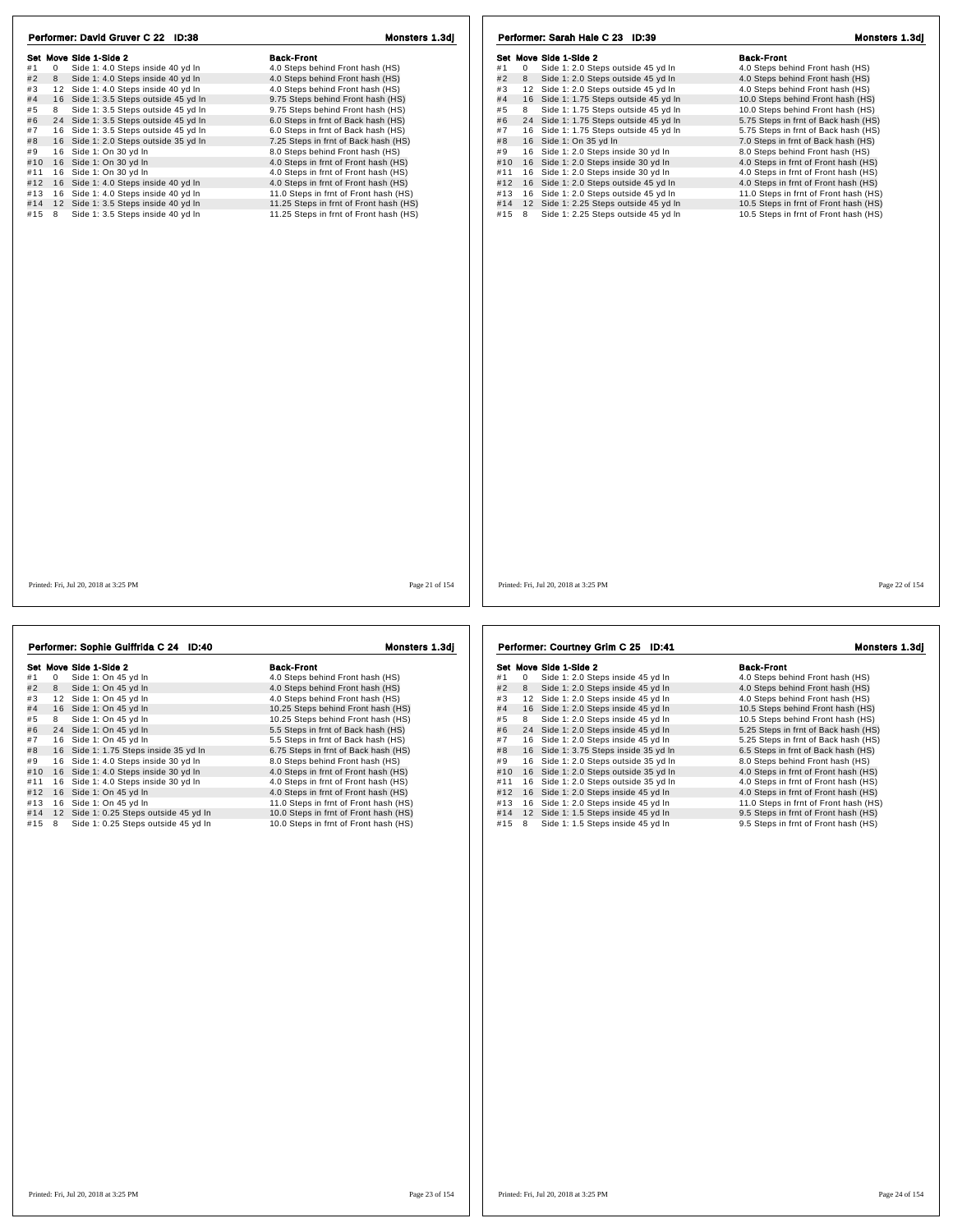| Performer: Mikaela Brittain C 26 ID:42<br>Set Move Side 1-Side 2<br>#1<br>0<br>Side 1: 4.0 Steps inside 45 yd In<br>#2<br>Side 1: 4.0 Steps inside 45 yd In<br>8<br>12 Side 1: 4.0 Steps inside 45 yd In<br>#3<br>#4<br>16 Side 1: 3.75 Steps outside of 50 yd In<br>#5<br>Side 1: 3.75 Steps outside of 50 yd In<br>8<br>#6<br>24 Side 1: 3.75 Steps outside of 50 yd In<br>#7<br>16 Side 1: 3.75 Steps outside of 50 yd In<br>#8<br>16 Side 1: 2.0 Steps outside 40 yd In<br>#9<br>16 Side 1: On 35 yd In<br>#10<br>16 Side 1: On 35 yd In<br>16 Side 1: On 35 yd In<br>#11<br>16 Side 1: 4.0 Steps inside 45 yd In<br>#12<br>#13<br>16 Side 1: 4.0 Steps inside 45 yd In<br>12 Side 1: 3.75 Steps inside 45 yd In<br>#14<br>#15<br>8<br>Side 1: 3.75 Steps inside 45 yd In | Monsters 1.3dj<br><b>Back-Front</b><br>4.0 Steps behind Front hash (HS)<br>4.0 Steps behind Front hash (HS)<br>4.0 Steps behind Front hash (HS)<br>10.75 Steps behind Front hash (HS)<br>10.75 Steps behind Front hash (HS)<br>5.0 Steps in frnt of Back hash (HS)<br>5.0 Steps in frnt of Back hash (HS)<br>6.25 Steps in frnt of Back hash (HS)<br>8.0 Steps behind Front hash (HS)<br>4.0 Steps in frnt of Front hash (HS)<br>4.0 Steps in frnt of Front hash (HS)<br>4.0 Steps in frnt of Front hash (HS)<br>11.0 Steps in frnt of Front hash (HS)<br>9.25 Steps in frnt of Front hash (HS)<br>9.25 Steps in frnt of Front hash (HS) | Performer: Emma Daddario C 27 ID:43<br>Set Move Side 1-Side 2<br>#1<br>$\mathsf 0$<br>Side 1: 2.0 Steps outside of 50 yd In<br>#2<br>Side 1: 2.0 Steps outside of 50 yd In<br>8<br>12 Side 1: 2.0 Steps outside of 50 yd In<br>#3<br>#4<br>16 Side 1: 1.75 Steps outside of 50 yd In<br>#5<br>Side 1: 1.75 Steps outside of 50 yd In<br>8<br>#6<br>24 Side 1: 1.75 Steps outside of 50 yd In<br>#7<br>16 Side 1: 1.75 Steps outside of 50 yd In<br>#8<br>16 Side 1: On 40 yd In<br>#9<br>16 Side 1: 2.0 Steps inside 35 yd In<br>#10<br>16 Side 1: 2.0 Steps inside 35 yd In<br>16 Side 1: 2.0 Steps inside 35 yd In<br>#11<br>#12<br>16 Side 1: 2.0 Steps outside of 50 yd In<br>16 Side 1: 2.0 Steps outside of 50 yd In<br>#13<br>#14<br>12 Side 1: 2.0 Steps outside of 50 yd In<br>#15<br>Side 1: 2.0 Steps outside of 50 yd In<br>8 | Monsters 1.3dj<br><b>Back-Front</b><br>4.0 Steps behind Front hash (HS)<br>4.0 Steps behind Front hash (HS)<br>4.0 Steps behind Front hash (HS)<br>10.75 Steps behind Front hash (HS)<br>10.75 Steps behind Front hash (HS)<br>4.75 Steps in frnt of Back hash (HS)<br>4.75 Steps in frnt of Back hash (HS)<br>6.0 Steps in frnt of Back hash (HS)<br>8.0 Steps behind Front hash (HS)<br>4.0 Steps in frnt of Front hash (HS)<br>4.0 Steps in frnt of Front hash (HS)<br>4.0 Steps in frnt of Front hash (HS)<br>11.0 Steps in frnt of Front hash (HS)<br>9.0 Steps in frnt of Front hash (HS)<br>9.0 Steps in frnt of Front hash (HS) |
|-------------------------------------------------------------------------------------------------------------------------------------------------------------------------------------------------------------------------------------------------------------------------------------------------------------------------------------------------------------------------------------------------------------------------------------------------------------------------------------------------------------------------------------------------------------------------------------------------------------------------------------------------------------------------------------------------------------------------------------------------------------------------------|------------------------------------------------------------------------------------------------------------------------------------------------------------------------------------------------------------------------------------------------------------------------------------------------------------------------------------------------------------------------------------------------------------------------------------------------------------------------------------------------------------------------------------------------------------------------------------------------------------------------------------------|-------------------------------------------------------------------------------------------------------------------------------------------------------------------------------------------------------------------------------------------------------------------------------------------------------------------------------------------------------------------------------------------------------------------------------------------------------------------------------------------------------------------------------------------------------------------------------------------------------------------------------------------------------------------------------------------------------------------------------------------------------------------------------------------------------------------------------------------|-----------------------------------------------------------------------------------------------------------------------------------------------------------------------------------------------------------------------------------------------------------------------------------------------------------------------------------------------------------------------------------------------------------------------------------------------------------------------------------------------------------------------------------------------------------------------------------------------------------------------------------------|
| Printed: Fri, Jul 20, 2018 at 3:25 PM                                                                                                                                                                                                                                                                                                                                                                                                                                                                                                                                                                                                                                                                                                                                         | Page 25 of 154                                                                                                                                                                                                                                                                                                                                                                                                                                                                                                                                                                                                                           | Printed: Fri, Jul 20, 2018 at 3:25 PM                                                                                                                                                                                                                                                                                                                                                                                                                                                                                                                                                                                                                                                                                                                                                                                                     | Page 26 of 154                                                                                                                                                                                                                                                                                                                                                                                                                                                                                                                                                                                                                          |
| Performer: Grace Benton C 28 ID:44                                                                                                                                                                                                                                                                                                                                                                                                                                                                                                                                                                                                                                                                                                                                            | Monsters 1.3dj                                                                                                                                                                                                                                                                                                                                                                                                                                                                                                                                                                                                                           | Performer: Emma Davis C 29 ID:45                                                                                                                                                                                                                                                                                                                                                                                                                                                                                                                                                                                                                                                                                                                                                                                                          | Monsters 1.3dj                                                                                                                                                                                                                                                                                                                                                                                                                                                                                                                                                                                                                          |

|     |    | Set Move Side 1-Side 2                | <b>Back-Front</b>                     |
|-----|----|---------------------------------------|---------------------------------------|
| #1  | 0  | On 50 yd In                           | 4.0 Steps behind Front hash (HS)      |
| #2  | 8  | On 50 yd In                           | 4.0 Steps behind Front hash (HS)      |
| #3  | 12 | On 50 vd In                           | 4.0 Steps behind Front hash (HS)      |
| #4  |    | 16 Side 2: On 50 yd In                | 11.0 Steps behind Front hash (HS)     |
| #5  | 8  | Side 2: On 50 yd In                   | 11.0 Steps behind Front hash (HS)     |
| #6  |    | 24 Side 2: On 50 yd In                | 4.75 Steps in frnt of Back hash (HS)  |
| #7  |    | 16 Side 2: On 50 yd In                | 4.75 Steps in frnt of Back hash (HS)  |
| #8  |    | 16 Side 1: 1.75 Steps inside 40 yd In | 5.75 Steps in frnt of Back hash (HS)  |
| #9  |    | 16 Side 1: 4.0 Steps inside 35 yd In  | 8.0 Steps behind Front hash (HS)      |
| #10 |    | 16 Side 1: 4.0 Steps inside 35 yd In  | 4.0 Steps in frnt of Front hash (HS)  |
| #11 |    | 16 Side 1: 4.0 Steps inside 35 yd In  | 4.0 Steps in frnt of Front hash (HS)  |
| #12 |    | 16 On 50 yd In                        | 4.0 Steps in frnt of Front hash (HS)  |
| #13 |    | 16 On 50 yd In                        | 11.0 Steps in frnt of Front hash (HS) |
| #14 |    | 12 On 50 yd In                        | 9.0 Steps in frnt of Front hash (HS)  |
| #15 | 8  | On 50 yd In                           | 9.0 Steps in frnt of Front hash (HS)  |

|     |    | Set Move Side 1-Side 2                | <b>Back-Front</b>                     |
|-----|----|---------------------------------------|---------------------------------------|
| #1  | 0  | Side 2: 2.0 Steps outside of 50 yd In | 4.0 Steps behind Front hash (HS)      |
| #2  | 8  | Side 2: 2.0 Steps outside of 50 yd In | 4.0 Steps behind Front hash (HS)      |
| #3  | 12 | Side 2: 2.0 Steps outside of 50 vd In | 4.0 Steps behind Front hash (HS)      |
| #4  | 16 | Side 2: 2.0 Steps outside of 50 yd In | 11.0 Steps behind Front hash (HS)     |
| #5  | 8  | Side 2: 2.0 Steps outside of 50 yd In | 11.0 Steps behind Front hash (HS)     |
| #6  | 24 | Side 2: 2.0 Steps outside of 50 yd In | 4.75 Steps in frnt of Back hash (HS)  |
| #7  | 16 | Side 2: 2.0 Steps outside of 50 yd In | 4.75 Steps in frnt of Back hash (HS)  |
| #8  |    | 16 Side 2: On 40 vd In                | 5.0 Steps in frnt of Back hash (HS)   |
| #9  | 16 | Side 2: 4.0 Steps outside 40 vd In    | 8.0 Steps behind Front hash (HS)      |
| #10 | 16 | Side 2: 4.0 Steps outside 40 yd In    | 4.0 Steps in frnt of Front hash (HS)  |
| #11 | 16 | Side 2: 4.0 Steps outside 40 yd In    | 4.0 Steps in frnt of Front hash (HS)  |
| #12 | 16 | Side 2: 2.0 Steps outside of 50 yd In | 4.0 Steps in frnt of Front hash (HS)  |
| #13 | 16 | Side 2: 2.0 Steps outside of 50 yd In | 11.0 Steps in frnt of Front hash (HS) |
| #14 | 12 | Side 2: 2.0 Steps outside of 50 yd In | 9.0 Steps in frnt of Front hash (HS)  |
| #15 | 8  | Side 2: 2.0 Steps outside of 50 yd In | 9.0 Steps in frnt of Front hash (HS)  |

Printed: Fri, Jul 20, 2018 at 3:25 PM Page 27 of 154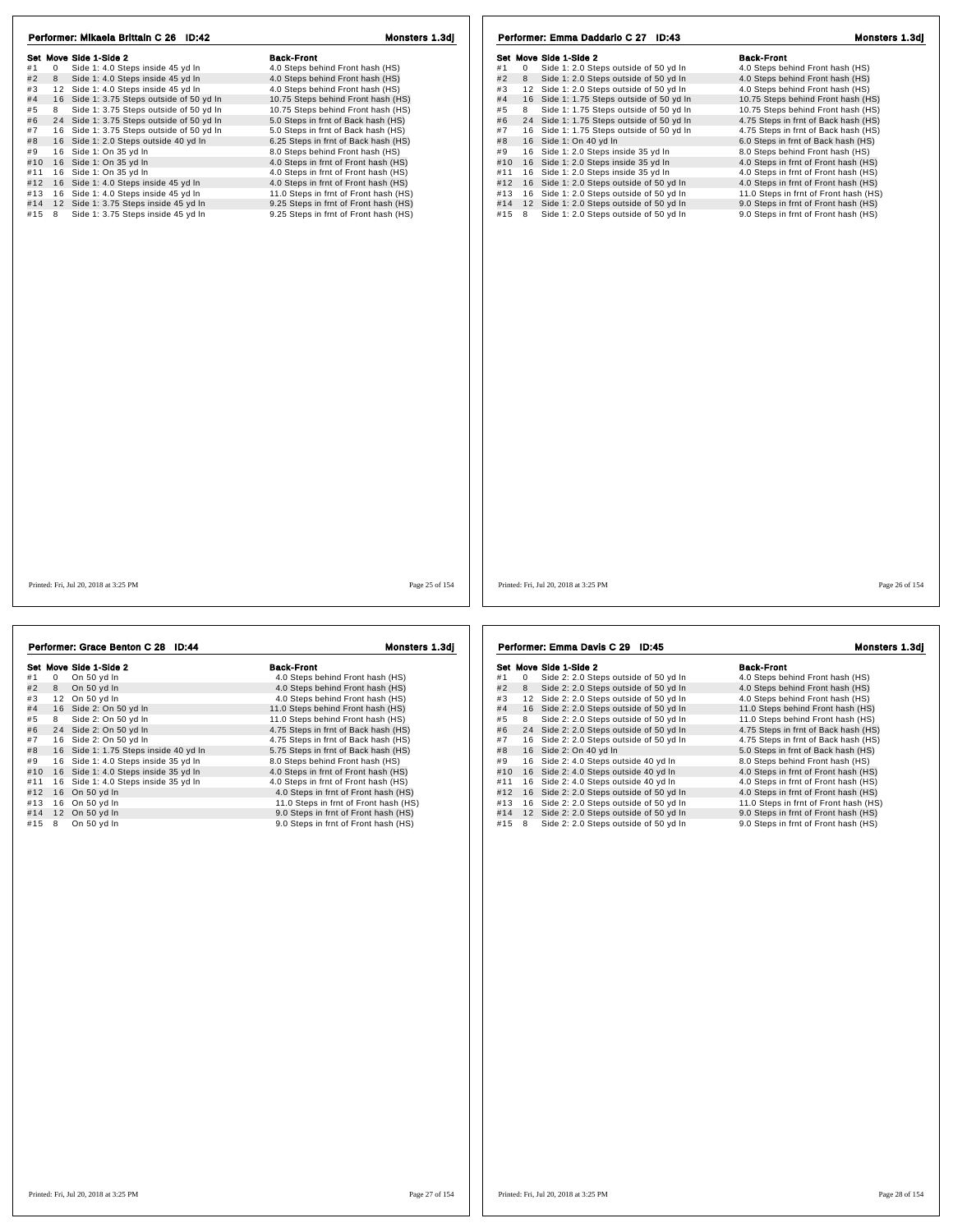| Performer: Hailey Stroble C 30 ID:46                                                                                                                                                                                                                                                                                                                                                                                                                                                                                                                                                                                                                                                                                                                                               | Monsters 1.3dj                                                                                                                                                                                                                                                                                                                                                                                                                                                                                                                                                                                                        | Performer: Brooke Delp C 31 ID:47                                                                                                                                                                                                                                                                                                                                                                                                                                                                                                                                                                                                                                                                               | Monsters 1.3dj                                                                                                                                                                                                                                                                                                                                                                                                                                                                                                                                                                                                     |
|------------------------------------------------------------------------------------------------------------------------------------------------------------------------------------------------------------------------------------------------------------------------------------------------------------------------------------------------------------------------------------------------------------------------------------------------------------------------------------------------------------------------------------------------------------------------------------------------------------------------------------------------------------------------------------------------------------------------------------------------------------------------------------|-----------------------------------------------------------------------------------------------------------------------------------------------------------------------------------------------------------------------------------------------------------------------------------------------------------------------------------------------------------------------------------------------------------------------------------------------------------------------------------------------------------------------------------------------------------------------------------------------------------------------|-----------------------------------------------------------------------------------------------------------------------------------------------------------------------------------------------------------------------------------------------------------------------------------------------------------------------------------------------------------------------------------------------------------------------------------------------------------------------------------------------------------------------------------------------------------------------------------------------------------------------------------------------------------------------------------------------------------------|--------------------------------------------------------------------------------------------------------------------------------------------------------------------------------------------------------------------------------------------------------------------------------------------------------------------------------------------------------------------------------------------------------------------------------------------------------------------------------------------------------------------------------------------------------------------------------------------------------------------|
| Set Move Side 1-Side 2<br>Side 2: 4.0 Steps outside of 50 yd In<br>#1<br>$\mathbf 0$<br>#2<br>8<br>Side 2: 4.0 Steps outside of 50 yd In<br>#3<br>12 Side 2: 4.0 Steps outside of 50 yd In<br>#4<br>16 Side 2: 3.75 Steps inside 45 yd In<br>8 Side 2: 3.75 Steps inside 45 yd In<br>#5<br>#6<br>24 Side 2: 3.75 Steps inside 45 yd In<br>#7<br>16 Side 2: 3.75 Steps inside 45 yd In<br>#8<br>16 Side 2: 2.0 Steps outside 40 yd In<br>16 Side 2: 2.0 Steps inside 35 yd In<br>#9<br>16 Side 2: 2.0 Steps inside 35 yd In<br>#10<br>#11 16 Side 2: 2.0 Steps inside 35 yd In<br>16 Side 2: 4.0 Steps outside of 50 yd In<br>#12<br>16 Side 2: 4.0 Steps outside of 50 yd In<br>#13<br>#14<br>12 Side 2: 3.75 Steps inside 45 yd In<br>#15 8<br>Side 2: 3.75 Steps inside 45 yd In | <b>Back-Front</b><br>4.0 Steps behind Front hash (HS)<br>4.0 Steps behind Front hash (HS)<br>4.0 Steps behind Front hash (HS)<br>10.75 Steps behind Front hash (HS)<br>10.75 Steps behind Front hash (HS)<br>5.0 Steps in frnt of Back hash (HS)<br>5.0 Steps in frnt of Back hash (HS)<br>5.5 Steps in frnt of Back hash (HS)<br>8.0 Steps behind Front hash (HS)<br>4.0 Steps in frnt of Front hash (HS)<br>4.0 Steps in frnt of Front hash (HS)<br>4.0 Steps in frnt of Front hash (HS)<br>11.0 Steps in frnt of Front hash (HS)<br>9.25 Steps in frnt of Front hash (HS)<br>9.25 Steps in frnt of Front hash (HS) | Set Move Side 1-Side 2<br>Side 2: 2.0 Steps inside 45 yd In<br>#1<br>$\overline{0}$<br>#2<br>Side 2: 2.0 Steps inside 45 yd In<br>8<br>#3<br>12 Side 2: 2.0 Steps inside 45 yd In<br>16 Side 2: 1.75 Steps inside 45 yd In<br>#4<br>8<br>Side 2: 1.75 Steps inside 45 yd In<br>#5<br>24 Side 2: 1.75 Steps inside 45 yd In<br>#6<br>16 Side 2: 1.75 Steps inside 45 yd In<br>#7<br>#8<br>16 Side 2: 3.75 Steps inside 35 yd In<br>16 Side 2: On 35 yd In<br>#9<br>16 Side 2: On 35 yd In<br>#10<br>#11 16 Side 2: On 35 yd In<br>#12 16 Side 2: 2.0 Steps inside 45 yd In<br>#13 16 Side 2: 2.0 Steps inside 45 yd In<br>#14 12 Side 2: 1.5 Steps inside 45 yd In<br>#15 8<br>Side 2: 1.5 Steps inside 45 yd In | <b>Back-Front</b><br>4.0 Steps behind Front hash (HS)<br>4.0 Steps behind Front hash (HS)<br>4.0 Steps behind Front hash (HS)<br>10.5 Steps behind Front hash (HS)<br>10.5 Steps behind Front hash (HS)<br>5.0 Steps in frnt of Back hash (HS)<br>5.0 Steps in frnt of Back hash (HS)<br>5.75 Steps in frnt of Back hash (HS)<br>8.0 Steps behind Front hash (HS)<br>4.0 Steps in frnt of Front hash (HS)<br>4.0 Steps in frnt of Front hash (HS)<br>4.0 Steps in frnt of Front hash (HS)<br>11.0 Steps in frnt of Front hash (HS)<br>9.5 Steps in frnt of Front hash (HS)<br>9.5 Steps in frnt of Front hash (HS) |
| Printed: Fri. Jul 20, 2018 at 3:25 PM                                                                                                                                                                                                                                                                                                                                                                                                                                                                                                                                                                                                                                                                                                                                              | Page 29 of 154                                                                                                                                                                                                                                                                                                                                                                                                                                                                                                                                                                                                        | Printed: Fri. Jul 20, 2018 at 3:25 PM                                                                                                                                                                                                                                                                                                                                                                                                                                                                                                                                                                                                                                                                           | Page 30 of 154                                                                                                                                                                                                                                                                                                                                                                                                                                                                                                                                                                                                     |
|                                                                                                                                                                                                                                                                                                                                                                                                                                                                                                                                                                                                                                                                                                                                                                                    |                                                                                                                                                                                                                                                                                                                                                                                                                                                                                                                                                                                                                       |                                                                                                                                                                                                                                                                                                                                                                                                                                                                                                                                                                                                                                                                                                                 |                                                                                                                                                                                                                                                                                                                                                                                                                                                                                                                                                                                                                    |
| Performer: Maddi Digby C 32 ID:48                                                                                                                                                                                                                                                                                                                                                                                                                                                                                                                                                                                                                                                                                                                                                  | Monsters 1.3dj                                                                                                                                                                                                                                                                                                                                                                                                                                                                                                                                                                                                        | Performer: Rhiannon Ernst C 33 ID:49                                                                                                                                                                                                                                                                                                                                                                                                                                                                                                                                                                                                                                                                            | Monsters 1.3dj                                                                                                                                                                                                                                                                                                                                                                                                                                                                                                                                                                                                     |
|                                                                                                                                                                                                                                                                                                                                                                                                                                                                                                                                                                                                                                                                                                                                                                                    |                                                                                                                                                                                                                                                                                                                                                                                                                                                                                                                                                                                                                       |                                                                                                                                                                                                                                                                                                                                                                                                                                                                                                                                                                                                                                                                                                                 |                                                                                                                                                                                                                                                                                                                                                                                                                                                                                                                                                                                                                    |

|     |    | Set Move Side 1-Side 2                | <b>Back-Front</b>                     |
|-----|----|---------------------------------------|---------------------------------------|
| #1  | 0  | Side 2: On 45 yd In                   | 4.0 Steps behind Front hash (HS)      |
| #2  | 8  | Side 2: On 45 yd In                   | 4.0 Steps behind Front hash (HS)      |
| #3  | 12 | Side 2: On 45 yd In                   | 4.0 Steps behind Front hash (HS)      |
| #4  | 16 | Side 2: On 45 yd In                   | 10.5 Steps behind Front hash (HS)     |
| #5  | 8  | Side 2: On 45 yd In                   | 10.5 Steps behind Front hash (HS)     |
| #6  |    | 24 Side 2: On 45 yd In                | 5.25 Steps in frnt of Back hash (HS)  |
| #7  | 16 | Side 2: On 45 yd In                   | 5.25 Steps in frnt of Back hash (HS)  |
| #8  |    | 16 Side 2: 1.75 Steps inside 35 yd In | 6.25 Steps in frnt of Back hash (HS)  |
| #9  | 16 | Side 2: 2.0 Steps outside 35 yd In    | 8.0 Steps behind Front hash (HS)      |
| #10 |    | 16 Side 2: 2.0 Steps outside 35 yd In | 4.0 Steps in frnt of Front hash (HS)  |
| #11 | 16 | Side 2: 2.0 Steps outside 35 yd In    | 4.0 Steps in frnt of Front hash (HS)  |
| #12 | 16 | Side 2: On 45 yd In                   | 4.0 Steps in frnt of Front hash (HS)  |
| #13 | 16 | Side 2: On 45 vd In                   | 11.0 Steps in frnt of Front hash (HS) |
| #14 | 12 | Side 2: 0.25 Steps outside 45 yd In   | 10.0 Steps in frnt of Front hash (HS) |
| #15 | 8  | Side 2: 0.25 Steps outside 45 yd In   | 10.0 Steps in frnt of Front hash (HS) |
|     |    |                                       |                                       |

991 Move Side 1-Side 2<br>
#1 0 Side 2: 2.0 Steps outside 45 yd In 4.0 Steps behind Front hash (HS)<br>
#2 8 Side 2: 2.0 Steps outside 45 yd In 4.0 Steps behind Front hash (HS)<br>
#3 12 Side 2: 2.0 Steps outside 45 yd In 4.0 Steps  $\#4$  1 C slote 2: 2.0 Steps outside 45 yd in 4.0 Steps behind Front hash (HS)<br> $\#5$  8 Side 2: 2.0 Steps outside 45 yd in 10.0 Steps behind Front hash (HS)<br> $\#5$  8 Side 2: 2.0 Steps outside 45 yd in 5.5 Steps in frnt of B # 8 1 6 Side 2: 2.0 Steps outside 45 yd in 8.0 Steps in finit of Back hash (HS)<br># 9 1 6 Side 2: 4.0 Steps outside 35 yd ln 8.0 Steps behind Front hash (HS)<br>#10 16 Side 2: 4.0 Steps outside 35 yd ln 4.0 Steps in frnt of Fr 4.0 Steps in time of Front hash (HS)<br>
#11 16 Side 2: 4.0 Steps outside 35 yd in<br>
#12 16 Side 2: 2.0 Steps outside 45 yd in<br>
#13 16 Side 2: 2.0 Steps outside 45 yd in<br>
#14 12 Side 2: 2.0 Steps outside 45 yd in<br>
#15 8 Side 2

| <b>Back-Front</b>                    |
|--------------------------------------|
| 4.0 Steps behind Front hash (HS)     |
| 4.0 Steps behind Front hash (HS)     |
| 4.0 Steps behind Front hash (HS)     |
| 10.0 Steps behind Front hash (HS)    |
| 10.0 Steps behind Front hash (HS)    |
| 5.5 Steps in frnt of Back hash (HS)  |
| 5.5 Steps in frnt of Back hash (HS)  |
| 6.5 Steps in frnt of Back hash (HS)  |
| 8.0 Steps behind Front hash (HS)     |
| 4.0 Steps in frnt of Front hash (HS) |
| 4.0 Steps in frnt of Front hash (HS) |
| 4.0 Steps in frnt of Front hash (HS) |
| 11.0 Steps in frnt of Front hash (HS |
| 10.5 Steps in frnt of Front hash (HS |
| 10 E Ctone in frot of Eront boob /UC |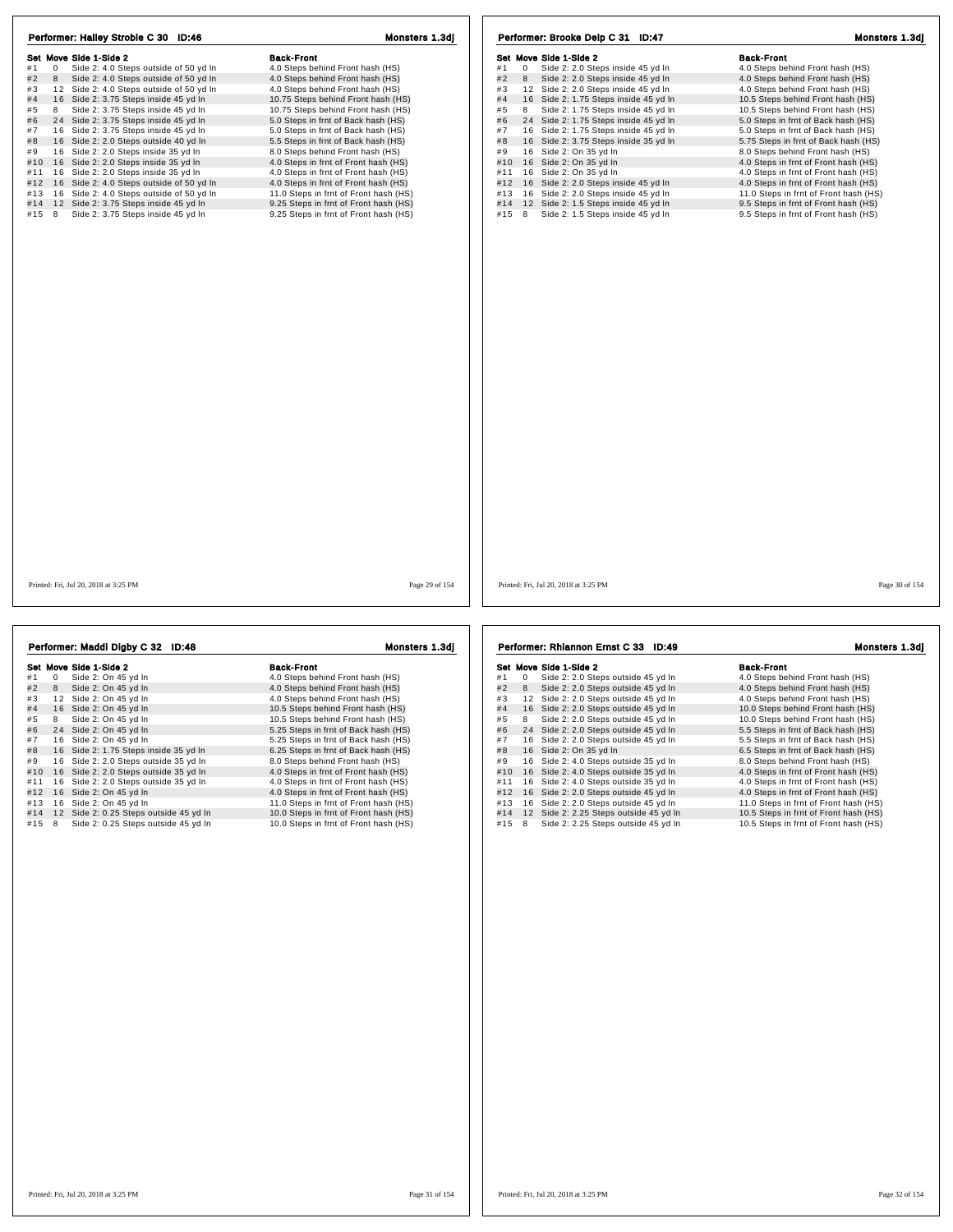| Performer: Lydia Eiffert C 34 ID:50                     | Monsters 1.3dj                         | Performer: Emily Shultz C 35 ID:51                      | Monsters 1.3dj                        |
|---------------------------------------------------------|----------------------------------------|---------------------------------------------------------|---------------------------------------|
| Set Move Side 1-Side 2                                  | <b>Back-Front</b>                      | Set Move Side 1-Side 2                                  | <b>Back-Front</b>                     |
| #1<br>$\mathbf 0$<br>Side 2: 4.0 Steps outside 45 yd In | 4.0 Steps behind Front hash (HS)       | Side 2: 2.0 Steps inside 40 yd In<br>#1<br>$\mathbf{0}$ | 4.0 Steps behind Front hash (HS)      |
| #2<br>8<br>Side 2: 4.0 Steps outside 45 yd In           | 4.0 Steps behind Front hash (HS)       | #2<br>8 Side 2: 2.0 Steps inside 40 yd In               | 4.0 Steps behind Front hash (HS)      |
| 12 Side 2: 4.0 Steps outside 45 yd In<br>#3             | 4.0 Steps behind Front hash (HS)       | 12 Side 2: 2.0 Steps inside 40 yd In<br>#3              | 4.0 Steps behind Front hash (HS)      |
| #4<br>16 Side 2: 3.75 Steps inside 40 yd In             | 9.75 Steps behind Front hash (HS)      | 16 Side 2: 1.75 Steps inside 40 yd In<br>#4             | 9.25 Steps behind Front hash (HS)     |
| #5<br>8<br>Side 2: 3.75 Steps inside 40 yd In           | 9.75 Steps behind Front hash (HS)      | #5<br>Side 2: 1.75 Steps inside 40 yd In<br>8           | 9.25 Steps behind Front hash (HS)     |
| #6<br>24 Side 2: 3.75 Steps inside 40 yd In             | 6.0 Steps in frnt of Back hash (HS)    | #6<br>24 Side 2: 1.75 Steps inside 40 yd In             | 6.5 Steps in frnt of Back hash (HS)   |
| #7<br>16 Side 2: 3.75 Steps inside 40 yd In             | 6.0 Steps in frnt of Back hash (HS)    | #7<br>16 Side 2: 1.75 Steps inside 40 yd In             | 6.5 Steps in frnt of Back hash (HS)   |
| #8<br>16 Side 2: 2.0 Steps outside 35 yd In             | 6.75 Steps in frnt of Back hash (HS)   | 16 Side 2: 3.75 Steps inside 30 yd In<br>#8             | 7.25 Steps in frnt of Back hash (HS)  |
| #9<br>16 Side 2: 2.0 Steps inside 30 yd In              | 8.0 Steps behind Front hash (HS)       | 16 Side 2: On 30 yd In<br>#9                            | 8.0 Steps behind Front hash (HS)      |
| #10 16 Side 2: 2.0 Steps inside 30 yd In                | 4.0 Steps in frnt of Front hash (HS)   | 16 Side 2: On 30 yd In<br>#10                           | 4.0 Steps in frnt of Front hash (HS)  |
| 16 Side 2: 2.0 Steps inside 30 yd In<br>#11             | 4.0 Steps in frnt of Front hash (HS)   | 16 Side 2: On 30 yd In<br>#11                           | 4.0 Steps in frnt of Front hash (HS)  |
| #12 16 Side 2: 4.0 Steps outside 45 yd In               | 4.0 Steps in frnt of Front hash (HS)   | 16 Side 2: 2.0 Steps inside 40 yd In<br>#12             | 4.0 Steps in frnt of Front hash (HS)  |
| 16 Side 2: 4.0 Steps outside 45 yd In<br>#13            | 11.0 Steps in frnt of Front hash (HS)  | 16 Side 2: 2.0 Steps inside 40 yd In<br>#13             | 11.0 Steps in frnt of Front hash (HS) |
| #14 12 Side 2: 3.5 Steps inside 40 yd In                | 11.25 Steps in frnt of Front hash (HS) | #14<br>12 Side 2: 1.5 Steps inside 40 yd In             | 12.0 Steps in frnt of Front hash (HS) |
| Side 2: 3.5 Steps inside 40 yd In<br>#15 8              | 11.25 Steps in frnt of Front hash (HS) | Side 2: 1.5 Steps inside 40 yd In<br>#15 8              | 12.0 Steps in frnt of Front hash (HS) |
|                                                         |                                        |                                                         |                                       |
| Printed: Fri, Jul 20, 2018 at 3:25 PM                   | Page 33 of 154                         | Printed: Fri, Jul 20, 2018 at 3:25 PM                   | Page 34 of 154                        |
|                                                         |                                        |                                                         |                                       |
|                                                         |                                        |                                                         |                                       |
| Performer: Emily Troup C 36 ID:52                       | Monsters 1.3dj                         | Performer: Nzingha Whyte C 37 ID:53                     | Monsters 1.3dj                        |

|     |    | Set Move Side 1-Side 2                | <b>Back-Front</b>                      |
|-----|----|---------------------------------------|----------------------------------------|
| #1  | 0  | Side 2: On 40 yd In                   | 4.0 Steps behind Front hash (HS)       |
| #2  | 8  | Side 2: On 40 yd In                   | 4.0 Steps behind Front hash (HS)       |
| #3  | 12 | Side 2: On 40 yd In                   | 4.0 Steps behind Front hash (HS)       |
| #4  | 16 | Side 2: On 40 yd In                   | 8.75 Steps behind Front hash (HS)      |
| #5  | 8  | Side 2: On 40 yd In                   | 8.75 Steps behind Front hash (HS)      |
| #6  |    | 24 Side 2: On 40 yd In                | 7.0 Steps in frnt of Back hash (HS)    |
| #7  | 16 | Side 2: On 40 vd In                   | 7.0 Steps in frnt of Back hash (HS)    |
| #8  |    | 16 Side 2: 1.75 Steps inside 30 yd In | 7.5 Steps in frnt of Back hash (HS)    |
| #9  | 16 | Side 2: 2.0 Steps outside 30 yd In    | 8.0 Steps behind Front hash (HS)       |
| #10 | 16 | Side 2: 2.0 Steps outside 30 yd In    | 4.0 Steps in frnt of Front hash (HS)   |
| #11 | 16 | Side 2: 2.0 Steps outside 30 yd In    | 4.0 Steps in frnt of Front hash (HS)   |
| #12 | 16 | Side 2: On 40 yd In                   | 4.0 Steps in frnt of Front hash (HS)   |
| #13 | 16 | Side 2: On 40 yd In                   | 11.0 Steps in frnt of Front hash (HS)  |
| #14 | 12 | Side 2: On 40 yd In                   | 12.75 Steps in frnt of Front hash (HS) |
| #15 | 8  | Side 2: On 40 yd In                   | 12.75 Steps in frnt of Front hash (HS) |

Set Move Side 1-Side 2<br>
#1 0 Side 2: 2.0 Steps outside 40 yd In 4.0 Steps behind Front hash (HS)<br>
#2 8 Side 2: 2.0 Steps outside 40 yd In 4.0 Steps behind Front hash (HS) **Survey Show The 2nue 2**<br>
#1 0 Side 2: 2.0 Steps outside 40 yd ln 4.0 Steps behind Front hash (HS)<br>
#2 8 Side 2: 2.0 Steps outside 40 yd ln 4.0 Steps behind Front hash (HS)<br>
#3 12 Side 2: 2.0 Steps outside 40 yd ln 4.0 St # 4 1 6 Side 2: 1.75 Steps outside 40 yd ln 8.25 Steps behind Front hash (HS) # 5 <sup>8</sup> Side 2: 1.75 Steps outside 40 yd ln 8.25 Steps behind Front hash (HS) # 6 2 4 Side 2: 1.75 Steps outside 40 yd ln 7.5 Steps in frnt of Back hash (HS) # 7 1 6 Side 2: 1.75 Steps outside 40 yd ln 7.5 Steps in frnt of Back hash (HS) # 1 6 Side 2: On 30 yd ln 8.0 Steps in finit of Back hash (HS)<br>#8 16 Side 2: 0n 30 yd ln 8.0 Steps outside 30 yd ln 8.0 Steps behind Front hash (HS) #9 16 Side 2: 4.0 Steps outside 30 yd ln 4.0 Steps behind Front hash (HS)<br>#10 16 Side 2: 4.0 Steps outside 30 yd ln 4.0 Steps in frnt of Front hash (HS)<br>#11 16 Side 2: 4.0 Steps outside 30 yd ln #11 1 6 Side 2: 4.0 Steps outside 30 yd ln 4.0 Steps in frnt of Front hash (HS) #12 1 6 Side 2: 2.0 Steps outside 40 yd ln 4.0 Steps in frnt of Front hash (HS)

## #13 1 6 Side 2: 2.0 Steps outside 40 yd ln 11.0 Steps in frnt of Front hash (HS) #14 1 2 Side 2: 2.0 Steps outside 40 yd ln 14.0 Steps behind Front Sideline

#15 8 Side 2: 2.0 Steps outside 40 yd ln 14.0 Steps behind Front Sideline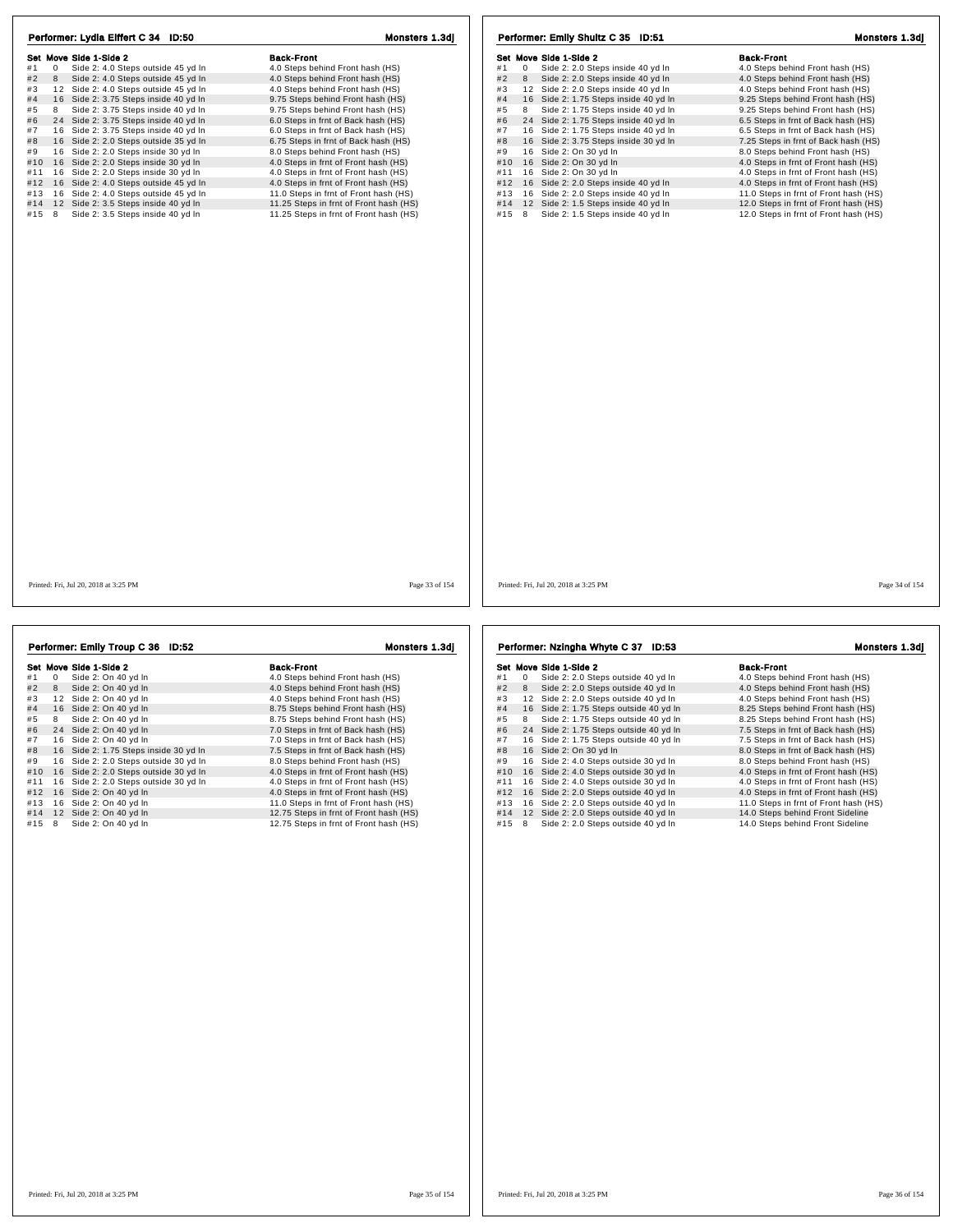| Performer: Olivia Groft A 38 ID:54                         | Monsters 1.3dj                         | Performer: Connor Flemming A 39 ID:55       | Monsters 1.3dj                        |
|------------------------------------------------------------|----------------------------------------|---------------------------------------------|---------------------------------------|
| Set Move Side 1-Side 2                                     | <b>Back-Front</b>                      | Set Move Side 1-Side 2                      | <b>Back-Front</b>                     |
| $\overline{0}$<br>Side 1: 2.0 Steps outside 40 yd In<br>#1 | on Front hash (HS)                     | 0 Side 1: On 40 yd In<br>#1                 | on Front hash (HS)                    |
| $#2$ 8<br>Side 1: 2.0 Steps outside 40 yd In               | on Front hash (HS)                     | #2<br>8<br>Side 1: On 40 yd In              | on Front hash (HS)                    |
| 12 Side 1: 2.0 Steps outside 40 yd In<br>#3                | on Front hash (HS)                     | 12 Side 1: On 40 yd In<br>#3                | on Front hash (HS)                    |
| 16 Side 1: 1.75 Steps outside 40 yd In<br>#4               | 3.75 Steps behind Front hash (HS)      | #4<br>16 Side 1: On 40 yd In                | 4.0 Steps behind Front hash (HS)      |
| #5<br>8<br>Side 1: 1.75 Steps outside 40 yd In             | 3.75 Steps behind Front hash (HS)      | Side 1: On 40 yd In<br>#5<br>8              | 4.0 Steps behind Front hash (HS)      |
| 24 Side 1: 1.75 Steps outside 40 yd In<br>#6               | 12.0 Steps in frnt of Back hash (HS)   | 24 Side 1: On 40 yd In<br>#6                | 11.5 Steps in frnt of Back hash (HS)  |
| #7 16 Side 1: 1.75 Steps outside 40 yd In                  | 12.0 Steps in frnt of Back hash (HS)   | 16 Side 1: On 40 yd In<br>#7                | 11.5 Steps in frnt of Back hash (HS)  |
| 16 Side 1: On 30 yd In<br>#8                               | 12.0 Steps behind Front hash (HS)      | #8<br>16 Side 1: 1.75 Steps inside 30 yd In | 12.5 Steps behind Front hash (HS)     |
| 16 Side 1: 2.0 Steps inside 25 yd In<br>#9                 | on Front hash (HS)                     | 16 Side 1: 4.0 Steps inside 25 yd In<br>#9  | on Front hash (HS)                    |
| #10 16 Side 1: 2.0 Steps inside 25 yd In                   | 11.75 Steps in frnt of Front hash (HS) | 16 Side 1: 4.0 Steps inside 25 yd In<br>#10 | 12.0 Steps in frnt of Front hash (HS) |
| #11 16 Side 1: 2.0 Steps inside 25 yd In                   | 11.75 Steps in frnt of Front hash (HS) | 16 Side 1: 4.0 Steps inside 25 yd In<br>#11 | 12.0 Steps in frnt of Front hash (HS) |
| #12 16 Side 1: 1.75 Steps outside 40 yd In                 | 11.75 Steps in frnt of Front hash (HS) | 16 Side 1: On 40 yd In<br>#12               | 12.0 Steps in frnt of Front hash (HS) |
| #13 16 Side 1: 1.75 Steps outside 40 yd In                 | 9.0 Steps behind Front Sideline        | #13 16 Side 1: On 40 yd In                  | 9.0 Steps behind Front Sideline       |
| #14 12 Side 1: 2.0 Steps outside 40 yd In                  | 8.0 Steps behind Front Sideline        | #14<br>12 Side 1: On 40 yd In               | 8.75 Steps behind Front Sideline      |
| Side 1: 2.0 Steps outside 40 yd In<br>#15 8                | 8.0 Steps behind Front Sideline        | Side 1: On 40 yd In<br>#15 8                | 8.75 Steps behind Front Sideline      |
|                                                            |                                        |                                             |                                       |
|                                                            |                                        |                                             |                                       |
| Printed: Fri, Jul 20, 2018 at 3:25 PM                      | Page 37 of 154                         | Printed: Fri, Jul 20, 2018 at 3:25 PM       | Page 38 of 154                        |

|     |              | Set Move Side 1-Side 2                | <b>Back-Front</b>                     |
|-----|--------------|---------------------------------------|---------------------------------------|
| #1  | $\mathbf{0}$ | Side 1: 2.0 Steps inside 40 yd In     | on Front hash (HS)                    |
| #2  | 8            | Side 1: 2.0 Steps inside 40 yd In     | on Front hash (HS)                    |
| #3  | 12           | Side 1: 2.0 Steps inside 40 yd In     | on Front hash (HS)                    |
| #4  |              | 16 Side 1: 2.0 Steps inside 40 yd In  | 4.5 Steps behind Front hash (HS)      |
| #5  | 8            | Side 1: 2.0 Steps inside 40 yd In     | 4.5 Steps behind Front hash (HS)      |
| #6  |              | 24 Side 1: 2.0 Steps inside 40 yd In  | 11.25 Steps in frnt of Back hash (HS) |
| #7  |              | 16 Side 1: 2.0 Steps inside 40 yd In  | 11.25 Steps in frnt of Back hash (HS) |
| #8  |              | 16 Side 1: 3.75 Steps inside 30 yd In | 13.0 Steps behind Front hash (HS)     |
| #9  | 16           | Side 1: 2.0 Steps outside 30 yd In    | on Front hash (HS)                    |
| #10 |              | 16 Side 1: 2.0 Steps outside 30 yd In | 12.0 Steps in frnt of Front hash (HS) |
| #11 |              | 16 Side 1: 2.0 Steps outside 30 yd In | 12.0 Steps in frnt of Front hash (HS) |
| #12 | 16           | Side 1: 2.0 Steps inside 40 yd In     | 12.0 Steps in frnt of Front hash (HS) |
| #13 |              | 16 Side 1: 2.0 Steps inside 40 yd In  | 9.0 Steps behind Front Sideline       |
| #14 |              | 12 Side 1: 1.5 Steps inside 40 yd In  | 9.5 Steps behind Front Sideline       |
| #15 | 8            | Side 1: 1.5 Steps inside 40 yd In     | 9.5 Steps behind Front Sideline       |

# **Set Move Side 1-Side 2**<br>
#1 0 Side 1:4.0 Steps inside 40 yd ln<br>
#1 2 Side 1:4.0 Steps inside 40 yd ln<br>
#1 3 Side 1:4.0 Steps inside 40 yd ln<br>
#1 5 Side 1:3.75 Steps outside 45 yd ln<br>
#5 8 Side 1:3.75 Steps outside 45 yd

## Performer: Hannah Hogan A 41 ID:57 Monsters 1.3dj

| <b>Back-Front</b>                     |
|---------------------------------------|
| on Front hash (HS)                    |
| on Front hash (HS)                    |
| on Front hash (HS)                    |
| 4.75 Steps behind Front hash (HS)     |
| 4.75 Steps behind Front hash (HS)     |
| 11.0 Steps in frnt of Back hash (HS)  |
| 11.0 Steps in frnt of Back hash (HS)  |
| 13.5 Steps behind Front hash (HS)     |
| on Front hash (HS)                    |
| 12.0 Steps in frnt of Front hash (HS) |
| 12.0 Steps in frnt of Front hash (HS) |
| 12.0 Steps in frnt of Front hash (HS) |
| 9.0 Steps behind Front Sideline       |
| 10.0 Steps behind Front Sideline      |
|                                       |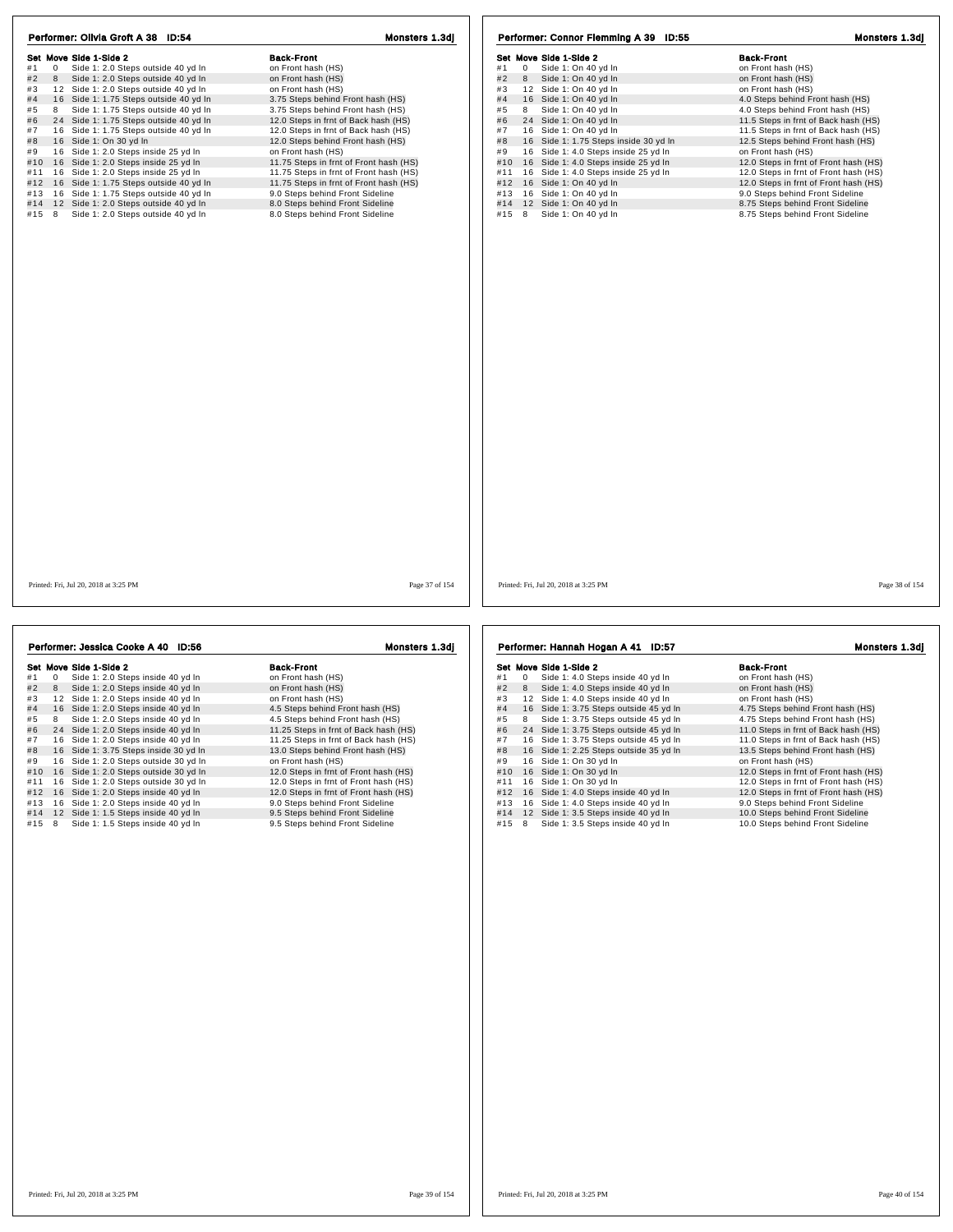| Set Move Side 1-Side 2                                     | <b>Back-Front</b>                     | Set Move Side 1-Side 2                       | <b>Back-Front</b>                     |
|------------------------------------------------------------|---------------------------------------|----------------------------------------------|---------------------------------------|
| $\overline{0}$<br>Side 1: 2.0 Steps outside 45 yd In<br>#1 | on Front hash (HS)                    | #1<br>$\overline{0}$<br>Side 1: On 45 yd In  | on Front hash (HS)                    |
| #2<br>Side 1: 2.0 Steps outside 45 yd In<br>8              | on Front hash (HS)                    | #2<br>Side 1: On 45 yd In<br>8               | on Front hash (HS)                    |
| 12 Side 1: 2.0 Steps outside 45 yd In<br>#3                | on Front hash (HS)                    | 12 Side 1: On 45 yd In<br>#3                 | on Front hash (HS)                    |
| #4<br>16 Side 1: 1.75 Steps outside 45 yd In               | 5.0 Steps behind Front hash (HS)      | #4<br>16 Side 1: On 45 yd In                 | 5.25 Steps behind Front hash (HS)     |
| #5<br>Side 1: 1.75 Steps outside 45 yd In<br>8             | 5.0 Steps behind Front hash (HS)      | Side 1: On 45 yd In<br>#5<br>8               | 5.25 Steps behind Front hash (HS)     |
| #6<br>24 Side 1: 1.75 Steps outside 45 yd In               | 10.5 Steps in frnt of Back hash (HS)  | #6<br>24 Side 1: On 45 yd In                 | 10.5 Steps in frnt of Back hash (HS)  |
| #7 16 Side 1: 1.75 Steps outside 45 yd In                  | 10.5 Steps in frnt of Back hash (HS)  | #7<br>16 Side 1: On 45 yd In                 | 10.5 Steps in frnt of Back hash (HS)  |
| 16 Side 1: 0.25 Steps outside 35 yd In<br>#8               | 13.5 Steps in frnt of Back hash (HS)  | #8<br>16 Side 1: 1.5 Steps inside 35 yd In   | 13.0 Steps in frnt of Back hash (HS)  |
| 16 Side 1: 2.0 Steps inside 30 yd In<br>#9                 | on Front hash (HS)                    | #9<br>16 Side 1: 4.0 Steps inside 30 yd In   | on Front hash (HS)                    |
| #10 16 Side 1: 2.0 Steps inside 30 yd In                   | 12.0 Steps in frnt of Front hash (HS) | 16 Side 1: 4.0 Steps inside 30 yd In<br>#10  | 12.0 Steps in frnt of Front hash (HS) |
| #11 16 Side 1: 2.0 Steps inside 30 yd In                   | 12.0 Steps in frnt of Front hash (HS) | 16 Side 1: 4.0 Steps inside 30 yd In<br>#11  | 12.0 Steps in frnt of Front hash (HS) |
| #12 16 Side 1: 2.0 Steps outside 45 yd In                  | 12.0 Steps in frnt of Front hash (HS) | 16 Side 1: On 45 yd In<br>#12                | 12.0 Steps in frnt of Front hash (HS) |
| Side 1: 2.0 Steps outside 45 yd In<br>#13 16               | 9.0 Steps behind Front Sideline       | 16 Side 1: On 45 yd In<br>#13                | 9.0 Steps behind Front Sideline       |
| #14 12 Side 1: 2.25 Steps outside 45 yd In                 | 10.5 Steps behind Front Sideline      | #14<br>12 Side 1: 0.5 Steps outside 45 yd In | 11.0 Steps behind Front Sideline      |
| Side 1: 2.25 Steps outside 45 yd In<br>#15 8               | 10.5 Steps behind Front Sideline      | Side 1: 0.5 Steps outside 45 yd In<br>#15 8  | 11.0 Steps behind Front Sideline      |
|                                                            |                                       |                                              |                                       |
| Printed: Fri. Jul 20, 2018 at 3:25 PM                      | Page 41 of 154                        | Printed: Fri. Jul 20, 2018 at 3:25 PM        | Page 42 of 154                        |

|     | Performer: William Ericson A 44 ID:60 |                                       | <b>Monsters 1.3di</b>                 |  |
|-----|---------------------------------------|---------------------------------------|---------------------------------------|--|
|     |                                       | Set Move Side 1-Side 2                | <b>Back-Front</b>                     |  |
| #1  | $\Omega$                              | Side 1: 2.0 Steps inside 45 yd In     | on Front hash (HS)                    |  |
| #2  | 8                                     | Side 1: 2.0 Steps inside 45 yd In     | on Front hash (HS)                    |  |
| #3  |                                       | 12 Side 1: 2.0 Steps inside 45 yd In  | on Front hash (HS)                    |  |
| #4  |                                       | 16 Side 1: 2.0 Steps inside 45 yd In  | 5.5 Steps behind Front hash (HS)      |  |
| #5  | 8                                     | Side 1: 2.0 Steps inside 45 yd In     | 5.5 Steps behind Front hash (HS)      |  |
| #6  |                                       | 24 Side 1: 2.0 Steps inside 45 yd In  | 10.25 Steps in frnt of Back hash (HS) |  |
| #7  | 16                                    | Side 1: 2.0 Steps inside 45 yd In     | 10.25 Steps in frnt of Back hash (HS) |  |
| #8  |                                       | 16 Side 1: 3.5 Steps inside 35 yd In  | 12.5 Steps in frnt of Back hash (HS)  |  |
| #9  |                                       | 16 Side 1: 2.0 Steps outside 35 yd In | on Front hash (HS)                    |  |
| #10 | 16                                    | Side 1: 2.0 Steps outside 35 yd In    | 12.0 Steps in frnt of Front hash (HS) |  |
| #11 | 16                                    | Side 1: 2.0 Steps outside 35 yd In    | 12.0 Steps in frnt of Front hash (HS) |  |
| #12 |                                       | 16 Side 1: 2.0 Steps inside 45 yd In  | 12.0 Steps in frnt of Front hash (HS) |  |
| #13 |                                       | 16 Side 1: 2.0 Steps inside 45 yd In  | 9.0 Steps behind Front Sideline       |  |
| #14 |                                       | 12 Side 1: 1.25 Steps inside 45 yd In | 11.25 Steps behind Front Sideline     |  |
| #15 | 8                                     | Side 1: 1.25 Steps inside 45 yd In    | 11.25 Steps behind Front Sideline     |  |

**Sack-Front Many Side 1:4.0** Steps inside 45 yd In that the Side 1:4.0 Steps inside 45 yd In the on Front hash (HS)<br>
#2 8 Side 1:4.0 Steps inside 45 yd In on Front hash (HS)<br>
#3 1 2 Side 1:4.0 Steps inside 45 yd In on Fro #10 1 6 Side 1: 0 1 35 yd In 19 12.0 Steps in find or Front hash (HS)<br>
#12 16 Side 1: 4.0 Steps inside 45 yd In 12.0 Steps in find of Front hash (HS)<br>
#13 16 Side 1: 4.0 Steps inside 45 yd In 12.0 Steps behind Front hash (

## Performer: Jordyn Rohrbaugh A 45 ID:61 Monsters 1.3dj

| <b>Back-Front</b>                         |
|-------------------------------------------|
| on Front hash (HS)                        |
| on Front hash (HS)                        |
| on Front hash (HS)                        |
| 5.5 Steps behind Front hash (HS)          |
| 5.5 Steps behind Front hash (HS)          |
| 10.0 Steps in frnt of Back hash (HS)      |
| 10.0 Steps in frnt of Back hash (HS)      |
| 12.0 Steps in frnt of Back hash (HS)      |
| on Front hash (HS)                        |
| 12.0 Steps in frnt of Front hash (HS)     |
| 12.0 Steps in frnt of Front hash (HS)     |
| 12.0 Steps in frnt of Front hash (HS)     |
| 9.0 Steps behind Front Sideline           |
| 11.75 Steps behind Front Sideline         |
| ala ize Areka ku kita di Eksan Atdalian a |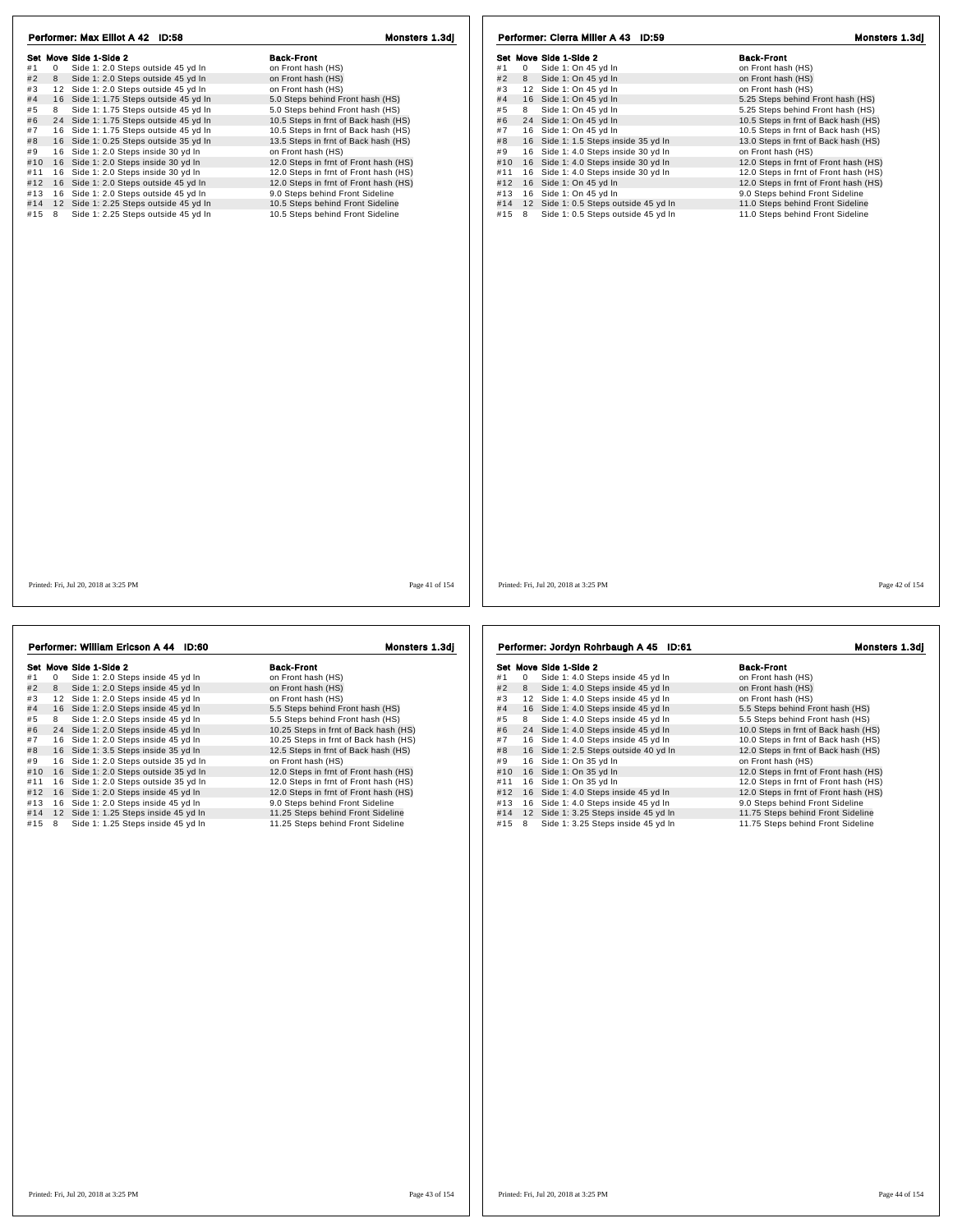| Performer: Colin Myers A 46 ID:62                           | Monsters 1.3dj                        | Performer: Jordan Shupe A 47 ID:63              | Monsters 1.3dj                        |
|-------------------------------------------------------------|---------------------------------------|-------------------------------------------------|---------------------------------------|
| Set Move Side 1-Side 2                                      | <b>Back-Front</b>                     | Set Move Side 1-Side 2                          | <b>Back-Front</b>                     |
| Side 1: 2.0 Steps outside of 50 yd In<br>#1<br>$\mathbf{0}$ | on Front hash (HS)                    | #1<br>On 50 yd In<br>0                          | on Front hash (HS)                    |
| #2<br>Side 1: 2.0 Steps outside of 50 yd In<br>8            | on Front hash (HS)                    | #2<br>8 On 50 yd In                             | on Front hash (HS)                    |
| 12 Side 1: 2.0 Steps outside of 50 yd In<br>#3              | on Front hash (HS)                    | #3<br>12 On 50 yd In                            | on Front hash (HS)                    |
| #4<br>16 Side 1: 2.0 Steps outside of 50 yd In              | 5.75 Steps behind Front hash (HS)     | #4<br>16 On 50 yd In                            | 5.75 Steps behind Front hash (HS)     |
| 8 Side 1: 2.0 Steps outside of 50 yd In<br>#5               | 5.75 Steps behind Front hash (HS)     | On 50 yd In<br>#5<br>8                          | 5.75 Steps behind Front hash (HS)     |
| 24 Side 1: 2.0 Steps outside of 50 yd In<br>#6              | 10.0 Steps in frnt of Back hash (HS)  | 24 On 50 yd In<br>#6                            | 10.0 Steps in frnt of Back hash (HS)  |
| #7 16 Side 1: 2.0 Steps outside of 50 yd In                 | 10.0 Steps in frnt of Back hash (HS)  | #7<br>16 On 50 yd In                            | 10.0 Steps in frnt of Back hash (HS)  |
| 16 Side 1: 0.5 Steps outside 40 yd In<br>#8                 | 11.25 Steps in frnt of Back hash (HS) | 16 Side 1: 1.25 Steps inside 40 yd In<br>#8     | 10.75 Steps in frnt of Back hash (HS) |
| #9 16 Side 1: 2.0 Steps inside 35 yd In                     | on Front hash (HS)                    | 16 Side 1: 4.0 Steps inside 35 yd In<br>#9      | on Front hash (HS)                    |
| #10 16 Side 1: 2.0 Steps inside 35 yd In                    | 12.0 Steps in frnt of Front hash (HS) | 16 Side 1: 4.0 Steps inside 35 yd In<br>#10     | 12.0 Steps in frnt of Front hash (HS) |
| #11 16 Side 1: 2.0 Steps inside 35 yd In                    | 12.0 Steps in frnt of Front hash (HS) | #11 16 Side 1: 4.0 Steps inside 35 yd In        | 12.0 Steps in frnt of Front hash (HS) |
| #12 16 Side 1: 2.0 Steps outside of 50 yd In                | 12.0 Steps in frnt of Front hash (HS) | #12 16 On 50 yd In                              | 12.0 Steps in frnt of Front hash (HS) |
| #13 16 Side 1: 2.0 Steps outside of 50 yd In                | 9.0 Steps behind Front Sideline       | #13 16 On 50 yd In                              | 9.0 Steps behind Front Sideline       |
| #14 12 Side 1: 2.5 Steps outside of 50 yd In                | 11.75 Steps behind Front Sideline     | 12 Side 1: 0.5 Steps outside of 50 yd In<br>#14 | 12.0 Steps behind Front Sideline      |
| Side 1: 2.5 Steps outside of 50 yd In<br>#15 8              | 11.75 Steps behind Front Sideline     | Side 1: 0.5 Steps outside of 50 yd In<br>#15 8  | 12.0 Steps behind Front Sideline      |
|                                                             |                                       |                                                 |                                       |
| Printed: Fri, Jul 20, 2018 at 3:25 PM                       | Page 45 of 154                        | Printed: Fri, Jul 20, 2018 at 3:25 PM           | Page 46 of 154                        |

|     |             | Performer: Mikaya Wood A 48 ID:64         | Monsters 1.3dj                        |     |   | Performer: Kamry  |
|-----|-------------|-------------------------------------------|---------------------------------------|-----|---|-------------------|
|     |             | Set Move Side 1-Side 2                    | <b>Back-Front</b>                     |     |   | Set Move Side 1-S |
| #1  | $\mathbf 0$ | Side 2: 2.0 Steps outside of 50 yd In     | on Front hash (HS)                    | #1  | 0 | Side 2: 4         |
| #2  | 8           | Side 2: 2.0 Steps outside of 50 yd In     | on Front hash (HS)                    | #2  | 8 | Side 2: 4         |
| #3  |             | 12 Side 2: 2.0 Steps outside of 50 yd In  | on Front hash (HS)                    | #3  |   | 12 Side 2: 4      |
| #4  |             | 16 Side 2: 2.0 Steps outside of 50 yd In  | 5.75 Steps behind Front hash (HS)     | #4  |   | 16 Side 2: 4      |
| #5  | 8           | Side 2: 2.0 Steps outside of 50 yd In     | 5.75 Steps behind Front hash (HS)     | #5  | 8 | Side 2: 4         |
| #6  |             | 24 Side 2: 2.0 Steps outside of 50 yd In  | 10.0 Steps in frnt of Back hash (HS)  | #6  |   | 24 Side 2: 4      |
| #7  | 16          | Side 2: 2.0 Steps outside of 50 yd In     | 10.0 Steps in frnt of Back hash (HS)  | #7  |   | 16 Side 2: 4      |
| #8  |             | 16 Side 2: 0.5 Steps outside 40 yd In     | 11.0 Steps in frnt of Back hash (HS)  | #8  |   | 16 Side 2: 2      |
| #9  | 16          | Side 2: 4.0 Steps outside 40 yd In        | on Front hash (HS)                    | #9  |   | 16 Side 2: 2      |
| #10 | 16          | Side 2: 4.0 Steps outside 40 yd In        | 12.0 Steps in frnt of Front hash (HS) | #10 |   | 16 Side 2: 2      |
| #11 |             | 16 Side 2: 4.0 Steps outside 40 yd In     | 12.0 Steps in frnt of Front hash (HS) | #11 |   | 16 Side 2: 2      |
| #12 |             | 16 Side 2: 2.0 Steps outside of 50 yd In  | 12.0 Steps in frnt of Front hash (HS) | #12 |   | 16 Side 2: 4      |
| #13 |             | 16 Side 2: 2.0 Steps outside of 50 yd In  | 9.0 Steps behind Front Sideline       | #13 |   | 16 Side 2: 4      |
| #14 |             | 12 Side 2: 1.25 Steps outside of 50 yd In | 11.75 Steps behind Front Sideline     | #14 |   | 12 Side 2: 3      |
| #15 | 8           | Side 2: 1.25 Steps outside of 50 yd In    | 11.75 Steps behind Front Sideline     | #15 | 8 | Side 2: 3         |
|     |             |                                           |                                       |     |   |                   |
|     |             |                                           |                                       |     |   |                   |

## Performer: Kamryn Wolf A 49 ID:65 Monsters 1.3dj

|     |    | Set Move Side 1-Side 2                 | <b>Back-Front</b>                     |
|-----|----|----------------------------------------|---------------------------------------|
| #1  | 0  | Side 2: 4.0 Steps outside of 50 yd In  | on Front hash (HS)                    |
| #2  | 8  | Side 2: 4.0 Steps outside of 50 yd In  | on Front hash (HS)                    |
| #3  | 12 | Side 2: 4.0 Steps outside of 50 yd In  | on Front hash (HS)                    |
| #4  | 16 | Side 2: 4.0 Steps outside of 50 yd In  | 5.5 Steps behind Front hash (HS)      |
| #5  | 8  | Side 2: 4.0 Steps outside of 50 yd In  | 5.5 Steps behind Front hash (HS)      |
| #6  | 24 | Side 2: 4.0 Steps outside of 50 yd In  | 10.25 Steps in frnt of Back hash (HS) |
| #7  | 16 | Side 2: 4.0 Steps outside of 50 yd In  | 10.25 Steps in frnt of Back hash (HS) |
| #8  |    | 16 Side 2: 2.5 Steps outside 40 yd In  | 11.75 Steps in frnt of Back hash (HS) |
| #9  | 16 | Side 2: 2.0 Steps inside 35 yd In      | on Front hash (HS)                    |
| #10 |    | 16 Side 2: 2.0 Steps inside 35 yd In   | 12.0 Steps in frnt of Front hash (HS) |
| #11 | 16 | Side 2: 2.0 Steps inside 35 yd In      | 12.0 Steps in frnt of Front hash (HS) |
| #12 | 16 | Side 2: 4.0 Steps outside of 50 yd In  | 12.0 Steps in frnt of Front hash (HS) |
| #13 | 16 | Side 2: 4.0 Steps outside of 50 yd In  | 9.0 Steps behind Front Sideline       |
| #14 | 12 | Side 2: 3.25 Steps outside of 50 yd In | 11.75 Steps behind Front Sideline     |
| #15 | 8  | Side 2: 3.25 Steps outside of 50 yd In | 11.75 Steps behind Front Sideline     |
|     |    |                                        |                                       |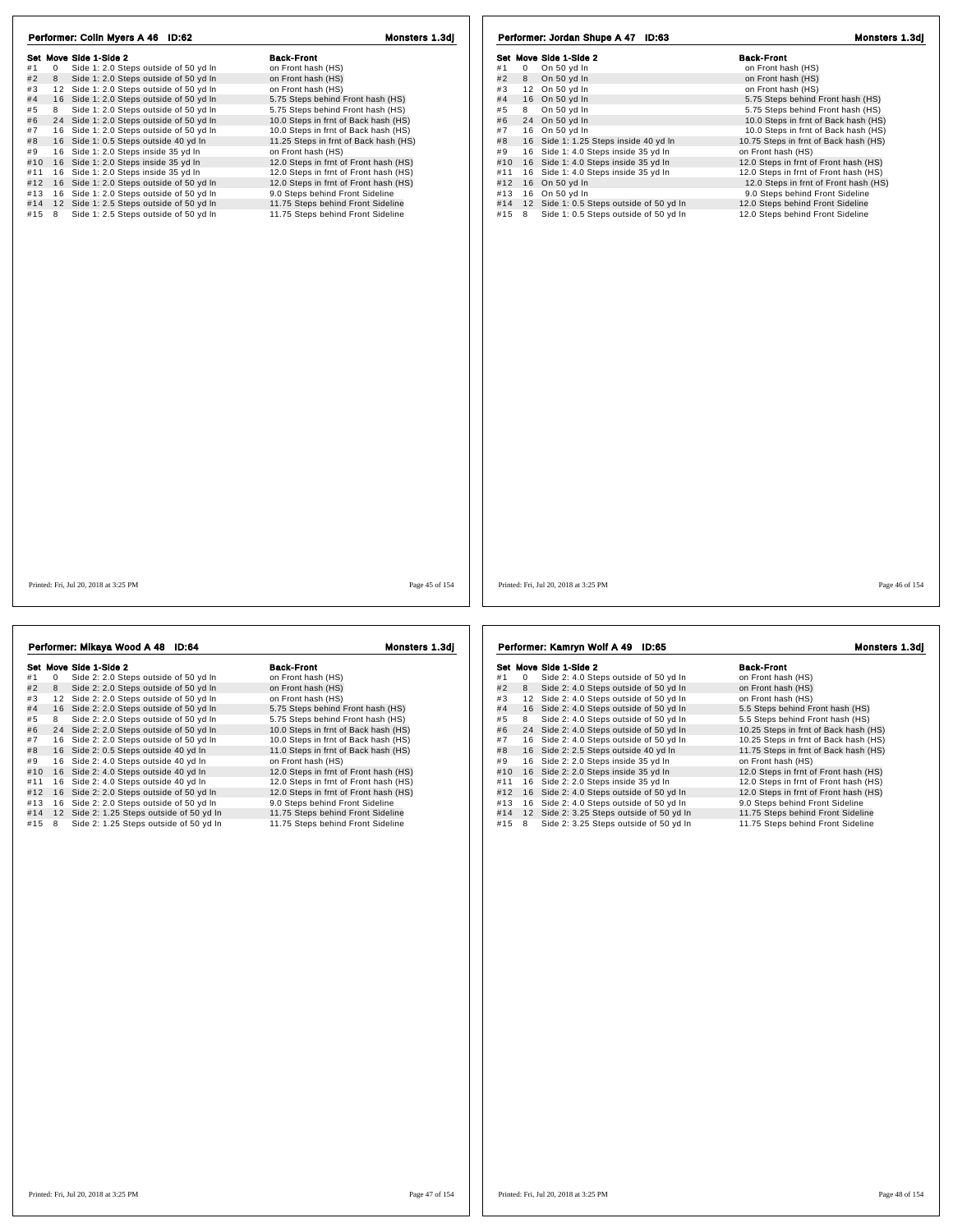| Set Move Side 1-Side 2                                    | <b>Back-Front</b>                     | Set Move Side 1-Side 2                       | <b>Back-Front</b>                     |
|-----------------------------------------------------------|---------------------------------------|----------------------------------------------|---------------------------------------|
| $\overline{0}$<br>Side 2: 2.0 Steps inside 45 yd In<br>#1 | on Front hash (HS)                    | #1<br>$\overline{0}$<br>Side 2: On 45 yd In  | on Front hash (HS)                    |
| 8 Side 2: 2.0 Steps inside 45 yd In<br>#2<br>#3           | on Front hash (HS)                    | Side 2: On 45 yd In<br>#2<br>8               | on Front hash (HS)                    |
| 12 Side 2: 2.0 Steps inside 45 yd In                      | on Front hash (HS)                    | 12 Side 2: On 45 yd In<br>#3                 | on Front hash (HS)                    |
| #4<br>16 Side 2: 2.0 Steps inside 45 yd In                | 5.5 Steps behind Front hash (HS)      | 16 Side 2: On 45 yd In<br>#4                 | 5.25 Steps behind Front hash (HS)     |
| 8 Side 2: 2.0 Steps inside 45 yd In<br>#5                 | 5.5 Steps behind Front hash (HS)      | Side 2: On 45 yd In<br>#5<br>8               | 5.25 Steps behind Front hash (HS)     |
| #6<br>24 Side 2: 2.0 Steps inside 45 yd In                | 10.25 Steps in frnt of Back hash (HS) | 24 Side 2: On 45 yd In<br>#6                 | 10.5 Steps in frnt of Back hash (HS)  |
| #7 16 Side 2: 2.0 Steps inside 45 yd In                   | 10.25 Steps in frnt of Back hash (HS) | 16 Side 2: On 45 yd In<br>#7                 | 10.5 Steps in frnt of Back hash (HS)  |
| 16 Side 2: 3.25 Steps inside 35 yd In                     | 12.25 Steps in frnt of Back hash (HS) | #8<br>16 Side 2: 1.5 Steps inside 35 yd In   | 13.0 Steps in frnt of Back hash (HS)  |
| 16 Side 2: On 35 yd In                                    | on Front hash (HS)                    | 16 Side 2: 2.0 Steps outside 35 yd In<br>#9  | on Front hash (HS)                    |
| #10 16 Side 2: On 35 yd In                                | 12.0 Steps in frnt of Front hash (HS) | 16 Side 2: 2.0 Steps outside 35 yd In<br>#10 | 12.0 Steps in frnt of Front hash (HS) |
| #11 16 Side 2: On 35 yd In                                | 12.0 Steps in frnt of Front hash (HS) | 16 Side 2: 2.0 Steps outside 35 yd In<br>#11 | 12.0 Steps in frnt of Front hash (HS) |
| #12 16 Side 2: 2.0 Steps inside 45 yd In                  | 12.0 Steps in frnt of Front hash (HS) | 16 Side 2: On 45 yd In<br>#12                | 12.0 Steps in frnt of Front hash (HS) |
| #13 16 Side 2: 2.0 Steps inside 45 yd In                  | 9.0 Steps behind Front Sideline       | 16 Side 2: On 45 yd In<br>#13                | 9.0 Steps behind Front Sideline       |
| #14 12 Side 2: 2.5 Steps inside 45 yd In                  | 11.5 Steps behind Front Sideline      | 12 Side 2: 0.5 Steps inside 45 yd In<br>#14  | 11.25 Steps behind Front Sideline     |
| #15 8<br>Side 2: 2.5 Steps inside 45 yd In                | 11.5 Steps behind Front Sideline      | Side 2: 0.5 Steps inside 45 yd In<br>#15 8   | 11.25 Steps behind Front Sideline     |
|                                                           |                                       |                                              |                                       |
|                                                           |                                       |                                              |                                       |
|                                                           |                                       |                                              |                                       |
|                                                           |                                       |                                              |                                       |
|                                                           |                                       |                                              |                                       |
|                                                           |                                       |                                              |                                       |

| Performer: Rebecca Kline A 52 ID:68              | <b>Monsters 1.3di</b>                 | Performer: Charles Ezibe A 53<br>ID:69           | Monsters 1.3dj                        |
|--------------------------------------------------|---------------------------------------|--------------------------------------------------|---------------------------------------|
| Set Move Side 1-Side 2                           | <b>Back-Front</b>                     | Set Move Side 1-Side 2                           | <b>Back-Front</b>                     |
| Side 2: 2.0 Steps outside 45 yd In<br>#1         | on Front hash (HS)                    | Side 2: 4.0 Steps outside 45 yd In<br>#1         | on Front hash (HS)                    |
| Side 2: 2.0 Steps outside 45 yd In<br>#2<br>8    | on Front hash (HS)                    | Side 2: 4.0 Steps outside 45 yd In<br>#2<br>8    | on Front hash (HS)                    |
| Side 2: 2.0 Steps outside 45 yd In<br>12<br>#3   | on Front hash (HS)                    | 12 Side 2: 4.0 Steps outside 45 yd In<br>#3      | on Front hash (HS)                    |
| 16 Side 2: 1.75 Steps outside 45 yd In<br>#4     | 5.0 Steps behind Front hash (HS)      | 16 Side 2: 3.75 Steps outside 45 yd In<br>#4     | 4.75 Steps behind Front hash (HS)     |
| Side 2: 1.75 Steps outside 45 yd In<br>#5        | 5.0 Steps behind Front hash (HS)      | Side 2: 3.75 Steps outside 45 yd In<br>8<br>#5   | 4.75 Steps behind Front hash (HS)     |
| 24 Side 2: 1.75 Steps outside 45 yd In<br>#6     | 10.75 Steps in frnt of Back hash (HS) | 24 Side 2: 3.75 Steps outside 45 yd In<br>#6     | 11.0 Steps in frnt of Back hash (HS)  |
| 16 Side 2: 1.75 Steps outside 45 yd In<br>#7     | 10.75 Steps in frnt of Back hash (HS) | 16 Side 2: 3.75 Steps outside 45 yd In<br>#7     | 11.0 Steps in frnt of Back hash (HS)  |
| Side 2: 0.25 Steps outside 35 yd In<br>16<br>#8  | 13.5 Steps in frnt of Back hash (HS)  | 16 Side 2: 2.25 Steps outside 35 yd In<br>#8     | 13.75 Steps behind Front hash (HS)    |
| Side 2: 4.0 Steps outside 35 yd In<br>16<br>#9   | on Front hash (HS)                    | Side 2: 2.0 Steps inside 30 yd In<br>16<br>#9    | on Front hash (HS)                    |
| Side 2: 4.0 Steps outside 35 yd In<br>#10<br>16  | 12.0 Steps in frnt of Front hash (HS) | Side 2: 2.0 Steps inside 30 yd In<br>16<br>#10   | 12.0 Steps in frnt of Front hash (HS) |
| Side 2: 4.0 Steps outside 35 yd In<br>16<br>#11  | 12.0 Steps in frnt of Front hash (HS) | Side 2: 2.0 Steps inside 30 yd In<br>16<br>#11   | 12.0 Steps in frnt of Front hash (HS) |
| Side 2: 2.0 Steps outside 45 yd In<br>#12<br>16  | 12.0 Steps in frnt of Front hash (HS) | Side 2: 4.0 Steps outside 45 yd In<br>16<br>#12  | 12.0 Steps in frnt of Front hash (HS) |
| Side 2: 2.0 Steps outside 45 yd In<br>16<br>#13  | 9.0 Steps behind Front Sideline       | Side 2: 4.0 Steps outside 45 yd In<br>16<br>#13  | 9.0 Steps behind Front Sideline       |
| 12<br>Side 2: 1.25 Steps outside 45 yd In<br>#14 | 10.75 Steps behind Front Sideline     | Side 2: 3.25 Steps outside 45 yd In<br>12<br>#14 | 10.25 Steps behind Front Sideline     |
| Side 2: 1.25 Steps outside 45 yd In<br>#15       | 10.75 Steps behind Front Sideline     | Side 2: 3.25 Steps outside 45 yd In<br>#15<br>8  | 10.25 Steps behind Front Sideline     |
|                                                  |                                       |                                                  |                                       |

|     |    | Set Move Side 1-Side 2                 | <b>Back-Front</b>                     |
|-----|----|----------------------------------------|---------------------------------------|
| #1  | 0  | Side 2: 4.0 Steps outside 45 yd In     | on Front hash (HS)                    |
| #2  | 8  | Side 2: 4.0 Steps outside 45 yd In     | on Front hash (HS)                    |
| #3  | 12 | Side 2: 4.0 Steps outside 45 vd In     | on Front hash (HS)                    |
| #4  | 16 | Side 2: 3.75 Steps outside 45 yd In    | 4.75 Steps behind Front hash (HS)     |
| #5  | 8  | Side 2: 3.75 Steps outside 45 yd In    | 4.75 Steps behind Front hash (HS)     |
| #6  | 24 | Side 2: 3.75 Steps outside 45 yd In    | 11.0 Steps in frnt of Back hash (HS)  |
| #7  | 16 | Side 2: 3.75 Steps outside 45 yd In    | 11.0 Steps in frnt of Back hash (HS)  |
| #8  |    | 16 Side 2: 2.25 Steps outside 35 yd In | 13.75 Steps behind Front hash (HS)    |
| #9  | 16 | Side 2: 2.0 Steps inside 30 yd In      | on Front hash (HS)                    |
| #10 | 16 | Side 2: 2.0 Steps inside 30 yd In      | 12.0 Steps in frnt of Front hash (HS) |
| #11 | 16 | Side 2: 2.0 Steps inside 30 yd In      | 12.0 Steps in frnt of Front hash (HS) |
| #12 | 16 | Side 2: 4.0 Steps outside 45 yd In     | 12.0 Steps in frnt of Front hash (HS) |
| #13 | 16 | Side 2: 4.0 Steps outside 45 yd In     | 9.0 Steps behind Front Sideline       |
| #14 |    | 12 Side 2: 3.25 Steps outside 45 yd In | 10.25 Steps behind Front Sideline     |
| #15 | 8  | Side 2: 3.25 Steps outside 45 yd In    | 10.25 Steps behind Front Sideline     |

| <b>Back-Front</b><br>on Front hash (HS) |
|-----------------------------------------|
| on Front hash (HS)                      |
| on Front hash (HS)                      |
| 4.75 Steps behind Front hash (HS)       |
| 4.75 Steps behind Front hash (HS)       |
| 11.0 Steps in frnt of Back hash (HS)    |
| 11.0 Steps in frnt of Back hash (HS)    |
| 13.75 Steps behind Front hash (HS)      |
| on Front hash (HS)                      |
| 12.0 Steps in frnt of Front hash (HS)   |
| 12.0 Steps in frnt of Front hash (HS)   |
| 12.0 Steps in frnt of Front hash (HS)   |
| 9.0 Steps behind Front Sideline         |
| 10.25 Steps behind Front Sideline       |
|                                         |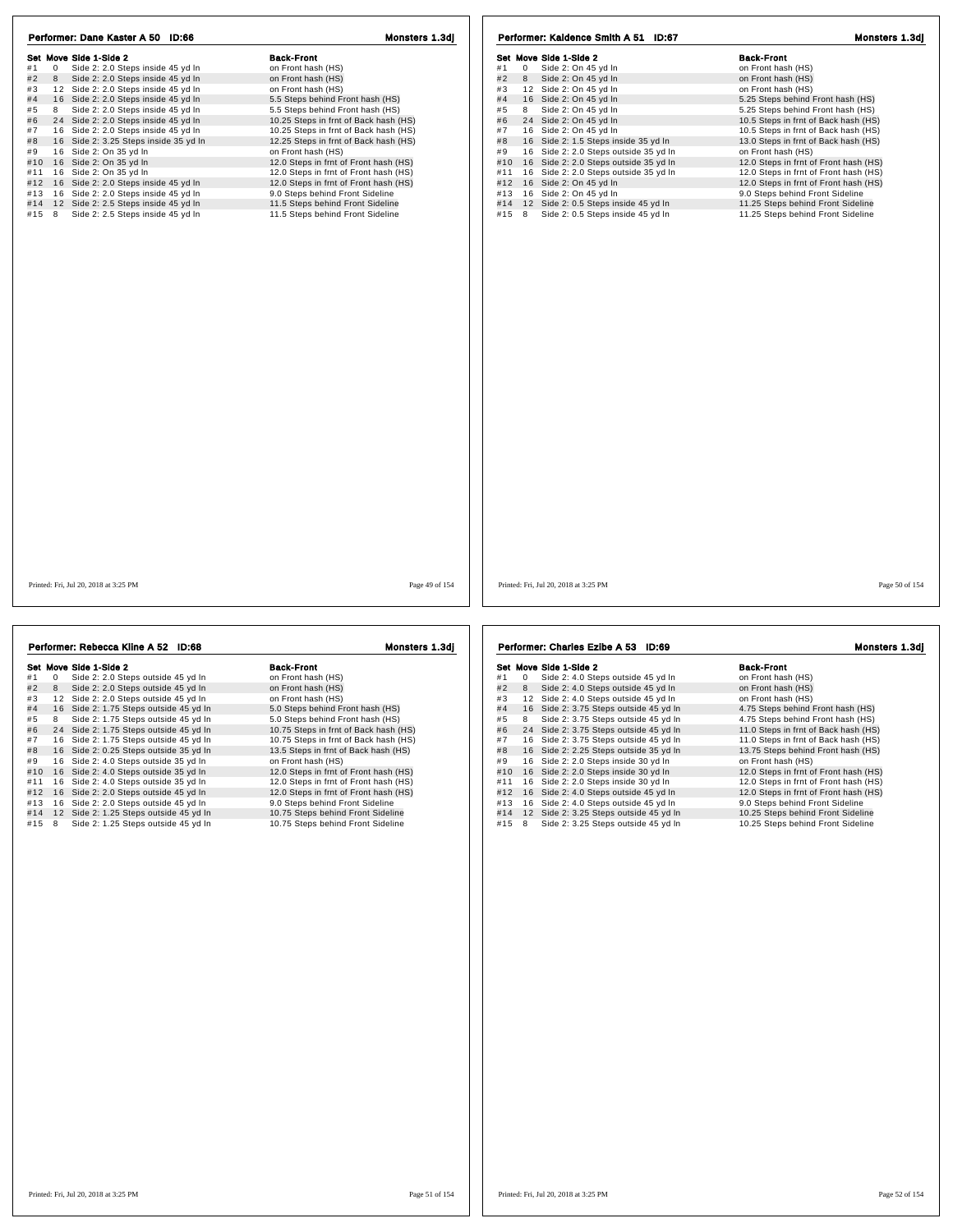| Performer: Allie Pindell A 54 ID:70                       | Monsters 1.3di                        | Performer: Chris Zortman A 55 ID:71          | Monsters 1.3dj                        |
|-----------------------------------------------------------|---------------------------------------|----------------------------------------------|---------------------------------------|
| Set Move Side 1-Side 2                                    | <b>Back-Front</b>                     | Set Move Side 1-Side 2                       | <b>Back-Front</b>                     |
| Side 2: 2.0 Steps inside 40 yd In<br>$\overline{0}$<br>#1 | on Front hash (HS)                    | #1<br>0 Side 2: On 40 yd In                  | on Front hash (HS)                    |
| 8 Side 2: 2.0 Steps inside 40 yd In<br>#2                 | on Front hash (HS)                    | 8 Side 2: On 40 yd In<br>#2                  | on Front hash (HS)                    |
| 12 Side 2: 2.0 Steps inside 40 yd In<br>#3                | on Front hash (HS)                    | 12 Side 2: On 40 yd In<br>#3                 | on Front hash (HS)                    |
| #4 16 Side 2: 2.0 Steps inside 40 yd In                   | 4.25 Steps behind Front hash (HS)     | 16 Side 2: On 40 yd In<br>#4                 | 3.75 Steps behind Front hash (HS)     |
| 8 Side 2: 2.0 Steps inside 40 yd In<br>#5                 | 4.25 Steps behind Front hash (HS)     | Side 2: On 40 yd In<br>#5<br>8               | 3.75 Steps behind Front hash (HS)     |
| 24 Side 2: 2.0 Steps inside 40 yd In<br>#6                | 11.5 Steps in frnt of Back hash (HS)  | 24 Side 2: On 40 yd In<br>#6                 | 11.75 Steps in frnt of Back hash (HS) |
| #7 16 Side 2: 2.0 Steps inside 40 yd In                   | 11.5 Steps in frnt of Back hash (HS)  | 16 Side 2: On 40 yd In<br>#7                 | 11.75 Steps in frnt of Back hash (HS) |
| 16 Side 2: 3.75 Steps inside 30 yd In<br>#8               | 13.0 Steps behind Front hash (HS)     | 16 Side 2: 1.75 Steps inside 30 yd In<br>#8  | 12.5 Steps behind Front hash (HS)     |
| 16 Side 2: On 30 yd In<br>#9                              | on Front hash (HS)                    | 16 Side 2: 2.0 Steps outside 30 yd In<br>#9  | on Front hash (HS)                    |
| #10 16 Side 2: On 30 yd In                                | 12.0 Steps in frnt of Front hash (HS) | 16 Side 2: 2.0 Steps outside 30 yd In<br>#10 | 12.0 Steps in frnt of Front hash (HS) |
| #11 16 Side 2: On 30 yd In                                | 12.0 Steps in frnt of Front hash (HS) | 16 Side 2: 2.0 Steps outside 30 yd In<br>#11 | 12.0 Steps in frnt of Front hash (HS) |
| #12 16 Side 2: 2.0 Steps inside 40 yd In                  | 12.0 Steps in frnt of Front hash (HS) | #12 16 Side 2: On 40 yd In                   | 12.0 Steps in frnt of Front hash (HS) |
| #13 16 Side 2: 2.0 Steps inside 40 yd In                  | 9.0 Steps behind Front Sideline       | 16 Side 2: On 40 yd In<br>#13                | 9.0 Steps behind Front Sideline       |
| #14 12 Side 2: 2.75 Steps inside 40 yd In                 | 9.75 Steps behind Front Sideline      | #14 12 Side 2: 0.75 Steps inside 40 yd In    | 9.0 Steps behind Front Sideline       |
| #15 8<br>Side 2: 2.75 Steps inside 40 yd In               | 9.75 Steps behind Front Sideline      | #15 8 Side 2: 0.75 Steps inside 40 yd In     | 9.0 Steps behind Front Sideline       |
|                                                           |                                       |                                              |                                       |
| Printed: Fri, Jul 20, 2018 at 3:25 PM                     | Page 53 of 154                        | Printed: Fri, Jul 20, 2018 at 3:25 PM        | Page 54 of 154                        |

| Performer: Gabe Huribert A 56 ID:72 |              |                                        | Monsters 1.3dj                        |  |  |
|-------------------------------------|--------------|----------------------------------------|---------------------------------------|--|--|
|                                     |              | Set Move Side 1-Side 2                 | <b>Back-Front</b>                     |  |  |
| #1                                  | $\mathbf{0}$ | Side 2: 2.0 Steps outside 40 yd In     | on Front hash (HS)                    |  |  |
| #2                                  | 8            | Side 2: 2.0 Steps outside 40 yd In     | on Front hash (HS)                    |  |  |
| #3                                  | 12           | Side 2: 2.0 Steps outside 40 yd In     | on Front hash (HS)                    |  |  |
| #4                                  |              | 16 Side 2: 1.75 Steps outside 40 yd In | 3.25 Steps behind Front hash (HS)     |  |  |
| #5                                  | 8            | Side 2: 1.75 Steps outside 40 yd In    | 3.25 Steps behind Front hash (HS)     |  |  |
| #6                                  | 24           | Side 2: 1.75 Steps outside 40 yd In    | 12.25 Steps in frnt of Back hash (HS) |  |  |
| #7                                  | 16           | Side 2: 1.75 Steps outside 40 yd In    | 12.25 Steps in frnt of Back hash (HS) |  |  |
| #8                                  |              | 16 Side 2: On 30 yd In                 | 12.0 Steps behind Front hash (HS)     |  |  |
| #9                                  | 16           | Side 2: 4.0 Steps outside 30 yd In     | on Front hash (HS)                    |  |  |
| #10                                 | 16           | Side 2: 4.0 Steps outside 30 yd In     | 12.0 Steps in frnt of Front hash (HS) |  |  |
| #11                                 | 16           | Side 2: 4.0 Steps outside 30 yd In     | 12.0 Steps in frnt of Front hash (HS) |  |  |
| #12                                 |              | 16 Side 2: 2.0 Steps outside 40 yd In  | 12.0 Steps in frnt of Front hash (HS) |  |  |
| #13                                 |              | 16 Side 2: 2.0 Steps outside 40 yd In  | 9.0 Steps behind Front Sideline       |  |  |
| #14                                 |              | 12 Side 2: 0.75 Steps outside 40 yd In | 8.25 Steps behind Front Sideline      |  |  |
| #15                                 | 8            | Side 2: 0.75 Steps outside 40 yd In    | 8.25 Steps behind Front Sideline      |  |  |

|     |    | Performer: Abbey Fry M 80 ID:73      | <b>Monsters 1.3di</b>                |
|-----|----|--------------------------------------|--------------------------------------|
|     |    | Set Move Side 1-Side 2               | <b>Back-Front</b>                    |
| #1  | 0  | Side 1: 2.0 Steps inside 40 yd In    | 4.0 Steps in frnt of Front hash (HS) |
| #2  | 8  | Side 1: 2.0 Steps inside 40 yd In    | 4.0 Steps in frnt of Front hash (HS) |
| #3  |    | 12 Side 1: 2.0 Steps inside 40 yd In | 4.0 Steps in frnt of Front hash (HS) |
| #4  |    | 16 Side 1: On 35 yd In               | 8.0 Steps in frnt of Front hash (HS) |
| #5  | 8  | Side 1: On 35 yd In                  | 8.0 Steps in frnt of Front hash (HS) |
| #6  |    | 24 Side 1: On 35 yd In               | 4.0 Steps behind Front hash (HS)     |
| #7  |    | 16 Side 1: On 35 yd In               | 4.0 Steps behind Front hash (HS)     |
| #8  |    | 16 Side 1: On 40 yd In               | 4.25 Steps behind Front hash (HS)    |
| #9  | 16 | Side 1: On 40 yd In                  | 4.25 Steps behind Front hash (HS)    |
| #10 |    | 16 Side 1: On 40 yd In               | 4.25 Steps behind Front hash (HS)    |
| #11 | 16 | Side 1: On 40 yd In                  | 4.25 Steps behind Front hash (HS)    |
| #12 | 16 | Side 1: 4.0 Steps inside 35 yd In    | 12.0 Steps behind Front hash (HS)    |
| #13 | 16 | Side 1: 4.0 Steps inside 35 yd In    | 5.0 Steps behind Front hash (HS)     |
| #14 |    | 12 Side 1: 4.0 Steps inside 35 yd In | 4.0 Steps behind Front hash (HS)     |
| #15 | 8  | Side 1: 4.0 Steps inside 35 yd In    | 4.0 Steps behind Front hash (HS)     |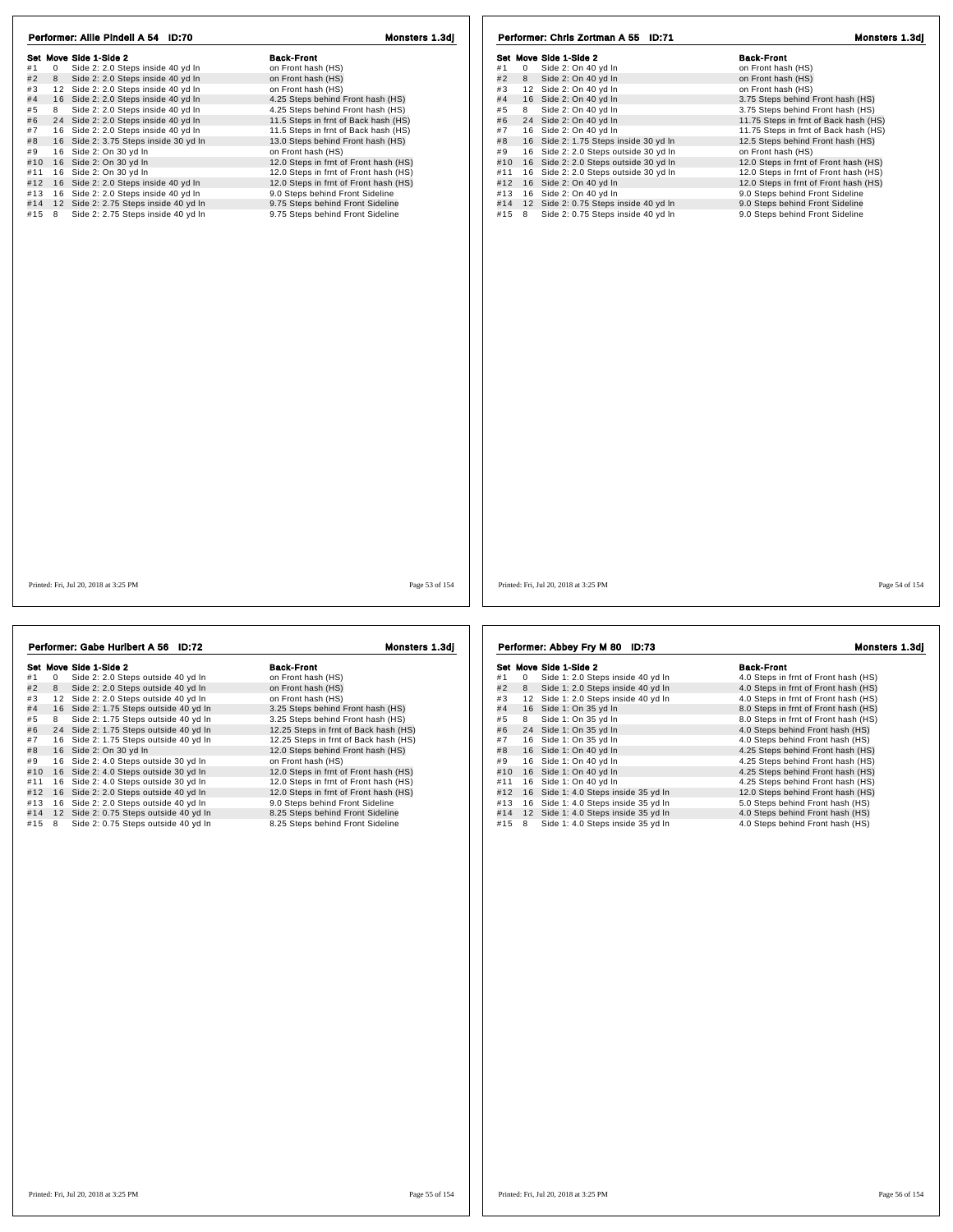| Performer: Ronan Mailey M 81 ID:74                        | Monsters 1.3di                        | Performer: Brenna Resto M 82 ID:75                       | Monsters 1.3dj                       |
|-----------------------------------------------------------|---------------------------------------|----------------------------------------------------------|--------------------------------------|
| Set Move Side 1-Side 2                                    | <b>Back-Front</b>                     | Set Move Side 1-Side 2                                   | <b>Back-Front</b>                    |
| $\overline{0}$<br>Side 1: 4.0 Steps inside 40 yd In<br>#1 | 4.0 Steps in frnt of Front hash (HS)  | Side 1: 2.0 Steps outside 45 yd In<br>#1<br>$\mathbf{0}$ | 4.0 Steps in frnt of Front hash (HS) |
| #2<br>Side 1: 4.0 Steps inside 40 yd In<br>8              | 4.0 Steps in frnt of Front hash (HS)  | #2<br>8 Side 1: 2.0 Steps outside 45 yd In               | 4.0 Steps in frnt of Front hash (HS) |
| 12 Side 1: 4.0 Steps inside 40 yd In<br>#3                | 4.0 Steps in frnt of Front hash (HS)  | #3<br>12 Side 1: 2.0 Steps outside 45 yd In              | 4.0 Steps in frnt of Front hash (HS) |
| #4 16 Side 1: 2.0 Steps inside 35 yd In                   | 6.25 Steps in frnt of Front hash (HS) | #4<br>16 Side 1: 3.25 Steps outside 40 yd In             | 5.0 Steps in frnt of Front hash (HS) |
| 8 Side 1: 2.0 Steps inside 35 yd In<br>#5                 | 6.25 Steps in frnt of Front hash (HS) | #5<br>Side 1: 3.25 Steps outside 40 yd In<br>8           | 5.0 Steps in frnt of Front hash (HS) |
| #6<br>24 Side 1: 2.0 Steps inside 35 yd In                | 5.5 Steps behind Front hash (HS)      | #6<br>24 Side 1: 3.25 Steps outside 40 yd In             | 6.75 Steps behind Front hash (HS)    |
| 16 Side 1: 2.0 Steps inside 35 yd In<br>#7                | 5.5 Steps behind Front hash (HS)      | 16 Side 1: 3.25 Steps outside 40 yd In<br>#7             | 6.75 Steps behind Front hash (HS)    |
| #8<br>16 Side 1: On 40 yd In                              | 6.25 Steps behind Front hash (HS)     | #8<br>16 Side 1: 0.25 Steps inside 40 yd In              | 8.0 Steps behind Front hash (HS)     |
| 16 Side 1: On 40 yd In<br>#9                              | 6.25 Steps behind Front hash (HS)     | 16 Side 1: 0.25 Steps inside 40 yd In<br>#9              | 8.0 Steps behind Front hash (HS)     |
| #10 16 Side 1: On 40 yd In                                | 6.25 Steps behind Front hash (HS)     | #10<br>16 Side 1: 0.25 Steps inside 40 yd In             | 8.0 Steps behind Front hash (HS)     |
| 16 Side 1: On 40 yd In<br>#11                             | 6.25 Steps behind Front hash (HS)     | #11<br>16 Side 1: 0.25 Steps inside 40 yd In             | 8.0 Steps behind Front hash (HS)     |
| #12 16 Side 1: 2.0 Steps outside 40 yd In                 | 12.0 Steps behind Front hash (HS)     | 16 Side 1: On 40 yd In<br>#12                            | 12.0 Steps behind Front hash (HS)    |
| #13 16 Side 1: 2.0 Steps outside 40 yd In                 | 5.0 Steps behind Front hash (HS)      | #13<br>16 Side 1: On 40 yd In                            | 5.0 Steps behind Front hash (HS)     |
| #14 12 Side 1: 2.0 Steps outside 40 yd In                 | 4.5 Steps behind Front hash (HS)      | 12 Side 1: 0.25 Steps outside 40 yd In<br>#14            | 5.25 Steps behind Front hash (HS)    |
| Side 1: 2.0 Steps outside 40 yd In<br>#15 8               | 4.5 Steps behind Front hash (HS)      | Side 1: 0.25 Steps outside 40 yd In<br>#15 8             | 5.25 Steps behind Front hash (HS)    |
|                                                           |                                       |                                                          |                                      |
| Printed: Fri. Jul 20, 2018 at 3:25 PM                     | Page 57 of 154                        | Printed: Fri. Jul 20, 2018 at 3:25 PM                    | Page 58 of 154                       |

| Performer: Ryan Goad M 83 ID:76 |    |                                       | Monsters 1.3dj                        |  |
|---------------------------------|----|---------------------------------------|---------------------------------------|--|
|                                 |    | Set Move Side 1-Side 2                | <b>Back-Front</b>                     |  |
| #1                              | 0  | Side 1: On 45 yd In                   | 4.0 Steps in frnt of Front hash (HS)  |  |
| #2                              | 8  | Side 1: On 45 yd In                   | 4.0 Steps in frnt of Front hash (HS)  |  |
| #3                              | 12 | Side 1: On 45 vd In                   | 4.0 Steps in frnt of Front hash (HS)  |  |
| #4                              |    | 16 Side 1: 1.0 Steps outside 40 yd In | 3.75 Steps in frnt of Front hash (HS) |  |
| #5                              | 8  | Side 1: 1.0 Steps outside 40 yd In    | 3.75 Steps in frnt of Front hash (HS) |  |
| #6                              |    | 24 Side 1: 1.0 Steps outside 40 yd In | 8.0 Steps behind Front hash (HS)      |  |
| #7                              | 16 | Side 1: 1.0 Steps outside 40 yd In    | 8.0 Steps behind Front hash (HS)      |  |
| #8                              |    | 16 Side 1: 2.0 Steps inside 40 yd In  | 7.75 Steps behind Front hash (HS)     |  |
| #9                              | 16 | Side 1: 2.0 Steps inside 40 yd In     | 7.75 Steps behind Front hash (HS)     |  |
| #10                             | 16 | Side 1: 2.0 Steps inside 40 yd In     | 7.75 Steps behind Front hash (HS)     |  |
| #11                             | 16 | Side 1: 2.0 Steps inside 40 yd In     | 7.75 Steps behind Front hash (HS)     |  |
| #12                             | 16 | Side 1: 2.0 Steps inside 40 yd In     | 12.0 Steps behind Front hash (HS)     |  |
| #13                             | 16 | Side 1: 2.0 Steps inside 40 yd In     | 5.0 Steps behind Front hash (HS)      |  |
| #14                             | 12 | Side 1: 1.5 Steps inside 40 yd In     | 5.75 Steps behind Front hash (HS)     |  |
| #15                             | 8  | Side 1: 1.5 Steps inside 40 yd In     | 5.75 Steps behind Front hash (HS)     |  |

991 Move Side 1-Side 2<br>
#1 0 Side 1:2.0 Steps inside 45 yd In 4.0 Steps in frnt of Front hash (HS)<br>
#2 8 Side 1:2.0 Steps inside 45 yd In 4.0 Steps in frnt of Front hash (HS)<br>
#3 12 Side 1:2.0 Steps inside 45 yd In 4.0 Ste # 4 1 6 Side 1: 1.25 Steps inside 40 yd ln 2.5 Steps in frnt of Front hash (HS) # 5 <sup>8</sup> Side 1: 1.25 Steps inside 40 yd ln 2.5 Steps in frnt of Front hash (HS) # 6 2 4 Side 1: 1.25 Steps inside 40 yd ln 9.25 Steps behind Front hash (HS) # 7 1 6 Side 1: 1.25 Steps inside 40 yd ln 9.25 Steps behind Front hash (HS) # 8 1 6 Side 1: 3.75 Steps outside 45 yd ln 8.0 Steps behind Front hash (HS) # 9 1 6 Side 1: 3.75 Steps outside 45 yd ln 8.0 Steps behind Front hash (HS) #9 16 Side 1: 3.75 Steps outside 45 yd In 8.0 Steps behind Front hash (HS)<br>#10 16 Side 1: 3.75 Steps outside 45 yd In 8.0 Steps behind Front hash (HS)<br>#11 16 Side 1: 3.75 Steps outside 45 yd In 8.0 Steps behind Front hash #11 1 6 Side 1: 3.75 Steps outside 45 yd ln 8.0 Steps behind Front hash (HS) #12 1 6 Side 1: 4.0 Steps inside 40 yd ln 12.0 Steps behind Front hash (HS) #12 1 to sloe 1: 4.0 Steps inside 40 yd ln 5.0 Steps behind Front hash (HS)<br>#13 16 Side 1: 4.0 Steps inside 40 yd ln 5.0 Steps behind Front hash (HS)<br>#14 12 Side 1: 3.5 Steps inside 40 yd ln 5.5 Steps behind Front hash ( #15 8 Side 1: 3.5 Steps inside 40 yd ln 6.5 Steps behind Front hash (HS) Performer: Cole Rowlands M 84 ID:77 Monsters 1.3dj

Printed: Fri, Jul 20, 2018 at 3:25 PM Page 59 of 154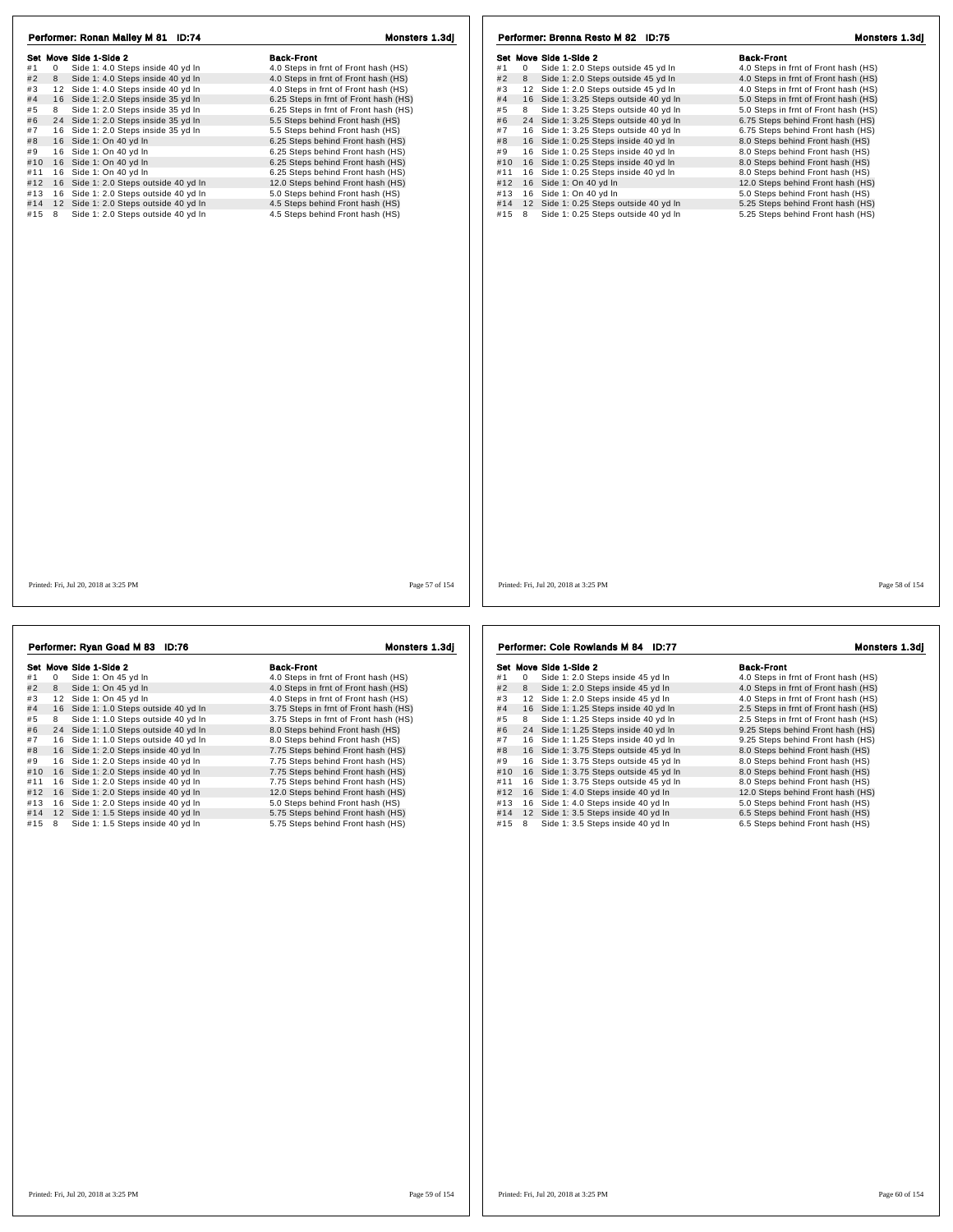| Set Move Side 1-Side 2<br>Side 1: 4.0 Steps inside 45 yd In<br>#1<br>$\mathbf{0}$<br>#2<br>8<br>Side 1: 4.0 Steps inside 45 yd In<br>#3<br>12 Side 1: 4.0 Steps inside 45 yd In<br>#4<br>16 Side 1: 3.75 Steps inside 40 yd In<br>#5<br>Side 1: 3.75 Steps inside 40 yd In<br>8<br>#6<br>24 Side 1: 3.75 Steps inside 40 yd In<br>#7<br>16 Side 1: 3.75 Steps inside 40 yd In | <b>Back-Front</b><br>4.0 Steps in frnt of Front hash (HS)<br>4.0 Steps in frnt of Front hash (HS)<br>4.0 Steps in frnt of Front hash (HS)<br>1.75 Steps in frnt of Front hash (HS) | Set Move Side 1-Side 2<br>Side 1: 2.0 Steps outside of 50 yd In<br>#1<br>$\mathbf{0}$<br>#2<br>8<br>Side 1: 2.0 Steps outside of 50 yd In | <b>Back-Front</b><br>4.0 Steps in frnt of Front hash (HS) |
|-------------------------------------------------------------------------------------------------------------------------------------------------------------------------------------------------------------------------------------------------------------------------------------------------------------------------------------------------------------------------------|------------------------------------------------------------------------------------------------------------------------------------------------------------------------------------|-------------------------------------------------------------------------------------------------------------------------------------------|-----------------------------------------------------------|
|                                                                                                                                                                                                                                                                                                                                                                               |                                                                                                                                                                                    |                                                                                                                                           |                                                           |
|                                                                                                                                                                                                                                                                                                                                                                               |                                                                                                                                                                                    |                                                                                                                                           |                                                           |
|                                                                                                                                                                                                                                                                                                                                                                               |                                                                                                                                                                                    |                                                                                                                                           | 4.0 Steps in frnt of Front hash (HS)                      |
|                                                                                                                                                                                                                                                                                                                                                                               |                                                                                                                                                                                    | #3<br>12 Side 1: 2.0 Steps outside of 50 yd In                                                                                            | 4.0 Steps in frnt of Front hash (HS)                      |
|                                                                                                                                                                                                                                                                                                                                                                               |                                                                                                                                                                                    | 16 Side 1: 1.25 Steps outside 45 yd In<br>#4                                                                                              | 1.0 Steps in frnt of Front hash (HS)                      |
|                                                                                                                                                                                                                                                                                                                                                                               | 1.75 Steps in frnt of Front hash (HS)                                                                                                                                              | Side 1: 1.25 Steps outside 45 yd In<br>#5<br>8                                                                                            | 1.0 Steps in frnt of Front hash (HS)                      |
|                                                                                                                                                                                                                                                                                                                                                                               | 10.0 Steps behind Front hash (HS)                                                                                                                                                  | 24 Side 1: 1.25 Steps outside 45 yd In<br>#6                                                                                              | 10.75 Steps behind Front hash (HS)                        |
|                                                                                                                                                                                                                                                                                                                                                                               | 10.0 Steps behind Front hash (HS)                                                                                                                                                  | 16 Side 1: 1.25 Steps outside 45 yd In<br>#7                                                                                              | 10.75 Steps behind Front hash (HS)                        |
| #8<br>16 Side 1: 1.75 Steps outside 45 yd In                                                                                                                                                                                                                                                                                                                                  | 8.0 Steps behind Front hash (HS)                                                                                                                                                   | 16 Side 1: On 45 yd In<br>#8                                                                                                              | 8.0 Steps behind Front hash (HS)                          |
| #9<br>16 Side 1: 1.75 Steps outside 45 yd In                                                                                                                                                                                                                                                                                                                                  | 8.0 Steps behind Front hash (HS)                                                                                                                                                   | #9<br>16 Side 1: On 45 yd In                                                                                                              | 8.0 Steps behind Front hash (HS)                          |
| 16 Side 1: 1.75 Steps outside 45 yd In<br>#10                                                                                                                                                                                                                                                                                                                                 | 8.0 Steps behind Front hash (HS)                                                                                                                                                   | 16 Side 1: On 45 yd In<br>#10                                                                                                             | 8.0 Steps behind Front hash (HS)                          |
| #11 16 Side 1: 1.75 Steps outside 45 yd In                                                                                                                                                                                                                                                                                                                                    | 8.0 Steps behind Front hash (HS)                                                                                                                                                   | 16 Side 1: On 45 yd In<br>#11                                                                                                             | 8.0 Steps behind Front hash (HS)                          |
| #12 16 Side 1: 2.0 Steps outside 45 yd In                                                                                                                                                                                                                                                                                                                                     | 12.0 Steps behind Front hash (HS)                                                                                                                                                  | 16 Side 1: On 45 yd In<br>#12                                                                                                             | 12.0 Steps behind Front hash (HS)                         |
| 16 Side 1: 2.0 Steps outside 45 yd In<br>#13                                                                                                                                                                                                                                                                                                                                  | 5.0 Steps behind Front hash (HS)                                                                                                                                                   | 16 Side 1: On 45 yd In<br>#13                                                                                                             | 5.0 Steps behind Front hash (HS)                          |
| #14 12 Side 1: 2.25 Steps outside 45 yd In                                                                                                                                                                                                                                                                                                                                    | 6.75 Steps behind Front hash (HS)                                                                                                                                                  | 12 Side 1: 0.25 Steps outside 45 yd In<br>#14                                                                                             | 7.25 Steps behind Front hash (HS)                         |
| 8<br>Side 1: 2.25 Steps outside 45 yd In<br>#15                                                                                                                                                                                                                                                                                                                               | 6.75 Steps behind Front hash (HS)                                                                                                                                                  | Side 1: 0.25 Steps outside 45 yd In<br>#15<br>8                                                                                           | 7.25 Steps behind Front hash (HS)                         |
|                                                                                                                                                                                                                                                                                                                                                                               |                                                                                                                                                                                    |                                                                                                                                           |                                                           |
| Printed: Fri, Jul 20, 2018 at 3:25 PM                                                                                                                                                                                                                                                                                                                                         | Page 61 of 154                                                                                                                                                                     | Printed: Fri, Jul 20, 2018 at 3:25 PM                                                                                                     | Page 62 of 154                                            |

| Performer: Jayda Cole M 87 ID:80 |    |                                       | Monsters 1.3dj                       |  |
|----------------------------------|----|---------------------------------------|--------------------------------------|--|
|                                  |    | Set Move Side 1-Side 2                | <b>Back-Front</b>                    |  |
| #1                               | 0  | Side 1: On 50 yd In                   | 4.0 Steps in frnt of Front hash (HS) |  |
| #2                               | 8  | Side 1: On 50 yd In                   | 4.0 Steps in frnt of Front hash (HS) |  |
| #3                               |    | 12 Side 1: On 50 vd In                | 4.0 Steps in frnt of Front hash (HS) |  |
| #4                               |    | 16 Side 1: 1.25 Steps inside 45 yd In | 0.5 Steps in frnt of Front hash (HS) |  |
| #5                               | 8  | Side 1: 1.25 Steps inside 45 yd In    | 0.5 Steps in frnt of Front hash (HS) |  |
| #6                               |    | 24 Side 1: 1.25 Steps inside 45 yd In | 11.25 Steps behind Front hash (HS)   |  |
| #7                               |    | 16 Side 1: 1.25 Steps inside 45 yd In | 11.25 Steps behind Front hash (HS)   |  |
| #8                               |    | 16 Side 1: 2.0 Steps inside 45 yd In  | 8.0 Steps behind Front hash (HS)     |  |
| #9                               |    | 16 Side 1: 2.0 Steps inside 45 yd In  | 8.0 Steps behind Front hash (HS)     |  |
| #10                              |    | 16 Side 1: 2.0 Steps inside 45 yd In  | 8.0 Steps behind Front hash (HS)     |  |
| #11                              | 16 | Side 1: 2.0 Steps inside 45 yd In     | 8.0 Steps behind Front hash (HS)     |  |
| #12                              |    | 16 Side 1: 2.0 Steps inside 45 yd In  | 12.0 Steps behind Front hash (HS)    |  |
| #13                              | 16 | Side 1: 2.0 Steps inside 45 yd In     | 5.0 Steps behind Front hash (HS)     |  |
| #14                              |    | 12 Side 1: 1.25 Steps inside 45 yd In | 7.5 Steps behind Front hash (HS)     |  |
| #15                              | 8  | Side 1: 1.25 Steps inside 45 yd In    | 7.5 Steps behind Front hash (HS)     |  |

991 Move Side 1-Side 2<br>
#1 0 Side 2: 2.0 Steps outside of 50 yd in 4.0 Steps in frnt of Front hash (HS)<br>
#2 8 Side 2: 2.0 Steps outside of 50 yd in 4.0 Steps in frnt of Front hash (HS)<br>
#3 12 Side 2: 2.0 Steps outside of 5 #4 16 Side 2: 1.25 Steps outside 45 yd In 4.0 Steps in that of Front nash (HS)<br>
#4 16 Side 2: 1.25 Steps outside 45 yd In 1.0 Steps in from to Front hash (HS)<br>
#6 24 Side 2: 1.25 Steps outside 45 yd In 10.75 Steps behind  $\frac{10}{20}$  16 Side 2: 1.75 Steps inside 45 yd ln 4 at 1 1 6 Side 2: 1.75 Steps inside 45 yd in 1 7.75 Steps behind Front hash (HS)<br>
4 at 1 1 6 Side 2: 2.0 Steps inside 45 yd in 1 2.0 Steps behind Front hash (HS)<br>
4 1 3 1 6 Side 2: 2.0 Steps inside 45 yd in 5.0 Steps behi Performer: Cameron Young R 57 ID:82 Monsters 1.3dj

| <b>Back-Front</b>                    |
|--------------------------------------|
| 4.0 Steps in frnt of Front hash (HS) |
| 4.0 Steps in frnt of Front hash (HS) |
| 4.0 Steps in frnt of Front hash (HS) |
| 1.0 Steps in frnt of Front hash (HS) |
| 1.0 Steps in frnt of Front hash (HS) |
| 10.75 Steps behind Front hash (HS    |
| 10.75 Steps behind Front hash (HS    |
| 7.75 Steps behind Front hash (HS)    |
| 7.75 Steps behind Front hash (HS)    |
| 7.75 Steps behind Front hash (HS)    |
| 7.75 Steps behind Front hash (HS)    |
| 12.0 Steps behind Front hash (HS)    |
| 5.0 Steps behind Front hash (HS)     |
| 7.5 Steps behind Front hash (HS)     |
|                                      |

#15 8 Side 2: 2.5 Steps inside 45 yd ln 7.5 Steps behind Front hash (HS)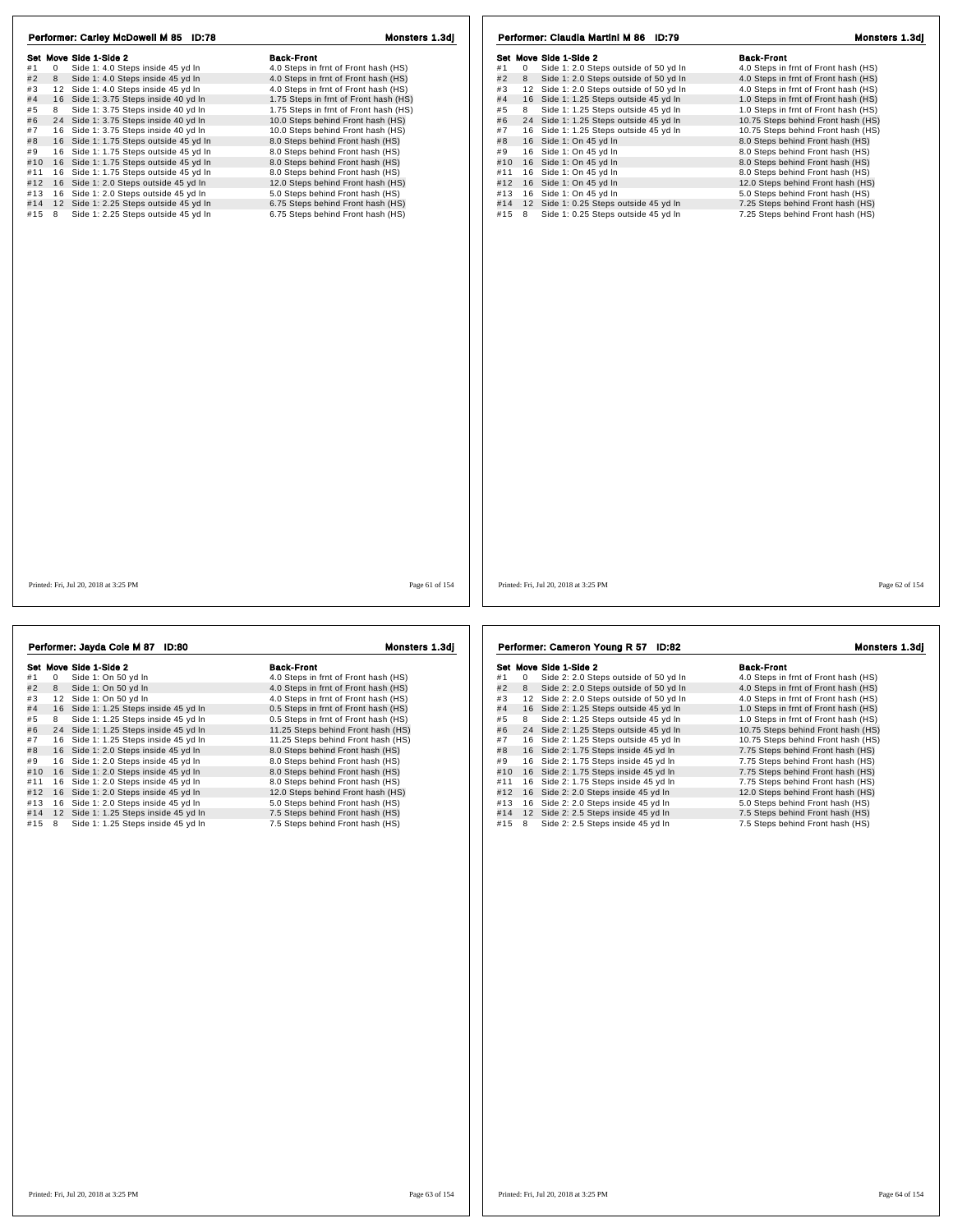|       | Performer: Kendall Swift R 58 ID:83                     | Monsters 1.3dj                        | Performer: Makayla Paules R 59 ID:84                                                            | Monsters 1.3dj |
|-------|---------------------------------------------------------|---------------------------------------|-------------------------------------------------------------------------------------------------|----------------|
|       | Set Move Side 1-Side 2                                  | <b>Back-Front</b>                     | <b>Back-Front</b><br>Set Move Side 1-Side 2                                                     |                |
| #1    | Side 2: 4.0 Steps outside of 50 yd In<br>$\overline{0}$ | 4.0 Steps in frnt of Front hash (HS)  | Side 2: 2.0 Steps inside 45 yd In<br>4.0 Steps in frnt of Front hash (HS)<br>#1<br>$\mathbf{0}$ |                |
| #2    | 8<br>Side 2: 4.0 Steps outside of 50 yd In              | 4.0 Steps in frnt of Front hash (HS)  | #2<br>8<br>Side 2: 2.0 Steps inside 45 yd In<br>4.0 Steps in frnt of Front hash (HS)            |                |
| #3    | 12 Side 2: 4.0 Steps outside of 50 yd In                | 4.0 Steps in frnt of Front hash (HS)  | 12 Side 2: 2.0 Steps inside 45 yd In<br>#3<br>4.0 Steps in frnt of Front hash (HS)              |                |
| #4    | 16 Side 2: 4.0 Steps outside 45 yd In                   | 1.75 Steps in frnt of Front hash (HS) | 16 Side 2: 1.25 Steps inside 40 yd In<br>2.5 Steps in frnt of Front hash (HS)<br>#4             |                |
| #5    | 8<br>Side 2: 4.0 Steps outside 45 yd In                 | 1.75 Steps in frnt of Front hash (HS) | Side 2: 1.25 Steps inside 40 vd In<br>#5<br>8<br>2.5 Steps in frnt of Front hash (HS)           |                |
| #6    | 24 Side 2: 4.0 Steps outside 45 yd In                   | 10.0 Steps behind Front hash (HS)     | 24 Side 2: 1.25 Steps inside 40 yd In<br>#6<br>9.25 Steps behind Front hash (HS)                |                |
| #7    | 16 Side 2: 4.0 Steps outside 45 yd In                   | 10.0 Steps behind Front hash (HS)     | #7<br>16 Side 2: 1.25 Steps inside 40 yd In<br>9.25 Steps behind Front hash (HS)                |                |
| #8    | 16 Side 2: On 45 yd In                                  | 7.75 Steps behind Front hash (HS)     | 16 Side 2: 2.0 Steps outside 45 yd In<br>7.75 Steps behind Front hash (HS)<br>#8                |                |
| #9    | 16 Side 2: On 45 yd In                                  | 7.75 Steps behind Front hash (HS)     | #9<br>16 Side 2: 2.0 Steps outside 45 yd In<br>7.75 Steps behind Front hash (HS)                |                |
|       | #10 16 Side 2: On 45 yd In                              | 7.75 Steps behind Front hash (HS)     | 16 Side 2: 2.0 Steps outside 45 yd In<br>7.75 Steps behind Front hash (HS)<br>#10               |                |
| #11   | 16 Side 2: On 45 yd In                                  | 7.75 Steps behind Front hash (HS)     | 16 Side 2: 2.0 Steps outside 45 yd In<br>7.75 Steps behind Front hash (HS)<br>#11               |                |
| #12   | 16 Side 2: On 45 yd In                                  | 12.0 Steps behind Front hash (HS)     | 16 Side 2: 2.0 Steps outside 45 yd In<br>#12<br>12.0 Steps behind Front hash (HS)               |                |
| #13   | 16 Side 2: On 45 yd In                                  | 5.0 Steps behind Front hash (HS)      | 16 Side 2: 2.0 Steps outside 45 yd In<br>5.0 Steps behind Front hash (HS)<br>#13                |                |
| #14   | 12 Side 2: 0.5 Steps inside 45 yd In                    | 7.25 Steps behind Front hash (HS)     | 12 Side 2: 1.25 Steps outside 45 yd In<br>7.0 Steps behind Front hash (HS)<br>#14               |                |
| #15 8 | Side 2: 0.5 Steps inside 45 yd In                       | 7.25 Steps behind Front hash (HS)     | #15 8<br>Side 2: 1.25 Steps outside 45 yd In<br>7.0 Steps behind Front hash (HS)                |                |
|       |                                                         |                                       |                                                                                                 |                |
|       | Printed: Fri, Jul 20, 2018 at 3:25 PM                   | Page 65 of 154                        | Printed: Fri, Jul 20, 2018 at 3:25 PM                                                           | Page 66 of 154 |

|     |   | Set Move Side 1-Side 2                 | <b>Back-Front</b>                     |
|-----|---|----------------------------------------|---------------------------------------|
| #1  | 0 | Side 2: On 45 yd In                    | 4.0 Steps in frnt of Front hash (HS)  |
| #2  | 8 | Side 2: On 45 yd In                    | 4.0 Steps in frnt of Front hash (HS)  |
| #3  |   | 12 Side 2: On 45 vd In                 | 4.0 Steps in frnt of Front hash (HS)  |
| #4  |   | 16 Side 2: 1.0 Steps outside 40 yd In  | 3.75 Steps in frnt of Front hash (HS) |
| #5  | 8 | Side 2: 1.0 Steps outside 40 yd In     | 3.75 Steps in frnt of Front hash (HS) |
| #6  |   | 24 Side 2: 1.0 Steps outside 40 yd In  | 8.0 Steps behind Front hash (HS)      |
| #7  |   | 16 Side 2: 1.0 Steps outside 40 yd In  | 8.0 Steps behind Front hash (HS)      |
| #8  |   | 16 Side 2: 3.75 Steps inside 40 yd In  | 7.5 Steps behind Front hash (HS)      |
| #9  |   | 16 Side 2: 3.75 Steps inside 40 yd In  | 7.5 Steps behind Front hash (HS)      |
| #10 |   | 16 Side 2: 3.75 Steps inside 40 yd In  | 7.5 Steps behind Front hash (HS)      |
| #11 |   | 16 Side 2: 3.75 Steps inside 40 yd In  | 7.5 Steps behind Front hash (HS)      |
| #12 |   | 16 Side 2: 4.0 Steps outside 45 yd In  | 12.0 Steps behind Front hash (HS)     |
| #13 |   | 16 Side 2: 4.0 Steps outside 45 yd In  | 5.0 Steps behind Front hash (HS)      |
| #14 |   | 12 Side 2: 3.25 Steps outside 45 yd In | 6.5 Steps behind Front hash (HS)      |
| #15 | 8 | Side 2: 3.25 Steps outside 45 yd In    | 6.5 Steps behind Front hash (HS)      |

Performer: Ashley Bagnell R 60 ID:85 Monsters 1.3dj

991 Move Side 1-Side 2<br>
#1 0 Side 2: 2.0 Steps outside 45 yd In 4.0 Steps in frnt of Front hash (HS)<br>
#2 8 Side 2: 2.0 Steps outside 45 yd In 4.0 Steps in frnt of Front hash (HS)<br>
#3 12 Side 2: 2.0 Steps outside 45 yd In 4 # 4 1 6 Side 2: 3.25 Steps outside 40 yd ln 5.0 Steps in frnt of Front hash (HS) # 5 <sup>8</sup> Side 2: 3.25 Steps outside 40 yd ln 5.0 Steps in frnt of Front hash (HS) + a solution of the 2.3.25 Steps outside 40 yd in the 19.2 of the 2.4 Side 2: 3.25 Steps outside 40 yd in the 19.75 Steps behind Front hash (HS)<br>
# 16 Side 2: 3.25 Steps outside 40 yd in 6.75 Steps behind Front hash (HS)<br>  $#10$  16 Side 2: 1.75 Steps inside 40 yd ln 4 at 1 1 6 Side 2: 1.75 Steps inside 40 yd in 1998 behind Front hash (HS)<br>
4 at 1 1 6 Side 2: 2.0 Steps inside 40 yd in 12.0 Steps behind Front hash (HS)<br>
4 at 1 6 Side 2: 2.0 Steps inside 40 yd in 12.0 Steps behind Front #15 8 Side 2: 2.5 Steps inside 40 yd ln Performer: Kenedie Eckenrode R 61 ID:86 Monsters 1.3dj

| Back-Front                           |
|--------------------------------------|
| 4.0 Steps in frnt of Front hash (HS) |
| 4.0 Steps in frnt of Front hash (HS) |
| 4.0 Steps in frnt of Front hash (HS) |
| 5.0 Steps in frnt of Front hash (HS) |
| 5.0 Steps in frnt of Front hash (HS) |
| 6.75 Steps behind Front hash (HS)    |
| 6.75 Steps behind Front hash (HS)    |
| 7.75 Steps behind Front hash (HS)    |
| 7.75 Steps behind Front hash (HS)    |
| 7.75 Steps behind Front hash (HS)    |
| 7.75 Steps behind Front hash (HS)    |
| 12.0 Steps behind Front hash (HS)    |
| 5.0 Steps behind Front hash (HS)     |
| 6.25 Steps behind Front hash (HS)    |
| 6.25 Steps behind Front hash (HS)    |
|                                      |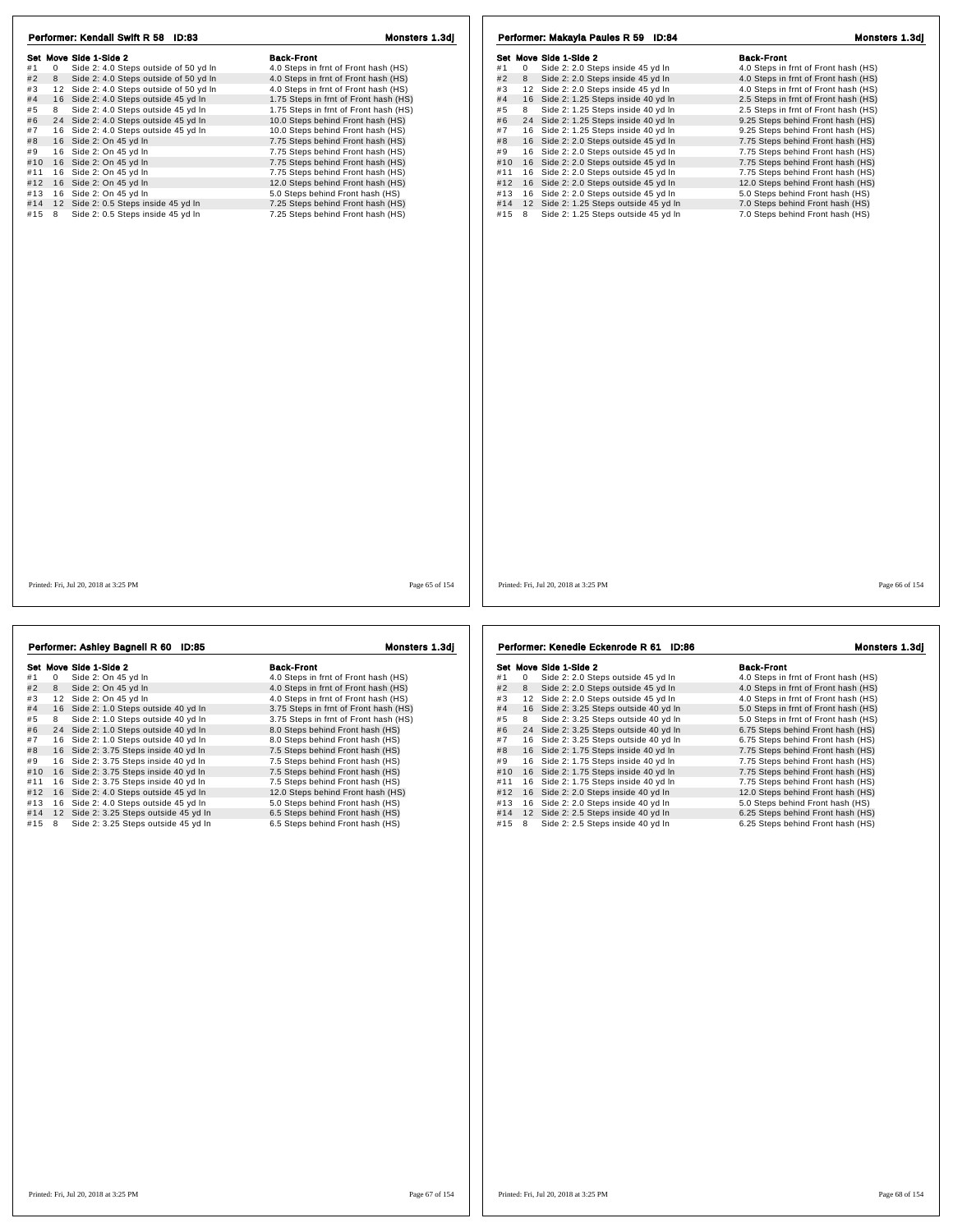| Set Move Side 1-Side 2                                     | <b>Back-Front</b>                     | Set Move Side 1-Side 2                       | <b>Back-Front</b>                    |
|------------------------------------------------------------|---------------------------------------|----------------------------------------------|--------------------------------------|
| Side 2: 4.0 Steps outside 45 yd In<br>#1<br>$\overline{0}$ | 4.0 Steps in frnt of Front hash (HS)  | 0 Side 2: 2.0 Steps inside 40 yd In<br>#1    | 4.0 Steps in frnt of Front hash (HS) |
| 8 Side 2: 4.0 Steps outside 45 yd In<br>#2                 | 4.0 Steps in frnt of Front hash (HS)  | #2<br>8 Side 2: 2.0 Steps inside 40 yd In    | 4.0 Steps in frnt of Front hash (HS) |
| 12 Side 2: 4.0 Steps outside 45 yd In                      | 4.0 Steps in frnt of Front hash (HS)  | 12 Side 2: 2.0 Steps inside 40 yd In<br>#3   | 4.0 Steps in frnt of Front hash (HS) |
| 16 Side 2: 2.0 Steps inside 35 yd In                       | 6.25 Steps in frnt of Front hash (HS) | 16 Side 2: On 35 yd In<br>#4                 | 8.0 Steps in frnt of Front hash (HS) |
| Side 2: 2.0 Steps inside 35 yd In<br>8                     | 6.25 Steps in frnt of Front hash (HS) | Side 2: On 35 yd In<br>#5<br>8               | 8.0 Steps in frnt of Front hash (HS) |
| 24 Side 2: 2.0 Steps inside 35 yd In                       | 5.5 Steps behind Front hash (HS)      | 24 Side 2: On 35 yd In<br>#6                 | 4.0 Steps behind Front hash (HS)     |
| 16 Side 2: 2.0 Steps inside 35 yd In                       | 5.5 Steps behind Front hash (HS)      | 16 Side 2: On 35 yd In<br>#7                 | 4.0 Steps behind Front hash (HS)     |
| 16 Side 2: On 40 yd In                                     | 7.75 Steps behind Front hash (HS)     | #8<br>16 Side 2: On 40 yd In                 | 5.75 Steps behind Front hash (HS)    |
| 16 Side 2: On 40 yd In                                     | 7.75 Steps behind Front hash (HS)     | 16 Side 2: On 40 yd In<br>#9                 | 5.75 Steps behind Front hash (HS)    |
| #10 16 Side 2: On 40 yd In                                 | 7.75 Steps behind Front hash (HS)     | #10<br>16 Side 2: On 40 yd In                | 5.75 Steps behind Front hash (HS)    |
| 16 Side 2: On 40 yd In                                     | 7.75 Steps behind Front hash (HS)     | 16 Side 2: On 40 yd In<br>#11                | 5.75 Steps behind Front hash (HS)    |
| 16 Side 2: On 40 yd In                                     | 12.0 Steps behind Front hash (HS)     | 16 Side 2: 2.0 Steps outside 40 yd In<br>#12 | 12.0 Steps behind Front hash (HS)    |
| 16 Side 2: On 40 yd In                                     | 5.0 Steps behind Front hash (HS)      | 16 Side 2: 2.0 Steps outside 40 yd In<br>#13 | 5.0 Steps behind Front hash (HS)     |
| #14 12 Side 2: 0.75 Steps inside 40 yd In                  | 5.5 Steps behind Front hash (HS)      | 12 Side 2: 1.0 Steps outside 40 yd In<br>#14 | 5.0 Steps behind Front hash (HS)     |
| Side 2: 0.75 Steps inside 40 yd In<br>#15 8                | 5.5 Steps behind Front hash (HS)      | 8 Side 2: 1.0 Steps outside 40 yd In<br>#15  | 5.0 Steps behind Front hash (HS)     |
|                                                            |                                       |                                              |                                      |
|                                                            |                                       |                                              |                                      |
|                                                            |                                       |                                              |                                      |
|                                                            |                                       |                                              |                                      |
|                                                            |                                       |                                              |                                      |
|                                                            |                                       |                                              |                                      |
|                                                            |                                       |                                              |                                      |

| Performer: Joey Wallace U 103 ID:89 |              |                                           | Monsters 1.3dj                       |  |
|-------------------------------------|--------------|-------------------------------------------|--------------------------------------|--|
|                                     |              | Set Move Side 1-Side 2                    | <b>Back-Front</b>                    |  |
| #1                                  | $\mathbf{0}$ | Side 1: On 45 yd In                       | 8.0 Steps in frnt of Front hash (HS) |  |
| #2                                  | 8            | Side 1: On 45 yd In                       | 8.0 Steps in frnt of Front hash (HS) |  |
| #3                                  |              | 12 Side 1: On 45 yd In                    | 8.0 Steps in frnt of Front hash (HS) |  |
| #4                                  |              | 16 Side 1: 3.75 Steps inside 45 yd In     | on Front hash (HS)                   |  |
| #5                                  | 8            | Side 1: 3.75 Steps inside 45 yd In        | on Front hash (HS)                   |  |
| #6                                  |              | 24 Side 1: 3.75 Steps inside 45 yd In     | 11.75 Steps behind Front hash (HS)   |  |
| #7                                  |              | 16 Side 1: 3.75 Steps inside 45 yd In     | 11.75 Steps behind Front hash (HS)   |  |
| #8                                  |              | 16 Side 1: 3.75 Steps outside of 50 yd In | 8.0 Steps behind Front hash (HS)     |  |
| #9                                  |              | 16 Side 1: 3.75 Steps outside of 50 yd In | 8.0 Steps behind Front hash (HS)     |  |
| #10                                 |              | 16 Side 1: 3.75 Steps outside of 50 yd In | 8.0 Steps behind Front hash (HS)     |  |
| #11                                 |              | 16 Side 1: 3.75 Steps outside of 50 yd In | 8.0 Steps behind Front hash (HS)     |  |
| #12                                 |              | 16 Side 1: 4.0 Steps inside 45 yd In      | 12.0 Steps behind Front hash (HS)    |  |
| #13                                 |              | 16 Side 1: 4.0 Steps inside 45 yd In      | 5.0 Steps behind Front hash (HS)     |  |
| #14                                 |              | 12 Side 1: 3.25 Steps inside 45 yd In     | 7.75 Steps behind Front hash (HS)    |  |
| #15                                 | 8            | Side 1: 3.25 Steps inside 45 yd In        | 7.75 Steps behind Front hash (HS)    |  |

Set Move Side 1-Side 2<br>
#1 0 Side 1: 4.0 Steps inside 45 yd In 8.0 Steps in frnt of Front hash (HS)<br>
#2 8 Side 1: 4.0 Steps inside 45 yd In 8.0 Steps in frnt of Front hash (HS)<br>
#3 12 Side 1: 4.0 Steps inside 45 yd In 8.0 Sue and the south of the set of the set of the set of the south of the south of the south of the south of the south of the south of the south of the south of the south of the south of the south of the south of the south o # 4 1 6 Side 1: 1.25 Steps outside of 50 yd ln on Front hash (HS) # 5 <sup>8</sup> Side 1: 1.25 Steps outside of 50 yd ln on Front hash (HS) # 6 2 4 Side 1: 1.25 Steps outside of 50 yd ln 12.0 Steps behind Front hash (HS) # 7 1 6 Side 1: 1.25 Steps outside of 50 yd ln 12.0 Steps behind Front hash (HS) # 8 1 6 Side 1: 1.75 Steps outside of 50 yd ln 8.0 Steps behind Front hash (HS) # 9 1 6 Side 1: 1.75 Steps outside of 50 yd ln 8.0 Steps behind Front hash (HS) #9 16 Side 1: 1.75 Steps outside of 50 yd ln 8.0 Steps behind Front hash (HS)<br>#10 16 Side 1: 1.75 Steps outside of 50 yd ln 8.0 Steps behind Front hash (HS)<br>#11 16 Side 1: 1.75 Steps outside of 50 yd ln 8.0 Steps behind Fr #11 1 6 Side 1: 1.75 Steps outside of 50 yd ln 8.0 Steps behind Front hash (HS) #12 1 6 Side 1: 2.0 Steps outside of 50 yd ln 12.0 Steps behind Front hash (HS) #13 1 6 Side 1: 2.0 Steps outside of 50 yd ln 5.0 Steps behind Front hash (HS) #14 1 2 Side 1: 2.5 Steps outside of 50 yd ln 7.75 Steps behind Front hash (HS) #15 8 Side 1: 2.5 Steps outside of 50 yd In 7.75 Steps behind Front hash (HS) Performer: Austin Smith U 104 ID:90 Monsters 1.3dj

## Printed: Fri, Jul 20, 2018 at 3:25 PM Page 71 of 154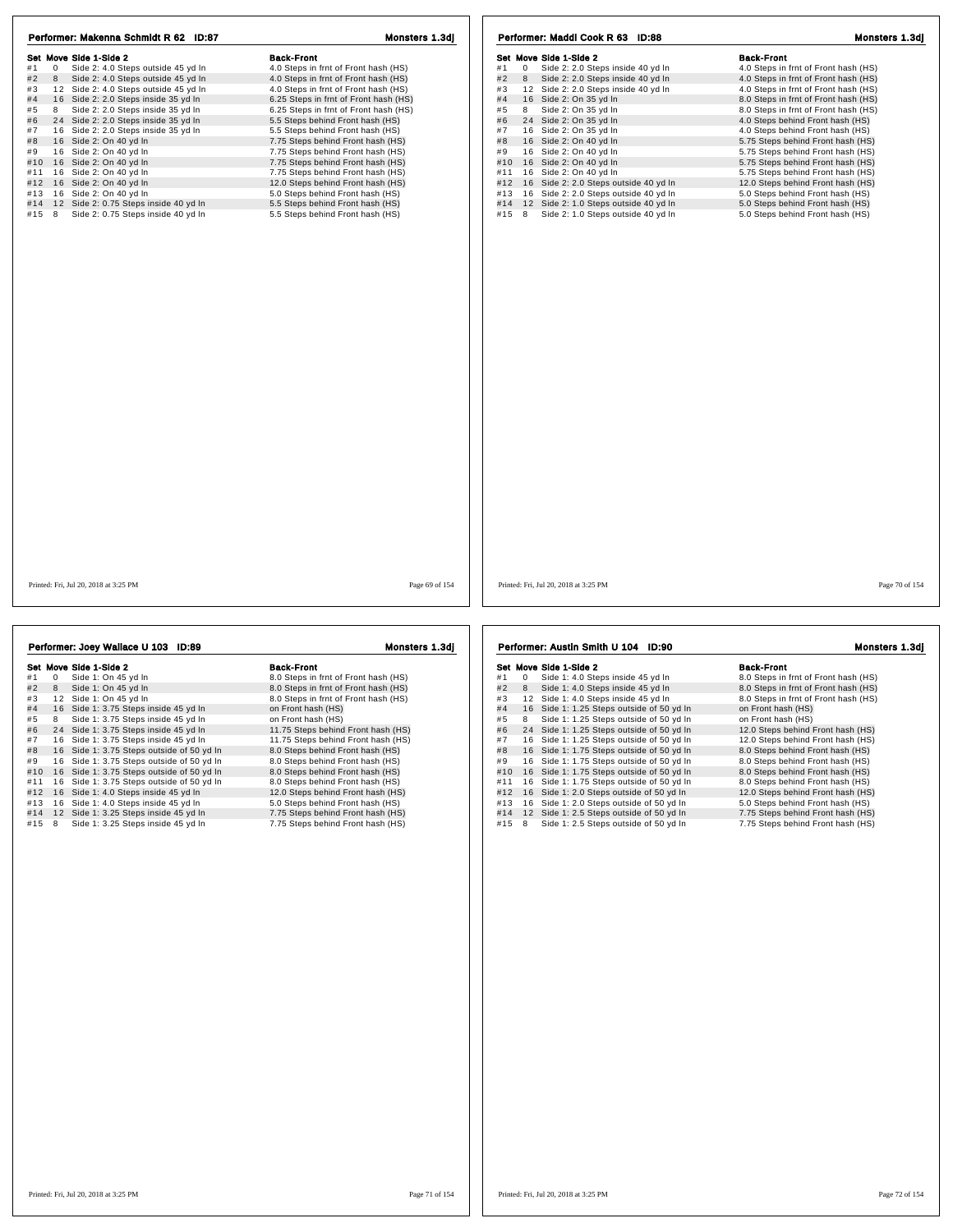| Performer: Billy Grim U 105 ID:91                 | Monsters 1.3dj                       | Performer: Mikaela Delauter U 106 ID:92                    | Monsters 1.3dj                       |
|---------------------------------------------------|--------------------------------------|------------------------------------------------------------|--------------------------------------|
| Set Move Side 1-Side 2                            | <b>Back-Front</b>                    | Set Move Side 1-Side 2                                     | <b>Back-Front</b>                    |
| $\mathbf 0$<br>On 50 yd In<br>#1                  | 8.0 Steps in frnt of Front hash (HS) | #1<br>$\mathbf 0$<br>Side 2: 4.0 Steps outside of 50 yd In | 8.0 Steps in frnt of Front hash (HS) |
| #2<br>8 On 50 yd In                               | 8.0 Steps in frnt of Front hash (HS) | #2<br>Side 2: 4.0 Steps outside of 50 yd In<br>8           | 8.0 Steps in frnt of Front hash (HS) |
| 12 On 50 yd In<br>#3                              | 8.0 Steps in frnt of Front hash (HS) | 12 Side 2: 4.0 Steps outside of 50 yd In<br>#3             | 8.0 Steps in frnt of Front hash (HS) |
| 16 Side 2: 1.25 Steps outside of 50 yd In<br>#4   | on Front hash (HS)                   | 16 Side 2: 3.75 Steps inside 45 yd In<br>#4                | on Front hash (HS)                   |
| 8 Side 2: 1.25 Steps outside of 50 yd In<br>#5    | on Front hash (HS)                   | Side 2: 3.75 Steps inside 45 yd In<br>#5<br>8              | on Front hash (HS)                   |
| #6<br>24 Side 2: 1.25 Steps outside of 50 yd In   | 12.0 Steps behind Front hash (HS)    | 24 Side 2: 3.75 Steps inside 45 yd In<br>#6                | 11.75 Steps behind Front hash (HS)   |
| #7<br>16 Side 2: 1.25 Steps outside of 50 yd In   | 12.0 Steps behind Front hash (HS)    | #7<br>16 Side 2: 3.75 Steps inside 45 yd In                | 11.75 Steps behind Front hash (HS)   |
| 16 Side 2: On 50 yd In<br>#8                      | 8.0 Steps behind Front hash (HS)     | 16 Side 2: 2.0 Steps outside of 50 yd In<br>#8             | 7.75 Steps behind Front hash (HS)    |
| #9<br>16 Side 2: On 50 yd In                      | 8.0 Steps behind Front hash (HS)     | 16 Side 2: 2.0 Steps outside of 50 yd In<br>#9             | 7.75 Steps behind Front hash (HS)    |
| 16 Side 2: On 50 yd In<br>#10                     | 8.0 Steps behind Front hash (HS)     | 16 Side 2: 2.0 Steps outside of 50 yd In<br>#10            | 7.75 Steps behind Front hash (HS)    |
| 16 Side 2: On 50 yd In<br>#11                     | 8.0 Steps behind Front hash (HS)     | 16 Side 2: 2.0 Steps outside of 50 yd In<br>#11            | 7.75 Steps behind Front hash (HS)    |
| 16 On 50 yd In<br>#12                             | 12.0 Steps behind Front hash (HS)    | #12<br>16 Side 2: 2.0 Steps outside of 50 yd In            | 12.0 Steps behind Front hash (HS)    |
| 16 On 50 yd In<br>#13                             | 5.0 Steps behind Front hash (HS)     | 16 Side 2: 2.0 Steps outside of 50 yd In<br>#13            | 5.0 Steps behind Front hash (HS)     |
| 12 Side 1: 0.5 Steps outside of 50 yd In<br>#14   | 8.0 Steps behind Front hash (HS)     | #14 12 Side 2: 1.25 Steps outside of 50 yd In              | 7.75 Steps behind Front hash (HS)    |
| Side 1: 0.5 Steps outside of 50 yd In<br>#15<br>8 | 8.0 Steps behind Front hash (HS)     | #15 8<br>Side 2: 1.25 Steps outside of 50 yd In            | 7.75 Steps behind Front hash (HS)    |
|                                                   |                                      |                                                            |                                      |
| Printed: Fri, Jul 20, 2018 at 3:25 PM             | Page 73 of 154                       | Printed: Fri, Jul 20, 2018 at 3:25 PM                      | Page 74 of 154                       |
|                                                   |                                      |                                                            |                                      |
| Performer: Connor Daugherty U 107 ID:93           | Monsters 1.3di                       | Performer: Trent Coulon B 88 ID:94                         | Monsters 1.3di                       |

|     |    | Set Move Side 1-Side 2                    | <b>Back-Front</b>                    |
|-----|----|-------------------------------------------|--------------------------------------|
| #1  | 0  | Side 2: On 45 yd In                       | 8.0 Steps in frnt of Front hash (HS) |
| #2  | 8  | Side 2: On 45 yd In                       | 8.0 Steps in frnt of Front hash (HS) |
| #3  | 12 | Side 2: On 45 yd In                       | 8.0 Steps in frnt of Front hash (HS) |
| #4  |    | 16 Side 2: 1.25 Steps inside 45 yd In     | 0.5 Steps in frnt of Front hash (HS) |
| #5  | 8  | Side 2: 1.25 Steps inside 45 yd In        | 0.5 Steps in frnt of Front hash (HS) |
| #6  |    | 24 Side 2: 1.25 Steps inside 45 yd In     | 11.25 Steps behind Front hash (HS)   |
| #7  |    | 16 Side 2: 1.25 Steps inside 45 yd In     | 11.25 Steps behind Front hash (HS)   |
| #8  |    | 16 Side 2: 3.75 Steps inside 45 yd In     | 7.75 Steps behind Front hash (HS)    |
| #9  |    | 16 Side 2: 3.75 Steps inside 45 yd In     | 7.75 Steps behind Front hash (HS)    |
| #10 |    | 16 Side 2: 3.75 Steps inside 45 yd In     | 7.75 Steps behind Front hash (HS)    |
| #11 |    | 16 Side 2: 3.75 Steps inside 45 yd In     | 7.75 Steps behind Front hash (HS)    |
| #12 |    | 16 Side 2: 4.0 Steps outside of 50 yd In  | 12.0 Steps behind Front hash (HS)    |
| #13 |    | 16 Side 2: 4.0 Steps outside of 50 vd In  | 5.0 Steps behind Front hash (HS)     |
| #14 |    | 12 Side 2: 3.25 Steps outside of 50 yd In | 7.75 Steps behind Front hash (HS)    |
| #15 | 8  | Side 2: 3.25 Steps outside of 50 yd In    | 7.75 Steps behind Front hash (HS)    |

Set Move Side 1-Side 2<br>
#1 0 Side 2: 4.0 Steps outside of 50 yd in 12.0 Steps in frnt of Front hash (HS)<br>
#2 8 Side 2: 4.0 Steps outside of 50 yd in 12.0 Steps in frnt of Front hash (HS)<br>
#3 12 Side 2: 4.0 Steps outside of Set Move sheet - Supervised of 50 yd in the Section of Front hash (HS)<br>#1 0 Side 2: 4.0 Steps outside of 50 yd in 12.0 Steps in frnt of Front hash (HS)<br>#2 8 Side 2: 4.0 Steps outside of 50 yd in 12.0 Steps in frnt of Fron # 4 1 6 Side 2: 2.5 Steps outside of 50 yd ln 8.0 Steps in frnt of Front hash (HS) # 5 <sup>8</sup> Side 2: 2.5 Steps outside of 50 yd ln 8.0 Steps in frnt of Front hash (HS) # 6 2: 2.5 Steps outside of 50 yd ln  $\frac{1}{2}$ .5 Steps in finit of Front hash (HS)<br>
# 6 3 Side 2: 2.5 Steps outside of 50 yd ln  $\frac{1}{2}$ .8 Steps behind Front hash (HS)<br>
# 7 4 Side 2: 2.5 Steps outside of 50 yd ln  $\frac{3.7$ 1 6 Side 2: 2.5 Steps outside of 50 yd ln 3.75 Steps behind Front hash (HS)<br>16 Side 2: 4.0 Steps outside of 50 yd ln 3.75 Steps behind Front hash (HS)<br>16 Side 2: 4.0 Steps outside of 50 yd ln 12.0 Steps in frnt of Front ha # 8 1 6 Side 2: 4.0 Steps outside of 50 yd ln 12.0 Steps in frnt of Front hash (HS) # 9 1 6 Side 2: 4.0 Steps outside of 50 yd ln 12.0 Steps in frnt of Front hash (HS) #10 16 Side 2: 4.0 Steps outside of 50 yd ln 12.0 Steps in frnt of Front hash (HS)<br>#11 16 Side 2: 4.0 Steps outside of 50 yd ln 12.0 Steps in frnt of Front hash (HS) #11 1 6 Side 2: 4.0 Steps outside of 50 yd ln 12.0 Steps in frnt of Front hash (HS) #12 1 6 Side 2: 4.0 Steps outside of 50 yd ln 8.0 Steps behind Front Sideline #13 1 6 Side 2: 4.0 Steps outside of 50 yd ln 1.0 Steps behind Front Sideline #14 1 2 Side 2: 3.25 Steps outside of 50 yd ln 4.75 Steps behind Front Sideline Performer: Trent Coulon B 88 ID:94 Monsters 1.3dj

#15 8 Side 2: 3.25 Steps outside of 50 yd In 4.75 Steps behind Front Sideline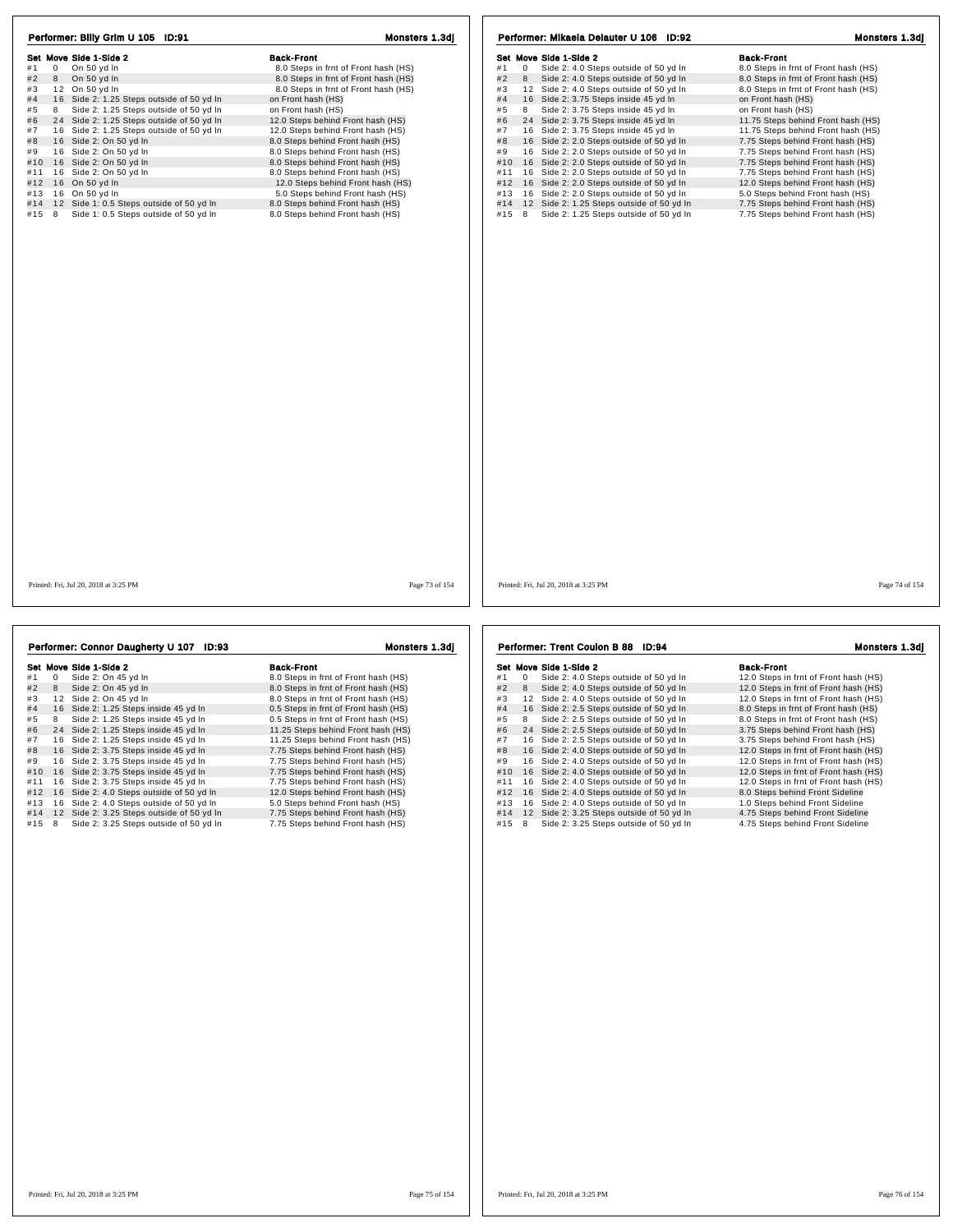| Performer: Mianna Johnson B 89 ID:95                        | Monsters 1.3dj                        | Performer: Kevin McGurn B 90 ID:96                | Monsters 1.3dj                        |
|-------------------------------------------------------------|---------------------------------------|---------------------------------------------------|---------------------------------------|
| Set Move Side 1-Side 2                                      | <b>Back-Front</b>                     | Set Move Side 1-Side 2                            | <b>Back-Front</b>                     |
| #1<br>Side 2: 2.0 Steps outside of 50 yd In<br>$\mathbf{0}$ | 12.0 Steps in frnt of Front hash (HS) | #1<br>$\overline{0}$<br>On 50 yd In               | 12.0 Steps in frnt of Front hash (HS) |
| #2<br>Side 2: 2.0 Steps outside of 50 yd In<br>8            | 12.0 Steps in frnt of Front hash (HS) | #2<br>8 On 50 yd In                               | 12.0 Steps in frnt of Front hash (HS) |
| 12 Side 2: 2.0 Steps outside of 50 yd In<br>#3              | 12.0 Steps in frnt of Front hash (HS) | 12 On 50 yd In<br>#3                              | 12.0 Steps in frnt of Front hash (HS) |
| #4<br>16 Side 2: 0.5 Steps outside of 50 yd In              | 8.0 Steps in frnt of Front hash (HS)  | #4<br>16 Side 1: 1.25 Steps outside of 50 yd In   | 8.0 Steps in frnt of Front hash (HS)  |
| #5<br>Side 2: 0.5 Steps outside of 50 yd In<br>8            | 8.0 Steps in frnt of Front hash (HS)  | Side 1: 1.25 Steps outside of 50 yd In<br>#5<br>8 | 8.0 Steps in frnt of Front hash (HS)  |
| 24 Side 2: 0.5 Steps outside of 50 yd In<br>#6              | 4.0 Steps behind Front hash (HS)      | #6<br>24 Side 1: 1.25 Steps outside of 50 yd In   | 4.0 Steps behind Front hash (HS)      |
| 16 Side 2: 0.5 Steps outside of 50 yd In<br>#7              | 4.0 Steps behind Front hash (HS)      | 16 Side 1: 1.25 Steps outside of 50 yd In<br>#7   | 4.0 Steps behind Front hash (HS)      |
| 16 Side 2: 2.0 Steps outside of 50 yd In<br>#8              | 12.0 Steps in frnt of Front hash (HS) | #8<br>16 On 50 yd In                              | 12.0 Steps in frnt of Front hash (HS) |
| 16 Side 2: 2.0 Steps outside of 50 yd In<br>#9              | 12.0 Steps in frnt of Front hash (HS) | 16 On 50 yd In<br>#9                              | 12.0 Steps in frnt of Front hash (HS) |
| #10 16 Side 2: 2.0 Steps outside of 50 yd In                | 12.0 Steps in frnt of Front hash (HS) | #10<br>16 On 50 yd In                             | 12.0 Steps in frnt of Front hash (HS) |
| 16 Side 2: 2.0 Steps outside of 50 yd In<br>#11             | 12.0 Steps in frnt of Front hash (HS) | 16 On 50 yd In<br>#11                             | 12.0 Steps in frnt of Front hash (HS) |
| 16 Side 2: 2.0 Steps outside of 50 yd In<br>#12             | 8.0 Steps behind Front Sideline       | #12<br>16 On 50 yd In                             | 8.0 Steps behind Front Sideline       |
| 16 Side 2: 2.0 Steps outside of 50 yd In<br>#13             | 1.0 Steps behind Front Sideline       | 16 On 50 yd In<br>#13                             | 1.0 Steps behind Front Sideline       |
| #14<br>12 Side 2: 1.0 Steps outside of 50 yd In             | 4.75 Steps behind Front Sideline      | 12 Side 1: 1.0 Steps outside of 50 yd In<br>#14   | 4.75 Steps behind Front Sideline      |
| Side 2: 1.0 Steps outside of 50 yd In<br>#15 8              | 4.75 Steps behind Front Sideline      | #15 8 Side 1: 1.0 Steps outside of 50 yd In       | 4.75 Steps behind Front Sideline      |
|                                                             |                                       |                                                   |                                       |
| Printed: Fri. Jul 20, 2018 at 3:25 PM                       | Page 77 of 154                        | Printed: Fri. Jul 20, 2018 at 3:25 PM             | Page 78 of 154                        |

| Performer: Collin Lesher B 91<br>ID:97 |    |                                           | Monsters 1.3dj                        |  |
|----------------------------------------|----|-------------------------------------------|---------------------------------------|--|
|                                        |    | Set Move Side 1-Side 2                    | <b>Back-Front</b>                     |  |
| #1                                     | 0  | Side 1: 2.0 Steps outside of 50 yd In     | 12.0 Steps in frnt of Front hash (HS) |  |
| #2                                     | 8  | Side 1: 2.0 Steps outside of 50 yd In     | 12.0 Steps in frnt of Front hash (HS) |  |
| #3                                     |    | 12 Side 1: 2.0 Steps outside of 50 yd In  | 12.0 Steps in frnt of Front hash (HS) |  |
| #4                                     |    | 16 Side 1: 3.25 Steps outside of 50 yd In | 8.0 Steps in frnt of Front hash (HS)  |  |
| #5                                     | 8  | Side 1: 3.25 Steps outside of 50 yd In    | 8.0 Steps in frnt of Front hash (HS)  |  |
| #6                                     |    | 24 Side 1: 3.25 Steps outside of 50 yd In | 3.75 Steps behind Front hash (HS)     |  |
| #7                                     |    | 16 Side 1: 3.25 Steps outside of 50 yd In | 3.75 Steps behind Front hash (HS)     |  |
| #8                                     |    | 16 Side 1: 2.0 Steps outside of 50 yd In  | 12.0 Steps in frnt of Front hash (HS) |  |
| #9                                     |    | 16 Side 1: 2.0 Steps outside of 50 yd In  | 12.0 Steps in frnt of Front hash (HS) |  |
| #10                                    |    | 16 Side 1: 2.0 Steps outside of 50 yd In  | 12.0 Steps in frnt of Front hash (HS) |  |
| #11                                    | 16 | Side 1: 2.0 Steps outside of 50 yd In     | 12.0 Steps in frnt of Front hash (HS) |  |
| #12                                    |    | 16 Side 1: 2.0 Steps outside of 50 yd In  | 8.0 Steps behind Front Sideline       |  |
| #13                                    |    | 16 Side 1: 2.0 Steps outside of 50 yd In  | 1.0 Steps behind Front Sideline       |  |
| #14                                    |    | 12 Side 1: 3.25 Steps outside of 50 yd In | 4.75 Steps behind Front Sideline      |  |
| #15                                    | 8  | Side 1: 3.25 Steps outside of 50 yd In    | 4.75 Steps behind Front Sideline      |  |

Set Move Side 1-Side 2<br>
#1 0 Side 1: 4.0 Steps inside 45 yd In<br>
#2 8 Side 1: 4.0 Steps inside 45 yd In 12.0 Steps in frnt of Front hash (HS) Set Move Side 1:4.0 Steps inside 45 yd In the Second 1:0. Steps in frnt of Front hash (HS)<br>
#1 0 Side 1:4.0 Steps inside 45 yd In 12.0 Steps in frnt of Front hash (HS)<br>
#3 12 Side 1:4.0 Steps inside 45 yd In 12.0 Steps in # 4 1 6 Side 1: 2.5 Steps inside 45 yd ln 8.25 Steps in frnt of Front hash (HS) # 5 <sup>8</sup> Side 1: 2.5 Steps inside 45 yd ln 8.25 Steps in frnt of Front hash (HS) # 6 2 4 Side 1: 2.5 Steps inside 45 yd ln 3.5 Steps behind Front hash (HS) # 7 1 6 Side 1: 2.5 Steps inside 45 yd ln 3.5 Steps behind Front hash (HS) # 8 1 6 Side 1: 4.0 Steps inside 45 yd ln 12.0 Steps in frnt of Front hash (HS) # 9 1 6 Side 1: 4.0 Steps inside 45 yd ln 12.0 Steps in frnt of Front hash (HS) #10 16 Side 1: 4.0 Steps inside 45 yd ln 12.0 Steps in frnt of Front hash (HS)<br>
#9 16 Side 1: 4.0 Steps inside 45 yd ln 12.0 Steps in frnt of Front hash (HS)<br>
#10 16 Side 1: 4.0 Steps inside 45 yd ln 12.0 Steps in frnt of #11 1 6 Side 1: 4.0 Steps inside 45 yd ln 12.0 Steps in frnt of Front hash (HS) #12 1 6 Side 1: 4.0 Steps inside 45 yd ln 8.0 Steps behind Front Sideline #13 1 6 Side 1: 4.0 Steps inside 45 yd ln 1.0 Steps behind Front Sideline #14 1 2 Side 1: 2.25 Steps inside 45 yd ln 4.5 Steps behind Front Sideline #15 8 Side 1: 2.25 Steps inside 45 yd ln 4.5 Steps behind Front Sideline Performer: Chelsea Ezibe B 92 ID:98 Monsters 1.3dj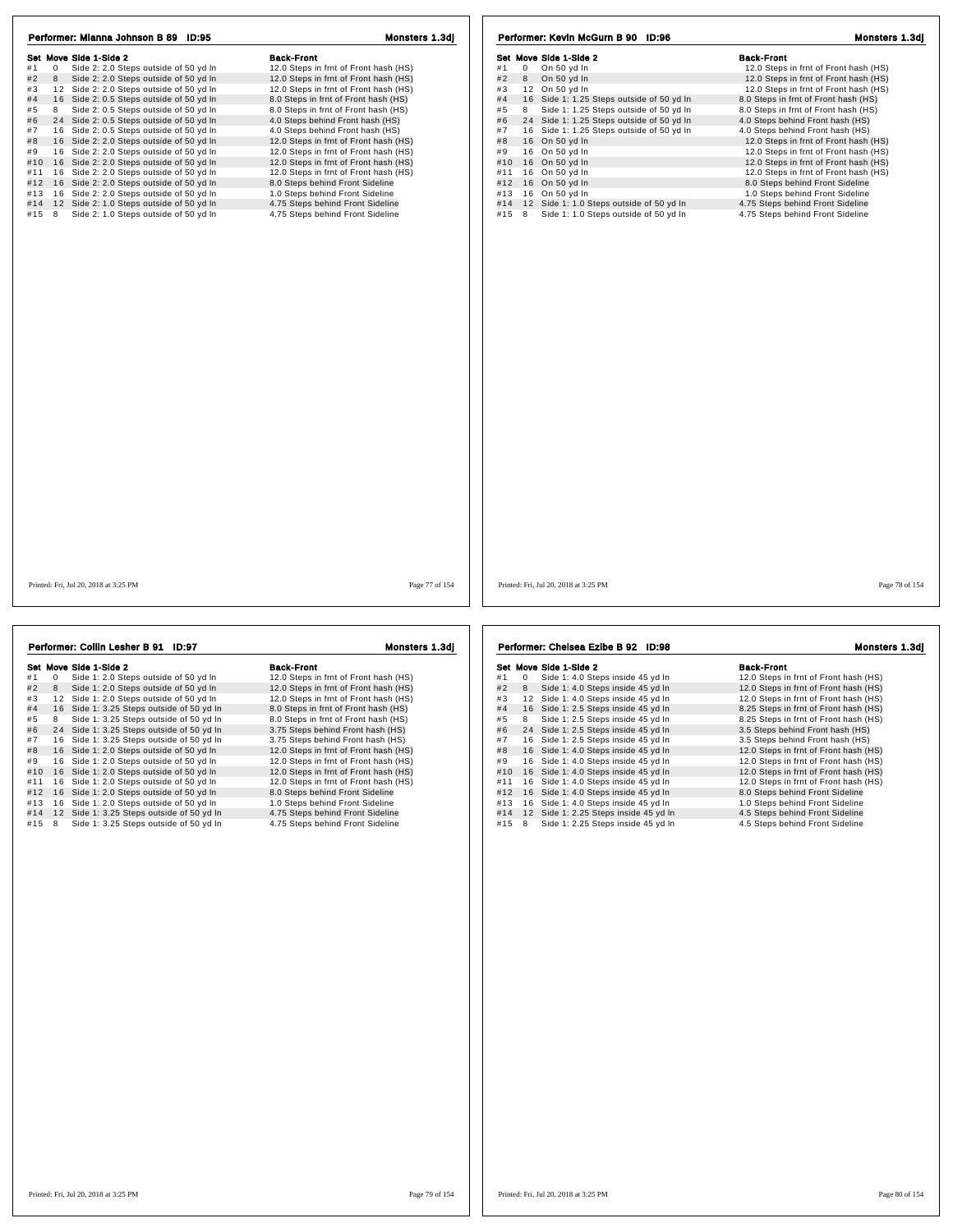| Performer: Nathan Wolf B 93 ID:99                       | Monsters 1.3dj                        | Performer: Sadie Roser B 94 ID:100            | Monsters 1.3dj                        |
|---------------------------------------------------------|---------------------------------------|-----------------------------------------------|---------------------------------------|
| Set Move Side 1-Side 2                                  | <b>Back-Front</b>                     | Set Move Side 1-Side 2                        | <b>Back-Front</b>                     |
| #1<br>$\mathbf{0}$<br>Side 1: 2.0 Steps inside 45 yd In | 12.0 Steps in frnt of Front hash (HS) | $\overline{0}$<br>Side 1: On 45 yd In<br>#1   | 12.0 Steps in frnt of Front hash (HS) |
| Side 1: 2.0 Steps inside 45 yd In<br>#2<br>8            | 12.0 Steps in frnt of Front hash (HS) | #2<br>8<br>Side 1: On 45 yd In                | 12.0 Steps in frnt of Front hash (HS) |
| #3<br>12 Side 1: 2.0 Steps inside 45 yd In              | 12.0 Steps in frnt of Front hash (HS) | 12 Side 1: On 45 yd In<br>#3                  | 12.0 Steps in frnt of Front hash (HS) |
| 16 Side 1: 0.5 Steps inside 45 yd In<br>#4              | 8.5 Steps in frnt of Front hash (HS)  | #4<br>16 Side 1: 1.0 Steps outside 45 yd In   | 9.0 Steps in frnt of Front hash (HS)  |
| Side 1: 0.5 Steps inside 45 yd In<br>#5<br>8            | 8.5 Steps in frnt of Front hash (HS)  | #5<br>Side 1: 1.0 Steps outside 45 yd In<br>8 | 9.0 Steps in frnt of Front hash (HS)  |
| #6<br>24 Side 1: 0.5 Steps inside 45 yd In              | 3.25 Steps behind Front hash (HS)     | #6<br>24 Side 1: 1.0 Steps outside 45 yd In   | 2.75 Steps behind Front hash (HS)     |
| 16 Side 1: 0.5 Steps inside 45 yd In<br>#7              | 3.25 Steps behind Front hash (HS)     | #7<br>16 Side 1: 1.0 Steps outside 45 yd In   | 2.75 Steps behind Front hash (HS)     |
| 16 Side 1: 2.0 Steps inside 45 yd In<br>#8              | 12.0 Steps in frnt of Front hash (HS) | 16 Side 1: On 45 yd In<br>#8                  | 12.0 Steps in frnt of Front hash (HS) |
| 16 Side 1: 2.0 Steps inside 45 yd In<br>#9              | 12.0 Steps in frnt of Front hash (HS) | 16 Side 1: On 45 yd In<br>#9                  | 12.0 Steps in frnt of Front hash (HS) |
| #10 16 Side 1: 2.0 Steps inside 45 yd In                | 12.0 Steps in frnt of Front hash (HS) | 16 Side 1: On 45 yd In<br>#10                 | 12.0 Steps in frnt of Front hash (HS) |
| #11 16 Side 1: 2.0 Steps inside 45 yd In                | 12.0 Steps in frnt of Front hash (HS) | 16 Side 1: On 45 yd In<br>#11                 | 12.0 Steps in frnt of Front hash (HS) |
|                                                         |                                       | 16 Side 1: On 45 yd In<br>#12                 | 8.0 Steps behind Front Sideline       |
| #12 16 Side 1: 2.0 Steps inside 45 yd In                | 8.0 Steps behind Front Sideline       |                                               |                                       |
| #13<br>16 Side 1: 2.0 Steps inside 45 yd In             | 1.0 Steps behind Front Sideline       | 16 Side 1: On 45 yd In<br>#13                 | 1.0 Steps behind Front Sideline       |
| #14 12 Side 1: 0.25 Steps inside 45 yd In               | 4.0 Steps behind Front Sideline       | #14<br>12 Side 1: 1.75 Steps outside 45 yd In | 3.5 Steps behind Front Sideline       |
| #15 8<br>Side 1: 0.25 Steps inside 45 yd In             | 4.0 Steps behind Front Sideline       | #15 8 Side 1: 1.75 Steps outside 45 yd In     | 3.5 Steps behind Front Sideline       |
|                                                         |                                       |                                               |                                       |
| Printed: Fri, Jul 20, 2018 at 3:25 PM                   | Page 81 of 154                        | Printed: Fri, Jul 20, 2018 at 3:25 PM         | Page 82 of 154                        |

|     |    | Performer: Jayden Pepple B 95 ID:101   | <b>Monsters 1.3di</b>                 |  |  |
|-----|----|----------------------------------------|---------------------------------------|--|--|
|     |    | Set Move Side 1-Side 2                 | <b>Back-Front</b>                     |  |  |
| #1  | 0  | Side 1: 2.0 Steps outside 45 yd In     | 12.0 Steps in frnt of Front hash (HS) |  |  |
| #2  | 8  | Side 1: 2.0 Steps outside 45 yd In     | 12.0 Steps in frnt of Front hash (HS) |  |  |
| #3  | 12 | Side 1: 2.0 Steps outside 45 yd In     | 12.0 Steps in frnt of Front hash (HS) |  |  |
| #4  |    | 16 Side 1: 3.0 Steps outside 45 yd In  | 9.5 Steps in frnt of Front hash (HS)  |  |  |
| #5  | 8  | Side 1: 3.0 Steps outside 45 yd In     | 9.5 Steps in frnt of Front hash (HS)  |  |  |
| #6  |    | 24 Side 1: 3.0 Steps outside 45 yd In  | 2.25 Steps behind Front hash (HS)     |  |  |
| #7  |    | 16 Side 1: 3.0 Steps outside 45 yd In  | 2.25 Steps behind Front hash (HS)     |  |  |
| #8  |    | 16 Side 1: 2.0 Steps outside 45 yd In  | 12.0 Steps in frnt of Front hash (HS) |  |  |
| #9  |    | 16 Side 1: 2.0 Steps outside 45 yd In  | 12.0 Steps in frnt of Front hash (HS) |  |  |
| #10 |    | 16 Side 1: 2.0 Steps outside 45 yd In  | 12.0 Steps in frnt of Front hash (HS) |  |  |
| #11 | 16 | Side 1: 2.0 Steps outside 45 yd In     | 12.0 Steps in frnt of Front hash (HS) |  |  |
| #12 |    | 16 Side 1: 2.0 Steps outside 45 yd In  | 8.0 Steps behind Front Sideline       |  |  |
| #13 |    | 16 Side 1: 2.0 Steps outside 45 yd In  | 1.0 Steps behind Front Sideline       |  |  |
| #14 |    | 12 Side 1: 3.75 Steps outside 45 yd In | 2.75 Steps behind Front Sideline      |  |  |
| #15 | 8  | Side 1: 3.75 Steps outside 45 yd In    | 2.75 Steps behind Front Sideline      |  |  |

Set Move Side 1-Side 2<br>
#1 0 Side 1: 4.0 Steps inside 40 yd In 12.0 Steps in frnt of Front hash (HS)<br>
#2 8 Side 1: 4.0 Steps inside 40 yd In 12.0 Steps in frnt of Front hash (HS)<br>
#3 12 Side 1: 4.0 Steps inside 40 yd In 12 Set Move Side 1:4.0 Steps inside 40 yd In the Second 1:0. Steps in frnt of Front hash (HS)<br>
#1 0 Side 1:4.0 Steps inside 40 yd In 12.0 Steps in frnt of Front hash (HS)<br>
#3 12 Side 1:4.0 Steps inside 40 yd In 12.0 Steps in # 4 1 6 Side 1: 2.75 Steps inside 40 yd ln 10.25 Steps in frnt of Front hash (HS) # 5 <sup>8</sup> Side 1: 2.75 Steps inside 40 yd ln 10.25 Steps in frnt of Front hash (HS) + 6 Side 1: 2.75 Steps inside 40 yd minital inside 1.75 Steps behind Front hash (HS)<br># 7 1 6 Side 1: 2.75 Steps inside 40 yd ln 1.75 Steps behind Front hash (HS) # 8 1 6 Side 1: 4.0 Steps inside 40 yd ln 12.0 Steps in frnt of Front hash (HS) # 9 1 6 Side 1: 4.0 Steps inside 40 yd ln 12.0 Steps in frnt of Front hash (HS) #10 16 Side 1: 4.0 Steps inside 40 yd ln 12.0 Steps in frnt of Front hash (HS)<br>
#9 16 Side 1: 4.0 Steps inside 40 yd ln 12.0 Steps in frnt of Front hash (HS)<br>
#10 16 Side 1: 4.0 Steps inside 40 yd ln 12.0 Steps in frnt of Performer: Tennison Metz B 96 ID:102 Monsters 1.3dj

#11 1 6 Side 1: 4.0 Steps inside 40 yd ln 12.0 Steps in frnt of Front hash (HS) #12 1 6 Side 1: 4.0 Steps inside 40 yd ln 8.0 Steps behind Front Sideline

#15 8 Side 1: 1.75 Steps inside 40 yd In 1.75 Steps behind Front Sideline

## #13 1 6 Side 1: 4.0 Steps inside 40 yd ln 1.0 Steps behind Front Sideline #14 1 2 Side 1: 1.75 Steps inside 40 yd ln 1.75 Steps behind Front Sideline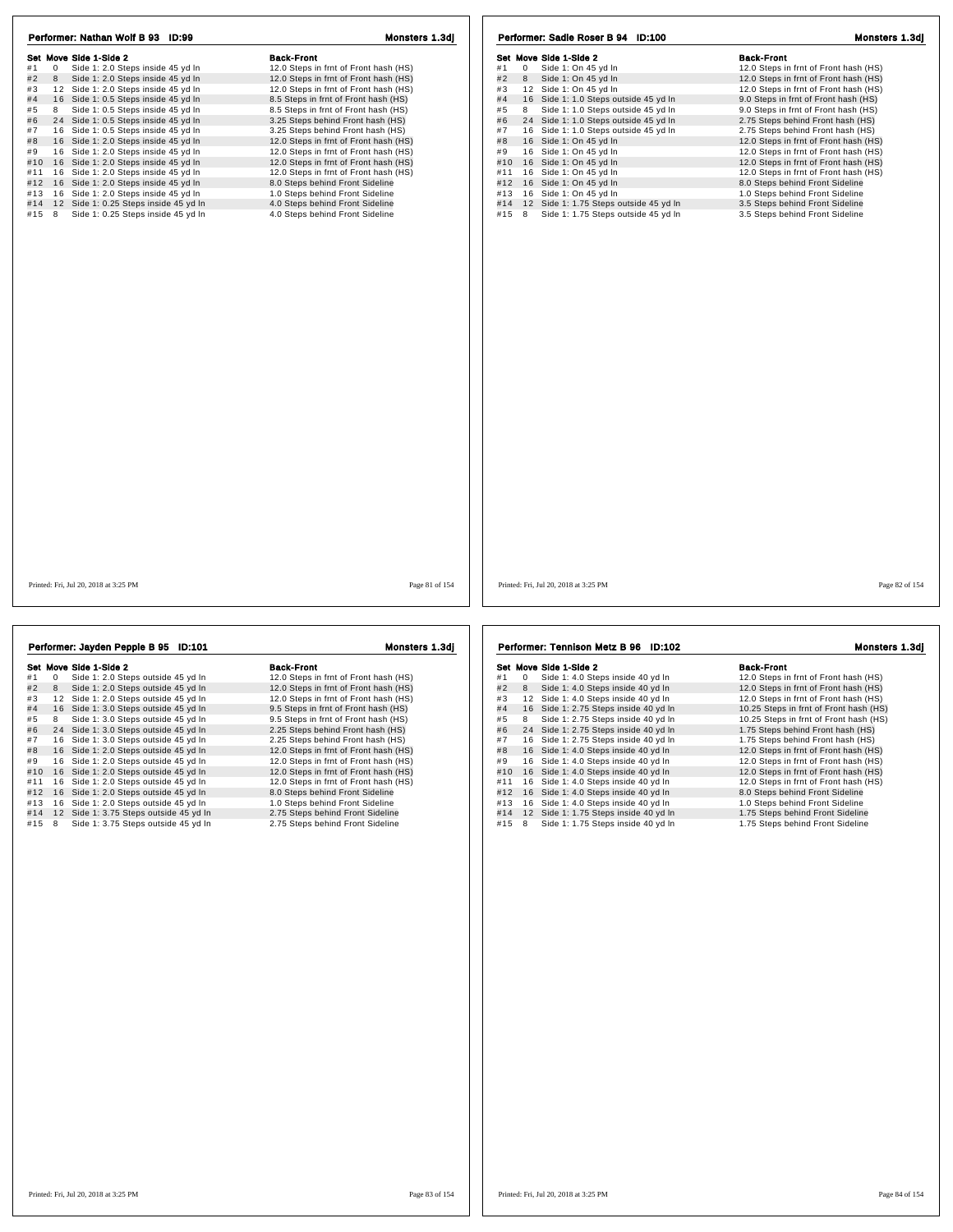| Set Move Side 1-Side 2<br>#1<br>$\overline{0}$<br>Side 1: 2.0 Steps inside 40 yd In<br>#2<br>Side 1: 2.0 Steps inside 40 yd In<br>8<br>#3<br>12 Side 1: 2.0 Steps inside 40 yd In<br>#4 16 Side 1: 1.0 Steps inside 40 yd In<br>Side 1: 1.0 Steps inside 40 yd In<br>#5<br>8<br>#6<br>24 Side 1: 1.0 Steps inside 40 yd In<br>#7<br>16 Side 1: 1.0 Steps inside 40 yd In<br>#8<br>16 Side 1: 2.0 Steps inside 40 yd In<br>#9<br>16 Side 1: 2.0 Steps inside 40 yd In | <b>Back-Front</b><br>11.75 Steps in frnt of Front hash (HS)<br>11.75 Steps in frnt of Front hash (HS)<br>11.75 Steps in frnt of Front hash (HS)<br>10.75 Steps in frnt of Front hash (HS)<br>10.75 Steps in frnt of Front hash (HS)<br>1.0 Steps behind Front hash (HS) | Set Move Side 1-Side 2<br>$\mathbf{0}$<br>Side 2: 2.0 Steps inside 45 yd In<br>#1<br>#2<br>Side 2: 2.0 Steps inside 45 yd In<br>8<br>#3<br>12 Side 2: 2.0 Steps inside 45 yd In<br>16 Side 2: 3.25 Steps inside 45 yd In<br>#4 | <b>Back-Front</b><br>12.0 Steps in frnt of Front hash (HS)<br>12.0 Steps in frnt of Front hash (HS)<br>12.0 Steps in frnt of Front hash (HS) |
|----------------------------------------------------------------------------------------------------------------------------------------------------------------------------------------------------------------------------------------------------------------------------------------------------------------------------------------------------------------------------------------------------------------------------------------------------------------------|-------------------------------------------------------------------------------------------------------------------------------------------------------------------------------------------------------------------------------------------------------------------------|--------------------------------------------------------------------------------------------------------------------------------------------------------------------------------------------------------------------------------|----------------------------------------------------------------------------------------------------------------------------------------------|
|                                                                                                                                                                                                                                                                                                                                                                                                                                                                      |                                                                                                                                                                                                                                                                         |                                                                                                                                                                                                                                |                                                                                                                                              |
|                                                                                                                                                                                                                                                                                                                                                                                                                                                                      |                                                                                                                                                                                                                                                                         |                                                                                                                                                                                                                                |                                                                                                                                              |
|                                                                                                                                                                                                                                                                                                                                                                                                                                                                      |                                                                                                                                                                                                                                                                         |                                                                                                                                                                                                                                |                                                                                                                                              |
|                                                                                                                                                                                                                                                                                                                                                                                                                                                                      |                                                                                                                                                                                                                                                                         |                                                                                                                                                                                                                                |                                                                                                                                              |
|                                                                                                                                                                                                                                                                                                                                                                                                                                                                      |                                                                                                                                                                                                                                                                         |                                                                                                                                                                                                                                | 8.25 Steps in frnt of Front hash (HS)                                                                                                        |
|                                                                                                                                                                                                                                                                                                                                                                                                                                                                      |                                                                                                                                                                                                                                                                         | Side 2: 3.25 Steps inside 45 yd In<br>#5<br>8                                                                                                                                                                                  | 8.25 Steps in frnt of Front hash (HS)                                                                                                        |
|                                                                                                                                                                                                                                                                                                                                                                                                                                                                      |                                                                                                                                                                                                                                                                         | #6<br>24 Side 2: 3.25 Steps inside 45 yd In                                                                                                                                                                                    | 3.75 Steps behind Front hash (HS)                                                                                                            |
|                                                                                                                                                                                                                                                                                                                                                                                                                                                                      | 1.0 Steps behind Front hash (HS)                                                                                                                                                                                                                                        | #7<br>16 Side 2: 3.25 Steps inside 45 yd In                                                                                                                                                                                    | 3.75 Steps behind Front hash (HS)                                                                                                            |
|                                                                                                                                                                                                                                                                                                                                                                                                                                                                      | 12.0 Steps in frnt of Front hash (HS)                                                                                                                                                                                                                                   | #8<br>16 Side 2: 2.0 Steps inside 45 yd In                                                                                                                                                                                     | 12.0 Steps in frnt of Front hash (HS)                                                                                                        |
|                                                                                                                                                                                                                                                                                                                                                                                                                                                                      | 12.0 Steps in frnt of Front hash (HS)                                                                                                                                                                                                                                   | #9<br>16 Side 2: 2.0 Steps inside 45 yd In                                                                                                                                                                                     | 12.0 Steps in frnt of Front hash (HS)                                                                                                        |
| #10 16 Side 1: 2.0 Steps inside 40 yd In                                                                                                                                                                                                                                                                                                                                                                                                                             | 12.0 Steps in frnt of Front hash (HS)                                                                                                                                                                                                                                   | #10<br>16 Side 2: 2.0 Steps inside 45 yd In                                                                                                                                                                                    | 12.0 Steps in frnt of Front hash (HS)                                                                                                        |
| #11 16 Side 1: 2.0 Steps inside 40 yd In                                                                                                                                                                                                                                                                                                                                                                                                                             | 12.0 Steps in frnt of Front hash (HS)                                                                                                                                                                                                                                   | #11<br>16 Side 2: 2.0 Steps inside 45 yd In                                                                                                                                                                                    | 12.0 Steps in frnt of Front hash (HS)                                                                                                        |
| #12 16 Side 1: 2.0 Steps inside 40 yd In                                                                                                                                                                                                                                                                                                                                                                                                                             | 8.0 Steps behind Front Sideline                                                                                                                                                                                                                                         | 16 Side 2: 2.0 Steps inside 45 yd In<br>#12                                                                                                                                                                                    | 8.0 Steps behind Front Sideline                                                                                                              |
|                                                                                                                                                                                                                                                                                                                                                                                                                                                                      |                                                                                                                                                                                                                                                                         | #13                                                                                                                                                                                                                            |                                                                                                                                              |
| 16 Side 1: 2.0 Steps inside 40 yd In<br>#13                                                                                                                                                                                                                                                                                                                                                                                                                          | 1.0 Steps behind Front Sideline                                                                                                                                                                                                                                         | 16 Side 2: 2.0 Steps inside 45 yd In                                                                                                                                                                                           | 1.0 Steps behind Front Sideline                                                                                                              |
| #14 12 Side 1: On 40 yd In                                                                                                                                                                                                                                                                                                                                                                                                                                           | 1.0 Steps behind Front Sideline                                                                                                                                                                                                                                         | #14<br>12 Side 2: 2.25 Steps inside 45 yd In                                                                                                                                                                                   | 4.5 Steps behind Front Sideline                                                                                                              |
| #15 8<br>Side 1: On 40 yd In                                                                                                                                                                                                                                                                                                                                                                                                                                         | 1.0 Steps behind Front Sideline                                                                                                                                                                                                                                         | Side 2: 2.25 Steps inside 45 yd In<br>#15 8                                                                                                                                                                                    | 4.5 Steps behind Front Sideline                                                                                                              |
|                                                                                                                                                                                                                                                                                                                                                                                                                                                                      |                                                                                                                                                                                                                                                                         |                                                                                                                                                                                                                                |                                                                                                                                              |
| Printed: Fri, Jul 20, 2018 at 3:25 PM                                                                                                                                                                                                                                                                                                                                                                                                                                | Page 85 of 154                                                                                                                                                                                                                                                          | Printed: Fri, Jul 20, 2018 at 3:25 PM                                                                                                                                                                                          | Page 86 of 154                                                                                                                               |

|     |    | Set Move Side 1-Side 2                | <b>Back-Front</b>                     |
|-----|----|---------------------------------------|---------------------------------------|
| #1  | 0  | Side 2: On 45 yd In                   | 12.0 Steps in frnt of Front hash (HS) |
| #2  | 8  | Side 2: On 45 yd In                   | 12.0 Steps in frnt of Front hash (HS) |
| #3  | 12 | Side 2: On 45 yd In                   | 12.0 Steps in frnt of Front hash (HS) |
| #4  |    | 16 Side 2: 1.25 Steps inside 45 yd In | 8.5 Steps in frnt of Front hash (HS)  |
| #5  | 8  | Side 2: 1.25 Steps inside 45 yd In    | 8.5 Steps in frnt of Front hash (HS)  |
| #6  |    | 24 Side 2: 1.25 Steps inside 45 yd In | 3.25 Steps behind Front hash (HS)     |
| #7  |    | 16 Side 2: 1.25 Steps inside 45 yd In | 3.25 Steps behind Front hash (HS)     |
| #8  |    | 16 Side 2: On 45 yd In                | 12.0 Steps in frnt of Front hash (HS) |
| #9  |    | 16 Side 2: On 45 yd In                | 12.0 Steps in frnt of Front hash (HS) |
| #10 |    | 16 Side 2: On 45 yd In                | 12.0 Steps in frnt of Front hash (HS) |
| #11 |    | 16 Side 2: On 45 yd In                | 12.0 Steps in frnt of Front hash (HS) |
| #12 |    | 16 Side 2: On 45 yd In                | 8.0 Steps behind Front Sideline       |
| #13 |    | 16 Side 2: On 45 yd In                | 1.0 Steps behind Front Sideline       |
| #14 |    | 12 Side 2: 0.25 Steps inside 45 yd In | 4.0 Steps behind Front Sideline       |
| #15 | 8  | Side 2: 0.25 Steps inside 45 yd In    | 4.0 Steps behind Front Sideline       |

Set Move Side 1-Side 2<br>
#1 0 Side 2: 2.0 Steps outside 45 yd In 12.0 Steps in frnt of Front hash (HS)<br>
#2 8 Side 2: 2.0 Steps outside 45 yd In 12.0 Steps in frnt of Front hash (HS) Set Move sheet - Set Movement Consumer Set Movement Consumer Set Movement Consumer Set Movement Consumer Set Mo<br>
#1 0 Side 2: 2.0 Steps outside 45 yd In 12.0 Steps in frnt of Front hash (HS)<br>
#3 12 Side 2: 2.0 Steps outsi # 4 1 6 Side 2: 0.5 Steps outside 45 yd ln 8.75 Steps in frnt of Front hash (HS) # 5 <sup>8</sup> Side 2: 0.5 Steps outside 45 yd ln 8.75 Steps in frnt of Front hash (HS) # 6 2 4 Side 2: 0.5 Steps outside 45 yd ln 3.0 Steps behind Front hash (HS) # 7 1 6 Side 2: 0.5 Steps outside 45 yd ln 3.0 Steps behind Front hash (HS) # 8 1 6 Side 2: 2.0 Steps outside 45 yd ln 12.0 Steps in frnt of Front hash (HS) # 9 1 6 Side 2: 2.0 Steps outside 45 yd ln 12.0 Steps in frnt of Front hash (HS) #10 16 Side 2: 2.0 Steps outside 45 yd ln 12.0 Steps in frnt of Front hash (HS)<br>
#9 16 Side 2: 2.0 Steps outside 45 yd ln 12.0 Steps in frnt of Front hash (HS)<br>
#10 16 Side 2: 2.0 Steps outside 45 yd ln 12.0 Steps in frnt #11 1 6 Side 2: 2.0 Steps outside 45 yd ln 12.0 Steps in frnt of Front hash (HS) #12 1 6 Side 2: 2.0 Steps outside 45 yd ln 8.0 Steps behind Front Sideline #13 1 6 Side 2: 2.0 Steps outside 45 yd ln 1.0 Steps behind Front Sideline #14 1 2 Side 2: 1.75 Steps outside 45 yd ln 3.5 Steps behind Front Sideline #15 8 Side 2: 1.75 Steps outside 45 yd ln 3.5 Steps behind Front Sideline Performer: Logan Hoyme E 99 ID:106 Monsters 1.3dj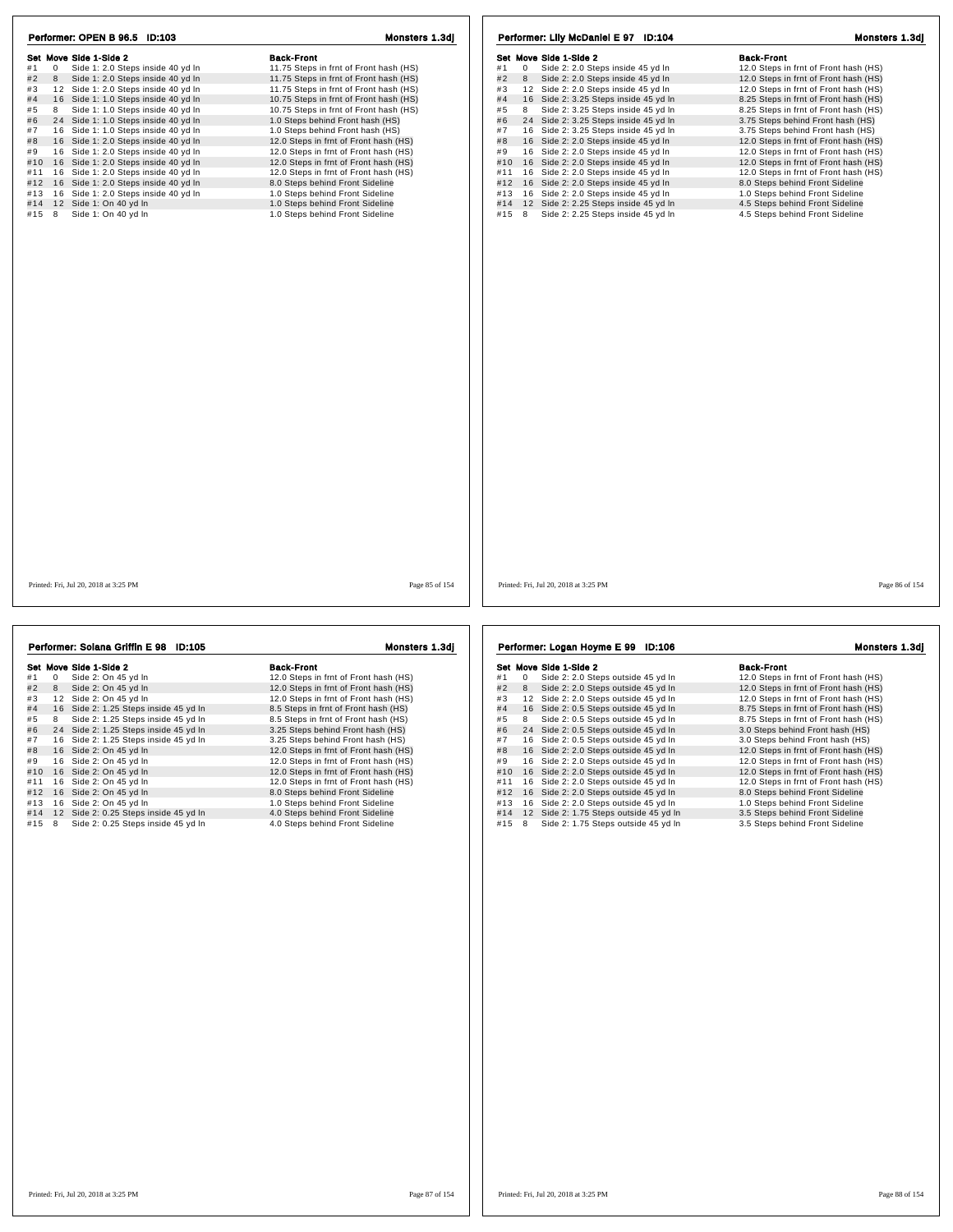| Performer: Phillip Eby E 100 ID:107                      | Monsters 1.3dj                        | Performer: Emily Krug E 101 ID:108                  | Monsters 1.3dj                        |
|----------------------------------------------------------|---------------------------------------|-----------------------------------------------------|---------------------------------------|
| Set Move Side 1-Side 2                                   | <b>Back-Front</b>                     | Set Move Side 1-Side 2                              | <b>Back-Front</b>                     |
| Side 2: 4.0 Steps outside 45 yd In<br>#1<br>$\mathbf{0}$ | 12.0 Steps in frnt of Front hash (HS) | #1<br>$\Omega$<br>Side 2: 2.0 Steps inside 40 yd In | 12.0 Steps in frnt of Front hash (HS) |
| #2<br>8 Side 2: 4.0 Steps outside 45 yd In               | 12.0 Steps in frnt of Front hash (HS) | #2<br>8 Side 2: 2.0 Steps inside 40 yd In           | 12.0 Steps in frnt of Front hash (HS) |
| 12 Side 2: 4.0 Steps outside 45 yd In<br>#3              | 12.0 Steps in frnt of Front hash (HS) | #3<br>12 Side 2: 2.0 Steps inside 40 yd In          | 12.0 Steps in frnt of Front hash (HS) |
| 16 Side 2: 2.5 Steps outside 45 yd In<br>#4              | 9.25 Steps in frnt of Front hash (HS) | #4<br>16 Side 2: 3.5 Steps inside 40 yd In          | 10.0 Steps in frnt of Front hash (HS) |
| Side 2: 2.5 Steps outside 45 yd In<br>#5<br>8            | 9.25 Steps in frnt of Front hash (HS) | #5<br>Side 2: 3.5 Steps inside 40 yd In<br>8        | 10.0 Steps in frnt of Front hash (HS) |
| #6<br>24 Side 2: 2.5 Steps outside 45 yd In              | 2.5 Steps behind Front hash (HS)      | #6<br>24 Side 2: 3.5 Steps inside 40 yd In          | 1.75 Steps behind Front hash (HS)     |
| 16 Side 2: 2.5 Steps outside 45 yd In<br>#7              | 2.5 Steps behind Front hash (HS)      | 16 Side 2: 3.5 Steps inside 40 yd In<br>#7          | 1.75 Steps behind Front hash (HS)     |
| #8<br>16 Side 2: 4.0 Steps outside 45 yd In              | 12.0 Steps in frnt of Front hash (HS) | #8<br>16 Side 2: 2.0 Steps inside 40 yd In          | 12.0 Steps in frnt of Front hash (HS) |
| 16 Side 2: 4.0 Steps outside 45 yd In<br>#9              | 12.0 Steps in frnt of Front hash (HS) | #9<br>16 Side 2: 2.0 Steps inside 40 yd In          | 12.0 Steps in frnt of Front hash (HS) |
| #10 16 Side 2: 4.0 Steps outside 45 yd In                | 12.0 Steps in frnt of Front hash (HS) | #10<br>16 Side 2: 2.0 Steps inside 40 yd In         | 12.0 Steps in frnt of Front hash (HS) |
| 16 Side 2: 4.0 Steps outside 45 yd In<br>#11             | 12.0 Steps in frnt of Front hash (HS) | 16 Side 2: 2.0 Steps inside 40 yd In<br>#11         | 12.0 Steps in frnt of Front hash (HS) |
| #12 16 Side 2: 4.0 Steps outside 45 yd In                | 8.0 Steps behind Front Sideline       | #12<br>16 Side 2: 2.0 Steps inside 40 yd In         | 8.0 Steps behind Front Sideline       |
| 16 Side 2: 4.0 Steps outside 45 yd In<br>#13             | 1.0 Steps behind Front Sideline       | 16 Side 2: 2.0 Steps inside 40 yd In<br>#13         | 1.0 Steps behind Front Sideline       |
| #14 12 Side 2: 3.75 Steps outside 45 yd In               | 2.75 Steps behind Front Sideline      | #14<br>12 Side 2: 2.0 Steps inside 40 yd In         | 1.75 Steps behind Front Sideline      |
| #15 8<br>Side 2: 3.75 Steps outside 45 yd In             | 2.75 Steps behind Front Sideline      | 8<br>#15<br>Side 2: 2.0 Steps inside 40 yd In       | 1.75 Steps behind Front Sideline      |
|                                                          |                                       |                                                     |                                       |
| Printed: Fri. Jul 20, 2018 at 3:25 PM                    | Page 89 of 154                        | Printed: Fri. Jul 20, 2018 at 3:25 PM               | Page 90 of 154                        |

|     |   | Performer: Drew MacDonald E 102 ID:109 | <b>Monsters 1.3di</b>                  |  |  |
|-----|---|----------------------------------------|----------------------------------------|--|--|
|     |   | Set Move Side 1-Side 2                 | <b>Back-Front</b>                      |  |  |
| #1  | 0 | Side 2: On 40 yd In                    | 12.0 Steps in frnt of Front hash (HS)  |  |  |
| #2  | 8 | Side 2: On 40 yd In                    | 12.0 Steps in frnt of Front hash (HS)  |  |  |
| #3  |   | 12 Side 2: On 40 yd In                 | 12.0 Steps in frnt of Front hash (HS)  |  |  |
| #4  |   | 16 Side 2: 1.5 Steps inside 40 yd In   | 10.75 Steps in frnt of Front hash (HS) |  |  |
| #5  | 8 | Side 2: 1.5 Steps inside 40 yd In      | 10.75 Steps in frnt of Front hash (HS) |  |  |
| #6  |   | 24 Side 2: 1.5 Steps inside 40 yd In   | 1.25 Steps behind Front hash (HS)      |  |  |
| #7  |   | 16 Side 2: 1.5 Steps inside 40 yd In   | 1.25 Steps behind Front hash (HS)      |  |  |
| #8  |   | 16 Side 2: On 40 yd In                 | 12.0 Steps in frnt of Front hash (HS)  |  |  |
| #9  |   | 16 Side 2: On 40 yd In                 | 12.0 Steps in frnt of Front hash (HS)  |  |  |
| #10 |   | 16 Side 2: On 40 yd In                 | 12.0 Steps in frnt of Front hash (HS)  |  |  |
| #11 |   | 16 Side 2: On 40 yd In                 | 12.0 Steps in frnt of Front hash (HS)  |  |  |
| #12 |   | 16 Side 2: On 40 yd In                 | 8.0 Steps behind Front Sideline        |  |  |
| #13 |   | 16 Side 2: On 40 yd In                 | 1.0 Steps behind Front Sideline        |  |  |
| #14 |   | 12 Side 2: On 40 yd In                 | 1.0 Steps behind Front Sideline        |  |  |
| #15 | 8 | Side 2: On 40 yd In                    | 1.0 Steps behind Front Sideline        |  |  |
|     |   |                                        |                                        |  |  |
|     |   |                                        |                                        |  |  |
|     |   |                                        |                                        |  |  |

## Set Move Side 1-Side 2<br>
#1 0 Side 1: 2.0 Steps inside 40 yd In 12.0 Steps behind Front Sideline<br>
#2 8 Side 1: 2.0 Steps inside 40 yd In 12.0 Steps behind Front Sideline # 1 <sup>0</sup> Side 1: 2.0 Steps inside 40 yd ln 12.0 Steps behind Front Sideline # 2 <sup>8</sup> Side 1: 2.0 Steps inside 40 yd ln 12.0 Steps behind Front Sideline # 3 1 2 Side 1: 2.0 Steps inside 40 yd ln 12.0 Steps behind Front Sideline # 4 1 6 Side 1: 4.0 Steps inside 30 yd ln 8.0 Steps behind Front Sideline # 5 <sup>8</sup> Side 1: 4.0 Steps inside 30 yd ln 8.0 Steps behind Front Sideline + 6 Side 1: 4.0 Steps inside 30 yd in a colour of South of Front had the 4 4 Side 1: 4.0 Steps inside 30 yd in 7.75 Steps in frnt of Front hash (HS)<br>#7 16 Side 1: 4.0 Steps inside 30 yd in 7.75 Steps in frnt of Front hash a external operations of the 11 of Side 1: A US depe in side 30 yd ln<br>
# 8 24 Side 1: 4.0 Steps in side 30 yd ln<br>
# 8 16 Side 1: On 40 yd ln<br>
# 9 16 Side 1: On 40 yd ln<br>
# 9 16 Side 1: On 40 yd ln<br>
12.0 Steps in frnt of F # 8 16 Side 1: On 40 yd ln 12.0 Steps in frnt of Front hash (HS)<br>
# 9 16 Side 1: On 40 yd ln 12.0 Steps in frnt of Front hash (HS)<br>
# 10 16 Side 1: On 40 yd ln 12.0 Steps in frnt of Front hash (HS) #11 1 6 Side 1: On 40 yd ln 12.0 Steps in frnt of Front hash (HS) #12 1 6 Side 1: 2.0 Steps outside of 50 yd ln on Front hash (HS) #13 1 6 Side 1: 2.0 Steps outside of 50 yd ln 7.0 Steps in frnt of Front hash (HS) #14 1 2 Side 1: 2.5 Steps outside of 50 yd ln 4.0 Steps in frnt of Front hash (HS)  $\frac{20}{15}$  and  $\frac{20}{15}$  Steps outside of 50 yd ln  $\frac{20}{15}$  7.0 Steps in frnt of Front hash (HS)<br>  $\frac{413}{15}$  8 Side 1: 2.5 Steps outside of 50 yd ln  $\frac{4.0 \text{ Steps in front of Front hash (HS)}}{4.0 \text{ Steps in front of Front hash (HS)}}$ <br>  $\frac{415}{15}$  8 Side 1: 2.5 Performer: Matt Davis T 64 ID:110 Monsters 1.3dj

## 12.0 Steps in frnt of Front hash (HS)<br>12.0 Steps in frnt of Front hash (HS)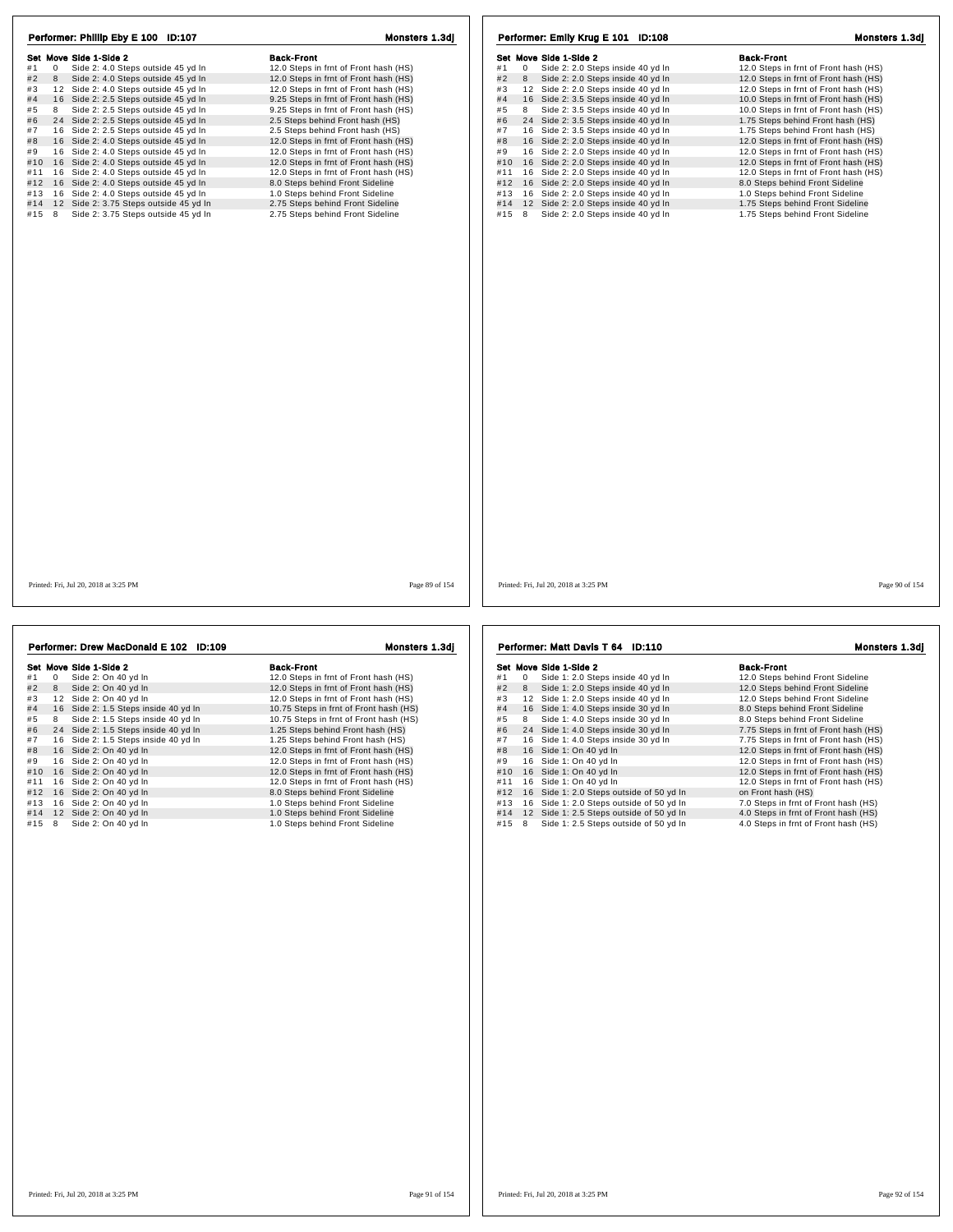| Performer: Joshua Byers T 65 ID:111                     | Monsters 1.3dj                        | Performer: Jason Baldwin T 66 ID:112                     | Monsters 1.3dj                       |
|---------------------------------------------------------|---------------------------------------|----------------------------------------------------------|--------------------------------------|
|                                                         |                                       |                                                          |                                      |
| Set Move Side 1-Side 2                                  | <b>Back-Front</b>                     | Set Move Side 1-Side 2                                   | <b>Back-Front</b>                    |
| Side 1: 4.0 Steps inside 40 yd In<br>#1<br>$\mathbf{0}$ | 12.0 Steps behind Front Sideline      | Side 1: 2.0 Steps outside 45 yd In<br>#1<br>$\mathbf{0}$ | 12.0 Steps behind Front Sideline     |
| #2<br>Side 1: 4.0 Steps inside 40 yd In<br>8            | 12.0 Steps behind Front Sideline      | #2<br>Side 1: 2.0 Steps outside 45 yd In<br>8            | 12.0 Steps behind Front Sideline     |
| 12 Side 1: 4.0 Steps inside 40 yd In<br>#3              | 12.0 Steps behind Front Sideline      | 12 Side 1: 2.0 Steps outside 45 yd In<br>#3              | 12.0 Steps behind Front Sideline     |
| #4<br>16 Side 1: 2.5 Steps outside 35 yd In             | 9.25 Steps behind Front Sideline      | 16 Side 1: 1.0 Steps outside 35 yd In<br>#4              | 10.75 Steps behind Front Sideline    |
| Side 1: 2.5 Steps outside 35 yd In<br>#5<br>8           | 9.25 Steps behind Front Sideline      | Side 1: 1.0 Steps outside 35 yd In<br>#5<br>8            | 10.75 Steps behind Front Sideline    |
| 24 Side 1: 2.5 Steps outside 35 yd In<br>#6             | 6.5 Steps in frnt of Front hash (HS)  | #6<br>24 Side 1: 1.0 Steps outside 35 yd In              | 5.0 Steps in frnt of Front hash (HS) |
| #7<br>16 Side 1: 2.5 Steps outside 35 yd In             | 6.5 Steps in frnt of Front hash (HS)  | 16 Side 1: 1.0 Steps outside 35 yd In<br>#7              | 5.0 Steps in frnt of Front hash (HS) |
| 16 Side 1: On 40 yd In<br>#8                            | 10.0 Steps in frnt of Front hash (HS) | 16 Side 1: On 40 yd In<br>#8                             | 8.0 Steps in frnt of Front hash (HS) |
| 16 Side 1: On 40 yd In<br>#9                            | 10.0 Steps in frnt of Front hash (HS) | 16 Side 1: On 40 yd In<br>#9                             | 8.0 Steps in frnt of Front hash (HS) |
| #10 16 Side 1: On 40 yd In                              | 10.0 Steps in frnt of Front hash (HS) | 16 Side 1: On 40 yd In<br>#10                            | 8.0 Steps in frnt of Front hash (HS) |
| #11 16 Side 1: On 40 yd In                              | 10.0 Steps in frnt of Front hash (HS) | 16 Side 1: On 40 yd In<br>#11                            | 8.0 Steps in frnt of Front hash (HS) |
| #12 16 Side 1: 4.0 Steps inside 45 yd In                | on Front hash (HS)                    | 16 Side 1: 2.0 Steps inside 45 yd In<br>#12              | on Front hash (HS)                   |
| #13 16 Side 1: 4.0 Steps inside 45 yd In                | 7.0 Steps in frnt of Front hash (HS)  | #13 16 Side 1: 2.0 Steps inside 45 yd In                 | 7.0 Steps in frnt of Front hash (HS) |
| 12 Side 1: 3.25 Steps inside 45 yd In<br>#14            | 4.0 Steps in frnt of Front hash (HS)  | 12 Side 1: 1.25 Steps inside 45 yd In<br>#14             | 4.5 Steps in frnt of Front hash (HS) |
| #15 8<br>Side 1: 3.25 Steps inside 45 yd In             | 4.0 Steps in frnt of Front hash (HS)  | Side 1: 1.25 Steps inside 45 yd In<br>#15 8              | 4.5 Steps in frnt of Front hash (HS) |
|                                                         |                                       |                                                          |                                      |
| Printed: Fri, Jul 20, 2018 at 3:25 PM                   | Page 93 of 154                        | Printed: Fri, Jul 20, 2018 at 3:25 PM                    | Page 94 of 154                       |
|                                                         |                                       |                                                          |                                      |

| Performer: Emma Burr T 67 ID:113 |   |                                       | Monsters 1.3dj                        |  |  |
|----------------------------------|---|---------------------------------------|---------------------------------------|--|--|
|                                  |   | Set Move Side 1-Side 2                | <b>Back-Front</b>                     |  |  |
| #1                               | 0 | Side 1: On 45 yd In                   | 12.0 Steps behind Front Sideline      |  |  |
| #2                               | 8 | Side 1: On 45 yd In                   | 12.0 Steps behind Front Sideline      |  |  |
| #3                               |   | 12 Side 1: On 45 vd In                | 12.0 Steps behind Front Sideline      |  |  |
| #4                               |   | 16 Side 1: 0.25 Steps inside 35 yd In | 12.0 Steps behind Front Sideline      |  |  |
| #5                               | 8 | Side 1: 0.25 Steps inside 35 yd In    | 12.0 Steps behind Front Sideline      |  |  |
| #6                               |   | 24 Side 1: 0.25 Steps inside 35 yd In | 3.75 Steps in frnt of Front hash (HS) |  |  |
| #7                               |   | 16 Side 1: 0.25 Steps inside 35 yd In | 3.75 Steps in frnt of Front hash (HS) |  |  |
| #8                               |   | 16 Side 1: On 40 yd In                | 6.0 Steps in frnt of Front hash (HS)  |  |  |
| #9                               |   | 16 Side 1: On 40 yd In                | 6.0 Steps in frnt of Front hash (HS)  |  |  |
| #10                              |   | 16 Side 1: On 40 yd In                | 6.0 Steps in frnt of Front hash (HS)  |  |  |
| #11                              |   | 16 Side 1: On 40 yd In                | 6.0 Steps in frnt of Front hash (HS)  |  |  |
| #12                              |   | 16 Side 1: On 45 yd In                | on Front hash (HS)                    |  |  |
| #13                              |   | 16 Side 1: On 45 yd In                | 7.0 Steps in frnt of Front hash (HS)  |  |  |
| #14                              |   | 12 Side 1: 0.5 Steps outside 45 yd In | 4.75 Steps in frnt of Front hash (HS) |  |  |
| #15                              | 8 | Side 1: 0.5 Steps outside 45 yd In    | 4.75 Steps in frnt of Front hash (HS) |  |  |
|                                  |   |                                       |                                       |  |  |
|                                  |   |                                       |                                       |  |  |
|                                  |   |                                       |                                       |  |  |
|                                  |   |                                       |                                       |  |  |

Set Move Side 1-Side 2<br>
#1 0 Side 1: 2.0 Steps inside 45 yd In 12.0 Steps behind Front Sideline<br>
#2 8 Side 1: 2.0 Steps inside 45 yd In 12.0 Steps behind Front Sideline # 1 <sup>0</sup> Side 1: 2.0 Steps inside 45 yd ln 12.0 Steps behind Front Sideline # 2 <sup>8</sup> Side 1: 2.0 Steps inside 45 yd ln 12.0 Steps behind Front Sideline # 3 1 2 Side 1: 2.0 Steps inside 45 yd ln 12.0 Steps behind Front Sideline # 4 1 6 Side 1: 2.0 Steps inside 35 yd ln 13.0 Steps behind Front Sideline # 5 <sup>8</sup> Side 1: 2.0 Steps inside 35 yd ln 13.0 Steps behind Front Sideline # 6 2 4 Side 1: 2.0 Steps inside 35 yd ln 2.75 Steps in frnt of Front hash (HS) # 7 1 6 Side 1: 2.0 Steps inside 35 yd ln 2.75 Steps in frnt of Front hash (HS) # 8 1 6 Side 1: On 40 yd ln 4.0 Steps in frnt of Front hash (HS) # 9 1 6 Side 1: On 40 yd ln 4.0 Steps in frnt of Front hash (HS) #10 16 Side 1: On 40 yd ln 4.0 Steps in frnt of Front hash (HS)<br>
#9 16 Side 1: On 40 yd ln 4.0 Steps in frnt of Front hash (HS)<br>
#10 16 Side 1: On 40 yd ln 4.0 Steps in frnt of Front hash (HS)<br>
#11 16 Side 1: On 40 yd ln #11 1 6 Side 1: On 40 yd ln 4.0 Steps in frnt of Front hash (HS) #12 1 6 Side 1: 2.0 Steps outside 45 yd ln on Front hash (HS) #12 1 to Side 1: 2.0 Steps outside 45 yd in Front on Front hash (HS)<br>#13 1 6 Side 1: 2.0 Steps outside 45 yd in Front S. Steps in frnt of Front hash (HS)<br>#14 12 Side 1: 2.5 Steps outside 45 yd in Front S.5 Steps in frnt of  $\frac{413}{16}$  16 Side 1: 2.0 Steps outside 45 yd ln  $\frac{413}{16}$  16 Side 1: 2.0 Steps outside 45 yd ln  $\frac{413}{16}$  5.5 Steps in frnt of Front hash (HS)  $\frac{414}{16}$  12 Side 1: 2.5 Steps outside 45 yd ln  $\frac{45}{16}$  5.5 St Performer: Halle Davis T 68 ID:114 Monsters 1.3dj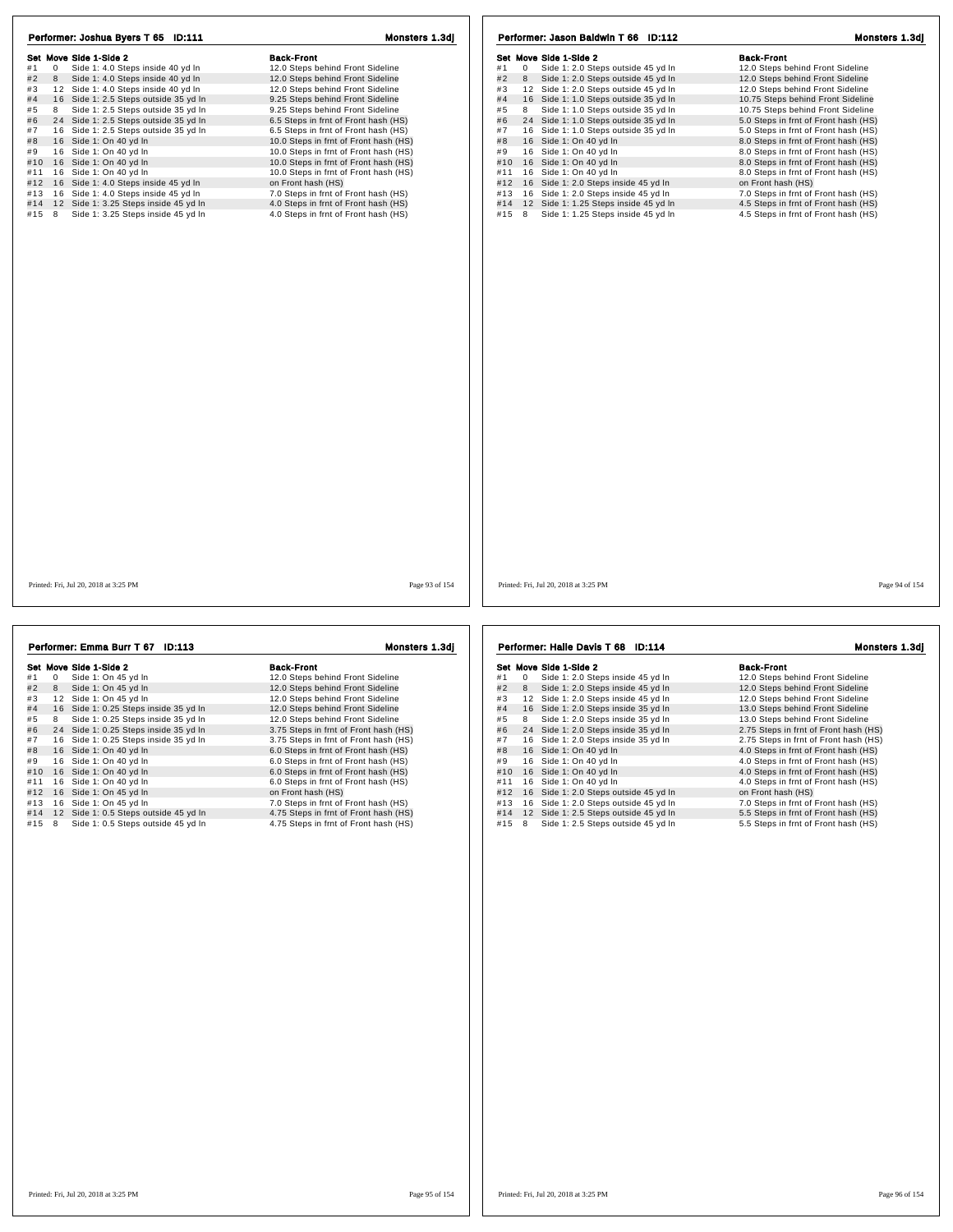| Set Move Side 1-Side 2                                                                 | <b>Back-Front</b>                                                            | Set Move Side 1-Side 2                                                                      | <b>Back-Front</b>                                                            |
|----------------------------------------------------------------------------------------|------------------------------------------------------------------------------|---------------------------------------------------------------------------------------------|------------------------------------------------------------------------------|
| $\mathbf{0}$<br>Side 1: 4.0 Steps inside 45 yd In<br>#1                                | 12.0 Steps behind Front Sideline                                             | Side 1: 2.0 Steps outside of 50 yd In<br>$\overline{0}$<br>#1                               | 12.0 Steps behind Front Sideline                                             |
| Side 1: 4.0 Steps inside 45 yd In<br>#2 8                                              | 12.0 Steps behind Front Sideline                                             | #2<br>Side 1: 2.0 Steps outside of 50 yd In<br>8                                            | 12.0 Steps behind Front Sideline                                             |
| 12 Side 1: 4.0 Steps inside 45 yd In<br>#3                                             | 12.0 Steps behind Front Sideline                                             | 12 Side 1: 2.0 Steps outside of 50 yd In<br>#3                                              | 12.0 Steps behind Front Sideline                                             |
| #4<br>16 Side 1: 3.75 Steps inside 35 yd In                                            | 13.5 Steps in frnt of Front hash (HS)                                        | #4<br>16 Side 1: 2.5 Steps outside 40 yd In                                                 | 12.5 Steps in frnt of Front hash (HS)                                        |
| #5<br>8 Side 1: 3.75 Steps inside 35 yd In                                             | 13.5 Steps in frnt of Front hash (HS)                                        | 8 Side 1: 2.5 Steps outside 40 yd In<br>#5                                                  | 12.5 Steps in frnt of Front hash (HS)                                        |
| #6 24 Side 1: 3.75 Steps inside 35 yd In                                               | 1.5 Steps in frnt of Front hash (HS)                                         | 24 Side 1: 2.5 Steps outside 40 yd In<br>#6                                                 | 0.5 Steps in frnt of Front hash (HS)                                         |
| #7 16 Side 1: 3.75 Steps inside 35 yd In                                               | 1.5 Steps in frnt of Front hash (HS)                                         | #7<br>16 Side 1: 2.5 Steps outside 40 yd In                                                 | 0.5 Steps in frnt of Front hash (HS)                                         |
| 16 Side 1: On 40 yd In                                                                 | 2.0 Steps in frnt of Front hash (HS)                                         | 16 Side 1: On 40 yd In<br>#8                                                                | on Front hash (HS)                                                           |
| 16 Side 1: On 40 yd In                                                                 | 2.0 Steps in frnt of Front hash (HS)                                         | 16 Side 1: On 40 yd In<br>#9                                                                | on Front hash (HS)                                                           |
| #10 16 Side 1: On 40 yd In                                                             | 2.0 Steps in frnt of Front hash (HS)                                         | 16 Side 1: On 40 yd In<br>#10                                                               | on Front hash (HS)                                                           |
| #11 16 Side 1: On 40 yd In                                                             | 2.0 Steps in frnt of Front hash (HS)                                         | #11<br>16 Side 1: On 40 yd In                                                               | on Front hash (HS)                                                           |
| #12 16 Side 1: 4.0 Steps inside 40 yd In                                               | on Front hash (HS)                                                           | #12 16 Side 1: 2.0 Steps inside 40 yd In                                                    | on Front hash (HS)                                                           |
| #13 16 Side 1: 4.0 Steps inside 40 yd In                                               | 7.0 Steps in frnt of Front hash (HS)                                         | 16 Side 1: 2.0 Steps inside 40 yd In<br>#13                                                 | 7.0 Steps in frnt of Front hash (HS)                                         |
|                                                                                        |                                                                              |                                                                                             |                                                                              |
| #14 12 Side 1: 3.5 Steps inside 40 yd In<br>#15 8<br>Side 1: 3.5 Steps inside 40 yd In | 6.0 Steps in frnt of Front hash (HS)<br>6.0 Steps in frnt of Front hash (HS) | 12 Side 1: 1.75 Steps inside 40 yd In<br>#14<br>Side 1: 1.75 Steps inside 40 yd In<br>#15 8 | 7.0 Steps in frnt of Front hash (HS)<br>7.0 Steps in frnt of Front hash (HS) |
|                                                                                        |                                                                              |                                                                                             |                                                                              |
| Printed: Fri, Jul 20, 2018 at 3:25 PM                                                  | Page 97 of 154                                                               | Printed: Fri. Jul 20, 2018 at 3:25 PM                                                       | Page 98 of 154                                                               |

|                | Set Move Side 1-Side 2                | <b>Back-Front</b>                      |
|----------------|---------------------------------------|----------------------------------------|
| #1<br>$\Omega$ | On 50 yd In                           | 12.0 Steps behind Front Sideline       |
| #2<br>8        | On 50 yd In                           | 12.0 Steps behind Front Sideline       |
| #3             | 12 On 50 vd In                        | 12.0 Steps behind Front Sideline       |
| #4             | 16 Side 1: 0.5 Steps outside 40 yd In | 11.75 Steps in frnt of Front hash (HS) |
| #5<br>8        | Side 1: 0.5 Steps outside 40 yd In    | 11.75 Steps in frnt of Front hash (HS) |
| #6             | 24 Side 1: 0.5 Steps outside 40 yd In | on Front hash (HS)                     |
| #7             | 16 Side 1: 0.5 Steps outside 40 yd In | on Front hash (HS)                     |
| #8             | 16 Side 1: On 40 yd In                | 2.0 Steps behind Front hash (HS)       |
| #9             | 16 Side 1: On 40 yd In                | 2.0 Steps behind Front hash (HS)       |
| #10            | 16 Side 1: On 40 yd In                | 2.0 Steps behind Front hash (HS)       |
| #11<br>16      | Side 1: On 40 yd In                   | 2.0 Steps behind Front hash (HS)       |
| #12<br>16      | Side 1: On 40 yd In                   | on Front hash (HS)                     |
| #13            | 16 Side 1: On 40 vd In                | 7.0 Steps in frnt of Front hash (HS)   |
| #14            | 12 Side 1: On 40 yd In                | 8.0 Steps in frnt of Front hash (HS)   |
| #15<br>8       | Side 1: On 40 yd In                   | 8.0 Steps in frnt of Front hash (HS)   |

4.0 Steps behind Front hash (HS)<br>
#11 16 Side 2: 2.0 Steps inside 40 yd In 4.0 Steps behind Front hash (HS)<br>
#12 16 Side 2: 2.0 Steps inside 40 yd In 5.0 Steps in front hash (HS)<br>
#13 16 Side 2: 2.0 Steps inside 40 yd In 7

Performer: Ryan Lomenzo T 72 ID:118 Monsters 1.3dj

|     |    | Set Move Side 1-Side 2                | <b>Back-Front</b>                     |
|-----|----|---------------------------------------|---------------------------------------|
| #1  | 0  | Side 2: 2.0 Steps outside of 50 yd In | 12.0 Steps behind Front Sideline      |
| #2  | 8  | Side 2: 2.0 Steps outside of 50 yd In | 12.0 Steps behind Front Sideline      |
| #3  | 12 | Side 2: 2.0 Steps outside of 50 yd In | 12.0 Steps behind Front Sideline      |
| #4  |    | 16 Side 2: On 40 yd In                | 11.5 Steps in frnt of Front hash (HS) |
| #5  | 8  | Side 2: On 40 yd In                   | 11.5 Steps in frnt of Front hash (HS) |
| #6  |    | 24 Side 2: On 40 yd In                | 0.25 Steps behind Front hash (HS)     |
| #7  |    | 16 Side 2: On 40 yd In                | 0.25 Steps behind Front hash (HS)     |
| #8  |    | 16 Side 2: On 40 yd In                | 4.0 Steps behind Front hash (HS)      |
| #9  |    | 16 Side 2: On 40 yd In                | 4.0 Steps behind Front hash (HS)      |
| #10 |    | 16 Side 2: On 40 vd In                | 4.0 Steps behind Front hash (HS)      |
| #11 |    | 16 Side 2: On 40 yd In                | 4.0 Steps behind Front hash (HS)      |
| #12 |    | 16 Side 2: 2.0 Steps inside 40 yd In  | on Front hash (HS)                    |
| #13 |    | 16 Side 2: 2.0 Steps inside 40 yd In  | 7.0 Steps in frnt of Front hash (HS)  |
| #14 |    | 12 Side 2: 3.0 Steps inside 40 yd In  | 7.25 Steps in frnt of Front hash (HS) |
| #15 | 8  | Side 2: 3.0 Steps inside 40 yd In     | 7.25 Steps in frnt of Front hash (HS) |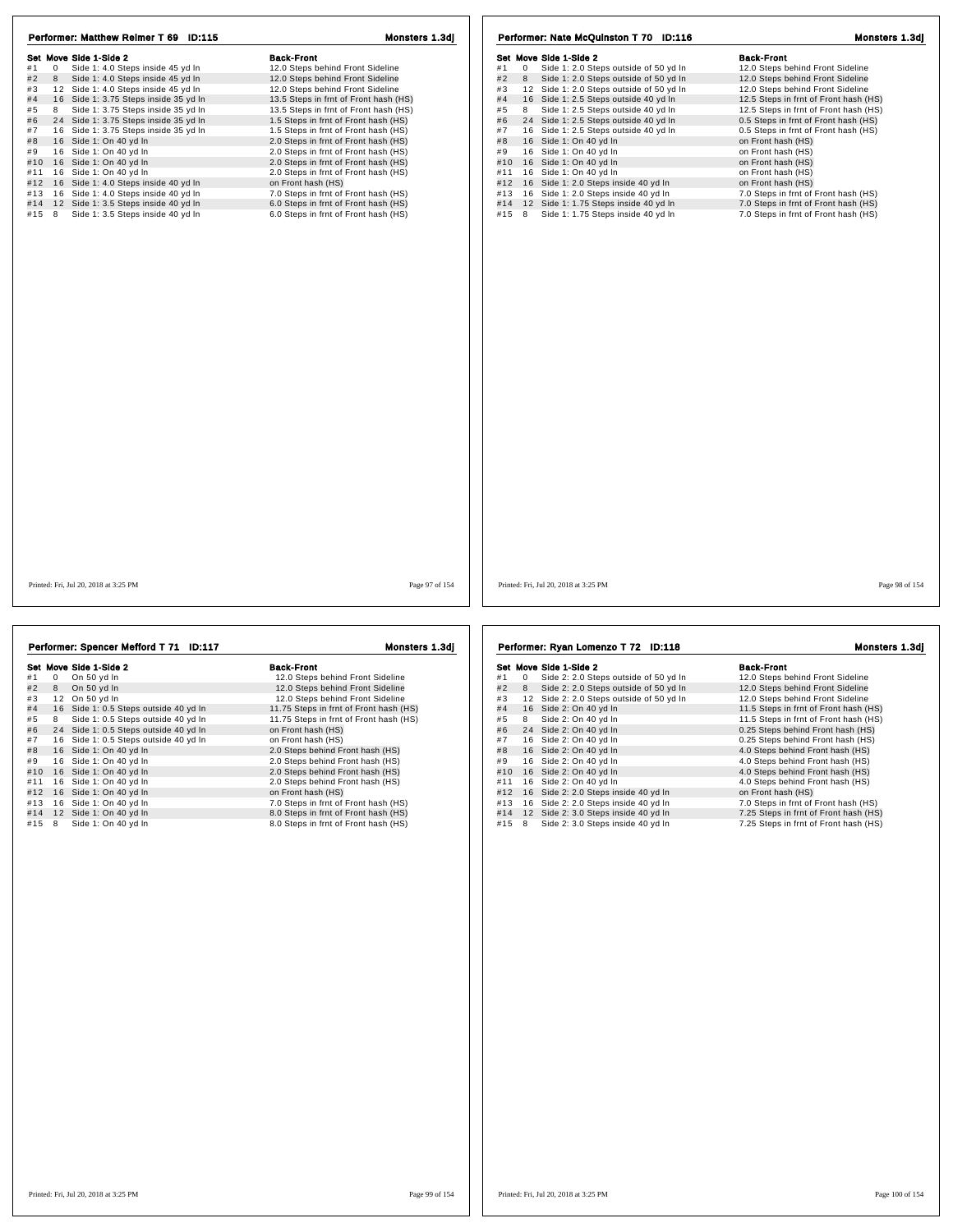| Performer: Tori Sefchick T 73 ID:119                                                  | Monsters 1.3dj                                        | Performer: Calista Fitzkee T 74 ID:120                                            | Monsters 1.3dj                                        |
|---------------------------------------------------------------------------------------|-------------------------------------------------------|-----------------------------------------------------------------------------------|-------------------------------------------------------|
|                                                                                       |                                                       |                                                                                   |                                                       |
| Set Move Side 1-Side 2<br>Side 2: 4.0 Steps outside of 50 yd In<br>#1<br>$\mathbf{0}$ | <b>Back-Front</b><br>12.0 Steps behind Front Sideline | Set Move Side 1-Side 2<br>Side 2: 2.0 Steps inside 45 yd In<br>#1<br>$\mathbf{0}$ | <b>Back-Front</b><br>12.0 Steps behind Front Sideline |
|                                                                                       |                                                       |                                                                                   |                                                       |
| Side 2: 4.0 Steps outside of 50 yd In<br>#2<br>8                                      | 12.0 Steps behind Front Sideline                      | #2<br>Side 2: 2.0 Steps inside 45 yd In<br>8                                      | 12.0 Steps behind Front Sideline                      |
| 12 Side 2: 4.0 Steps outside of 50 yd In<br>#3                                        | 12.0 Steps behind Front Sideline                      | 12 Side 2: 2.0 Steps inside 45 yd In<br>#3                                        | 12.0 Steps behind Front Sideline                      |
| #4<br>16 Side 2: 1.75 Steps outside 40 yd In                                          | 12.25 Steps in frnt of Front hash (HS)                | #4<br>16 Side 2: 3.5 Steps outside 40 yd In                                       | 13.25 Steps in frnt of Front hash (HS)                |
| Side 2: 1.75 Steps outside 40 yd In<br>8<br>#5                                        | 12.25 Steps in frnt of Front hash (HS)                | Side 2: 3.5 Steps outside 40 yd In<br>#5<br>8                                     | 13.25 Steps in frnt of Front hash (HS)                |
| #6<br>24 Side 2: 1.75 Steps outside 40 yd In                                          | 0.25 Steps in frnt of Front hash (HS)                 | 24 Side 2: 3.5 Steps outside 40 yd In<br>#6                                       | 1.25 Steps in frnt of Front hash (HS)                 |
| 16 Side 2: 1.75 Steps outside 40 yd In<br>#7                                          | 0.25 Steps in frnt of Front hash (HS)                 | 16 Side 2: 3.5 Steps outside 40 yd In<br>#7                                       | 1.25 Steps in frnt of Front hash (HS)                 |
| #8<br>16 Side 2: On 40 yd In                                                          | 2.0 Steps behind Front hash (HS)                      | #8<br>16 Side 2: On 40 yd In                                                      | on Front hash (HS)                                    |
| 16 Side 2: On 40 yd In<br>#9                                                          | 2.0 Steps behind Front hash (HS)                      | 16 Side 2: On 40 yd In<br>#9                                                      | on Front hash (HS)                                    |
| #10 16 Side 2: On 40 yd In                                                            | 2.0 Steps behind Front hash (HS)                      | 16 Side 2: On 40 yd In<br>#10                                                     | on Front hash (HS)                                    |
| 16 Side 2: On 40 yd In<br>#11                                                         | 2.0 Steps behind Front hash (HS)                      | 16 Side 2: On 40 yd In<br>#11                                                     | on Front hash (HS)                                    |
| #12 16 Side 2: 4.0 Steps outside 45 yd In                                             | on Front hash (HS)                                    | 16 Side 2: 2.0 Steps outside 45 yd In<br>#12                                      | on Front hash (HS)                                    |
| #13 16 Side 2: 4.0 Steps outside 45 yd In                                             | 7.0 Steps in frnt of Front hash (HS)                  | 16 Side 2: 2.0 Steps outside 45 yd In<br>#13                                      | 7.0 Steps in frnt of Front hash (HS)                  |
| #14 12 Side 2: 2.75 Steps outside 45 yd In                                            | 6.25 Steps in frnt of Front hash (HS)                 | 12 Side 2: 1.0 Steps outside 45 yd In<br>#14                                      | 5.5 Steps in frnt of Front hash (HS)                  |
| #15 8<br>Side 2: 2.75 Steps outside 45 yd In                                          | 6.25 Steps in frnt of Front hash (HS)                 | #15 8 Side 2: 1.0 Steps outside 45 yd In                                          | 5.5 Steps in frnt of Front hash (HS)                  |
|                                                                                       |                                                       |                                                                                   |                                                       |
| Printed: Fri. Jul 20, 2018 at 3:25 PM                                                 | Page 101 of 154                                       | Printed: Fri. Jul 20, 2018 at 3:25 PM                                             | Page 102 of 154                                       |

|     |    | Performer: Ayden Fenn T 75 ID:121     | Monsters 1.3dj                        |
|-----|----|---------------------------------------|---------------------------------------|
|     |    | Set Move Side 1-Side 2                | <b>Back-Front</b>                     |
| #1  | 0  | Side 2: On 45 yd In                   | 12.0 Steps behind Front Sideline      |
| #2  | 8  | Side 2: On 45 yd In                   | 12.0 Steps behind Front Sideline      |
| #3  | 12 | Side 2: On 45 yd In                   | 12.0 Steps behind Front Sideline      |
| #4  |    | 16 Side 2: 2.5 Steps inside 35 yd In  | 13.5 Steps behind Front Sideline      |
| #5  | 8  | Side 2: 2.5 Steps inside 35 yd In     | 13.5 Steps behind Front Sideline      |
| #6  | 24 | Side 2: 2.5 Steps inside 35 yd In     | 2.25 Steps in frnt of Front hash (HS) |
| #7  | 16 | Side 2: 2.5 Steps inside 35 yd In     | 2.25 Steps in frnt of Front hash (HS) |
| #8  | 16 | Side 2: On 40 yd In                   | 2.0 Steps in frnt of Front hash (HS)  |
| #9  | 16 | Side 2: On 40 yd In                   | 2.0 Steps in frnt of Front hash (HS)  |
| #10 | 16 | Side 2: On 40 yd In                   | 2.0 Steps in frnt of Front hash (HS)  |
| #11 | 16 | Side 2: On 40 yd In                   | 2.0 Steps in frnt of Front hash (HS)  |
| #12 |    | 16 Side 2: On 45 yd In                | on Front hash (HS)                    |
| #13 | 16 | Side 2: On 45 yd In                   | 7.0 Steps in frnt of Front hash (HS)  |
| #14 |    | 12 Side 2: 0.75 Steps inside 45 yd In | 5.0 Steps in frnt of Front hash (HS)  |
| #15 | 8  | Side 2: 0.75 Steps inside 45 yd In    | 5.0 Steps in frnt of Front hash (HS)  |
|     |    |                                       |                                       |
|     |    |                                       |                                       |
|     |    |                                       |                                       |
|     |    |                                       |                                       |
|     |    |                                       |                                       |
|     |    |                                       |                                       |
|     |    |                                       |                                       |

## Set Move Side 1-Side 2<br>
#1 0 Side 2: 2.0 Steps outside 45 yd In 12.0 Steps behind Front Sideline<br>
#2 8 Side 2: 2.0 Steps outside 45 yd In 12.0 Steps behind Front Sideline # 1 <sup>0</sup> Side 2: 2.0 Steps outside 45 yd ln 12.0 Steps behind Front Sideline # 2 <sup>8</sup> Side 2: 2.0 Steps outside 45 yd ln 12.0 Steps behind Front Sideline # 3 1 2 Side 2: 2.0 Steps outside 45 yd ln 12.0 Steps behind Front Sideline # 4 1 6 Side 2: 0.75 Steps inside 35 yd ln 12.25 Steps behind Front Sideline # 5 <sup>8</sup> Side 2: 0.75 Steps inside 35 yd ln 12.25 Steps behind Front Sideline # 6 2 4 Side 2: 0.75 Steps inside 35 yd ln 3.5 Steps in frnt of Front hash (HS) # 7 1 6 Side 2: 0.75 Steps inside 35 yd ln 3.5 Steps in frnt of Front hash (HS) # 8 1 6 Side 2: On 40 yd ln 4.0 Steps in frnt of Front hash (HS) # 9 1 6 Side 2: On 40 yd ln 4.0 Steps in frnt of Front hash (HS) #10 16 Side 2: On 40 yd ln 4.0 Steps in frnt of Front hash (HS)<br>
#9 16 Side 2: On 40 yd ln 4.0 Steps in frnt of Front hash (HS)<br>
#10 16 Side 2: On 40 yd ln 4.0 Steps in frnt of Front hash (HS)<br>
#11 16 Side 2: On 40 yd ln #11 1 6 Side 2: On 40 yd ln 4.0 Steps in frnt of Front hash (HS) #12 1 6 Side 2: 2.0 Steps inside 45 yd ln on Front hash (HS) #13 1 6 Side 2: 2.0 Steps inside 45 yd ln 7.0 Steps in frnt of Front hash (HS) #14 1 2 Side 2: 2.75 Steps inside 45 yd ln 4.5 Steps in frnt of Front hash (HS)  $\frac{413}{413}$  16 Side 2: 2.0 Steps inside 45 yd ln  $\frac{413}{415}$  16 Side 2: 2.0 Steps inside 45 yd ln  $\frac{45}{415}$  12 Side 2: 2.75 Steps inside 45 yd ln  $\frac{45}{415}$  15 8 Side 2: 2.75 Steps inside 45 yd ln  $\frac{45}{415}$  15 Performer: Owen Davis T 76 ID:122 Monsters 1.3dj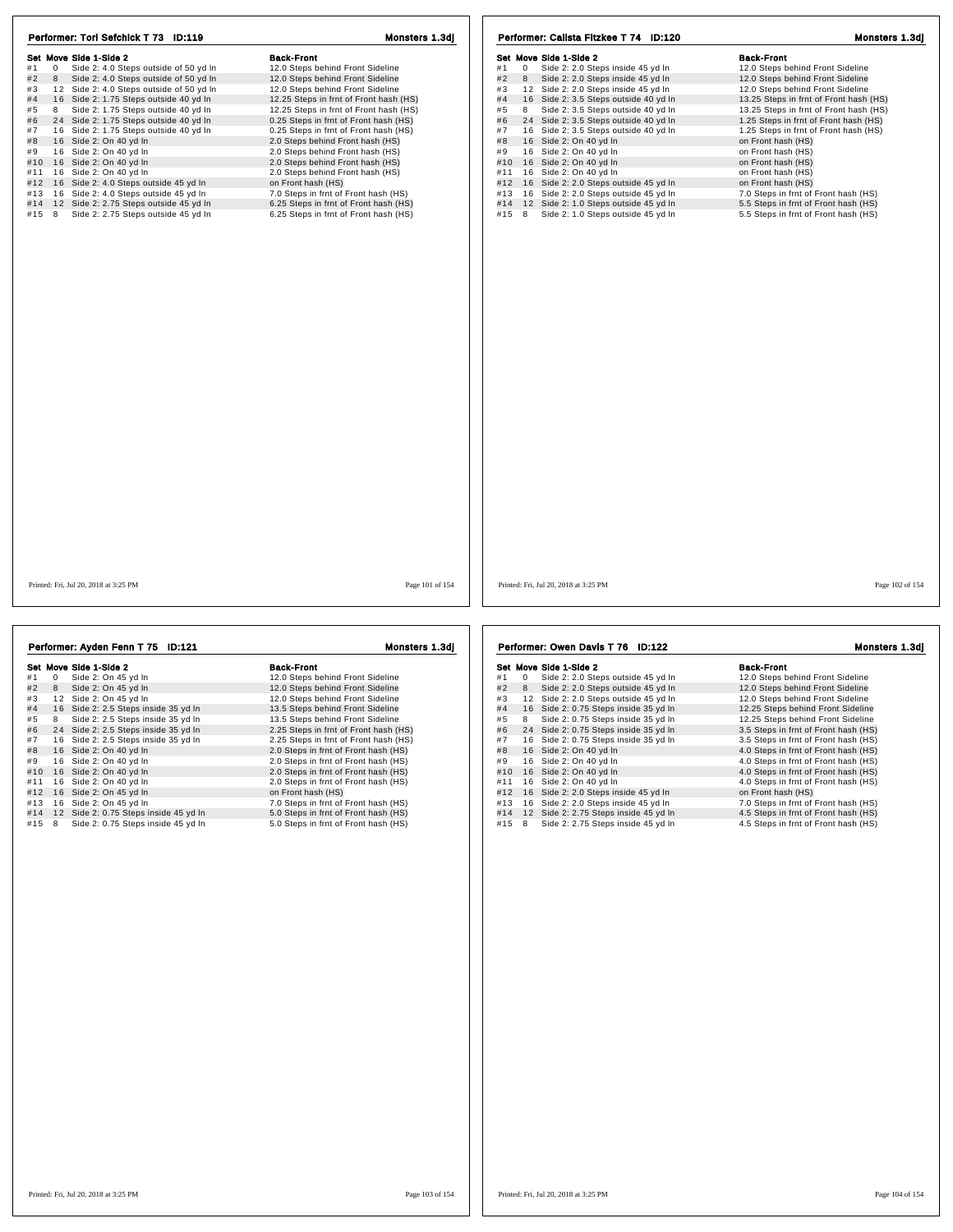| Performer: Landon Patrizio T 77 ID:123                                                                                                                                                                                                                                                                                                                                                                                                                                                                                                                                                                                                                                                                                | Monsters 1.3di                                                                                                                                                                                                                                                                                                                                                                                                                                                                                                                                                                                          | Performer: Caleb Zortman T 78 ID:124                                                                                                                                                                                                                                                                                                                                                                                                                                                                                                                                                                                                                                                                                | Monsters 1.3dj                                                                                                                                                                                                                                                                                                                                                                                                                                                                                                                                                                                      |
|-----------------------------------------------------------------------------------------------------------------------------------------------------------------------------------------------------------------------------------------------------------------------------------------------------------------------------------------------------------------------------------------------------------------------------------------------------------------------------------------------------------------------------------------------------------------------------------------------------------------------------------------------------------------------------------------------------------------------|---------------------------------------------------------------------------------------------------------------------------------------------------------------------------------------------------------------------------------------------------------------------------------------------------------------------------------------------------------------------------------------------------------------------------------------------------------------------------------------------------------------------------------------------------------------------------------------------------------|---------------------------------------------------------------------------------------------------------------------------------------------------------------------------------------------------------------------------------------------------------------------------------------------------------------------------------------------------------------------------------------------------------------------------------------------------------------------------------------------------------------------------------------------------------------------------------------------------------------------------------------------------------------------------------------------------------------------|-----------------------------------------------------------------------------------------------------------------------------------------------------------------------------------------------------------------------------------------------------------------------------------------------------------------------------------------------------------------------------------------------------------------------------------------------------------------------------------------------------------------------------------------------------------------------------------------------------|
| Set Move Side 1-Side 2<br>Side 2: 4.0 Steps outside 45 yd In<br>#1<br>$\mathbf 0$<br>#2<br>8<br>Side 2: 4.0 Steps outside 45 yd In<br>#3<br>12 Side 2: 4.0 Steps outside 45 yd In<br>#4<br>16 Side 2: 0.5 Steps outside 35 yd In<br>8 Side 2: 0.5 Steps outside 35 yd In<br>#5<br>24 Side 2: 0.5 Steps outside 35 yd In<br>#6<br>#7<br>16 Side 2: 0.5 Steps outside 35 yd In<br>#8<br>16 Side 2: On 40 yd In<br>16 Side 2: On 40 yd In<br>#9<br>#10 16 Side 2: On 40 yd In<br>16 Side 2: On 40 yd In<br>#11<br>#12 16 Side 2: 4.0 Steps outside of 50 yd In<br>16 Side 2: 4.0 Steps outside of 50 yd In<br>#13<br>12 Side 2: 3.25 Steps outside of 50 yd In<br>#14<br>Side 2: 3.25 Steps outside of 50 yd In<br>#15 8 | <b>Back-Front</b><br>12.0 Steps behind Front Sideline<br>12.0 Steps behind Front Sideline<br>12.0 Steps behind Front Sideline<br>11.0 Steps behind Front Sideline<br>11.0 Steps behind Front Sideline<br>4.75 Steps in frnt of Front hash (HS)<br>4.75 Steps in frnt of Front hash (HS)<br>6.0 Steps in frnt of Front hash (HS)<br>6.0 Steps in frnt of Front hash (HS)<br>6.0 Steps in frnt of Front hash (HS)<br>6.0 Steps in frnt of Front hash (HS)<br>on Front hash (HS)<br>7.0 Steps in frnt of Front hash (HS)<br>4.25 Steps in frnt of Front hash (HS)<br>4.25 Steps in frnt of Front hash (HS) | Set Move Side 1-Side 2<br>Side 2: 2.0 Steps inside 40 yd In<br>#1<br>$\mathbf{0}$<br>Side 2: 2.0 Steps inside 40 yd In<br>#2<br>8<br>#3<br>12 Side 2: 2.0 Steps inside 40 yd In<br>16 Side 2: 2.0 Steps outside 35 yd In<br>#4<br>8 Side 2: 2.0 Steps outside 35 yd In<br>#5<br>#6<br>24 Side 2: 2.0 Steps outside 35 yd In<br>#7<br>16 Side 2: 2.0 Steps outside 35 yd In<br>#8<br>16 Side 2: On 40 yd In<br>16 Side 2: On 40 yd In<br>#9<br>#10 16 Side 2: On 40 yd In<br>16 Side 2: On 40 yd In<br>#11<br>16 Side 2: 2.0 Steps outside of 50 yd In<br>#12<br>#13 16 Side 2: 2.0 Steps outside of 50 yd In<br>12 Side 2: 1.25 Steps outside of 50 yd In<br>#14<br>Side 2: 1.25 Steps outside of 50 yd In<br>#15 8 | <b>Back-Front</b><br>12.0 Steps behind Front Sideline<br>12.0 Steps behind Front Sideline<br>12.0 Steps behind Front Sideline<br>9.75 Steps behind Front Sideline<br>9.75 Steps behind Front Sideline<br>6.0 Steps in frnt of Front hash (HS)<br>6.0 Steps in frnt of Front hash (HS)<br>8.0 Steps in frnt of Front hash (HS)<br>8.0 Steps in frnt of Front hash (HS)<br>8.0 Steps in frnt of Front hash (HS)<br>8.0 Steps in frnt of Front hash (HS)<br>on Front hash (HS)<br>7.0 Steps in frnt of Front hash (HS)<br>4.0 Steps in frnt of Front hash (HS)<br>4.0 Steps in frnt of Front hash (HS) |
| Printed: Fri. Jul 20, 2018 at 3:25 PM                                                                                                                                                                                                                                                                                                                                                                                                                                                                                                                                                                                                                                                                                 | Page 105 of 154                                                                                                                                                                                                                                                                                                                                                                                                                                                                                                                                                                                         | Printed: Fri. Jul 20, 2018 at 3:25 PM                                                                                                                                                                                                                                                                                                                                                                                                                                                                                                                                                                                                                                                                               | Page 106 of 154                                                                                                                                                                                                                                                                                                                                                                                                                                                                                                                                                                                     |

| Performer: Angela Kelley T 79 ID:125 |          |                                          | Monsters 1.3di                        |  |
|--------------------------------------|----------|------------------------------------------|---------------------------------------|--|
|                                      |          | Set Move Side 1-Side 2                   | <b>Back-Front</b>                     |  |
| #1                                   | $\Omega$ | Side 2: On 40 yd In                      | 12.0 Steps behind Front Sideline      |  |
| #2                                   | 8        | Side 2: On 40 yd In                      | 12.0 Steps behind Front Sideline      |  |
| #3                                   | 12       | Side 2: On 40 yd In                      | 12.0 Steps behind Front Sideline      |  |
| #4                                   |          | 16 Side 2: 3.5 Steps outside 35 yd In    | 8.25 Steps behind Front Sideline      |  |
| #5                                   | 8        | Side 2: 3.5 Steps outside 35 yd In       | 8.25 Steps behind Front Sideline      |  |
| #6                                   | 24       | Side 2: 3.5 Steps outside 35 yd In       | 7.5 Steps in frnt of Front hash (HS)  |  |
| #7                                   | 16       | Side 2: 3.5 Steps outside 35 yd In       | 7.5 Steps in frnt of Front hash (HS)  |  |
| #8                                   | 16       | Side 2: On 40 yd In                      | 10.0 Steps in frnt of Front hash (HS) |  |
| #9                                   | 16       | Side 2: On 40 yd In                      | 10.0 Steps in frnt of Front hash (HS) |  |
| #10                                  | 16       | Side 2: On 40 yd In                      | 10.0 Steps in frnt of Front hash (HS) |  |
| #11                                  | 16       | Side 2: On 40 yd In                      | 10.0 Steps in frnt of Front hash (HS) |  |
| #12                                  | 16       | On 50 yd In                              | on Front hash (HS)                    |  |
| #13                                  | 16       | On 50 yd In                              | 7.0 Steps in frnt of Front hash (HS)  |  |
| #14                                  |          | 12 Side 1: 0.5 Steps outside of 50 yd In | 3.75 Steps in frnt of Front hash (HS) |  |
| #15                                  | 8        | Side 1: 0.5 Steps outside of 50 yd In    | 3.75 Steps in frnt of Front hash (HS) |  |
|                                      |          |                                          |                                       |  |

|     | Performer: Snare 1 N 108 ID:126 |                        | Monsters 1.3dj                       |
|-----|---------------------------------|------------------------|--------------------------------------|
|     |                                 | Set Move Side 1-Side 2 | <b>Back-Front</b>                    |
| #1  | 0                               | Side 1: On 45 yd In    | 12.0 Steps in frnt of Back hash (HS) |
| #2  | 8                               | Side 1: On 45 yd In    | 12.0 Steps in frnt of Back hash (HS) |
| #3  |                                 | 12 Side 1: On 45 vd In | 12.0 Steps in frnt of Back hash (HS) |
| #4  | 16                              | Side 1: On 45 yd In    | 8.0 Steps in frnt of Back hash (HS)  |
| #5  | 8                               | Side 1: On 45 yd In    | 8.0 Steps in frnt of Back hash (HS)  |
| #6  |                                 | 24 Side 1: On 45 yd In | 4.0 Steps behind Back hash (HS)      |
| #7  | 16                              | Side 1: On 45 yd In    | 4.0 Steps behind Back hash (HS)      |
| #8  |                                 | 16 Side 1: On 45 yd In | 4.0 Steps in frnt of Back hash (HS)  |
| #9  |                                 | 16 Side 1: On 45 yd In | 4.0 Steps in frnt of Back hash (HS)  |
| #10 |                                 | 16 Side 1: On 45 yd In | 4.0 Steps in frnt of Back hash (HS)  |
| #11 | 16                              | Side 1: On 45 yd In    | 4.0 Steps in frnt of Back hash (HS)  |
| #12 |                                 | 16 Side 1: On 45 yd In | 4.0 Steps in frnt of Back hash (HS)  |
| #13 |                                 | 16 Side 1: On 45 yd In | 4.0 Steps in frnt of Back hash (HS)  |
| #14 |                                 | 12 Side 1: On 45 yd In | 12.0 Steps in frnt of Back hash (HS) |
| #15 | 8                               | Side 1: On 45 yd In    | 12.0 Steps in frnt of Back hash (HS) |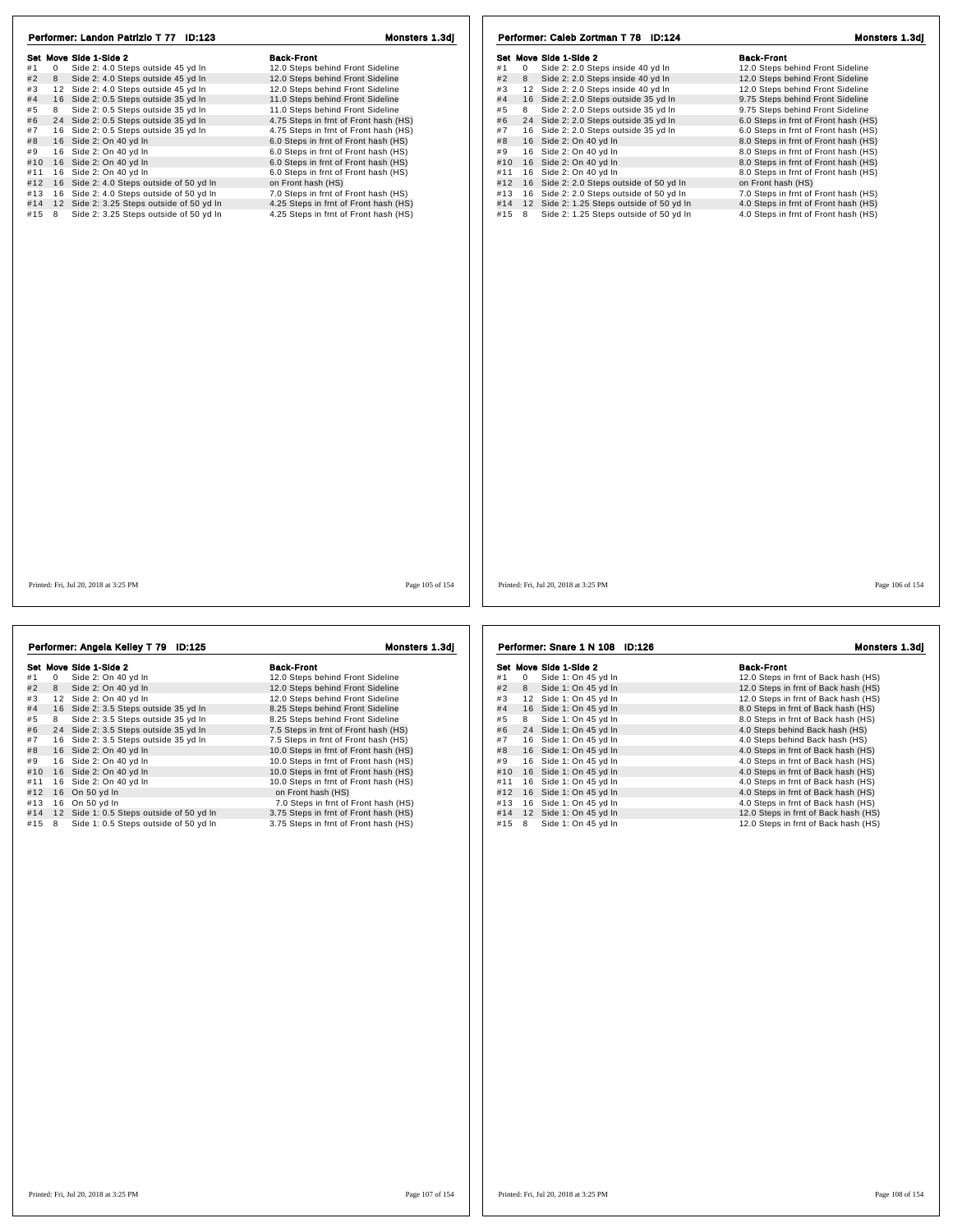| Set Move Side 1-Side 2<br><b>Back-Front</b><br>Set Move Side 1-Side 2<br><b>Back-Front</b><br>#1<br>$\mathbf 0$<br>Side 1: 2.0 Steps inside 45 yd In<br>12.0 Steps in frnt of Back hash (HS)<br>$\mathbf 0$<br>Side 1: 4.0 Steps inside 45 yd In<br>12.0 Steps in frnt of Back hash (HS)<br>#1<br>#2<br>Side 1: 2.0 Steps inside 45 yd In<br>12.0 Steps in frnt of Back hash (HS)<br>#2<br>Side 1: 4.0 Steps inside 45 yd In<br>8<br>8<br>12.0 Steps in frnt of Back hash (HS)<br>#3<br>12 Side 1: 2.0 Steps inside 45 yd In<br>12.0 Steps in frnt of Back hash (HS)<br>#3<br>12 Side 1: 4.0 Steps inside 45 yd In<br>12.0 Steps in frnt of Back hash (HS)<br>8.0 Steps in frnt of Back hash (HS)<br>#4<br>16 Side 1: 4.0 Steps inside 45 yd In<br>8.0 Steps in frnt of Back hash (HS)<br>#4<br>16 Side 1: 2.0 Steps inside 45 yd In<br>#5<br>8<br>Side 1: 2.0 Steps inside 45 yd In<br>8.0 Steps in frnt of Back hash (HS)<br>#5<br>Side 1: 4.0 Steps inside 45 yd In<br>8.0 Steps in frnt of Back hash (HS)<br>8<br>#6<br>#6<br>24 Side 1: 2.0 Steps inside 45 yd In<br>4.0 Steps behind Back hash (HS)<br>24 Side 1: 4.0 Steps inside 45 yd In<br>4.0 Steps behind Back hash (HS)<br>#7<br>16 Side 1: 2.0 Steps inside 45 yd In<br>4.0 Steps behind Back hash (HS)<br>#7<br>16 Side 1: 4.0 Steps inside 45 yd In<br>4.0 Steps behind Back hash (HS)<br>16 Side 1: 2.0 Steps inside 45 yd In<br>4.0 Steps in frnt of Back hash (HS)<br>16 Side 1: 4.0 Steps inside 45 yd In<br>4.0 Steps in frnt of Back hash (HS)<br>#8<br>#8<br>16 Side 1: 4.0 Steps inside 45 yd In<br>#9<br>16 Side 1: 2.0 Steps inside 45 yd In<br>4.0 Steps in frnt of Back hash (HS)<br>#9<br>4.0 Steps in frnt of Back hash (HS)<br>16 Side 1: 2.0 Steps inside 45 yd In<br>4.0 Steps in frnt of Back hash (HS)<br>#10<br>16 Side 1: 4.0 Steps inside 45 yd In<br>4.0 Steps in frnt of Back hash (HS)<br>#10<br>16 Side 1: 4.0 Steps inside 45 yd In<br>16 Side 1: 2.0 Steps inside 45 yd In<br>4.0 Steps in frnt of Back hash (HS)<br>4.0 Steps in frnt of Back hash (HS)<br>#11<br>#11<br>Side 1: 2.0 Steps inside 45 yd In<br>4.0 Steps in frnt of Back hash (HS)<br>16 Side 1: 4.0 Steps inside 45 yd In<br>4.0 Steps in frnt of Back hash (HS)<br>#12 16<br>#12<br>4.0 Steps in frnt of Back hash (HS)<br>16 Side 1: 4.0 Steps inside 45 yd In<br>#13 16 Side 1: 2.0 Steps inside 45 yd In<br>4.0 Steps in frnt of Back hash (HS)<br>#13<br>#14 12 Side 1: 2.0 Steps inside 45 yd In<br>12.0 Steps in frnt of Back hash (HS)<br>#14<br>12 Side 1: 4.0 Steps inside 45 yd In<br>12.0 Steps in frnt of Back hash (HS)<br>Side 1: 4.0 Steps inside 45 yd In<br>$#15$ 8<br>Side 1: 2.0 Steps inside 45 yd In<br>12.0 Steps in frnt of Back hash (HS)<br>#15<br>8<br>12.0 Steps in frnt of Back hash (HS)<br>Page 109 of 154<br>Printed: Fri, Jul 20, 2018 at 3:25 PM<br>Printed: Fri, Jul 20, 2018 at 3:25 PM | Performer: Snare 2 N 109 ID:127 | Monsters 1.3dj | Performer: Snare 3 N 110 ID:128 | Monsters 1.3dj  |
|------------------------------------------------------------------------------------------------------------------------------------------------------------------------------------------------------------------------------------------------------------------------------------------------------------------------------------------------------------------------------------------------------------------------------------------------------------------------------------------------------------------------------------------------------------------------------------------------------------------------------------------------------------------------------------------------------------------------------------------------------------------------------------------------------------------------------------------------------------------------------------------------------------------------------------------------------------------------------------------------------------------------------------------------------------------------------------------------------------------------------------------------------------------------------------------------------------------------------------------------------------------------------------------------------------------------------------------------------------------------------------------------------------------------------------------------------------------------------------------------------------------------------------------------------------------------------------------------------------------------------------------------------------------------------------------------------------------------------------------------------------------------------------------------------------------------------------------------------------------------------------------------------------------------------------------------------------------------------------------------------------------------------------------------------------------------------------------------------------------------------------------------------------------------------------------------------------------------------------------------------------------------------------------------------------------------------------------------------------------------------------------------------------------------------------------------------------------------------------------------------------------------------------------------------------------------------------------------------------------------------------------------------------------------------------------------------------------------------------------------------------------------------------------------------------------------------------------------------------------------------------------|---------------------------------|----------------|---------------------------------|-----------------|
|                                                                                                                                                                                                                                                                                                                                                                                                                                                                                                                                                                                                                                                                                                                                                                                                                                                                                                                                                                                                                                                                                                                                                                                                                                                                                                                                                                                                                                                                                                                                                                                                                                                                                                                                                                                                                                                                                                                                                                                                                                                                                                                                                                                                                                                                                                                                                                                                                                                                                                                                                                                                                                                                                                                                                                                                                                                                                          |                                 |                |                                 |                 |
|                                                                                                                                                                                                                                                                                                                                                                                                                                                                                                                                                                                                                                                                                                                                                                                                                                                                                                                                                                                                                                                                                                                                                                                                                                                                                                                                                                                                                                                                                                                                                                                                                                                                                                                                                                                                                                                                                                                                                                                                                                                                                                                                                                                                                                                                                                                                                                                                                                                                                                                                                                                                                                                                                                                                                                                                                                                                                          |                                 |                |                                 |                 |
|                                                                                                                                                                                                                                                                                                                                                                                                                                                                                                                                                                                                                                                                                                                                                                                                                                                                                                                                                                                                                                                                                                                                                                                                                                                                                                                                                                                                                                                                                                                                                                                                                                                                                                                                                                                                                                                                                                                                                                                                                                                                                                                                                                                                                                                                                                                                                                                                                                                                                                                                                                                                                                                                                                                                                                                                                                                                                          |                                 |                |                                 |                 |
|                                                                                                                                                                                                                                                                                                                                                                                                                                                                                                                                                                                                                                                                                                                                                                                                                                                                                                                                                                                                                                                                                                                                                                                                                                                                                                                                                                                                                                                                                                                                                                                                                                                                                                                                                                                                                                                                                                                                                                                                                                                                                                                                                                                                                                                                                                                                                                                                                                                                                                                                                                                                                                                                                                                                                                                                                                                                                          |                                 |                |                                 |                 |
|                                                                                                                                                                                                                                                                                                                                                                                                                                                                                                                                                                                                                                                                                                                                                                                                                                                                                                                                                                                                                                                                                                                                                                                                                                                                                                                                                                                                                                                                                                                                                                                                                                                                                                                                                                                                                                                                                                                                                                                                                                                                                                                                                                                                                                                                                                                                                                                                                                                                                                                                                                                                                                                                                                                                                                                                                                                                                          |                                 |                |                                 |                 |
|                                                                                                                                                                                                                                                                                                                                                                                                                                                                                                                                                                                                                                                                                                                                                                                                                                                                                                                                                                                                                                                                                                                                                                                                                                                                                                                                                                                                                                                                                                                                                                                                                                                                                                                                                                                                                                                                                                                                                                                                                                                                                                                                                                                                                                                                                                                                                                                                                                                                                                                                                                                                                                                                                                                                                                                                                                                                                          |                                 |                |                                 |                 |
|                                                                                                                                                                                                                                                                                                                                                                                                                                                                                                                                                                                                                                                                                                                                                                                                                                                                                                                                                                                                                                                                                                                                                                                                                                                                                                                                                                                                                                                                                                                                                                                                                                                                                                                                                                                                                                                                                                                                                                                                                                                                                                                                                                                                                                                                                                                                                                                                                                                                                                                                                                                                                                                                                                                                                                                                                                                                                          |                                 |                |                                 |                 |
|                                                                                                                                                                                                                                                                                                                                                                                                                                                                                                                                                                                                                                                                                                                                                                                                                                                                                                                                                                                                                                                                                                                                                                                                                                                                                                                                                                                                                                                                                                                                                                                                                                                                                                                                                                                                                                                                                                                                                                                                                                                                                                                                                                                                                                                                                                                                                                                                                                                                                                                                                                                                                                                                                                                                                                                                                                                                                          |                                 |                |                                 |                 |
|                                                                                                                                                                                                                                                                                                                                                                                                                                                                                                                                                                                                                                                                                                                                                                                                                                                                                                                                                                                                                                                                                                                                                                                                                                                                                                                                                                                                                                                                                                                                                                                                                                                                                                                                                                                                                                                                                                                                                                                                                                                                                                                                                                                                                                                                                                                                                                                                                                                                                                                                                                                                                                                                                                                                                                                                                                                                                          |                                 |                |                                 |                 |
|                                                                                                                                                                                                                                                                                                                                                                                                                                                                                                                                                                                                                                                                                                                                                                                                                                                                                                                                                                                                                                                                                                                                                                                                                                                                                                                                                                                                                                                                                                                                                                                                                                                                                                                                                                                                                                                                                                                                                                                                                                                                                                                                                                                                                                                                                                                                                                                                                                                                                                                                                                                                                                                                                                                                                                                                                                                                                          |                                 |                |                                 |                 |
|                                                                                                                                                                                                                                                                                                                                                                                                                                                                                                                                                                                                                                                                                                                                                                                                                                                                                                                                                                                                                                                                                                                                                                                                                                                                                                                                                                                                                                                                                                                                                                                                                                                                                                                                                                                                                                                                                                                                                                                                                                                                                                                                                                                                                                                                                                                                                                                                                                                                                                                                                                                                                                                                                                                                                                                                                                                                                          |                                 |                |                                 |                 |
|                                                                                                                                                                                                                                                                                                                                                                                                                                                                                                                                                                                                                                                                                                                                                                                                                                                                                                                                                                                                                                                                                                                                                                                                                                                                                                                                                                                                                                                                                                                                                                                                                                                                                                                                                                                                                                                                                                                                                                                                                                                                                                                                                                                                                                                                                                                                                                                                                                                                                                                                                                                                                                                                                                                                                                                                                                                                                          |                                 |                |                                 |                 |
|                                                                                                                                                                                                                                                                                                                                                                                                                                                                                                                                                                                                                                                                                                                                                                                                                                                                                                                                                                                                                                                                                                                                                                                                                                                                                                                                                                                                                                                                                                                                                                                                                                                                                                                                                                                                                                                                                                                                                                                                                                                                                                                                                                                                                                                                                                                                                                                                                                                                                                                                                                                                                                                                                                                                                                                                                                                                                          |                                 |                |                                 |                 |
|                                                                                                                                                                                                                                                                                                                                                                                                                                                                                                                                                                                                                                                                                                                                                                                                                                                                                                                                                                                                                                                                                                                                                                                                                                                                                                                                                                                                                                                                                                                                                                                                                                                                                                                                                                                                                                                                                                                                                                                                                                                                                                                                                                                                                                                                                                                                                                                                                                                                                                                                                                                                                                                                                                                                                                                                                                                                                          |                                 |                |                                 |                 |
|                                                                                                                                                                                                                                                                                                                                                                                                                                                                                                                                                                                                                                                                                                                                                                                                                                                                                                                                                                                                                                                                                                                                                                                                                                                                                                                                                                                                                                                                                                                                                                                                                                                                                                                                                                                                                                                                                                                                                                                                                                                                                                                                                                                                                                                                                                                                                                                                                                                                                                                                                                                                                                                                                                                                                                                                                                                                                          |                                 |                |                                 |                 |
|                                                                                                                                                                                                                                                                                                                                                                                                                                                                                                                                                                                                                                                                                                                                                                                                                                                                                                                                                                                                                                                                                                                                                                                                                                                                                                                                                                                                                                                                                                                                                                                                                                                                                                                                                                                                                                                                                                                                                                                                                                                                                                                                                                                                                                                                                                                                                                                                                                                                                                                                                                                                                                                                                                                                                                                                                                                                                          |                                 |                |                                 |                 |
|                                                                                                                                                                                                                                                                                                                                                                                                                                                                                                                                                                                                                                                                                                                                                                                                                                                                                                                                                                                                                                                                                                                                                                                                                                                                                                                                                                                                                                                                                                                                                                                                                                                                                                                                                                                                                                                                                                                                                                                                                                                                                                                                                                                                                                                                                                                                                                                                                                                                                                                                                                                                                                                                                                                                                                                                                                                                                          |                                 |                |                                 |                 |
|                                                                                                                                                                                                                                                                                                                                                                                                                                                                                                                                                                                                                                                                                                                                                                                                                                                                                                                                                                                                                                                                                                                                                                                                                                                                                                                                                                                                                                                                                                                                                                                                                                                                                                                                                                                                                                                                                                                                                                                                                                                                                                                                                                                                                                                                                                                                                                                                                                                                                                                                                                                                                                                                                                                                                                                                                                                                                          |                                 |                |                                 | Page 110 of 154 |
|                                                                                                                                                                                                                                                                                                                                                                                                                                                                                                                                                                                                                                                                                                                                                                                                                                                                                                                                                                                                                                                                                                                                                                                                                                                                                                                                                                                                                                                                                                                                                                                                                                                                                                                                                                                                                                                                                                                                                                                                                                                                                                                                                                                                                                                                                                                                                                                                                                                                                                                                                                                                                                                                                                                                                                                                                                                                                          |                                 |                |                                 |                 |

| Performer: Snare 4 N 111<br><b>ID:129</b> |    |                                          | Monsters 1.3dj                       |
|-------------------------------------------|----|------------------------------------------|--------------------------------------|
|                                           |    | Set Move Side 1-Side 2                   | <b>Back-Front</b>                    |
| #1                                        | 0  | Side 1: 2.0 Steps outside of 50 yd In    | 12.0 Steps in frnt of Back hash (HS) |
| #2                                        | 8  | Side 1: 2.0 Steps outside of 50 yd In    | 12.0 Steps in frnt of Back hash (HS) |
| #3                                        |    | 12 Side 1: 2.0 Steps outside of 50 yd In | 12.0 Steps in frnt of Back hash (HS) |
| #4                                        |    | 16 Side 1: 2.0 Steps outside of 50 yd In | 8.0 Steps in frnt of Back hash (HS)  |
| #5                                        | 8  | Side 1: 2.0 Steps outside of 50 yd In    | 8.0 Steps in frnt of Back hash (HS)  |
| #6                                        |    | 24 Side 1: 2.0 Steps outside of 50 yd In | 4.0 Steps behind Back hash (HS)      |
| #7                                        |    | 16 Side 1: 2.0 Steps outside of 50 yd In | 4.0 Steps behind Back hash (HS)      |
| #8                                        |    | 16 Side 1: 2.0 Steps outside of 50 yd In | 4.0 Steps in frnt of Back hash (HS)  |
| #9                                        |    | 16 Side 1: 2.0 Steps outside of 50 yd In | 4.0 Steps in frnt of Back hash (HS)  |
| #10                                       |    | 16 Side 1: 2.0 Steps outside of 50 yd In | 4.0 Steps in frnt of Back hash (HS)  |
| #11                                       | 16 | Side 1: 2.0 Steps outside of 50 yd In    | 4.0 Steps in frnt of Back hash (HS)  |
| #12                                       |    | 16 Side 1: 2.0 Steps outside of 50 yd In | 4.0 Steps in frnt of Back hash (HS)  |
| #13                                       |    | 16 Side 1: 2.0 Steps outside of 50 yd In | 4.0 Steps in frnt of Back hash (HS)  |
| #14                                       |    | 12 Side 1: 2.0 Steps outside of 50 yd In | 12.0 Steps in frnt of Back hash (HS) |
| #15                                       | 8  | Side 1: 2.0 Steps outside of 50 yd In    | 12.0 Steps in frnt of Back hash (HS) |

|     |    | Performer: Snare 5 N 112 ID:130 | <b>Monsters 1.3di</b>                |
|-----|----|---------------------------------|--------------------------------------|
|     |    | Set Move Side 1-Side 2          | <b>Back-Front</b>                    |
| #1  | 0  | On 50 yd In                     | 12.0 Steps in frnt of Back hash (HS) |
| #2  | 8  | On 50 yd In                     | 12.0 Steps in frnt of Back hash (HS) |
| #3  | 12 | On 50 yd In                     | 12.0 Steps in frnt of Back hash (HS) |
| #4  |    | 16 On 50 yd In                  | 8.0 Steps in frnt of Back hash (HS)  |
| #5  | 8  | On 50 yd In                     | 8.0 Steps in frnt of Back hash (HS)  |
| #6  |    | 24 On 50 yd In                  | 4.0 Steps behind Back hash (HS)      |
| #7  | 16 | On 50 yd In                     | 4.0 Steps behind Back hash (HS)      |
| #8  |    | 16 On 50 yd In                  | 4.0 Steps in frnt of Back hash (HS)  |
| #9  | 16 | On 50 yd In                     | 4.0 Steps in frnt of Back hash (HS)  |
| #10 |    | 16 On 50 yd In                  | 4.0 Steps in frnt of Back hash (HS)  |
| #11 | 16 | On 50 yd In                     | 4.0 Steps in frnt of Back hash (HS)  |
| #12 | 16 | On 50 yd In                     | 4.0 Steps in frnt of Back hash (HS)  |
| #13 | 16 | On 50 yd In                     | 4.0 Steps in frnt of Back hash (HS)  |
| #14 | 12 | On 50 yd In                     | 12.0 Steps in frnt of Back hash (HS) |
| #15 | 8  | On 50 yd In                     | 12.0 Steps in frnt of Back hash (HS) |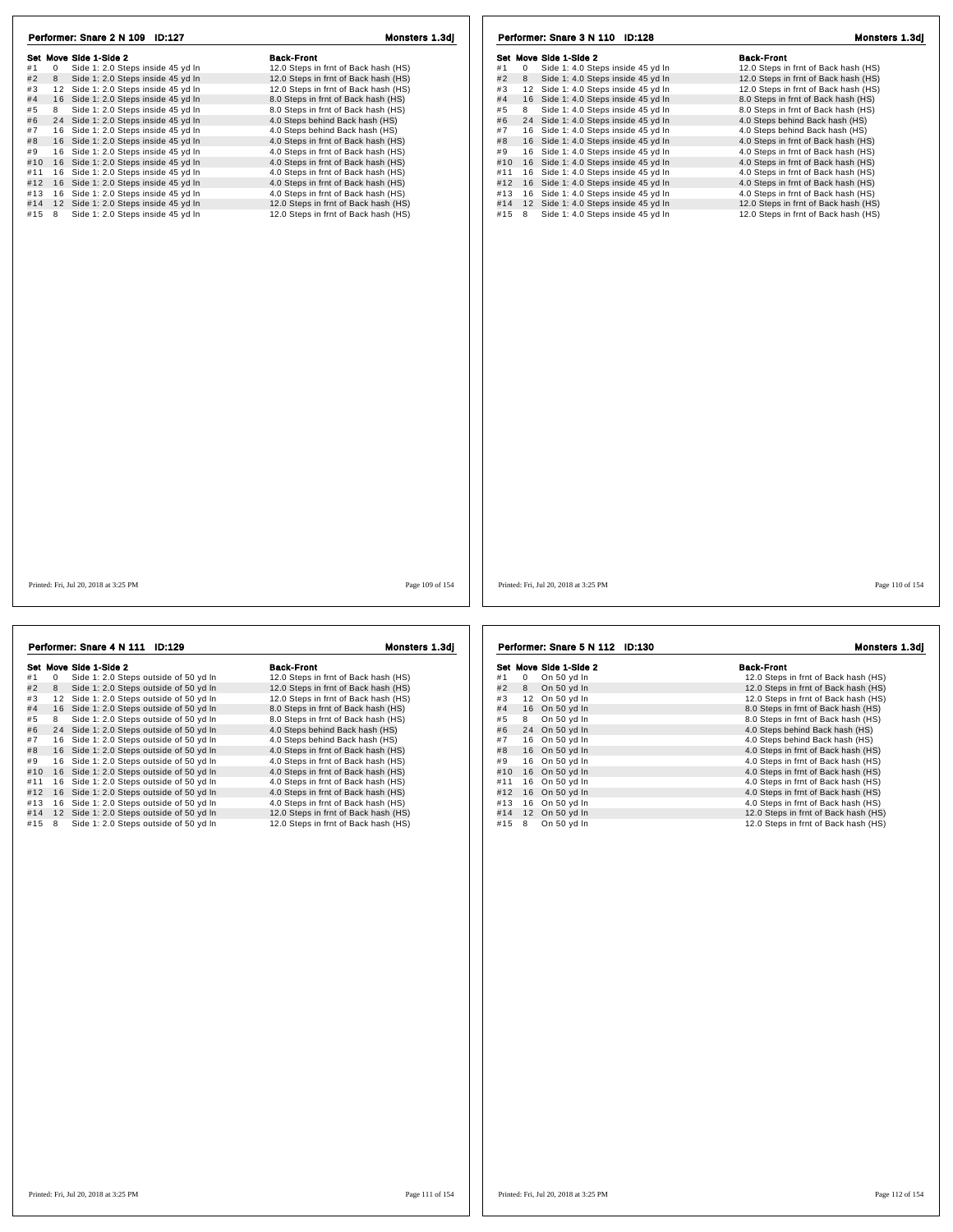| Performer: Snare 6 N 113 ID:131                  | Monsters 1.3dj                       | Performer: Snare 7 N 114 ID:132                  | Monsters 1.3dj                       |
|--------------------------------------------------|--------------------------------------|--------------------------------------------------|--------------------------------------|
| Set Move Side 1-Side 2                           | <b>Back-Front</b>                    | Set Move Side 1-Side 2                           | <b>Back-Front</b>                    |
| #1<br>0<br>Side 2: 2.0 Steps outside of 50 yd In | 12.0 Steps in frnt of Back hash (HS) | #1<br>0<br>Side 2: 4.0 Steps outside of 50 yd In | 12.0 Steps in frnt of Back hash (HS) |
| #2<br>Side 2: 2.0 Steps outside of 50 yd In<br>8 | 12.0 Steps in frnt of Back hash (HS) | #2<br>Side 2: 4.0 Steps outside of 50 yd In<br>8 | 12.0 Steps in frnt of Back hash (HS) |
| 12 Side 2: 2.0 Steps outside of 50 yd In<br>#3   | 12.0 Steps in frnt of Back hash (HS) | 12 Side 2: 4.0 Steps outside of 50 yd In<br>#3   | 12.0 Steps in frnt of Back hash (HS) |
| #4<br>16 Side 2: 2.0 Steps outside of 50 yd In   | 8.0 Steps in frnt of Back hash (HS)  | 16 Side 2: 4.0 Steps outside of 50 yd In<br>#4   | 8.0 Steps in frnt of Back hash (HS)  |
| Side 2: 2.0 Steps outside of 50 yd In<br>#5<br>8 | 8.0 Steps in frnt of Back hash (HS)  | Side 2: 4.0 Steps outside of 50 yd In<br>#5<br>8 | 8.0 Steps in frnt of Back hash (HS)  |
| #6<br>24 Side 2: 2.0 Steps outside of 50 yd In   | 4.0 Steps behind Back hash (HS)      | #6<br>24 Side 2: 4.0 Steps outside of 50 yd In   | 4.0 Steps behind Back hash (HS)      |
| 16 Side 2: 2.0 Steps outside of 50 yd In<br>#7   | 4.0 Steps behind Back hash (HS)      | 16 Side 2: 4.0 Steps outside of 50 yd In<br>#7   | 4.0 Steps behind Back hash (HS)      |
| #8<br>16 Side 2: 2.0 Steps outside of 50 yd In   | 4.0 Steps in frnt of Back hash (HS)  | 16 Side 2: 4.0 Steps outside of 50 yd In<br>#8   | 4.0 Steps in frnt of Back hash (HS)  |
| #9<br>16 Side 2: 2.0 Steps outside of 50 yd In   | 4.0 Steps in frnt of Back hash (HS)  | 16 Side 2: 4.0 Steps outside of 50 yd In<br>#9   | 4.0 Steps in frnt of Back hash (HS)  |
| 16 Side 2: 2.0 Steps outside of 50 yd In<br>#10  | 4.0 Steps in frnt of Back hash (HS)  | 16 Side 2: 4.0 Steps outside of 50 yd In<br>#10  | 4.0 Steps in frnt of Back hash (HS)  |
| 16 Side 2: 2.0 Steps outside of 50 yd In<br>#11  | 4.0 Steps in frnt of Back hash (HS)  | 16 Side 2: 4.0 Steps outside of 50 yd In<br>#11  | 4.0 Steps in frnt of Back hash (HS)  |
| 16 Side 2: 2.0 Steps outside of 50 yd In<br>#12  | 4.0 Steps in frnt of Back hash (HS)  | #12 16 Side 2: 4.0 Steps outside of 50 yd In     | 4.0 Steps in frnt of Back hash (HS)  |
| 16 Side 2: 2.0 Steps outside of 50 yd In<br>#13  | 4.0 Steps in frnt of Back hash (HS)  | 16 Side 2: 4.0 Steps outside of 50 yd In<br>#13  | 4.0 Steps in frnt of Back hash (HS)  |
| 12 Side 2: 2.0 Steps outside of 50 yd In<br>#14  | 12.0 Steps in frnt of Back hash (HS) | 12 Side 2: 4.0 Steps outside of 50 yd In<br>#14  | 12.0 Steps in frnt of Back hash (HS) |
| Side 2: 2.0 Steps outside of 50 yd In<br>#15 8   | 12.0 Steps in frnt of Back hash (HS) | Side 2: 4.0 Steps outside of 50 yd In<br>#15 8   | 12.0 Steps in frnt of Back hash (HS) |
| Printed: Fri, Jul 20, 2018 at 3:25 PM            | Page 113 of 154                      | Printed: Fri, Jul 20, 2018 at 3:25 PM            | Page 114 of 154                      |
|                                                  |                                      |                                                  |                                      |
| Performer: Snare 8 N 115 ID:133                  | Monsters 1.3dj                       | Performer: Cymbal 1 Y 126 ID:134                 | Monsters 1.3dj                       |
| Set Move Side 1-Side 2                           | <b>Back-Front</b>                    | Set Move Side 1-Side 2                           | <b>Back-Front</b>                    |

|     |    | Set Move Side 1-Side 2               | <b>Back-Front</b>                    |
|-----|----|--------------------------------------|--------------------------------------|
| #1  | 0  | Side 2: 2.0 Steps inside 45 yd In    | 12.0 Steps in frnt of Back hash (HS) |
| #2  | 8  | Side 2: 2.0 Steps inside 45 yd In    | 12.0 Steps in frnt of Back hash (HS) |
| #3  | 12 | Side 2: 2.0 Steps inside 45 yd In    | 12.0 Steps in frnt of Back hash (HS) |
| #4  | 16 | Side 2: 2.0 Steps inside 45 yd In    | 8.0 Steps in frnt of Back hash (HS)  |
| #5  | 8  | Side 2: 2.0 Steps inside 45 yd In    | 8.0 Steps in frnt of Back hash (HS)  |
| #6  | 24 | Side 2: 2.0 Steps inside 45 yd In    | 4.0 Steps behind Back hash (HS)      |
| #7  |    | 16 Side 2: 2.0 Steps inside 45 yd In | 4.0 Steps behind Back hash (HS)      |
| #8  |    | 16 Side 2: 2.0 Steps inside 45 yd In | 4.0 Steps in frnt of Back hash (HS)  |
| #9  |    | 16 Side 2: 2.0 Steps inside 45 yd In | 4.0 Steps in frnt of Back hash (HS)  |
| #10 | 16 | Side 2: 2.0 Steps inside 45 yd In    | 4.0 Steps in frnt of Back hash (HS)  |
| #11 |    | 16 Side 2: 2.0 Steps inside 45 yd In | 4.0 Steps in frnt of Back hash (HS)  |
| #12 | 16 | Side 2: 2.0 Steps inside 45 yd In    | 4.0 Steps in frnt of Back hash (HS)  |
| #13 | 16 | Side 2: 2.0 Steps inside 45 yd In    | 4.0 Steps in frnt of Back hash (HS)  |
| #14 |    | 12 Side 2: 2.0 Steps inside 45 yd In | 12.0 Steps in frnt of Back hash (HS) |
| #15 | 8  | Side 2: 2.0 Steps inside 45 yd In    | 12.0 Steps in frnt of Back hash (HS) |
|     |    |                                      |                                      |

**Set Move Side 1-Side 2**<br>
#1 0 Side 1:4.0 Steps inside 45 yd In 4.0 Steps in Imp 1 0.0 Steps in Imp 1 6 Side 1:4.0 Steps inside 45 yd In<br>
#2 8 Side 1:4.0 Steps inside 45 yd In 4.0 Steps in Imp 1 0.0 Steps in Imp 1 0.0 Step # 6 2 4 Side 1: 4.0 Steps inside 45 yd ln 6.0 Steps behind Back hash (HS) # 7 1 6 Side 1: 4.0 Steps inside 45 yd ln 6.0 Steps behind Back hash (HS) # 8 1 6 Side 1: 4.0 Steps inside 45 yd ln 2.0 Steps in frnt of Back hash (HS) # 9 1 6 Side 1: 4.0 Steps inside 45 yd ln 2.0 Steps in frnt of Back hash (HS) #10 16 Side 1: 4.0 Steps inside 45 yd ln 2.0 Steps in frnt of Back hash (HS)<br>
#9 16 Side 1: 4.0 Steps inside 45 yd ln 2.0 Steps in frnt of Back hash (HS)<br>
#10 16 Side 1: 4.0 Steps inside 45 yd ln 2.0 Steps in frnt of Back #11 1 6 Side 1: 4.0 Steps inside 45 yd ln 2.0 Steps in frnt of Back hash (HS) #12 1 6 Side 1: 4.0 Steps inside 45 yd ln 2.0 Steps in frnt of Back hash (HS) #13 1 6 Side 1: 4.0 Steps inside 45 yd ln 2.0 Steps in frnt of Back hash (HS) #14 1 2 Side 1: 4.0 Steps inside 45 yd ln 10.0 Steps in frnt of Back hash (HS)  $\frac{20}{20}$  Steps in frnt of Back hash (HS)<br>  $\frac{413}{16}$  16 Side 1: 4.0 Steps inside 45 yd ln<br>  $\frac{414}{15}$  8 Side 1: 4.0 Steps inside 45 yd ln<br>  $\frac{415}{100}$  10.0 Steps in frnt of Back hash (HS)<br>  $\frac{415}{100}$  10.0 Step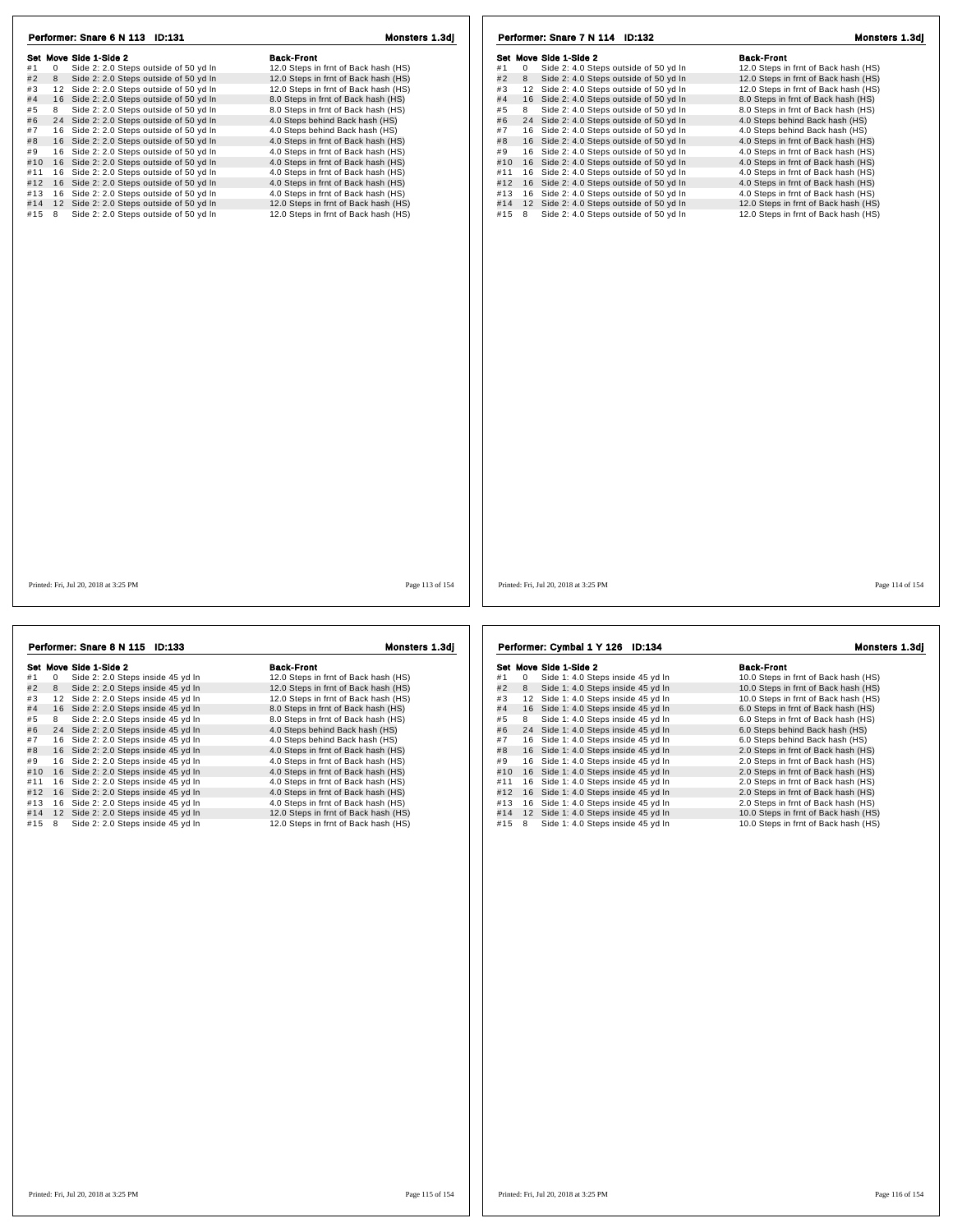|     |    | Set Move Side 1-Side 2                   | <b>Back-Front</b>                    |
|-----|----|------------------------------------------|--------------------------------------|
| #1  | 0  | Side 1: 2.0 Steps outside of 50 yd In    | 10.0 Steps in frnt of Back hash (HS) |
| #2  | 8  | Side 1: 2.0 Steps outside of 50 yd In    | 10.0 Steps in frnt of Back hash (HS) |
| #3  |    | 12 Side 1: 2.0 Steps outside of 50 yd In | 10.0 Steps in frnt of Back hash (HS) |
| #4  |    | 16 Side 1: 2.0 Steps outside of 50 yd In | 6.0 Steps in frnt of Back hash (HS)  |
| #5  | 8  | Side 1: 2.0 Steps outside of 50 yd In    | 6.0 Steps in frnt of Back hash (HS)  |
| #6  |    | 24 Side 1: 2.0 Steps outside of 50 yd In | 6.0 Steps behind Back hash (HS)      |
| #7  |    | 16 Side 1: 2.0 Steps outside of 50 yd In | 6.0 Steps behind Back hash (HS)      |
| #8  |    | 16 Side 1: 2.0 Steps outside of 50 yd In | 2.0 Steps in frnt of Back hash (HS)  |
| #9  | 16 | Side 1: 2.0 Steps outside of 50 yd In    | 2.0 Steps in frnt of Back hash (HS)  |
| #10 |    | 16 Side 1: 2.0 Steps outside of 50 yd In | 2.0 Steps in frnt of Back hash (HS)  |
| #11 |    | 16 Side 1: 2.0 Steps outside of 50 yd In | 2.0 Steps in frnt of Back hash (HS)  |
| #12 |    | 16 Side 1: 2.0 Steps outside of 50 yd In | 2.0 Steps in frnt of Back hash (HS)  |
| #13 |    | 16 Side 1: 2.0 Steps outside of 50 yd In | 2.0 Steps in frnt of Back hash (HS)  |
| #14 |    | 12 Side 1: 2.0 Steps outside of 50 yd In | 10.0 Steps in frnt of Back hash (HS) |
| #15 | 8  | Side 1: 2.0 Steps outside of 50 yd In    | 10.0 Steps in frnt of Back hash (HS) |
|     |    |                                          |                                      |
|     |    |                                          |                                      |

|     |            | Performer: Cymbal 3 Y 128 ID:136 | <b>Monsters 1.3di</b>                |
|-----|------------|----------------------------------|--------------------------------------|
|     |            | Set Move Side 1-Side 2           | <b>Back-Front</b>                    |
| #1  | $^{\circ}$ | On 50 yd In                      | 10.0 Steps in frnt of Back hash (HS) |
| #2  | 8          | On 50 yd In                      | 10.0 Steps in frnt of Back hash (HS) |
| #3  | 12         | On 50 yd In                      | 10.0 Steps in frnt of Back hash (HS) |
| #4  |            | 16 On 50 yd In                   | 6.0 Steps in frnt of Back hash (HS)  |
| #5  | 8          | On 50 yd In                      | 6.0 Steps in frnt of Back hash (HS)  |
| #6  |            | 24 On 50 yd In                   | 6.0 Steps behind Back hash (HS)      |
| #7  |            | 16 On 50 yd In                   | 6.0 Steps behind Back hash (HS)      |
| #8  |            | 16 On 50 yd In                   | 2.0 Steps in frnt of Back hash (HS)  |
| #9  |            | 16 On 50 yd In                   | 2.0 Steps in frnt of Back hash (HS)  |
| #10 |            | 16 On 50 yd In                   | 2.0 Steps in frnt of Back hash (HS)  |
| #11 |            | 16 On 50 yd In                   | 2.0 Steps in frnt of Back hash (HS)  |
| #12 |            | 16 On 50 yd In                   | 2.0 Steps in frnt of Back hash (HS)  |
| #13 |            | 16 On 50 yd In                   | 2.0 Steps in frnt of Back hash (HS)  |
| #14 |            | 12 On 50 yd In                   | 10.0 Steps in frnt of Back hash (HS) |
| #15 | 8          | On 50 vd In                      | 10.0 Steps in frnt of Back hash (HS) |

Printed: Fri, Jul 20, 2018 at 3:25 PM Page 117 of 154

Printed: Fri, Jul 20, 2018 at 3:25 PM Page 118 of 154

|     |    | Performer: Cymbal 4 Y 129 ID:137         | Monsters 1.3di                       |
|-----|----|------------------------------------------|--------------------------------------|
|     |    | Set Move Side 1-Side 2                   | Back-Front                           |
| #1  | 0  | Side 2: 2.0 Steps outside of 50 yd In    | 10.0 Steps in frnt of Back hash (HS) |
| #2  | 8  | Side 2: 2.0 Steps outside of 50 yd In    | 10.0 Steps in frnt of Back hash (HS) |
| #3  | 12 | Side 2: 2.0 Steps outside of 50 vd In    | 10.0 Steps in frnt of Back hash (HS) |
| #4  |    | 16 Side 2: 2.0 Steps outside of 50 yd In | 6.0 Steps in frnt of Back hash (HS)  |
| #5  | 8  | Side 2: 2.0 Steps outside of 50 yd In    | 6.0 Steps in frnt of Back hash (HS)  |
| #6  |    | 24 Side 2: 2.0 Steps outside of 50 yd In | 6.0 Steps behind Back hash (HS)      |
| #7  |    | 16 Side 2: 2.0 Steps outside of 50 yd In | 6.0 Steps behind Back hash (HS)      |
| #8  |    | 16 Side 2: 2.0 Steps outside of 50 yd In | 2.0 Steps in frnt of Back hash (HS)  |
| #9  | 16 | Side 2: 2.0 Steps outside of 50 yd In    | 2.0 Steps in frnt of Back hash (HS)  |
| #10 |    | 16 Side 2: 2.0 Steps outside of 50 yd In | 2.0 Steps in frnt of Back hash (HS)  |
| #11 | 16 | Side 2: 2.0 Steps outside of 50 yd In    | 2.0 Steps in frnt of Back hash (HS)  |
| #12 |    | 16 Side 2: 2.0 Steps outside of 50 yd In | 2.0 Steps in frnt of Back hash (HS)  |
| #13 | 16 | Side 2: 2.0 Steps outside of 50 yd In    | 2.0 Steps in frnt of Back hash (HS)  |
| #14 |    | 12 Side 2: 2.0 Steps outside of 50 yd In | 10.0 Steps in frnt of Back hash (HS) |
| #15 | 8  | Side 2: 2.0 Steps outside of 50 yd In    | 10.0 Steps in frnt of Back hash (HS) |

## Performer: Cymbal 4 Y 130 ID:138 Monsters 1.3dj

|     |          | Set Move Side 1-Side 2                | <b>Back-Front</b>                    |
|-----|----------|---------------------------------------|--------------------------------------|
| #1  | $\Omega$ | Side 2: 4.0 Steps outside of 50 yd In | 10.0 Steps in frnt of Back hash (HS) |
| #2  | 8        | Side 2: 4.0 Steps outside of 50 yd In | 10.0 Steps in frnt of Back hash (HS) |
| #3  | 12       | Side 2: 4.0 Steps outside of 50 yd In | 10.0 Steps in frnt of Back hash (HS) |
| #4  | 16       | Side 2: 4.0 Steps outside of 50 yd In | 6.0 Steps in frnt of Back hash (HS)  |
| #5  | 8        | Side 2: 4.0 Steps outside of 50 yd In | 6.0 Steps in frnt of Back hash (HS)  |
| #6  | 24       | Side 2: 4.0 Steps outside of 50 yd In | 6.0 Steps behind Back hash (HS)      |
| #7  | 16       | Side 2: 4.0 Steps outside of 50 yd In | 6.0 Steps behind Back hash (HS)      |
| #8  | 16       | Side 2: 4.0 Steps outside of 50 yd In | 2.0 Steps in frnt of Back hash (HS)  |
| #9  | 16       | Side 2: 4.0 Steps outside of 50 yd In | 2.0 Steps in frnt of Back hash (HS)  |
| #10 | 16       | Side 2: 4.0 Steps outside of 50 yd In | 2.0 Steps in frnt of Back hash (HS)  |
| #11 | 16       | Side 2: 4.0 Steps outside of 50 yd In | 2.0 Steps in frnt of Back hash (HS)  |
| #12 | 16       | Side 2: 4.0 Steps outside of 50 yd In | 2.0 Steps in frnt of Back hash (HS)  |
| #13 | 16       | Side 2: 4.0 Steps outside of 50 yd In | 2.0 Steps in frnt of Back hash (HS)  |
| #14 | 12       | Side 2: 4.0 Steps outside of 50 yd In | 10.0 Steps in frnt of Back hash (HS) |
| #15 | 8        | Side 2: 4.0 Steps outside of 50 yd In | 10.0 Steps in frnt of Back hash (HS) |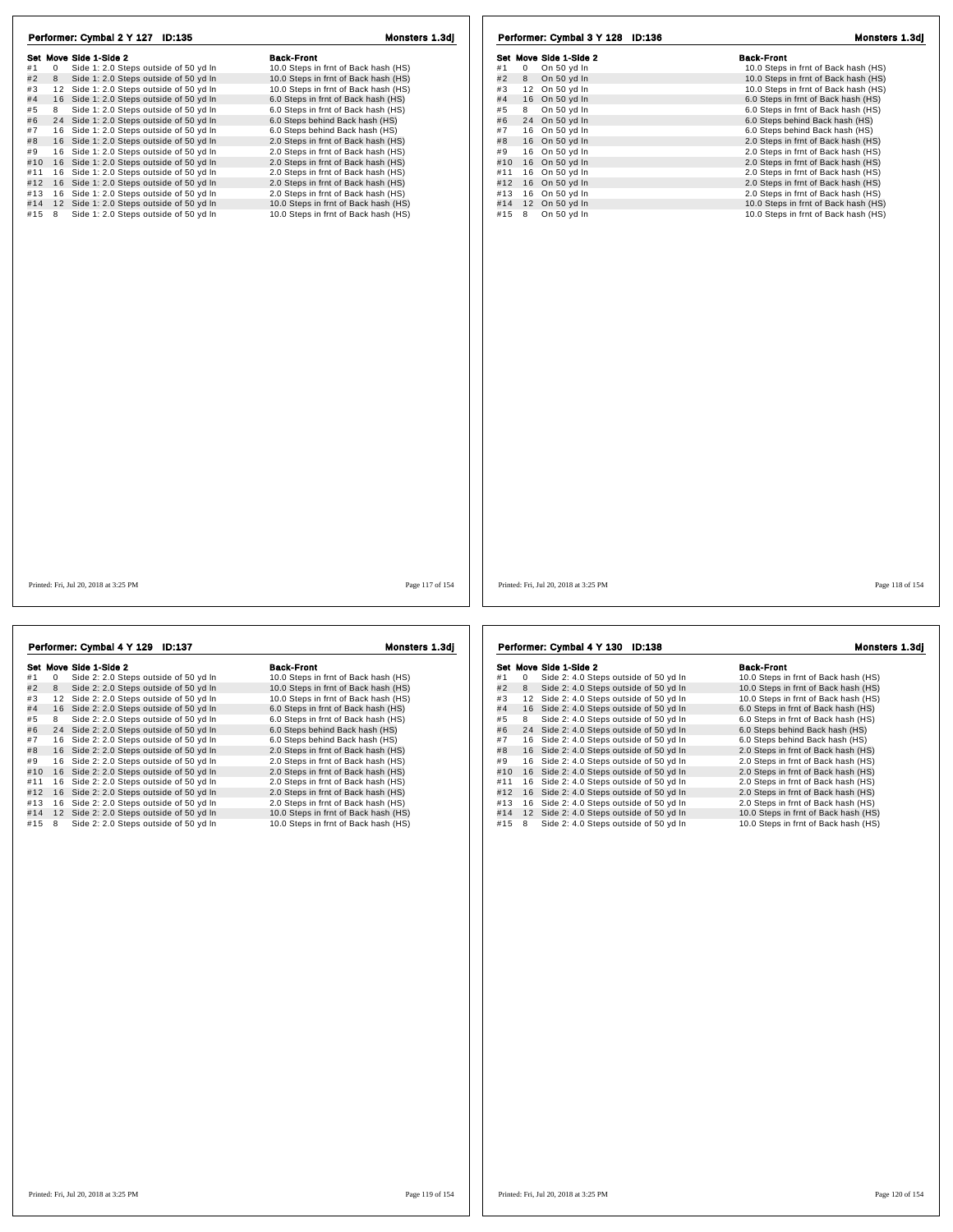| Performer: Tenor 1 Q 116 ID:139              | Monsters 1.3dj                      | Performer: Tenor 2 Q 117 ID:140                  | Monsters 1.3dj                      |
|----------------------------------------------|-------------------------------------|--------------------------------------------------|-------------------------------------|
| Set Move Side 1-Side 2                       | <b>Back-Front</b>                   | Set Move Side 1-Side 2                           | <b>Back-Front</b>                   |
| #1<br>0<br>Side 1: 2.0 Steps inside 45 yd In | 6.0 Steps in frnt of Back hash (HS) | #1<br>0<br>Side 1: 3.0 Steps outside of 50 yd In | 6.0 Steps in frnt of Back hash (HS) |
| #2<br>Side 1: 2.0 Steps inside 45 yd In<br>8 | 6.0 Steps in frnt of Back hash (HS) | #2<br>Side 1: 3.0 Steps outside of 50 yd In<br>8 | 6.0 Steps in frnt of Back hash (HS) |
| #3<br>12 Side 1: 2.0 Steps inside 45 yd In   | 6.0 Steps in frnt of Back hash (HS) | #3<br>12 Side 1: 3.0 Steps outside of 50 yd In   | 6.0 Steps in frnt of Back hash (HS) |
| #4<br>16 Side 1: 2.0 Steps inside 45 yd In   | 2.0 Steps in frnt of Back hash (HS) | 16 Side 1: 3.0 Steps outside of 50 yd In<br>#4   | 2.0 Steps in frnt of Back hash (HS) |
| #5<br>8<br>Side 1: 2.0 Steps inside 45 yd In | 2.0 Steps in frnt of Back hash (HS) | #5<br>8<br>Side 1: 3.0 Steps outside of 50 yd In | 2.0 Steps in frnt of Back hash (HS) |
| #6<br>24 Side 1: 2.0 Steps inside 45 yd In   | 10.0 Steps behind Back hash (HS)    | 24 Side 1: 3.0 Steps outside of 50 yd In<br>#6   | 10.0 Steps behind Back hash (HS)    |
| #7<br>16 Side 1: 2.0 Steps inside 45 yd In   | 10.0 Steps behind Back hash (HS)    | #7<br>16 Side 1: 3.0 Steps outside of 50 yd In   | 10.0 Steps behind Back hash (HS)    |
| #8<br>16 Side 1: 2.0 Steps inside 45 yd In   | 2.0 Steps behind Back hash (HS)     | 16 Side 1: 3.0 Steps outside of 50 yd In<br>#8   | 2.0 Steps behind Back hash (HS)     |
| #9<br>16 Side 1: 2.0 Steps inside 45 yd In   | 2.0 Steps behind Back hash (HS)     | 16 Side 1: 3.0 Steps outside of 50 yd In<br>#9   | 2.0 Steps behind Back hash (HS)     |
| #10<br>16 Side 1: 2.0 Steps inside 45 yd In  | 2.0 Steps behind Back hash (HS)     | 16 Side 1: 3.0 Steps outside of 50 yd In<br>#10  | 2.0 Steps behind Back hash (HS)     |
| 16 Side 1: 2.0 Steps inside 45 yd In<br>#11  | 2.0 Steps behind Back hash (HS)     | 16 Side 1: 3.0 Steps outside of 50 yd In<br>#11  | 2.0 Steps behind Back hash (HS)     |
| 16 Side 1: 2.0 Steps inside 45 yd In<br>#12  | 2.0 Steps behind Back hash (HS)     | 16 Side 1: 3.0 Steps outside of 50 yd In<br>#12  | 2.0 Steps behind Back hash (HS)     |
| 16 Side 1: 2.0 Steps inside 45 yd In<br>#13  | 2.0 Steps behind Back hash (HS)     | 16 Side 1: 3.0 Steps outside of 50 yd In<br>#13  | 2.0 Steps behind Back hash (HS)     |
| 12 Side 1: 2.0 Steps inside 45 yd In<br>#14  | 6.0 Steps in frnt of Back hash (HS) | 12 Side 1: 3.0 Steps outside of 50 yd In<br>#14  | 6.0 Steps in frnt of Back hash (HS) |
| Side 1: 2.0 Steps inside 45 yd In<br>#15 8   | 6.0 Steps in frnt of Back hash (HS) | Side 1: 3.0 Steps outside of 50 yd In<br>#15 8   | 6.0 Steps in frnt of Back hash (HS) |
|                                              |                                     |                                                  |                                     |
| Printed: Fri, Jul 20, 2018 at 3:25 PM        | Page 121 of 154                     | Printed: Fri, Jul 20, 2018 at 3:25 PM            | Page 122 of 154                     |
|                                              |                                     |                                                  |                                     |
| Performer: Tenor 3 Q 118 ID:141              | Monsters 1.3di                      | Performer: Tenor 4 Q 119 ID:142                  | Monsters 1.3dj                      |
|                                              |                                     |                                                  |                                     |

|     |              | Set Move Side 1-Side 2 | <b>Back-Front</b>                   |
|-----|--------------|------------------------|-------------------------------------|
| #1  | $\mathbf{0}$ | On 50 yd In            | 6.0 Steps in frnt of Back hash (HS) |
| #2  | 8            | On 50 yd In            | 6.0 Steps in frnt of Back hash (HS) |
| #3  | 12           | On 50 yd In            | 6.0 Steps in frnt of Back hash (HS) |
| #4  |              | 16 On 50 yd In         | 2.0 Steps in frnt of Back hash (HS) |
| #5  | 8            | On 50 yd In            | 2.0 Steps in frnt of Back hash (HS) |
| #6  |              | 24 On 50 yd In         | 10.0 Steps behind Back hash (HS)    |
| #7  |              | 16 On 50 yd In         | 10.0 Steps behind Back hash (HS)    |
| #8  |              | 16 On 50 yd In         | 2.0 Steps behind Back hash (HS)     |
| #9  |              | 16 On 50 yd In         | 2.0 Steps behind Back hash (HS)     |
| #10 |              | 16 On 50 yd In         | 2.0 Steps behind Back hash (HS)     |
| #11 | 16           | On 50 yd In            | 2.0 Steps behind Back hash (HS)     |
| #12 |              | 16 On 50 yd In         | 2.0 Steps behind Back hash (HS)     |
| #13 |              | 16 On 50 yd In         | 2.0 Steps behind Back hash (HS)     |
| #14 |              | 12 On 50 yd In         | 6.0 Steps in frnt of Back hash (HS) |
| #15 | 8            | On 50 yd In            | 6.0 Steps in frnt of Back hash (HS) |

Set Move Side 1-Side 2<br>
#1 0 Side 2: 3.0 Steps outside of 50 yd In 6.0 Steps in frnt of Back hash (HS)<br>
#2 8 Side 2: 3.0 Steps outside of 50 yd In 6.0 Steps in frnt of Back hash (HS) Superficient and the Controller of Superficient Controller and Superficient Controller and Superficient Controller<br>
#1 0 Side 2: 3.0 Steps outside of 50 yd In 6.0 Steps in frnt of Back hash (HS)<br>
#3 12 Side 2: 3.0 Steps ou # 4 1 6 Side 2: 3.0 Steps outside of 50 yd ln 2.0 Steps in frnt of Back hash (HS) # 5 <sup>8</sup> Side 2: 3.0 Steps outside of 50 yd ln 2.0 Steps in frnt of Back hash (HS) # 6 2 4 Side 2: 3.0 Steps outside of 50 yd ln 10.0 Steps behind Back hash (HS) # 7 1 6 Side 2: 3.0 Steps outside of 50 yd ln 10.0 Steps behind Back hash (HS) # 8 1 6 Side 2: 3.0 Steps outside of 50 yd ln 2.0 Steps behind Back hash (HS) # 9 1 6 Side 2: 3.0 Steps outside of 50 yd ln 2.0 Steps behind Back hash (HS) #10 16 Side 2: 3.0 Steps outside of 50 yd ln 2.0 Steps behind Back hash (HS)<br>#9 16 Side 2: 3.0 Steps outside of 50 yd ln 2.0 Steps behind Back hash (HS)<br>#11 16 Side 2: 3.0 Steps outside of 50 yd ln 2.0 Steps behind Back ha #11 1 6 Side 2: 3.0 Steps outside of 50 yd ln 2.0 Steps behind Back hash (HS) #12 1 6 Side 2: 3.0 Steps outside of 50 yd ln 2.0 Steps behind Back hash (HS) #13 1 6 Side 2: 3.0 Steps outside of 50 yd ln 2.0 Steps behind Back hash (HS) #14 1 2 Side 2: 3.0 Steps outside of 50 yd ln 6.0 Steps in frnt of Back hash (HS)  $\frac{413}{16}$  16 Side 2: 3.0 Steps outside of 50 yd ln  $\frac{20 \text{ Steps behind Back hash (HS)}}{6.0 \text{ Steps in front of Back hash (HS)}}$ <br>  $\frac{414}{16}$  12 Side 2: 3.0 Steps outside of 50 yd ln  $\frac{6.0 \text{ Steps in front of Back hash (HS)}}{6.0 \text{ Steps in front of Back hash (HS)}}$ Performer: Tenor 4 Q 119 ID:142 Monsters 1.3dj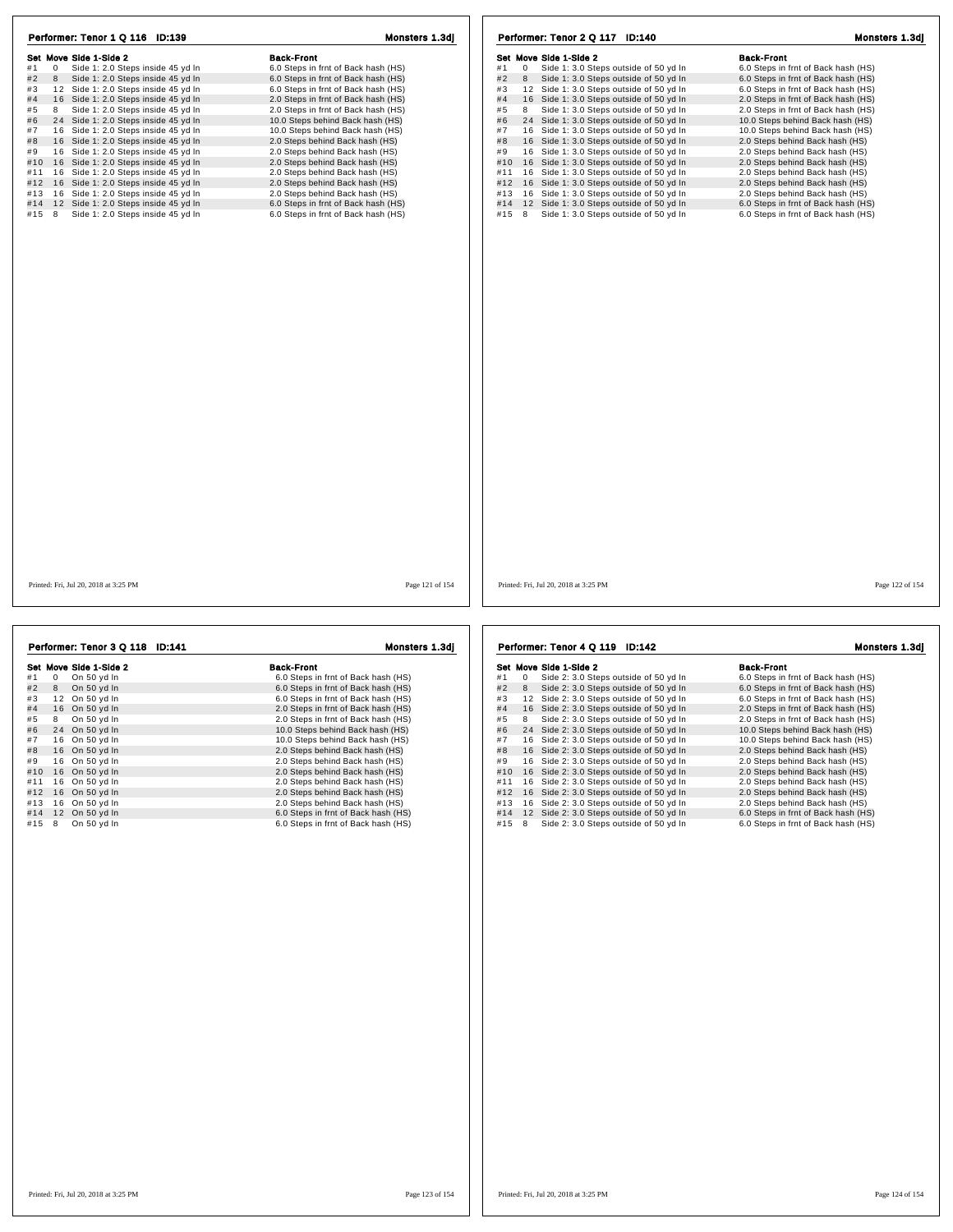| Performer: Tenor 5 Q 120 ID:143                                                        | Monsters 1.3dj                                                             | Performer: Flob 1 L 131 ID:144                                                                       | Monsters 1.3di                                                               |
|----------------------------------------------------------------------------------------|----------------------------------------------------------------------------|------------------------------------------------------------------------------------------------------|------------------------------------------------------------------------------|
| Set Move Side 1-Side 2                                                                 | <b>Back-Front</b>                                                          | Set Move Side 1-Side 2                                                                               | <b>Back-Front</b>                                                            |
| Side 2: 2.0 Steps inside 45 yd In<br>#1<br>$\overline{0}$                              | 6.0 Steps in frnt of Back hash (HS)                                        | Side 1: 3.0 Steps outside of 50 yd In<br>#1<br>$\mathbf 0$                                           | 1.75 Steps in frnt of Back hash (HS)                                         |
| #2<br>Side 2: 2.0 Steps inside 45 yd In<br>8                                           | 6.0 Steps in frnt of Back hash (HS)                                        | #2<br>Side 1: 3.0 Steps outside of 50 yd In<br>8                                                     | 1.75 Steps in frnt of Back hash (HS)                                         |
| #3<br>12 Side 2: 2.0 Steps inside 45 yd In                                             | 6.0 Steps in frnt of Back hash (HS)                                        | 12 Side 1: 3.0 Steps outside of 50 yd In<br>#3                                                       | 1.75 Steps in frnt of Back hash (HS)                                         |
| 16 Side 2: 2.0 Steps inside 45 yd In<br>#4                                             | 2.0 Steps in frnt of Back hash (HS)                                        | #4<br>16 Side 1: 3.0 Steps outside of 50 yd In                                                       | 2.0 Steps behind Back hash (HS)                                              |
| #5<br>Side 2: 2.0 Steps inside 45 yd In<br>8                                           | 2.0 Steps in frnt of Back hash (HS)                                        | #5<br>8<br>Side 1: 3.0 Steps outside of 50 yd In                                                     | 2.0 Steps behind Back hash (HS)                                              |
| #6<br>24 Side 2: 2.0 Steps inside 45 yd In                                             | 10.0 Steps behind Back hash (HS)                                           | #6<br>24 Side 1: 3.0 Steps outside of 50 yd In                                                       | 13.75 Steps in frnt of Back Sideline                                         |
| #7 16 Side 2: 2.0 Steps inside 45 yd In                                                | 10.0 Steps behind Back hash (HS)                                           | 16 Side 1: 3.0 Steps outside of 50 yd In<br>#7                                                       | 13.75 Steps in frnt of Back Sideline                                         |
| 16 Side 2: 2.0 Steps inside 45 yd In<br>#8                                             | 2.0 Steps behind Back hash (HS)                                            | #8<br>16 Side 1: 3.0 Steps outside of 50 yd In                                                       | 6.0 Steps behind Back hash (HS)                                              |
| 16 Side 2: 2.0 Steps inside 45 yd In<br>#9                                             | 2.0 Steps behind Back hash (HS)                                            | #9<br>16 Side 1: 3.0 Steps outside of 50 yd In                                                       | 6.0 Steps behind Back hash (HS)                                              |
| #10 16 Side 2: 2.0 Steps inside 45 yd In                                               | 2.0 Steps behind Back hash (HS)                                            | 16 Side 1: 3.0 Steps outside of 50 yd In<br>#10                                                      | 6.0 Steps behind Back hash (HS)                                              |
| Side 2: 2.0 Steps inside 45 yd In<br>#11 16                                            | 2.0 Steps behind Back hash (HS)                                            | 16 Side 1: 3.0 Steps outside of 50 yd In<br>#11                                                      | 6.0 Steps behind Back hash (HS)                                              |
| #12 16 Side 2: 2.0 Steps inside 45 yd In                                               | 2.0 Steps behind Back hash (HS)                                            | 16 Side 1: 3.0 Steps outside of 50 yd In<br>#12                                                      | 6.0 Steps behind Back hash (HS)                                              |
| #13 16 Side 2: 2.0 Steps inside 45 yd In                                               | 2.0 Steps behind Back hash (HS)                                            | 16 Side 1: 3.0 Steps outside of 50 yd In<br>#13                                                      | 6.0 Steps behind Back hash (HS)                                              |
|                                                                                        |                                                                            |                                                                                                      |                                                                              |
| #14 12 Side 2: 2.0 Steps inside 45 yd In<br>#15 8<br>Side 2: 2.0 Steps inside 45 yd In | 6.0 Steps in frnt of Back hash (HS)<br>6.0 Steps in frnt of Back hash (HS) | 12 Side 1: 3.0 Steps outside of 50 yd In<br>#14<br>8<br>Side 1: 3.0 Steps outside of 50 yd In<br>#15 | 1.75 Steps in frnt of Back hash (HS)<br>1.75 Steps in frnt of Back hash (HS) |
|                                                                                        |                                                                            |                                                                                                      |                                                                              |
| Printed: Fri. Jul 20, 2018 at 3:25 PM                                                  | Page 125 of 154                                                            | Printed: Fri. Jul 20, 2018 at 3:25 PM                                                                | Page 126 of 154                                                              |

|     |   | Performer: Flob 2 L 132 ID:145           | Monsters 1.3dj                       |
|-----|---|------------------------------------------|--------------------------------------|
|     |   | Set Move Side 1-Side 2                   | <b>Back-Front</b>                    |
| #1  | 0 | Side 1: 1.0 Steps outside of 50 yd In    | 1.75 Steps in frnt of Back hash (HS) |
| #2  | 8 | Side 1: 1.0 Steps outside of 50 yd In    | 1.75 Steps in frnt of Back hash (HS) |
| #3  |   | 12 Side 1: 1.0 Steps outside of 50 yd In | 1.75 Steps in frnt of Back hash (HS) |
| #4  |   | 16 Side 1: 1.0 Steps outside of 50 yd In | 2.0 Steps behind Back hash (HS)      |
| #5  | 8 | Side 1: 1.0 Steps outside of 50 yd In    | 2.0 Steps behind Back hash (HS)      |
| #6  |   | 24 Side 1: 1.0 Steps outside of 50 yd In | 13.75 Steps in frnt of Back Sideline |
| #7  |   | 16 Side 1: 1.0 Steps outside of 50 yd In | 13.75 Steps in frnt of Back Sideline |
| #8  |   | 16 Side 1: 1.0 Steps outside of 50 yd In | 6.0 Steps behind Back hash (HS)      |
| #9  |   | 16 Side 1: 1.0 Steps outside of 50 yd In | 6.0 Steps behind Back hash (HS)      |
| #10 |   | 16 Side 1: 1.0 Steps outside of 50 yd In | 6.0 Steps behind Back hash (HS)      |
| #11 |   | 16 Side 1: 1.0 Steps outside of 50 yd In | 6.0 Steps behind Back hash (HS)      |
| #12 |   | 16 Side 1: 1.0 Steps outside of 50 yd In | 6.0 Steps behind Back hash (HS)      |
| #13 |   | 16 Side 1: 1.0 Steps outside of 50 yd In | 6.0 Steps behind Back hash (HS)      |
| #14 |   | 12 Side 1: 1.0 Steps outside of 50 yd In | 1.75 Steps in frnt of Back hash (HS) |
| #15 | 8 | Side 1: 1.0 Steps outside of 50 yd In    | 1.75 Steps in frnt of Back hash (HS) |

Set Move Side 1-Side 2<br>
#1 0 Side 2: 1.0 Steps outside of 50 yd In<br>
#2 8 Side 2: 1.0 Steps outside of 50 yd In 1.75 Steps in frnt of Back hash (HS) Set where some that the state of the state of the state of the state of the state of the state of the state of the state of the state of the state of the state of the state of the state of the state of the state of the sta # 4 1 6 Side 2: 1.0 Steps outside of 50 yd ln 2.0 Steps behind Back hash (HS) # 5 <sup>8</sup> Side 2: 1.0 Steps outside of 50 yd ln 2.0 Steps behind Back hash (HS) # 6 2 4 Side 2: 1.0 Steps outside of 50 yd ln 13.75 Steps in frnt of Back Sideline # 7 1 6 Side 2: 1.0 Steps outside of 50 yd ln 13.75 Steps in frnt of Back Sideline # 8 1 6 Side 2: 1.0 Steps outside of 50 yd ln 6.0 Steps behind Back hash (HS) # 9 1 6 Side 2: 1.0 Steps outside of 50 yd ln 6.0 Steps behind Back hash (HS) #10 16 Side 2: 1.0 Steps outside of 50 yd ln 6.0 Steps behind Back hash (HS)<br>#9 16 Side 2: 1.0 Steps outside of 50 yd ln 6.0 Steps behind Back hash (HS)<br>#11 16 Side 2: 1.0 Steps outside of 50 yd ln 6.0 Steps behind Back ha #11 1 6 Side 2: 1.0 Steps outside of 50 yd ln 6.0 Steps behind Back hash (HS) #12 1 6 Side 2: 1.0 Steps outside of 50 yd ln 6.0 Steps behind Back hash (HS) #13 1 6 Side 2: 1.0 Steps outside of 50 yd ln 6.0 Steps behind Back hash (HS) #14 1 2 Side 2: 1.0 Steps outside of 50 yd ln 1.75 Steps in frnt of Back hash (HS) #13 16 Side 2: 1.0 Steps outside of 50 yd in  $\frac{1}{2}$  6.0 Steps outside of 50 yd in  $\frac{1}{2}$  1.15 Steps in frnt of Back hash (HS)  $\frac{1}{2}$  1.15 Steps in frnt of Back hash (HS)  $\frac{1}{2}$  1.15 Steps in frnt of Back hash Performer: Flob 3 L 133 ID:146 Monsters 1.3dj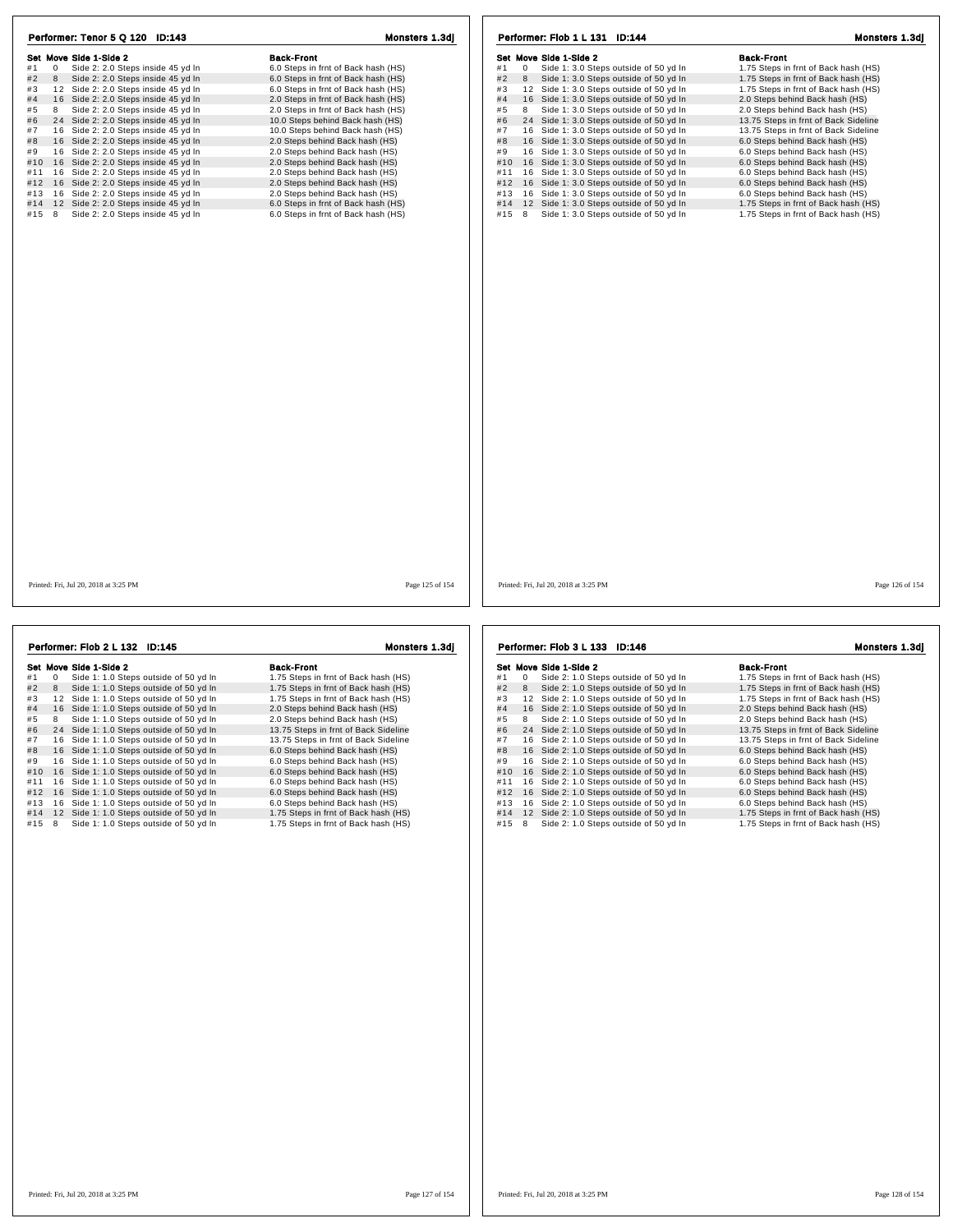| Performer: Flob 4 L 134 ID:147                                 | Monsters 1.3dj                      | Performer: Bass 1 D 121 ID:148<br>Monsters 1.3dj       |                                      |  |
|----------------------------------------------------------------|-------------------------------------|--------------------------------------------------------|--------------------------------------|--|
| Set Move Side 1-Side 2                                         | <b>Back-Front</b>                   | Set Move Side 1-Side 2                                 | <b>Back-Front</b>                    |  |
| #1<br>0<br>Side 2: 2.75 Steps outside of 50 yd In              | 2.0 Steps in frnt of Back hash (HS) | $\mathbf 0$<br>Side 1: 2.0 Steps inside 45 yd In<br>#1 | on Back hash (HS)                    |  |
| #2<br>$8\phantom{1}$<br>Side 2: 2.75 Steps outside of 50 yd In | 2.0 Steps in frnt of Back hash (HS) | #2<br>8 Side 1: 2.0 Steps inside 45 yd In              | on Back hash (HS)                    |  |
| #3<br>12 Side 2: 2.75 Steps outside of 50 yd In                | 2.0 Steps in frnt of Back hash (HS) | 12 Side 1: 2.0 Steps inside 45 yd In<br>#3             | on Back hash (HS)                    |  |
| 16 Side 2: 2.75 Steps outside of 50 yd In<br>#4                | 1.75 Steps behind Back hash (HS)    | 16 Side 1: 2.0 Steps inside 45 yd In<br>#4             | 4.0 Steps behind Back hash (HS)      |  |
| Side 2: 2.75 Steps outside of 50 yd In<br>#5<br>8              | 1.75 Steps behind Back hash (HS)    | Side 1: 2.0 Steps inside 45 yd In<br>#5<br>8           | 4.0 Steps behind Back hash (HS)      |  |
| #6<br>24 Side 2: 2.75 Steps outside of 50 yd In                | 13.75 Steps behind Back hash (HS)   | 24 Side 1: 2.0 Steps inside 45 yd In<br>#6             | 11.75 Steps in frnt of Back Sideline |  |
| #7<br>16 Side 2: 2.75 Steps outside of 50 yd In                | 13.75 Steps behind Back hash (HS)   | 16 Side 1: 2.0 Steps inside 45 yd In<br>#7             | 11.75 Steps in frnt of Back Sideline |  |
| #8<br>16 Side 2: 2.75 Steps outside of 50 yd In                | 5.75 Steps behind Back hash (HS)    | 16 Side 1: 2.0 Steps inside 45 yd In<br>#8             | 8.0 Steps behind Back hash (HS)      |  |
| 16 Side 2: 2.75 Steps outside of 50 yd In<br>#9                | 5.75 Steps behind Back hash (HS)    | 16 Side 1: 2.0 Steps inside 45 yd In<br>#9             | 8.0 Steps behind Back hash (HS)      |  |
| 16 Side 2: 2.75 Steps outside of 50 yd In<br>#10               | 5.75 Steps behind Back hash (HS)    | 16 Side 1: 2.0 Steps inside 45 yd In<br>#10            | 8.0 Steps behind Back hash (HS)      |  |
| #11<br>16 Side 2: 2.75 Steps outside of 50 yd In               | 5.75 Steps behind Back hash (HS)    | 16 Side 1: 2.0 Steps inside 45 yd In<br>#11            | 8.0 Steps behind Back hash (HS)      |  |
| #12 16 Side 2: 2.75 Steps outside of 50 yd In                  | 5.75 Steps behind Back hash (HS)    | #12 16 Side 1: 2.0 Steps inside 45 yd In               | 8.0 Steps behind Back hash (HS)      |  |
| 16 Side 2: 2.75 Steps outside of 50 yd In<br>#13               | 5.75 Steps behind Back hash (HS)    | 16 Side 1: 2.0 Steps inside 45 yd In<br>#13            | 8.0 Steps behind Back hash (HS)      |  |
| 12 Side 2: 2.75 Steps outside of 50 yd In<br>#14               | 2.0 Steps in frnt of Back hash (HS) | 12 Side 1: 2.0 Steps inside 45 yd In<br>#14            | on Back hash (HS)                    |  |
| #15 8<br>Side 2: 2.75 Steps outside of 50 yd In                | 2.0 Steps in frnt of Back hash (HS) | #15 8<br>Side 1: 2.0 Steps inside 45 yd In             | on Back hash (HS)                    |  |
|                                                                |                                     |                                                        |                                      |  |
|                                                                |                                     |                                                        |                                      |  |
| Printed: Fri, Jul 20, 2018 at 3:25 PM                          | Page 129 of 154                     | Printed: Fri, Jul 20, 2018 at 3:25 PM                  | Page 130 of 154                      |  |
| Performer: Bass 2 D 122 ID:149                                 | Monsters 1.3dj                      | Performer: Bass 3 D 123 ID:150                         | Monsters 1.3dj                       |  |
| Set Move Side 1-Side 2                                         | <b>Back-Front</b>                   | Set Move Side 1-Side 2                                 | <b>Rack-Front</b>                    |  |

|     |   | Set Move Side 1-Side 2                   | <b>Back-Front</b>                    |
|-----|---|------------------------------------------|--------------------------------------|
| #1  | 0 | Side 1: 3.0 Steps outside of 50 yd In    | on Back hash (HS)                    |
| #2  | 8 | Side 1: 3.0 Steps outside of 50 yd In    | on Back hash (HS)                    |
| #3  |   | 12 Side 1: 3.0 Steps outside of 50 vd In | on Back hash (HS)                    |
| #4  |   | 16 Side 1: 3.0 Steps outside of 50 yd In | 4.0 Steps behind Back hash (HS)      |
| #5  | 8 | Side 1: 3.0 Steps outside of 50 yd In    | 4.0 Steps behind Back hash (HS)      |
| #6  |   | 24 Side 1: 3.0 Steps outside of 50 yd In | 11.75 Steps in frnt of Back Sideline |
| #7  |   | 16 Side 1: 3.0 Steps outside of 50 yd In | 11.75 Steps in frnt of Back Sideline |
| #8  |   | 16 Side 1: 3.0 Steps outside of 50 yd In | 8.0 Steps behind Back hash (HS)      |
| #9  |   | 16 Side 1: 3.0 Steps outside of 50 yd In | 8.0 Steps behind Back hash (HS)      |
| #10 |   | 16 Side 1: 3.0 Steps outside of 50 yd In | 8.0 Steps behind Back hash (HS)      |
| #11 |   | 16 Side 1: 3.0 Steps outside of 50 yd In | 8.0 Steps behind Back hash (HS)      |
| #12 |   | 16 Side 1: 3.0 Steps outside of 50 yd In | 8.0 Steps behind Back hash (HS)      |
| #13 |   | 16 Side 1: 3.0 Steps outside of 50 yd In | 8.0 Steps behind Back hash (HS)      |
| #14 |   | 12 Side 1: 3.0 Steps outside of 50 yd In | on Back hash (HS)                    |
| #15 | 8 | Side 1: 3.0 Steps outside of 50 yd In    | on Back hash (HS)                    |

## $\begin{array}{llll} \textbf{Set} & \textbf{Move} & \textbf{Side 2} & \textbf{Back-Front} \ + 0 & \textbf{On} \textbf{ Back hash} \ (\text{HS}) & \textbf{A} & \textbf{On} \ \textbf{Back hash} \ (\text{HS}) & \textbf{On} \ \textbf{Back hash} \ (\text{HS}) & \textbf{On} \ \textbf{Back hash} \ (\text{HS}) & \textbf{On} \ \textbf{Back hash} \ (\text{HS}) & \textbf{On} \ \textbf{Back hash} \ (\text{HS}) & \textbf{On} \ \textbf{Back hash} \ (\text{HS}) & \textbf{On} \ \textbf{Back hash} \ (\text$ #4 16 On 50 yd in a sack nash (HS)<br>
#4 16 On 50 yd in 4.0 Steps behind Back hash (HS)<br>
#6 24 On 50 yd in 4.0 Steps behind Back hash (HS)<br>
#7 16 On 50 yd in 11.75 Steps in fm of Back Sideline<br>
#7 16 On 50 yd in 8.0 Steps #11 1 6 On 50 yd ln 8.0 Steps behind Back hash (HS) #12 1 6 On 50 yd ln 8.0 Steps behind Back hash (HS) #13 1 6 On 50 yd ln 8.0 Steps behind Back hash (HS)  $#12$  16 0n 50 yd ln<br> $#14$  12 0n 50 yd ln<br> $#14$  12 0n 50 yd ln #15 8 On 50 yd In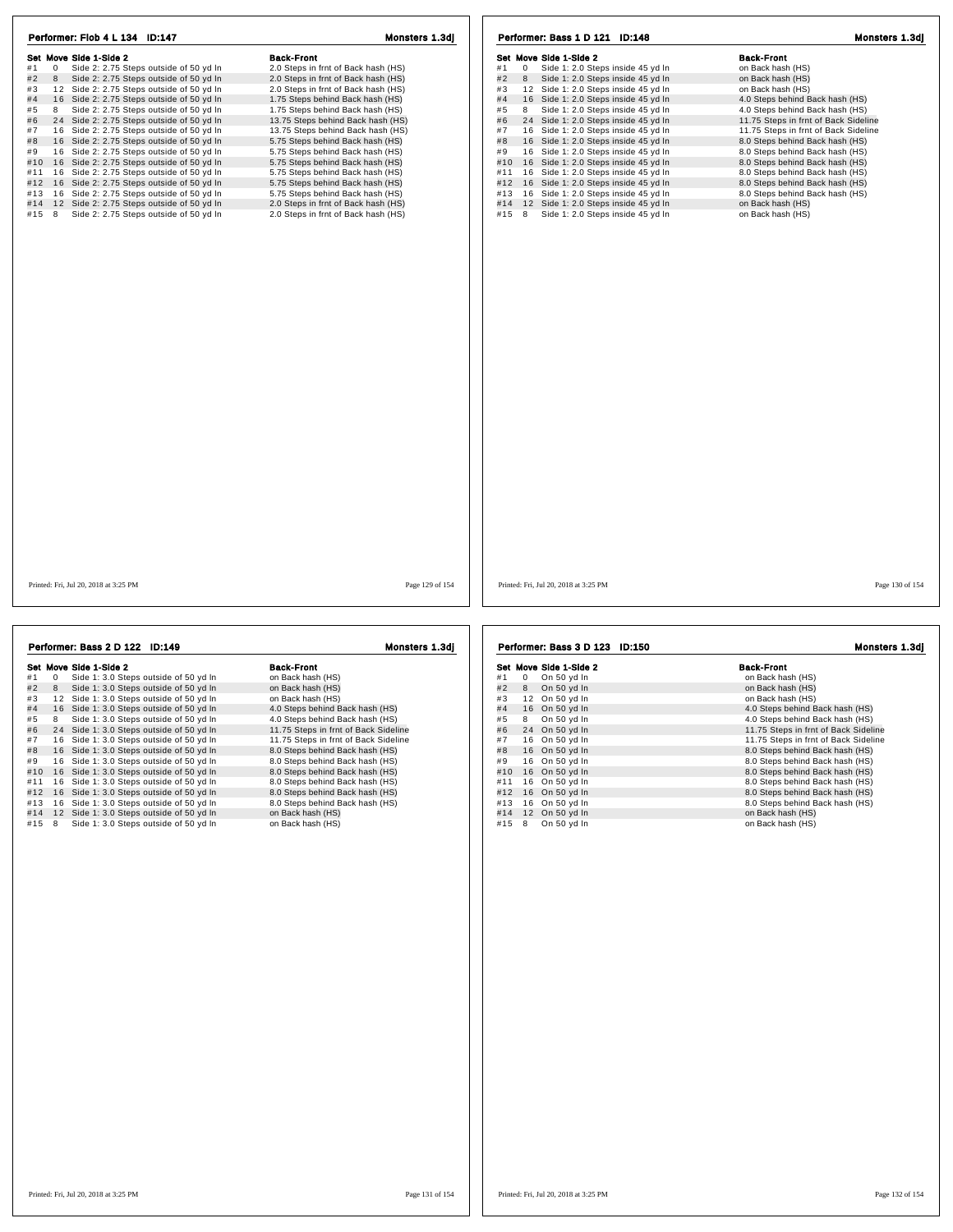| Performer: Bass 4 D 124 ID:151                                | Monsters 1.3dj                       | Performer: Bass 5 D 125 ID:152                         | Monsters 1.3dj                       |
|---------------------------------------------------------------|--------------------------------------|--------------------------------------------------------|--------------------------------------|
| Set Move Side 1-Side 2                                        | <b>Back-Front</b>                    | Set Move Side 1-Side 2                                 | <b>Back-Front</b>                    |
| Side 2: 3.0 Steps outside of 50 yd In<br>#1<br>$\overline{0}$ | on Back hash (HS)                    | Side 2: 2.0 Steps inside 45 yd In<br>#1<br>$\mathbf 0$ | on Back hash (HS)                    |
| #2<br>8<br>Side 2: 3.0 Steps outside of 50 yd In              | on Back hash (HS)                    | Side 2: 2.0 Steps inside 45 yd In<br>#2<br>8           | on Back hash (HS)                    |
| #3 12 Side 2: 3.0 Steps outside of 50 yd In                   | on Back hash (HS)                    | 12 Side 2: 2.0 Steps inside 45 yd In<br>#3             | on Back hash (HS)                    |
| #4 16 Side 2: 3.0 Steps outside of 50 yd In                   | 4.0 Steps behind Back hash (HS)      | 16 Side 2: 2.0 Steps inside 45 yd In<br>#4             | 4.0 Steps behind Back hash (HS)      |
| Side 2: 3.0 Steps outside of 50 yd In<br>8<br>#5              | 4.0 Steps behind Back hash (HS)      | Side 2: 2.0 Steps inside 45 yd In<br>#5<br>8           | 4.0 Steps behind Back hash (HS)      |
| #6 24 Side 2: 3.0 Steps outside of 50 yd In                   | 11.75 Steps in frnt of Back Sideline | 24 Side 2: 2.0 Steps inside 45 yd In<br>#6             | 11.75 Steps in frnt of Back Sideline |
| #7 16 Side 2: 3.0 Steps outside of 50 yd In                   | 11.75 Steps in frnt of Back Sideline | #7<br>16 Side 2: 2.0 Steps inside 45 yd In             | 11.75 Steps in frnt of Back Sideline |
| #8 16 Side 2: 3.0 Steps outside of 50 yd In                   | 8.0 Steps behind Back hash (HS)      | 16 Side 2: 2.0 Steps inside 45 yd In<br>#8             | 8.0 Steps behind Back hash (HS)      |
| 16 Side 2: 3.0 Steps outside of 50 yd In<br>#9                | 8.0 Steps behind Back hash (HS)      | 16 Side 2: 2.0 Steps inside 45 yd In<br>#9             | 8.0 Steps behind Back hash (HS)      |
| #10 16 Side 2: 3.0 Steps outside of 50 yd In                  | 8.0 Steps behind Back hash (HS)      | #10<br>16 Side 2: 2.0 Steps inside 45 yd In            | 8.0 Steps behind Back hash (HS)      |
| #11 16 Side 2: 3.0 Steps outside of 50 yd In                  | 8.0 Steps behind Back hash (HS)      | 16 Side 2: 2.0 Steps inside 45 yd In<br>#11            | 8.0 Steps behind Back hash (HS)      |
| #12 16 Side 2: 3.0 Steps outside of 50 yd In                  | 8.0 Steps behind Back hash (HS)      | 16 Side 2: 2.0 Steps inside 45 yd In<br>#12            | 8.0 Steps behind Back hash (HS)      |
| #13 16 Side 2: 3.0 Steps outside of 50 yd In                  | 8.0 Steps behind Back hash (HS)      | 16 Side 2: 2.0 Steps inside 45 yd In<br>#13            | 8.0 Steps behind Back hash (HS)      |
| #14 12 Side 2: 3.0 Steps outside of 50 yd In                  | on Back hash (HS)                    | #14 12 Side 2: 2.0 Steps inside 45 yd In               | on Back hash (HS)                    |
| Side 2: 3.0 Steps outside of 50 yd In<br>#15 8                | on Back hash (HS)                    | Side 2: 2.0 Steps inside 45 yd In<br>#15 8             | on Back hash (HS)                    |
|                                                               |                                      |                                                        |                                      |
|                                                               |                                      |                                                        |                                      |
|                                                               | Page 133 of 154                      | Printed: Fri, Jul 20, 2018 at 3:25 PM                  | Page 134 of 154                      |

|     |              | Performer: Guard 1 G 135 ID:153        | Monsters 1.3dj                         |
|-----|--------------|----------------------------------------|----------------------------------------|
|     |              | Set Move Side 1-Side 2                 | <b>Back-Front</b>                      |
| #1  | $\mathbf{0}$ | Side 1: On 25 yd In                    | 8.0 Steps behind Back hash (HS)        |
| #2  | 8            | Side 1: On 25 yd In                    | 8.0 Steps behind Back hash (HS)        |
| #3  |              | 12 Side 1: On 25 vd In                 | 8.0 Steps behind Back hash (HS)        |
| #4  |              | 16 Side 1: On 25 yd In                 | 12.0 Steps in frnt of Back Sideline    |
| #5  | 8            | Side 1: On 25 yd In                    | 12.0 Steps in frnt of Back Sideline    |
| #6  |              | 24 Side 1: On 25 yd In                 | 7.0 Steps in frnt of Back Sideline     |
| #7  |              | 16 Side 1: On 25 yd In                 | 7.0 Steps in frnt of Back Sideline     |
| #8  |              | 16 Side 1: On 20 yd In                 | 8.0 Steps behind Back hash (HS)        |
| #9  |              | 16 Side 1: On 15 yd In                 | 7.25 Steps in frnt of Back hash (HS)   |
| #10 |              | 16 Side 1: 0.25 Steps inside 10 yd In  | 10.5 Steps behind Front hash (HS)      |
| #11 |              | 16 Side 1: 0.25 Steps outside 15 yd In | 4.0 Steps in frnt of Front hash (HS)   |
| #12 |              | 16 Side 1: 0.25 Steps outside 15 yd In | 4.0 Steps in frnt of Front hash (HS)   |
| #13 |              | 16 Side 1: 0.25 Steps inside 25 yd In  | 11.25 Steps in frnt of Front hash (HS) |
| #14 |              | 12 Side 1: On 30 yd In                 | 8.0 Steps behind Front Sideline        |
| #15 | 8            | Side 1: On 30 yd In                    | 8.0 Steps behind Front Sideline        |

Set Move Side 1-Side 2<br>
#1 0 Side 1: 4.0 Steps inside 25 yd In<br>
#2 8 Side 1: 4.0 Steps inside 25 yd In 8.0 Steps behind Back hash (HS) Her mover show and a steps hash content to the steps of the mover showed that a steps behind Back hash (HS)<br>
# 2 8 Side 1: 4.0 Steps inside 25 yd ln 8.0 Steps behind Back hash (HS)<br>
# 3 1 2 Side 1: 4.0 Steps inside 25 yd # 4 1 6 Side 1: 4.0 Steps inside 25 yd ln 8.0 Steps behind Back hash (HS) # 5 <sup>8</sup> Side 1: 4.0 Steps inside 25 yd ln 8.0 Steps behind Back hash (HS) # 6 2 4 Side 1: 4.0 Steps inside 25 yd ln 9.0 Steps in frnt of Back Sideline # 7 1 6 Side 1: 4.0 Steps inside 25 yd ln 9.0 Steps in frnt of Back Sideline # 8 24 Side 1: 4.0 Steps inside 25 yd ln 47 16 Side 1: 4.0 Steps inside 25 yd ln 9.0 Steps in frnt of Back Sideline<br># 8 16 Side 1: 3.75 Steps inside 25 yd ln 9.0 Steps behind Back hash (HS)<br># 9 16 Side 1: 3.25 Steps inside 9.0 Steps behind Back hash (HS)<br>3.5 Steps in frnt of Back hash (HS)<br>13.5 Steps in frnt of Back hash (HS) #10 16 Side 1: 3.25 Steps inside 10 yd ln 13.5 Steps in frnt of Back hash (HS)<br>#11 16 Side 1: 0.5 Steps inside 15 yd ln 10.75 Steps behind Front hash (HS) #11 1 6 Side 1: 0.5 Steps inside 15 yd ln 0.75 Steps behind Front hash (HS) #12 1 6 Side 1: 0.5 Steps inside 15 yd ln 0.75 Steps behind Front hash (HS) #13 1 6 Side 1: 0.25 Steps outside 25 yd ln 6.5 Steps in frnt of Front hash (HS) #14 1 2 Side 1: 0.5 Steps outside 30 yd ln 12.75 Steps behind Front Sideline #15 8 Side 1: 0.5 Steps outside 30 yd ln 12.75 Steps behind Front Sideline Performer: Guard 2 G 136 ID:154 Monsters 1.3dj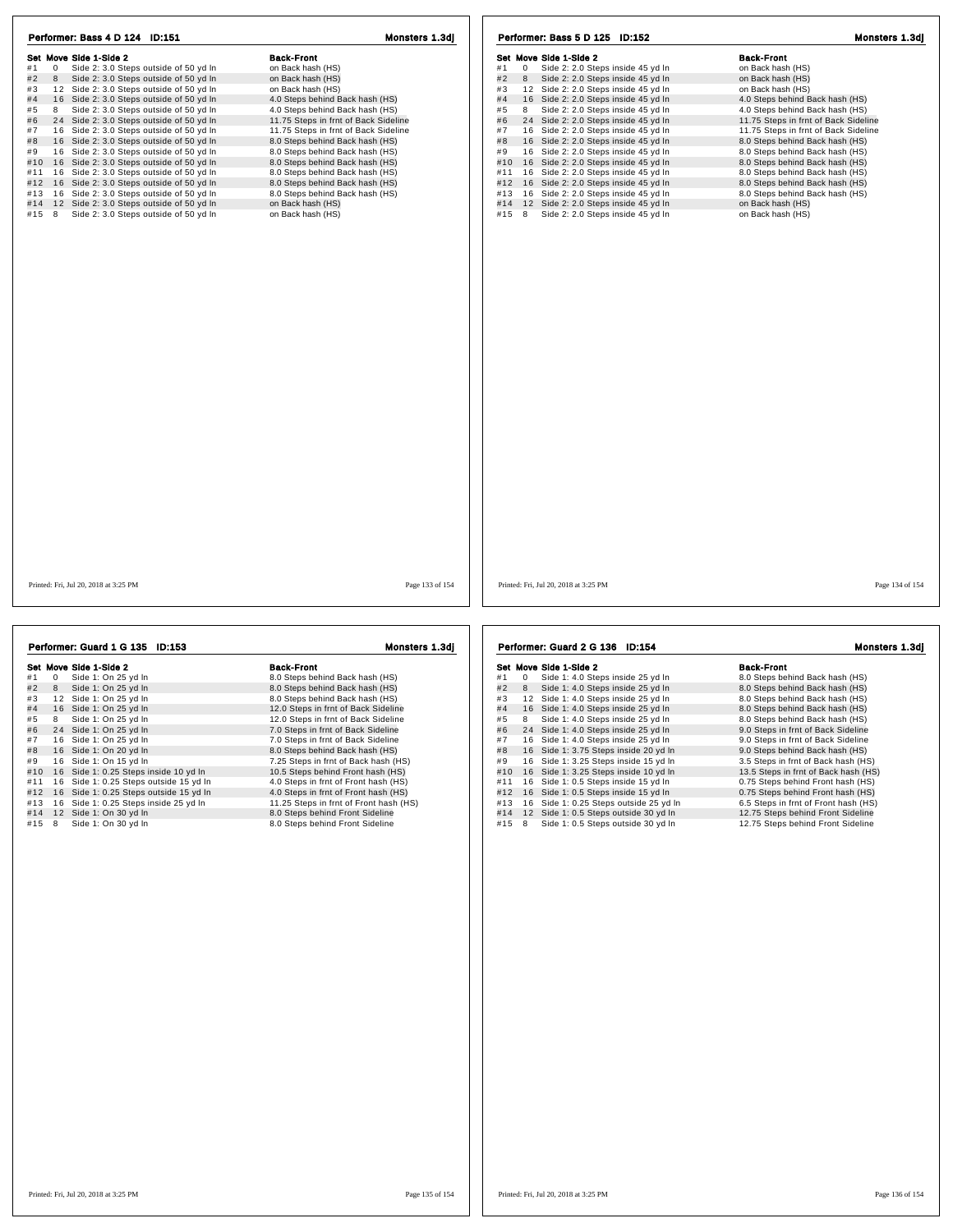| Set Move Side 1-Side 2<br><b>Back-Front</b><br><b>Back-Front</b><br>Set Move Side 1-Side 2<br>8.0 Steps behind Back hash (HS)<br>Side 1: 4.0 Steps inside 30 yd In<br>8.0 Steps behind Back hash (HS)<br>#1<br>$\mathbf{0}$<br>Side 1: On 30 yd In<br>#1<br>0<br>#2<br>8<br>Side 1: On 30 yd In<br>8.0 Steps behind Back hash (HS)<br>Side 1: 4.0 Steps inside 30 yd In<br>8.0 Steps behind Back hash (HS)<br>#2<br>8<br>#3<br>12 Side 1: On 30 yd In<br>8.0 Steps behind Back hash (HS)<br>12 Side 1: 4.0 Steps inside 30 yd In<br>8.0 Steps behind Back hash (HS)<br>#3<br>#4<br>16 Side 1: On 30 yd In<br>12.0 Steps in frnt of Back Sideline<br>#4<br>16 Side 1: 4.0 Steps inside 30 yd In<br>8.0 Steps behind Back hash (HS)<br>Side 1: On 30 vd In<br>Side 1: 4.0 Steps inside 30 vd In<br>#5<br>8<br>12.0 Steps in frnt of Back Sideline<br>8<br>8.0 Steps behind Back hash (HS)<br>#5<br>24 Side 1: 4.0 Steps inside 30 yd In<br>#6<br>24 Side 1: On 30 yd In<br>7.0 Steps in frnt of Back Sideline<br>#6<br>9.0 Steps in frnt of Back Sideline<br>#7<br>16 Side 1: On 30 yd In<br>16 Side 1: 4.0 Steps inside 30 yd In<br>7.0 Steps in frnt of Back Sideline<br>#7<br>9.0 Steps in frnt of Back Sideline<br>16 Side 1: 0.25 Steps outside 25 yd In<br>16 Side 1: 3.5 Steps inside 25 yd In<br>#8<br>10.0 Steps behind Back hash (HS)<br>#8<br>11.25 Steps behind Back hash (HS)<br>16 Side 1: 1.0 Steps outside 20 yd In<br>on Back hash (HS)<br>16 Side 1: 3.0 Steps inside 20 yd In<br>2.5 Steps behind Back hash (HS)<br>#9<br>#9<br>#10<br>16 Side 1: 0.75 Steps outside 15 yd In<br>10.0 Steps in frnt of Back hash (HS)<br>#10 16 Side 1: 3.25 Steps inside 15 yd In<br>7.25 Steps in frnt of Back hash (HS)<br>16 Side 1: 3.5 Steps outside 20 yd In<br>16 Side 1: 2.0 Steps inside 15 yd In<br>5.5 Steps behind Front hash (HS)<br>9.75 Steps behind Front hash (HS)<br>#11<br>#11<br>16 Side 1: 3.5 Steps outside 20 yd In<br>16 Side 1: 2.0 Steps inside 15 yd In<br>5.5 Steps behind Front hash (HS)<br>9.75 Steps behind Front hash (HS)<br>#12<br>#12<br>#13<br>16 Side 1: 0.25 Steps outside 25 yd In<br>1.5 Steps in frnt of Front hash (HS)<br>#13 16 Side 1: 0.25 Steps inside 25 yd In<br>3.25 Steps behind Front hash (HS)<br>12 Side 1: 0.5 Steps outside 30 yd In<br>10.0 Steps in frnt of Front hash (HS)<br>12 Side 1: On 30 yd In<br>5.0 Steps in frnt of Front hash (HS)<br>#14<br>#14<br>Side 1: 0.5 Steps outside 30 yd In<br>10.0 Steps in frnt of Front hash (HS)<br>#15 8<br>Side 1: On 30 yd In<br>5.0 Steps in frnt of Front hash (HS)<br>#15<br>8<br>Page 138 of 154<br>Printed: Fri, Jul 20, 2018 at 3:25 PM<br>Page 137 of 154<br>Printed: Fri, Jul 20, 2018 at 3:25 PM |                                 |                |                                 |                |
|---------------------------------------------------------------------------------------------------------------------------------------------------------------------------------------------------------------------------------------------------------------------------------------------------------------------------------------------------------------------------------------------------------------------------------------------------------------------------------------------------------------------------------------------------------------------------------------------------------------------------------------------------------------------------------------------------------------------------------------------------------------------------------------------------------------------------------------------------------------------------------------------------------------------------------------------------------------------------------------------------------------------------------------------------------------------------------------------------------------------------------------------------------------------------------------------------------------------------------------------------------------------------------------------------------------------------------------------------------------------------------------------------------------------------------------------------------------------------------------------------------------------------------------------------------------------------------------------------------------------------------------------------------------------------------------------------------------------------------------------------------------------------------------------------------------------------------------------------------------------------------------------------------------------------------------------------------------------------------------------------------------------------------------------------------------------------------------------------------------------------------------------------------------------------------------------------------------------------------------------------------------------------------------------------------------------------------------------------------------------------------------------------------------------------------------------------------------------------------------------------------------------------------------------------------------------------------------------------------------------------------------------------------------------------------------------------------------------|---------------------------------|----------------|---------------------------------|----------------|
|                                                                                                                                                                                                                                                                                                                                                                                                                                                                                                                                                                                                                                                                                                                                                                                                                                                                                                                                                                                                                                                                                                                                                                                                                                                                                                                                                                                                                                                                                                                                                                                                                                                                                                                                                                                                                                                                                                                                                                                                                                                                                                                                                                                                                                                                                                                                                                                                                                                                                                                                                                                                                                                                                                                     | Performer: Guard 3 G 137 ID:155 | Monsters 1.3dj | Performer: Guard 4 G 138 ID:156 | Monsters 1.3dj |
|                                                                                                                                                                                                                                                                                                                                                                                                                                                                                                                                                                                                                                                                                                                                                                                                                                                                                                                                                                                                                                                                                                                                                                                                                                                                                                                                                                                                                                                                                                                                                                                                                                                                                                                                                                                                                                                                                                                                                                                                                                                                                                                                                                                                                                                                                                                                                                                                                                                                                                                                                                                                                                                                                                                     |                                 |                |                                 |                |
|                                                                                                                                                                                                                                                                                                                                                                                                                                                                                                                                                                                                                                                                                                                                                                                                                                                                                                                                                                                                                                                                                                                                                                                                                                                                                                                                                                                                                                                                                                                                                                                                                                                                                                                                                                                                                                                                                                                                                                                                                                                                                                                                                                                                                                                                                                                                                                                                                                                                                                                                                                                                                                                                                                                     |                                 |                |                                 |                |
|                                                                                                                                                                                                                                                                                                                                                                                                                                                                                                                                                                                                                                                                                                                                                                                                                                                                                                                                                                                                                                                                                                                                                                                                                                                                                                                                                                                                                                                                                                                                                                                                                                                                                                                                                                                                                                                                                                                                                                                                                                                                                                                                                                                                                                                                                                                                                                                                                                                                                                                                                                                                                                                                                                                     |                                 |                |                                 |                |
|                                                                                                                                                                                                                                                                                                                                                                                                                                                                                                                                                                                                                                                                                                                                                                                                                                                                                                                                                                                                                                                                                                                                                                                                                                                                                                                                                                                                                                                                                                                                                                                                                                                                                                                                                                                                                                                                                                                                                                                                                                                                                                                                                                                                                                                                                                                                                                                                                                                                                                                                                                                                                                                                                                                     |                                 |                |                                 |                |
|                                                                                                                                                                                                                                                                                                                                                                                                                                                                                                                                                                                                                                                                                                                                                                                                                                                                                                                                                                                                                                                                                                                                                                                                                                                                                                                                                                                                                                                                                                                                                                                                                                                                                                                                                                                                                                                                                                                                                                                                                                                                                                                                                                                                                                                                                                                                                                                                                                                                                                                                                                                                                                                                                                                     |                                 |                |                                 |                |
|                                                                                                                                                                                                                                                                                                                                                                                                                                                                                                                                                                                                                                                                                                                                                                                                                                                                                                                                                                                                                                                                                                                                                                                                                                                                                                                                                                                                                                                                                                                                                                                                                                                                                                                                                                                                                                                                                                                                                                                                                                                                                                                                                                                                                                                                                                                                                                                                                                                                                                                                                                                                                                                                                                                     |                                 |                |                                 |                |
|                                                                                                                                                                                                                                                                                                                                                                                                                                                                                                                                                                                                                                                                                                                                                                                                                                                                                                                                                                                                                                                                                                                                                                                                                                                                                                                                                                                                                                                                                                                                                                                                                                                                                                                                                                                                                                                                                                                                                                                                                                                                                                                                                                                                                                                                                                                                                                                                                                                                                                                                                                                                                                                                                                                     |                                 |                |                                 |                |
|                                                                                                                                                                                                                                                                                                                                                                                                                                                                                                                                                                                                                                                                                                                                                                                                                                                                                                                                                                                                                                                                                                                                                                                                                                                                                                                                                                                                                                                                                                                                                                                                                                                                                                                                                                                                                                                                                                                                                                                                                                                                                                                                                                                                                                                                                                                                                                                                                                                                                                                                                                                                                                                                                                                     |                                 |                |                                 |                |
|                                                                                                                                                                                                                                                                                                                                                                                                                                                                                                                                                                                                                                                                                                                                                                                                                                                                                                                                                                                                                                                                                                                                                                                                                                                                                                                                                                                                                                                                                                                                                                                                                                                                                                                                                                                                                                                                                                                                                                                                                                                                                                                                                                                                                                                                                                                                                                                                                                                                                                                                                                                                                                                                                                                     |                                 |                |                                 |                |
|                                                                                                                                                                                                                                                                                                                                                                                                                                                                                                                                                                                                                                                                                                                                                                                                                                                                                                                                                                                                                                                                                                                                                                                                                                                                                                                                                                                                                                                                                                                                                                                                                                                                                                                                                                                                                                                                                                                                                                                                                                                                                                                                                                                                                                                                                                                                                                                                                                                                                                                                                                                                                                                                                                                     |                                 |                |                                 |                |
|                                                                                                                                                                                                                                                                                                                                                                                                                                                                                                                                                                                                                                                                                                                                                                                                                                                                                                                                                                                                                                                                                                                                                                                                                                                                                                                                                                                                                                                                                                                                                                                                                                                                                                                                                                                                                                                                                                                                                                                                                                                                                                                                                                                                                                                                                                                                                                                                                                                                                                                                                                                                                                                                                                                     |                                 |                |                                 |                |
|                                                                                                                                                                                                                                                                                                                                                                                                                                                                                                                                                                                                                                                                                                                                                                                                                                                                                                                                                                                                                                                                                                                                                                                                                                                                                                                                                                                                                                                                                                                                                                                                                                                                                                                                                                                                                                                                                                                                                                                                                                                                                                                                                                                                                                                                                                                                                                                                                                                                                                                                                                                                                                                                                                                     |                                 |                |                                 |                |
|                                                                                                                                                                                                                                                                                                                                                                                                                                                                                                                                                                                                                                                                                                                                                                                                                                                                                                                                                                                                                                                                                                                                                                                                                                                                                                                                                                                                                                                                                                                                                                                                                                                                                                                                                                                                                                                                                                                                                                                                                                                                                                                                                                                                                                                                                                                                                                                                                                                                                                                                                                                                                                                                                                                     |                                 |                |                                 |                |
|                                                                                                                                                                                                                                                                                                                                                                                                                                                                                                                                                                                                                                                                                                                                                                                                                                                                                                                                                                                                                                                                                                                                                                                                                                                                                                                                                                                                                                                                                                                                                                                                                                                                                                                                                                                                                                                                                                                                                                                                                                                                                                                                                                                                                                                                                                                                                                                                                                                                                                                                                                                                                                                                                                                     |                                 |                |                                 |                |
|                                                                                                                                                                                                                                                                                                                                                                                                                                                                                                                                                                                                                                                                                                                                                                                                                                                                                                                                                                                                                                                                                                                                                                                                                                                                                                                                                                                                                                                                                                                                                                                                                                                                                                                                                                                                                                                                                                                                                                                                                                                                                                                                                                                                                                                                                                                                                                                                                                                                                                                                                                                                                                                                                                                     |                                 |                |                                 |                |
|                                                                                                                                                                                                                                                                                                                                                                                                                                                                                                                                                                                                                                                                                                                                                                                                                                                                                                                                                                                                                                                                                                                                                                                                                                                                                                                                                                                                                                                                                                                                                                                                                                                                                                                                                                                                                                                                                                                                                                                                                                                                                                                                                                                                                                                                                                                                                                                                                                                                                                                                                                                                                                                                                                                     |                                 |                |                                 |                |
|                                                                                                                                                                                                                                                                                                                                                                                                                                                                                                                                                                                                                                                                                                                                                                                                                                                                                                                                                                                                                                                                                                                                                                                                                                                                                                                                                                                                                                                                                                                                                                                                                                                                                                                                                                                                                                                                                                                                                                                                                                                                                                                                                                                                                                                                                                                                                                                                                                                                                                                                                                                                                                                                                                                     |                                 |                |                                 |                |
|                                                                                                                                                                                                                                                                                                                                                                                                                                                                                                                                                                                                                                                                                                                                                                                                                                                                                                                                                                                                                                                                                                                                                                                                                                                                                                                                                                                                                                                                                                                                                                                                                                                                                                                                                                                                                                                                                                                                                                                                                                                                                                                                                                                                                                                                                                                                                                                                                                                                                                                                                                                                                                                                                                                     |                                 |                |                                 |                |

|     |              | Performer: Guard 5 G 139 ID:157        | Monsters 1.3dj                        |
|-----|--------------|----------------------------------------|---------------------------------------|
|     |              | Set Move Side 1-Side 2                 | <b>Back-Front</b>                     |
| #1  | $\mathbf{0}$ | Side 1: On 35 yd In                    | 8.0 Steps behind Back hash (HS)       |
| #2  | 8            | Side 1: On 35 yd In                    | 8.0 Steps behind Back hash (HS)       |
| #3  |              | 12 Side 1: On 35 yd In                 | 8.0 Steps behind Back hash (HS)       |
| #4  |              | 16 Side 1: On 35 yd In                 | 12.0 Steps in frnt of Back Sideline   |
| #5  | 8            | Side 1: On 35 yd In                    | 12.0 Steps in frnt of Back Sideline   |
| #6  |              | 24 Side 1: On 35 yd In                 | 7.0 Steps in frnt of Back Sideline    |
| #7  |              | 16 Side 1: On 35 vd In                 | 7.0 Steps in frnt of Back Sideline    |
| #8  |              | 16 Side 1: 0.5 Steps outside 30 yd In  | 12.25 Steps behind Back hash (HS)     |
| #9  |              | 16 Side 1: 0.25 Steps outside 25 yd In | 4.75 Steps behind Back hash (HS)      |
| #10 |              | 16 Side 1: 0.25 Steps outside 20 yd In | 5.0 Steps in frnt of Back hash (HS)   |
| #11 |              | 16 Side 1: 0.5 Steps outside 20 yd In  | 13.75 Steps in frnt of Back hash (HS) |
| #12 |              | 16 Side 1: 0.5 Steps outside 20 yd In  | 13.75 Steps in frnt of Back hash (HS) |
| #13 |              | 16 Side 1: 1.75 Steps inside 25 yd In  | 8.0 Steps behind Front hash (HS)      |
| #14 |              | 12 Side 1: 1.25 Steps inside 30 yd In  | 0.25 Steps in frnt of Front hash (HS) |
| #15 | 8            | Side 1: 1.25 Steps inside 30 yd In     | 0.25 Steps in frnt of Front hash (HS) |

Set Move Side 1-Side 2<br>
#1 0 Side 1: 4.0 Steps inside 35 yd In<br>
#2 8 Side 1: 4.0 Steps inside 35 yd In 8.0 Steps behind Back hash (HS) **Survey Show I Texture 2.0**<br>
# 1 0 Side 1: 4.0 Steps inside 35 yd ln 8.0 Steps behind Back hash (HS)<br>
# 3 3 Side 1: 4.0 Steps inside 35 yd ln 8.0 Steps behind Back hash (HS)<br>
# 3 1 2 Side 1: 4.0 Steps inside 35 yd ln 8.0 # 4 1 6 Side 1: 4.0 Steps inside 35 yd ln 8.0 Steps behind Back hash (HS) # 5 <sup>8</sup> Side 1: 4.0 Steps inside 35 yd ln 8.0 Steps behind Back hash (HS) # 6 2 4 Side 1: 4.0 Steps inside 35 yd ln 9.0 Steps in frnt of Back Sideline # 7 1 6 Side 1: 4.0 Steps inside 35 yd ln 9.0 Steps in frnt of Back Sideline # 8 1 6 Side 1: 3.0 Steps inside 30 yd ln 13.5 Steps behind Back hash (HS) # 9 1 6 Side 1: 3.5 Steps outside 30 yd ln 6.25 Steps behind Back hash (HS) #10 16 Side 1: 3.0 Steps inside 30 yd ln 13.5 Steps behind Back hash (HS)<br>
#9 16 Side 1: 3.5 Steps outside 25 yd ln 16 Side 1: 3.5 Steps in frnt of Back hash (HS)<br>
#11 16 Side 1: 2.5 Steps in side 20 yd ln 10.25 Steps in f #11 1 6 Side 1: 2.5 Steps inside 20 yd ln 10.25 Steps in frnt of Back hash (HS) #12 1 6 Side 1: 2.5 Steps inside 20 yd ln 10.25 Steps in frnt of Back hash (HS) #13 1 6 Side 1: 3.75 Steps inside 25 yd ln 12.5 Steps behind Front hash (HS) #14 1 2 Side 1: 3.5 Steps inside 30 yd ln 4.0 Steps behind Front hash (HS) #15 8 Side 1: 3.5 Steps inside 30 yd ln 4.0 Steps behind Front hash (HS) Performer: Guard 6 G 140 ID:158 Monsters 1.3dj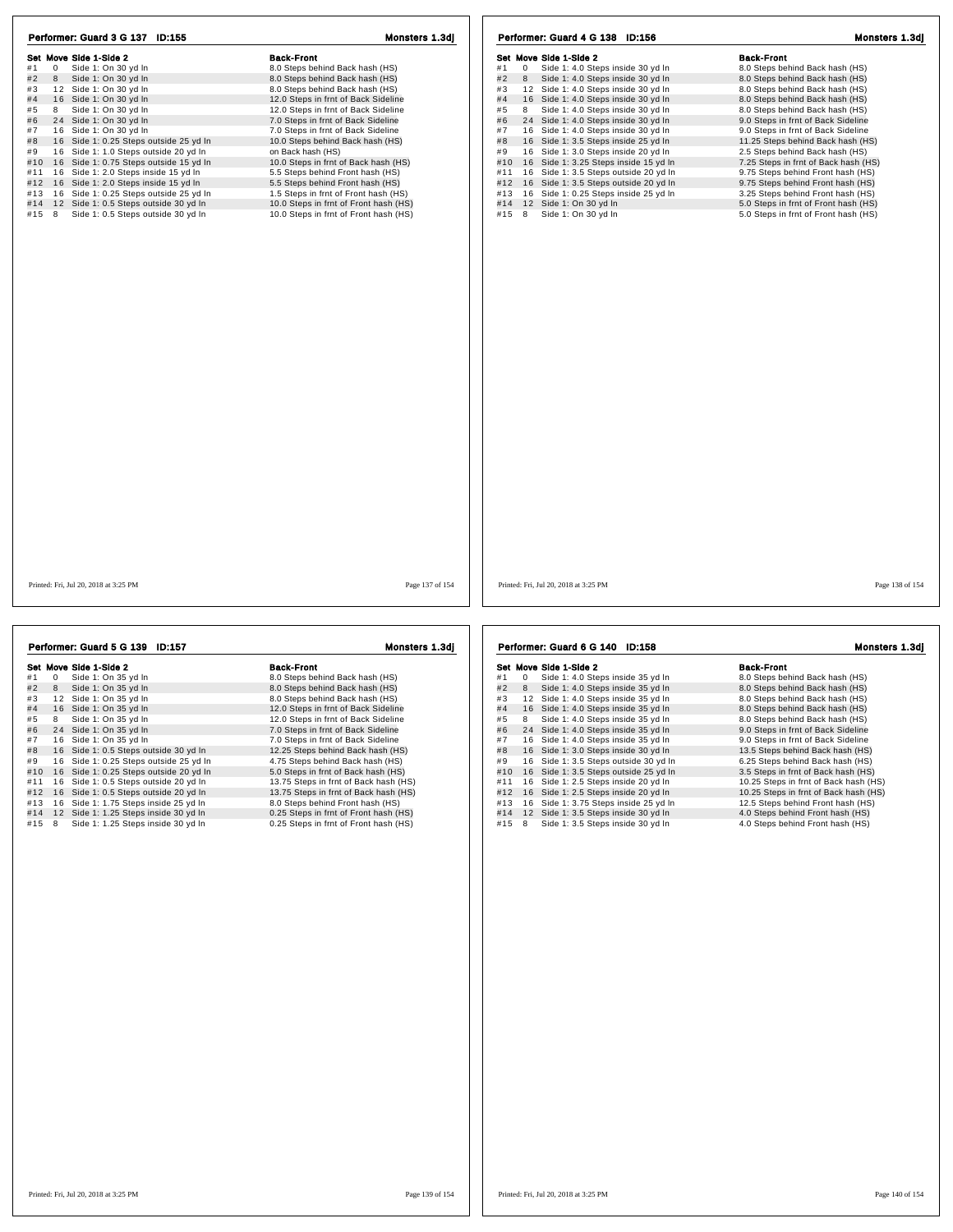| Performer: Guard 7 G 141 ID:159                                                            | Monsters 1.3dj                                                         | Performer: Guard 8 G 142 ID:160                                                             | Monsters 1.3dj                                                         |
|--------------------------------------------------------------------------------------------|------------------------------------------------------------------------|---------------------------------------------------------------------------------------------|------------------------------------------------------------------------|
| Set Move Side 1-Side 2                                                                     | <b>Back-Front</b>                                                      | Set Move Side 1-Side 2                                                                      | <b>Back-Front</b>                                                      |
| #1<br>$\overline{0}$<br>Side 1: On 40 yd In                                                | 8.0 Steps behind Back hash (HS)                                        | Side 1: 4.0 Steps inside 40 yd In<br>#1<br>$^{\circ}$                                       | 8.0 Steps behind Back hash (HS)                                        |
| #2<br>Side 1: On 40 yd In<br>8                                                             | 8.0 Steps behind Back hash (HS)                                        | #2<br>Side 1: 4.0 Steps inside 40 yd In<br>8                                                | 8.0 Steps behind Back hash (HS)                                        |
| 12 Side 1: On 40 yd In<br>#3                                                               | 8.0 Steps behind Back hash (HS)                                        | 12 Side 1: 4.0 Steps inside 40 yd In<br>#3                                                  | 8.0 Steps behind Back hash (HS)                                        |
| 16 Side 1: On 40 yd In<br>#4                                                               | 12.0 Steps in frnt of Back Sideline                                    | 16 Side 1: 4.0 Steps inside 40 yd In<br>#4                                                  | 8.0 Steps behind Back hash (HS)                                        |
| 8<br>Side 1: On 40 yd In<br>#5                                                             | 12.0 Steps in frnt of Back Sideline                                    | #5<br>Side 1: 4.0 Steps inside 40 yd In<br>8                                                | 8.0 Steps behind Back hash (HS)                                        |
| #6<br>24 Side 1: On 40 yd In                                                               | 7.0 Steps in frnt of Back Sideline                                     | #6<br>24 Side 1: 4.0 Steps inside 40 yd In                                                  | 9.0 Steps in frnt of Back Sideline                                     |
| #7<br>16 Side 1: On 40 yd In                                                               | 7.0 Steps in frnt of Back Sideline                                     | #7<br>16 Side 1: 4.0 Steps inside 40 yd In                                                  | 9.0 Steps in frnt of Back Sideline                                     |
| 16 Side 1: 0.75 Steps outside 35 yd In<br>#8                                               | 13.25 Steps in frnt of Back Sideline                                   | #8<br>16 Side 1: 2.75 Steps inside 35 yd In                                                 | 12.25 Steps in frnt of Back Sideline                                   |
| 16 Side 1: 1.25 Steps inside 30 yd In<br>#9                                                | 7.25 Steps behind Back hash (HS)                                       | #9<br>16 Side 1: 1.75 Steps outside 35 yd In                                                | 7.5 Steps behind Back hash (HS)                                        |
| #10 16 Side 1: 1.25 Steps inside 25 yd In                                                  | 2.5 Steps in frnt of Back hash (HS)                                    | #10<br>16 Side 1: 1.5 Steps outside 30 yd In                                                | 2.5 Steps in frnt of Back hash (HS)                                    |
| #11 16 Side 1: 1.25 Steps outside 25 yd In                                                 | 7.0 Steps in frnt of Back hash (HS)                                    | 16 Side 1: 2.75 Steps inside 25 yd In<br>#11                                                | 4.5 Steps in frnt of Back hash (HS)                                    |
| #12 16 Side 1: 1.25 Steps outside 25 yd In                                                 | 7.0 Steps in frnt of Back hash (HS)                                    | 16 Side 1: 2.75 Steps inside 25 yd In<br>#12                                                | 4.5 Steps in frnt of Back hash (HS)                                    |
| 16 Side 1: 1.25 Steps outside 30 yd In<br>#13                                              | 11.0 Steps in frnt of Back hash (HS)                                   | 16 Side 1: 1.75 Steps inside 30 yd In<br>#13                                                | 7.25 Steps in frnt of Back hash (HS)                                   |
|                                                                                            |                                                                        |                                                                                             |                                                                        |
| #14 12 Side 1: 1.75 Steps outside 35 yd In<br>#15 8<br>Side 1: 1.75 Steps outside 35 yd In | 8.25 Steps behind Front hash (HS)<br>8.25 Steps behind Front hash (HS) | 12 Side 1: 1.25 Steps inside 35 yd In<br>#14<br>Side 1: 1.25 Steps inside 35 yd In<br>#15 8 | 12.0 Steps behind Front hash (HS)<br>12.0 Steps behind Front hash (HS) |
|                                                                                            |                                                                        |                                                                                             |                                                                        |
| Printed: Fri, Jul 20, 2018 at 3:25 PM                                                      | Page 141 of 154                                                        | Printed: Fri, Jul 20, 2018 at 3:25 PM                                                       | Page 142 of 154                                                        |

|     |          | Performer: Guard 9 G 143 ID:161        | Monstors 1.3dj                       |
|-----|----------|----------------------------------------|--------------------------------------|
|     |          | Set Move Side 1-Side 2                 | <b>Back-Front</b>                    |
| #1  | $\Omega$ | Side 1: On 45 yd In                    | 8.0 Steps behind Back hash (HS)      |
| #2  | 8        | Side 1: On 45 yd In                    | 8.0 Steps behind Back hash (HS)      |
| #3  | 12       | Side 1: On 45 vd In                    | 8.0 Steps behind Back hash (HS)      |
| #4  |          | 16 Side 1: On 45 yd In                 | 12.0 Steps in frnt of Back Sideline  |
| #5  | 8        | Side 1: On 45 yd In                    | 12.0 Steps in frnt of Back Sideline  |
| #6  |          | 24 Side 1: On 45 yd In                 | 7.0 Steps in frnt of Back Sideline   |
| #7  |          | 16 Side 1: On 45 yd In                 | 7.0 Steps in frnt of Back Sideline   |
| #8  |          | 16 Side 1: 1.0 Steps outside 40 yd In  | 11.75 Steps in frnt of Back Sideline |
| #9  |          | 16 Side 1: 3.0 Steps inside 35 yd In   | 6.75 Steps behind Back hash (HS)     |
| #10 |          | 16 Side 1: 3.25 Steps inside 30 yd In  | 3.0 Steps in frnt of Back hash (HS)  |
| #11 |          | 16 Side 1: 0.5 Steps outside 30 yd In  | 2.5 Steps in frnt of Back hash (HS)  |
| #12 |          | 16 Side 1: 0.5 Steps outside 30 yd In  | 2.5 Steps in frnt of Back hash (HS)  |
| #13 |          | 16 Side 1: 2.25 Steps outside 35 yd In | 4.0 Steps in frnt of Back hash (HS)  |
| #14 |          | 12 Side 1: 2.5 Steps outside 40 yd In  | 12.5 Steps in frnt of Back hash (HS) |
| #15 | 8        | Side 1: 2.5 Steps outside 40 yd In     | 12.5 Steps in frnt of Back hash (HS) |
|     |          |                                        |                                      |
|     |          |                                        |                                      |

Set Move Side 1-Side 2<br>
#1 0 Side 1: 4.0 Steps inside 45 yd In 8.0 Steps behind Back hash (HS)<br>
#2 8 Side 1: 4.0 Steps inside 45 yd In 8.0 Steps behind Back hash (HS) Her mover show and a steps hash content to the steps of the steps behind Back hash (HS)<br>
# 2 8 Side 1: 4.0 Steps inside 45 yd ln 8.0 Steps behind Back hash (HS)<br>
# 3 1 2 Side 1: 4.0 Steps inside 45 yd ln 8.0 Steps behind # 4 1 6 Side 1: 4.0 Steps inside 45 yd ln 8.0 Steps behind Back hash (HS) # 5 <sup>8</sup> Side 1: 4.0 Steps inside 45 yd ln 8.0 Steps behind Back hash (HS) # 6 2 4 Side 1: 4.0 Steps inside 45 yd ln 9.0 Steps in frnt of Back Sideline # 7 1 6 Side 1: 4.0 Steps inside 45 yd ln 9.0 Steps in frnt of Back Sideline # 8 1 6 Side 1: 2.75 Steps inside 40 yd ln 11.25 Steps in frnt of Back Sideline # 9 1 6 Side 1: On 40 yd ln 5.5 Steps behind Back hash (HS) #10 1 6 Side 1: On 35 yd ln 4.25 Steps in frnt of Back hash (HS) #11 1 6 Side 1: 3.5 Steps outside 35 yd ln 1.25 Steps in frnt of Back hash (HS) #12 1 6 Side 1: 3.5 Steps outside 35 yd ln 1.25 Steps in frnt of Back hash (HS) #13 1 6 Side 1: 1.75 Steps inside 35 yd ln 1.25 Steps in frnt of Back hash (HS) #14 1 2 Side 1: 1.25 Steps inside 40 yd ln 9.75 Steps in frnt of Back hash (HS) #15 8 Side 1: 1.25 Steps inside 40 yd ln 9.75 Steps in frnt of Back hash (HS) Performer: Guard 10 G 144 ID:162 Monsters 1.3dj

Printed: Fri, Jul 20, 2018 at 3:25 PM Page 143 of 154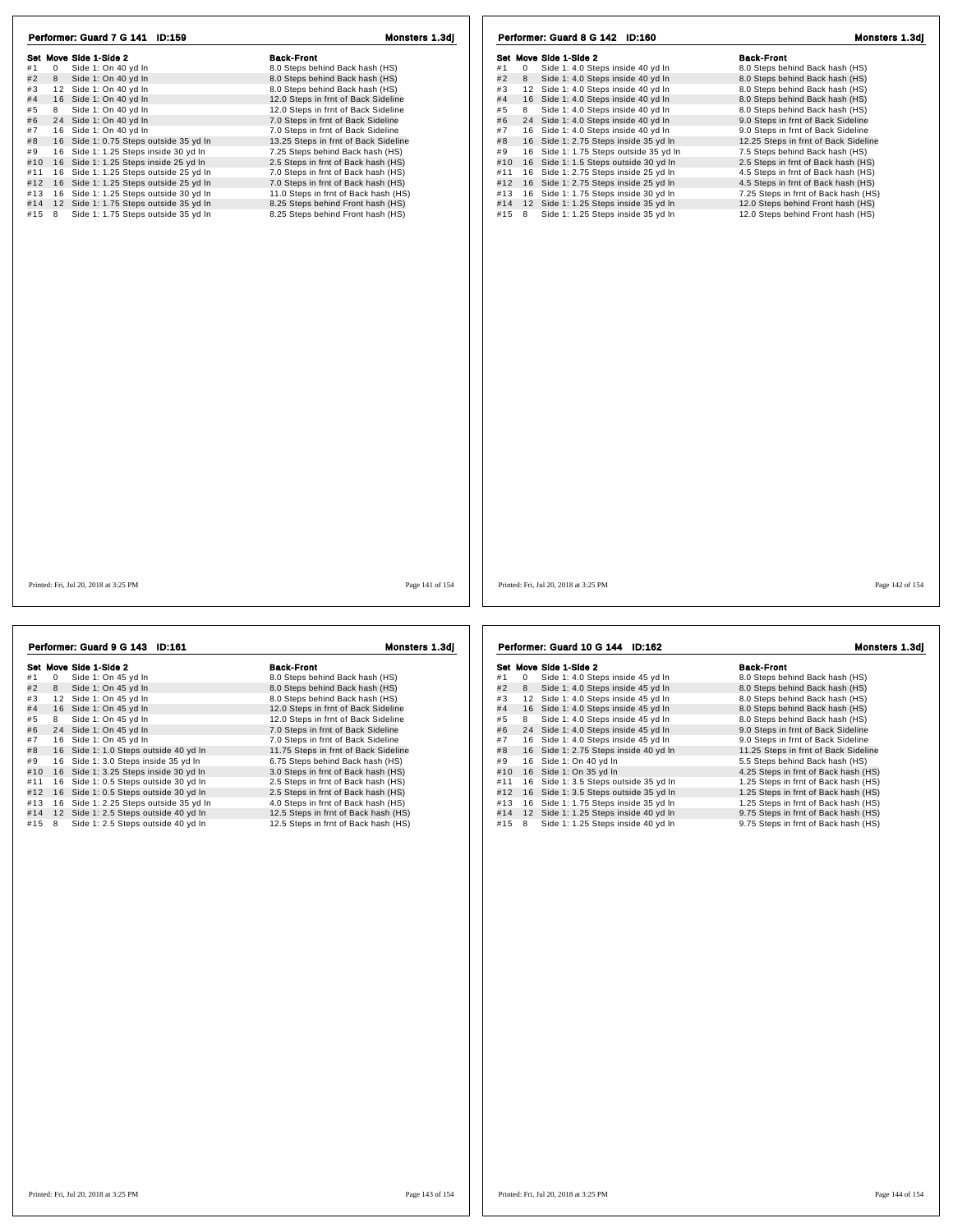| Set Move Side 1-Side 2                       | <b>Back-Front</b>                     | Set Move Side 1-Side 2                                     | <b>Back-Front</b>                     |
|----------------------------------------------|---------------------------------------|------------------------------------------------------------|---------------------------------------|
| #1<br>$\mathbf{0}$<br>On 50 yd In<br>#2      | 8.0 Steps behind Back hash (HS)       | Side 2: 4.0 Steps outside of 50 yd In<br>#1<br>$\mathbf 0$ | 8.0 Steps behind Back hash (HS)       |
| 8<br>On 50 yd In<br>#3                       | 8.0 Steps behind Back hash (HS)       | #2<br>Side 2: 4.0 Steps outside of 50 yd In<br>8           | 8.0 Steps behind Back hash (HS)       |
| 12 On 50 yd In                               | 8.0 Steps behind Back hash (HS)       | #3<br>12 Side 2: 4.0 Steps outside of 50 yd In             | 8.0 Steps behind Back hash (HS)       |
| 16 On 50 yd In                               | 12.0 Steps in frnt of Back Sideline   | #4<br>16 Side 2: 4.0 Steps outside of 50 yd In             | 8.0 Steps behind Back hash (HS)       |
| 8 On 50 yd In<br>#5                          | 12.0 Steps in frnt of Back Sideline   | Side 2: 4.0 Steps outside of 50 yd In<br>#5<br>8           | 8.0 Steps behind Back hash (HS)       |
| 24 On 50 yd In                               | 7.0 Steps in frnt of Back Sideline    | 24 Side 2: 4.0 Steps outside of 50 yd In<br>#6             | 9.0 Steps in frnt of Back Sideline    |
| 16 On 50 yd In                               | 7.0 Steps in frnt of Back Sideline    | #7<br>16 Side 2: 4.0 Steps outside of 50 yd In             | 9.0 Steps in frnt of Back Sideline    |
| 16 Side 2: 3.0 Steps inside 40 yd In         | 11.75 Steps in frnt of Back Sideline  | #8<br>16 Side 2: 0.75 Steps outside 40 yd In               | 12.25 Steps in frnt of Back Sideline  |
| 16 Side 2: On 40 yd In                       | 6.0 Steps behind Back hash (HS)       | 16 Side 2: 3.25 Steps inside 35 yd In<br>#9                | 7.5 Steps behind Back hash (HS)       |
| 16 Side 2: On 35 yd In<br>#10                | 3.5 Steps in frnt of Back hash (HS)   | 16 Side 2: 3.0 Steps inside 30 yd In<br>#10                | 2.0 Steps in frnt of Back hash (HS)   |
| 16 Side 2: 3.5 Steps outside 35 yd In<br>#11 | 2.25 Steps in frnt of Back hash (HS)  | 16 Side 2: 0.5 Steps outside 30 yd In<br>#11               | 3.0 Steps in frnt of Back hash (HS)   |
| #12 16 Side 2: 3.5 Steps outside 35 yd In    | 2.25 Steps in frnt of Back hash (HS)  | #12 16 Side 2: 0.5 Steps outside 30 yd In                  | 3.0 Steps in frnt of Back hash (HS)   |
| 16 Side 2: 2.25 Steps inside 35 yd In<br>#13 | on Back hash (HS)                     | 16 Side 2: 2.0 Steps outside 35 yd In<br>#13               | 2.0 Steps in frnt of Back hash (HS)   |
| #14<br>12 Side 2: 2.5 Steps inside 40 yd In  | 11.25 Steps in frnt of Back hash (HS) | 12 Side 2: 1.75 Steps outside 40 yd In<br>#14              | 13.25 Steps in frnt of Back hash (HS) |
| Side 2: 2.5 Steps inside 40 yd In<br>#15 8   | 11.25 Steps in frnt of Back hash (HS) | Side 2: 1.75 Steps outside 40 yd In<br>#15 8               | 13.25 Steps in frnt of Back hash (HS) |
|                                              |                                       |                                                            |                                       |
|                                              |                                       |                                                            |                                       |
|                                              |                                       |                                                            |                                       |
|                                              |                                       |                                                            |                                       |
|                                              |                                       |                                                            |                                       |

|     |            | Performer: Guard 13 G 147 ID:165      | Monsters 1.3dj                       |
|-----|------------|---------------------------------------|--------------------------------------|
|     |            | Set Move Side 1-Side 2                | <b>Back-Front</b>                    |
| #1  | $^{\circ}$ | Side 2: On 45 yd In                   | 8.0 Steps behind Back hash (HS)      |
| #2  | 8          | Side 2: On 45 yd In                   | 8.0 Steps behind Back hash (HS)      |
| #3  |            | 12 Side 2: On 45 vd In                | 8.0 Steps behind Back hash (HS)      |
| #4  |            | 16 Side 2: On 45 yd In                | 12.0 Steps in frnt of Back Sideline  |
| #5  | 8          | Side 2: On 45 yd In                   | 12.0 Steps in frnt of Back Sideline  |
| #6  |            | 24 Side 2: On 45 yd In                | 7.0 Steps in frnt of Back Sideline   |
| #7  |            | 16 Side 2: On 45 vd In                | 7.0 Steps in frnt of Back Sideline   |
| #8  |            | 16 Side 2: 3.0 Steps inside 35 yd In  | 13.25 Steps in frnt of Back Sideline |
| #9  |            | 16 Side 2: 1.5 Steps outside 35 yd In | 8.25 Steps behind Back hash (HS)     |
| #10 |            | 16 Side 2: 1.5 Steps outside 30 yd In | 1.25 Steps in frnt of Back hash (HS) |
| #11 |            | 16 Side 2: 2.5 Steps inside 25 yd In  | 4.5 Steps in frnt of Back hash (HS)  |
| #12 |            | 16 Side 2: 2.5 Steps inside 25 yd In  | 4.5 Steps in frnt of Back hash (HS)  |
| #13 |            | 16 Side 2: 1.75 Steps inside 30 yd In | 5.0 Steps in frnt of Back hash (HS)  |
| #14 |            | 12 Side 2: 2.0 Steps inside 35 yd In  | 11.5 Steps behind Front hash (HS)    |
| #15 | 8          | Side 2: 2.0 Steps inside 35 yd In     | 11.5 Steps behind Front hash (HS)    |

991 Move Side 1-Side 2<br>
#1 0 Side 2: 4.0 Steps outside 45 yd In 8.0 Steps behind Back hash (HS)<br>
#2 8 Side 2: 4.0 Steps outside 45 yd In 8.0 Steps behind Back hash (HS)<br>#3 12 Side 2: 4.0 Steps outside 45 yd In 8.0 Steps be # 4 1 6 Side 2: 4.0 Steps outside 45 yd ln 8.0 Steps behind Back hash (HS) # 5 <sup>8</sup> Side 2: 4.0 Steps outside 45 yd ln 8.0 Steps behind Back hash (HS) # 6 2 4 Side 2: 4.0 Steps outside 45 yd ln 9.0 Steps in frnt of Back Sideline # 7 1 6 Side 2: 4.0 Steps outside 45 yd ln 9.0 Steps in frnt of Back Sideline # 8 1 6 Side 2: 0.5 Steps outside 35 yd ln 13.5 Steps behind Back hash (HS) # 9 1 6 Side 2: 1.25 Steps inside 30 yd ln 8.25 Steps behind Back hash (HS) #10 16 Side 2: 1.25 Steps inside 25 yd ln 1.25 Steps in frnt of Back hash (HS) #11 1 6 Side 2: 1.5 Steps outside 25 yd ln 7.0 Steps in frnt of Back hash (HS) #12 1 6 Side 2: 1.5 Steps outside 25 yd ln 7.0 Steps in frnt of Back hash (HS) Performer: Guard 14 G 148 ID:166 Monsters 1.3dj

|     |    | Set Move Side 1-Side 2              | <b>Back-Front</b>                   |
|-----|----|-------------------------------------|-------------------------------------|
| #1  | 0  | Side 2: 4.0 Steps outside 45 yd In  | 8.0 Steps behind Back hash (HS)     |
| #2  | 8  | Side 2: 4.0 Steps outside 45 yd In  | 8.0 Steps behind Back hash (HS)     |
| #3  | 12 | Side 2: 4.0 Steps outside 45 vd In  | 8.0 Steps behind Back hash (HS)     |
| #4  | 16 | Side 2: 4.0 Steps outside 45 yd In  | 8.0 Steps behind Back hash (HS)     |
| #5  | 8  | Side 2: 4.0 Steps outside 45 yd In  | 8.0 Steps behind Back hash (HS)     |
| #6  | 24 | Side 2: 4.0 Steps outside 45 yd In  | 9.0 Steps in frnt of Back Sideline  |
| #7  | 16 | Side 2: 4.0 Steps outside 45 yd In  | 9.0 Steps in frnt of Back Sideline  |
| #8  | 16 | Side 2: 0.5 Steps outside 35 yd In  | 13.5 Steps behind Back hash (HS)    |
| #9  | 16 | Side 2: 1.25 Steps inside 30 yd In  | 8.25 Steps behind Back hash (HS)    |
| #10 | 16 | Side 2: 1.25 Steps inside 25 yd In  | 1.25 Steps in frnt of Back hash (HS |
| #11 | 16 | Side 2: 1.5 Steps outside 25 yd In  | 7.0 Steps in frnt of Back hash (HS) |
| #12 | 16 | Side 2: 1.5 Steps outside 25 yd In  | 7.0 Steps in frnt of Back hash (HS) |
| #13 | 16 | Side 2: 1.75 Steps outside 30 yd In | 8.5 Steps in frnt of Back hash (HS) |
| #14 | 12 | Side 2: 1.25 Steps outside 35 yd In | 8.0 Steps behind Front hash (HS)    |
| #15 | 8  | Side 2: 1.25 Steps outside 35 yd In | 8.0 Steps behind Front hash (HS)    |